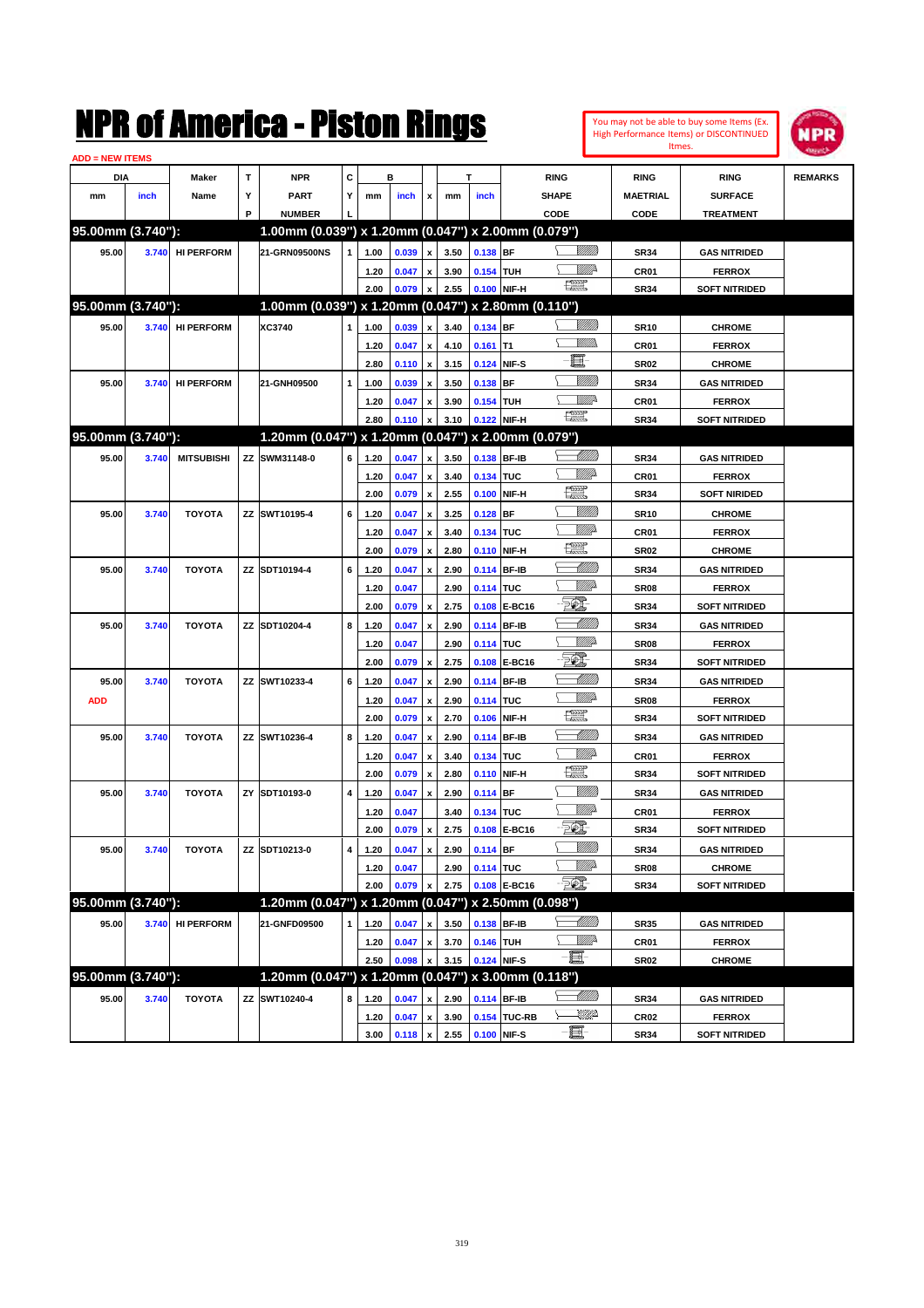| You may not be able to buy some Items (Ex. |
|--------------------------------------------|
| High Performance Items) or DISCONTINUED    |
| Itmes.                                     |



| <b>ADD = NEW ITEMS</b> |       |                   |    |                                                     |   |      |       |                    |      |             |              |                |                  |                      |                |
|------------------------|-------|-------------------|----|-----------------------------------------------------|---|------|-------|--------------------|------|-------------|--------------|----------------|------------------|----------------------|----------------|
| <b>DIA</b>             |       | <b>Maker</b>      | T  | <b>NPR</b>                                          | С |      | в     |                    |      | т           |              | <b>RING</b>    | <b>RING</b>      | <b>RING</b>          | <b>REMARKS</b> |
| mm                     | inch  | Name              | Υ  | <b>PART</b>                                         | Y | mm   | inch  | x                  | mm   | inch        |              | <b>SHAPE</b>   | <b>MAETRIAL</b>  | <b>SURFACE</b>       |                |
|                        |       |                   | P  | <b>NUMBER</b>                                       |   |      |       |                    |      |             |              | CODE           | <b>CODE</b>      | <b>TREATMENT</b>     |                |
| 95.00mm (3.740"):      |       |                   |    | 1.20mm (0.047") x 1.50mm (0.059") x 2.50mm (0.098") |   |      |       |                    |      |             |              |                |                  |                      |                |
| 95.00                  | 3.740 | <b>GMC</b>        |    | ZX SWG10038-4                                       | 6 | 1.20 | 0.047 | x                  | 3.30 |             | 0.130 BF-IB  |                | <b>SR35</b>      | <b>GAS NITRIDED</b>  |                |
|                        |       |                   |    |                                                     |   | 1.50 | 0.059 |                    | 3.70 |             | 0.146 T1-RC  | <u>IMB</u>     | CR01             | <b>FERROX</b>        |                |
|                        |       |                   |    |                                                     |   | 2.50 | 0.098 | x                  | 2.70 |             | 0.106 NIF-H  | <u>ter</u>     | <b>SR02</b>      | <b>CHROME</b>        |                |
| 95.00                  | 3.740 | <b>GMC</b>        |    | ZZ SWG10039-4                                       | 6 | 1.20 | 0.047 | x                  | 2.90 |             | 0.114 BF-IB  |                | <b>SR35</b>      | <b>GAS NITRIDED</b>  |                |
|                        |       |                   |    |                                                     |   | 1.50 | 0.059 | x                  | 3.40 | 0.134 TUC   |              | MMP            | CR <sub>01</sub> | <b>FERROX</b>        |                |
|                        |       |                   |    |                                                     |   | 2.50 | 0.098 | x                  | 2.50 | 0.098       | NIF-H        | <u>tet</u>     | <b>SR02</b>      | <b>CHROME</b>        |                |
| 95.00                  | 3.740 | <b>GMC</b>        |    | ZZ SWG10052-4                                       | 6 | 1.20 | 0.047 |                    | 3.30 | $0.130$ BF  |              | <u> UMB</u>    | <b>SR35</b>      | <b>GAS NITRIDED</b>  |                |
|                        |       |                   |    |                                                     |   | 1.50 | 0.059 |                    | 3.40 | 0.134 TUC   |              | MMD            | CR <sub>01</sub> | <b>FERROX</b>        |                |
|                        |       |                   |    |                                                     |   | 2.50 | 0.098 |                    | 2.50 |             | 0.098 NIF-H  | <b>1997</b>    | <b>SR02</b>      | <b>CHROME</b>        |                |
| 95.00mm (3.740"):      |       |                   |    | 1.20mm (0.047") x 1.50mm (0.059") x 4.00mm (0.157") |   |      |       |                    |      |             |              |                |                  |                      |                |
| 95.00                  | 3.740 | <b>HI PERFORM</b> |    | XH3740                                              | 1 | 1.20 | 0.047 | x                  | 3.60 | 0.142 BF    |              | <u>Villida</u> | <b>SR10</b>      | <b>CHROME</b>        |                |
|                        |       |                   |    |                                                     |   | 1.50 | 0.059 | x                  | 4.10 | $0.161$ T1  |              |                | CR01             | <b>FERROX</b>        |                |
|                        |       |                   |    |                                                     |   | 4.00 | 0.157 | x                  | 3.30 |             | 0.130 NIF-S  | e.             | <b>SR02</b>      | <b>CHROME</b>        |                |
| 95.00                  | 3.740 | <b>HI PERFORM</b> |    | <b>XH3740LG</b>                                     | 1 | 1.20 | 0.047 | x                  | 3.60 | $0.142$ BF  |              |                | <b>SR10</b>      | <b>CHROME</b>        |                |
|                        |       |                   |    |                                                     |   | 1.50 | 0.059 | x                  | 4.10 | $0.161$ T1  |              |                | CR01             | <b>FERROX</b>        |                |
|                        |       |                   |    |                                                     |   | 4.00 | 0.157 | x                  | 3.30 |             | 0.130 NIF-S  | e.             | <b>SR02</b>      | <b>CHROME</b>        |                |
| 95.00                  | 3.740 | <b>HI PERFORM</b> |    | XJ3740                                              | 1 | 1.20 | 0.047 | x                  | 3.80 | $0.150$ BF  |              | VIIII)         | <b>CR10</b>      | <b>SOFT NITRIDED</b> |                |
|                        |       |                   |    |                                                     |   | 1.50 | 0.059 | x                  | 4.10 | $0.161$ T1  |              |                | CR <sub>01</sub> | <b>FERROX</b>        |                |
|                        |       |                   |    |                                                     |   | 4.00 | 0.157 | X                  | 3.25 |             | 0.128 NIF-S  | $-\Xi$ -       | <b>SR02</b>      | <b>CHROME</b>        |                |
| 95.00mm (3.740"):      |       |                   |    | 1.50mm (0.059") x 1.50mm (0.059") x 3.00mm (0.118") |   |      |       |                    |      |             |              |                |                  |                      |                |
| 95.00                  | 3.740 | <b>GMC</b>        |    | ZZ SWG10012-4                                       | 6 | 1.50 | 0.059 | x                  | 3.45 | 0.136 BF    |              |                | <b>SR35</b>      | <b>GAS NITRIDED</b>  |                |
|                        |       |                   |    | (SWL03129-4)                                        |   | 1.50 | 0.059 | x                  | 3.70 |             | 0.146 T1-RC  | <u>XMWs</u>    | CR <sub>01</sub> | <b>FERROX</b>        |                |
|                        |       |                   |    |                                                     |   | 3.00 | 0.118 | x                  | 3.25 |             | 0.128 NIF-S  | - III.         | <b>SR34</b>      | <b>SOFT NITRIDED</b> |                |
| 95.00                  | 3.740 | <b>GMC</b>        | ZY | SWG10012AM-4                                        | 6 | 1.50 | 0.059 |                    | 3.45 | 0.136 BF    |              |                | <b>SR10</b>      | <b>CHROME</b>        |                |
|                        |       |                   |    | (SWL03129AM-4)                                      |   | 1.50 | 0.059 | x                  | 3.70 |             | 0.146 T1-RC  | ╰╴╴╝╝          | CR <sub>01</sub> | <b>FERROX</b>        |                |
|                        |       |                   |    |                                                     |   | 3.00 | 0.118 |                    | 3.25 |             | 0.128 NIF-S  | $-\Xi$         | SR02             | <b>CHROME</b>        |                |
| 95.00mm (3.740"):      |       |                   |    | 1.50mm (0.059") x 1.50mm (0.059") x 4.00mm (0.157") |   |      |       |                    |      |             |              |                |                  |                      |                |
| 95.00                  | 3.740 | <b>TOYOTA</b>     |    | ZZ SWT10106-4                                       | 6 | 1.50 | 0.059 | x                  | 3.65 | $0.144$ BF  |              |                | <b>SR10</b>      | <b>CHROME</b>        |                |
|                        |       |                   |    |                                                     |   | 1.50 | 0.059 | x                  | 4.00 | $0.157$ T1  |              | .<br>MM        | CR <sub>02</sub> | <b>CHROME</b>        |                |
|                        |       |                   |    |                                                     |   | 4.00 | 0.157 | x                  | 3.25 |             | 0.128 NIF-S  | E              | <b>SR34</b>      | <b>SOFT NITRIDED</b> |                |
| 95.00                  | 3.740 | <b>TOYOTA</b>     |    | ZZ SWT10139-0                                       | 4 | 1.50 | 0.059 |                    | 3.50 | $0.138$ BF  |              | <u>Milli</u> k | <b>SR35</b>      | <b>GAS NITRIDED</b>  |                |
|                        |       |                   |    |                                                     |   | 1.50 | 0.059 | x                  | 3.45 | 0.136 TUC   |              | <u>WW</u>      | <b>SR10</b>      | <b>CHROME</b>        |                |
|                        |       |                   |    |                                                     |   | 4.00 | 0.157 | $\pmb{\mathsf{x}}$ | 2.90 | 0.114 NIF-S |              | E              | SR34             | <b>SOFT NITRIDED</b> |                |
| 95.00                  | 3.740 | <b>TOYOTA</b>     | ΖZ | SWT10203-4                                          | 8 | 1.50 | 0.059 | $\pmb{\mathsf{x}}$ | 3.30 | 0.130 BF    |              | <u>VIIII)</u>  | <b>SR35</b>      | <b>GAS NITRIDED</b>  |                |
|                        |       |                   |    |                                                     |   | 1.50 | 0.059 | x                  | 4.00 | $0.157$ T1  |              | <u>MM)</u>     | <b>CR01</b>      | <b>FERROX</b>        |                |
|                        |       |                   |    |                                                     |   | 4.00 | 0.157 |                    | 2.55 |             | 0.100 NIF-S  | e              | SR34             | <b>SOFT NITRIDED</b> |                |
| 95.00mm (3.740"):      |       |                   |    | 1.75mm (0.069") x 1.50mm (0.059") x 4.00mm (0.157") |   |      |       |                    |      |             |              |                |                  |                      |                |
| 95.00                  | 3.740 | <b>TOYOTA</b>     |    | ZZ SWT10127-0                                       | 4 | 1.75 | 0.069 | x                  | 3.70 | $0.146$ BF  |              | <u>VIIII</u> ) | <b>SR10</b>      | <b>CHROME</b>        |                |
|                        |       |                   |    |                                                     |   | 1.50 | 0.059 | x                  | 3.80 | $0.150$ T1  |              | <u>MM)</u>     | <b>CR02</b>      | <b>CHROME</b>        |                |
|                        |       |                   |    |                                                     |   | 4.00 | 0.157 | $\pmb{\mathsf{x}}$ | 3.25 |             | 0.128 NIF-S  | E.             | SR34             | <b>SOFT NITRIDED</b> |                |
| 95.00                  | 3.740 | <b>TOYOTA</b>     |    | ZZ SWT10245-0                                       | 4 | 1.75 | 0.069 | x                  | 3.30 | $0.130$ BF  |              | <u>VIIII)</u>  | <b>SR35</b>      | <b>GAS NITRIDED</b>  |                |
|                        |       |                   |    |                                                     |   | 1.50 | 0.059 | x                  | 3.45 | 0.136 TUC   |              | <u>WW</u> A    | <b>SR10</b>      | <b>CHROME</b>        |                |
|                        |       |                   |    |                                                     |   | 4.00 | 0.157 | x                  | 3.05 |             | 0.120 NIF-S  | -8             | SR34             | <b>SOFT NITRIDED</b> |                |
| 95.00mm (3.740"):      |       |                   |    | 1.75mm (0.069") x 2.00mm (0.079") x 3.50mm (0.138") |   |      |       |                    |      |             |              |                |                  |                      |                |
| 95.00                  |       | 3.740 VOLKSWAGEN  |    | SWE50464-4                                          | 4 | 1.75 | 0.069 |                    | 3.30 | $0.130$ BF  |              | <u>MMM</u>     | <b>SR10</b>      | <b>CHROME</b>        |                |
|                        |       |                   |    | <b>DELETE</b>                                       |   | 2.00 | 0.079 | x                  | 4.00 | 0.157 PUC   |              | <u>VIII</u> D  | CR01             | <b>FERROX</b>        |                |
|                        |       |                   |    |                                                     |   | 3.50 | 0.138 | x                  | 4.10 |             | 0.161 E-BC16 | $\mathbb{Z}$   | <b>CR10</b>      | <b>FERROX</b>        |                |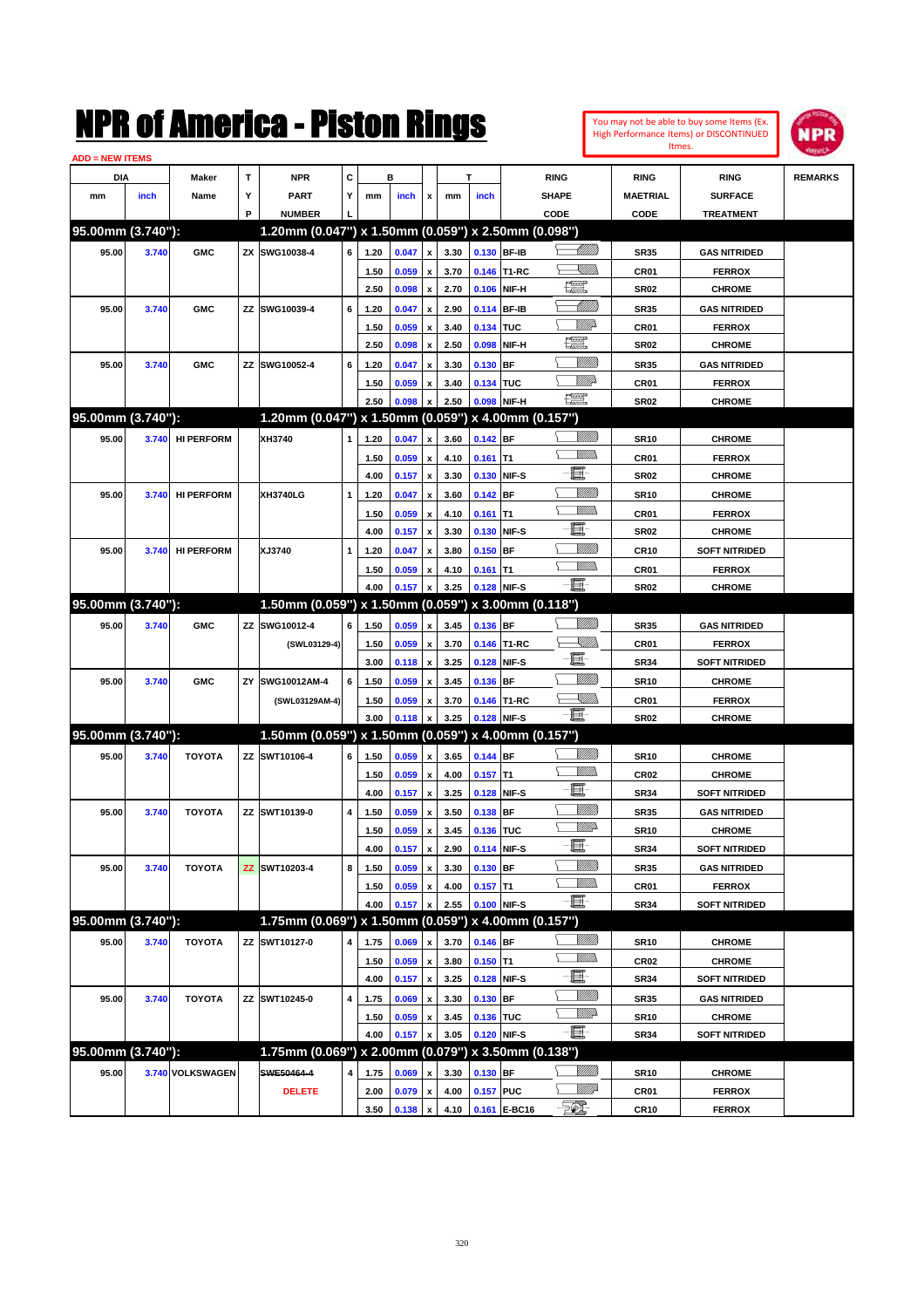|                        |       |                   |             | NMK OI AINCrica - Miston Kings                      |   |      |         |                           |      |             |              |             |                 |                  | You may not be able to buy some Items (Ex.<br>High Performance Items) or DISCONTINUED | NPR            |
|------------------------|-------|-------------------|-------------|-----------------------------------------------------|---|------|---------|---------------------------|------|-------------|--------------|-------------|-----------------|------------------|---------------------------------------------------------------------------------------|----------------|
| <b>ADD = NEW ITEMS</b> |       |                   |             |                                                     |   |      |         |                           |      |             |              |             |                 | Itmes.           |                                                                                       |                |
| DIA                    |       | Maker             | $\mathbf T$ | <b>NPR</b>                                          | C |      | в       |                           |      | T           |              | <b>RING</b> |                 | <b>RING</b>      | <b>RING</b>                                                                           | <b>REMARKS</b> |
| mm                     | inch  | Name              | Υ           | <b>PART</b>                                         | Υ | mm   | inch    | x                         | mm   | inch        |              | SHAPE       |                 | <b>MAETRIAL</b>  | <b>SURFACE</b>                                                                        |                |
|                        |       |                   | P           | <b>NUMBER</b>                                       |   |      |         |                           |      |             |              | CODE        |                 | CODE             | <b>TREATMENT</b>                                                                      |                |
| 95.00mm (3.740"):      |       |                   |             | 1.75mm (0.069") x 2.00mm (0.079") x 4.00mm (0.157") |   |      |         |                           |      |             |              |             |                 |                  |                                                                                       |                |
| 95.00                  |       | 3.740 VOLKSWAGEN  |             | SWE50294-4                                          | 4 | 1.75 | 0.069   | $\pmb{\mathsf{x}}$        | 4.00 | $0.157$ T1  |              |             | UM)             | <b>CR10</b>      | <b>CHROME</b>                                                                         |                |
|                        |       |                   |             | <b>DELETE</b>                                       |   | 2.00 | 0.079   | $\pmb{\mathsf{x}}$        | 4.00 | 0.157 PUC   |              |             | <u>MM</u> P     | CR01             | <b>FERROX</b>                                                                         |                |
|                        |       |                   |             |                                                     |   | 4.00 | 0.157   | x                         | 4.00 |             | 0.157 E-BC16 | <b>Feb.</b> |                 | <b>CR10</b>      | <b>CHROME</b>                                                                         |                |
| 95.00mm (3.740"):      |       |                   |             | 2.00mm (0.079") x 2.00mm (0.079") x 4.00mm (0.157") |   |      |         |                           |      |             |              |             |                 |                  |                                                                                       |                |
| 95.00                  | 3.740 | <b>TOYOTA</b>     |             | ZZ SWT10151-4                                       | 6 | 2.00 | 0.079   | $\pmb{\mathsf{x}}$        | 3.30 | $0.130$ BF  |              |             |                 | <b>SR10</b>      | <b>CHROME</b>                                                                         |                |
|                        |       |                   |             |                                                     |   | 2.00 | 0.079   | $\pmb{\mathsf{x}}$        | 4.00 | $0.157$ T1  |              |             | <br>Mad         | <b>CR02</b>      | <b>CHROME</b>                                                                         |                |
|                        |       |                   |             |                                                     |   | 4.00 | 0.157   | $\pmb{\mathsf{x}}$        | 3.25 |             | 0.128 NIF-S  | E           |                 | <b>SR34</b>      | <b>SOFT NITRIDED</b>                                                                  |                |
| 95.00                  | 3.740 | <b>TOYOTA</b>     |             | SWT10140-4                                          | 6 | 2.00 | 0.079   | $\pmb{\mathsf{x}}$        | 3.30 | 0.130 BF    |              |             | <u>MMW</u>      | <b>SR10</b>      | <b>CHROME</b>                                                                         |                |
|                        |       |                   |             | <b>DELETE</b>                                       |   | 2.00 | 0.079   | $\pmb{\mathsf{x}}$        | 4.00 | $0.157$ T1  |              |             | <br>Mad         | CR01             | <b>FERROX</b>                                                                         |                |
|                        |       |                   |             |                                                     |   | 4.00 | 0.157   | $\boldsymbol{\mathsf{x}}$ | 3.30 | 0.130 NIF-S |              | -6          |                 | <b>SR02</b>      | <b>CHROME</b>                                                                         |                |
| 95.00mm (3.740"):      |       |                   |             | 2.00mm (0.079") x 2.50mm (0.098") x 4.00mm (0.157") |   |      |         |                           |      |             |              |             |                 |                  |                                                                                       |                |
| 95.00                  | 3.740 | <b>TOYOTA</b>     |             | ZZ SWT10049-4                                       | 6 | 2.00 | 0.079   | $\pmb{\mathsf{x}}$        | 4.20 | $0.165$ BF  |              |             | VIII))          | <b>CR02</b>      | <b>CHROME</b>                                                                         |                |
|                        |       |                   |             |                                                     |   | 2.50 | 0.098   | $\pmb{\mathsf{x}}$        | 4.20 | $0.165$ T1  |              |             | <br>Milita      | CR01             | <b>FERROX</b>                                                                         |                |
|                        |       |                   |             |                                                     |   | 4.00 | 0.157   | $\pmb{\mathsf{x}}$        | 3.90 |             | 0.154 NIF-S  | E           |                 | <b>SR02</b>      | <b>CHROME</b>                                                                         |                |
| 95.00                  | 3.740 | <b>TOYOTA</b>     |             | SXT10049-4                                          | 6 | 2.00 | 0.079   | $\pmb{\mathsf{x}}$        | 4.20 | $0.165$ BF  |              |             | <u>MMW</u>      | CR <sub>02</sub> | <b>4 CHROME</b>                                                                       |                |
|                        |       |                   |             | <b>DELETE</b>                                       |   | 2.50 | 0.098   | $\pmb{\mathsf{x}}$        | 4.20 | $0.165$ T1  |              |             | <br>Mad         | CR <sub>02</sub> | <b>CHROME</b>                                                                         |                |
|                        |       |                   |             |                                                     |   | 4.00 | 0.157   | $\pmb{\mathsf{x}}$        | 3.90 | 0.154 NIF-S |              | -8          |                 | <b>SR02</b>      | <b>CHROME</b>                                                                         |                |
| 95.00mm (3.740"):      |       |                   |             | 2.20mm (0.087") x 2.00mm (0.079") x 3.50mm (0.138") |   |      |         |                           |      |             |              |             |                 |                  |                                                                                       |                |
| 95.00                  | 3.740 | <b>FORD</b>       |             | ZZ SDF30029-0                                       | 8 | 2.20 | 0.087   | $\pmb{\mathsf{x}}$        | 3.70 |             | 0.146 BF-K1  |             | <u>SAMM</u>     | <b>SR35</b>      | <b>GAS NITRIDED</b>                                                                   |                |
| <b>ADD</b>             |       |                   |             |                                                     |   | 2.00 | 0.079   | $\pmb{\mathsf{x}}$        | 4.20 |             | 0.165 T1-RC  |             | <u>Sillin</u>   | CR01             | <b>FERROX</b>                                                                         |                |
|                        |       |                   |             |                                                     |   | 3.50 | 0.138   | $\pmb{\mathsf{x}}$        | 3.75 |             | 0.148 E-BC16 | <b>521</b>  |                 | <b>CR02</b>      | <b>CHROME</b>                                                                         |                |
| 95.00mm (3.740"):      |       |                   |             | 2.85mm (0.112") x 2.00mm (0.079") x 2.00mm (0.079") |   |      |         |                           |      |             |              |             |                 |                  |                                                                                       |                |
| 95.00                  | 3.740 | <b>GMC</b>        |             | ZZ SDG10063-4                                       | 4 | 2.85 | 0.112   | $\pmb{\mathsf{x}}$        | 3.95 |             | 0.156 BF-K1  |             | <u>Villin</u>   | <b>CR10</b>      | <b>CHROME</b>                                                                         |                |
| <b>ADD</b>             |       |                   |             |                                                     |   | 2.00 | 0.079   | $\pmb{\mathsf{x}}$        | 4.00 | 0.157 TUC   |              |             | <u>MM</u>       | CR01             | <b>FERROX</b>                                                                         |                |
|                        |       |                   |             |                                                     |   | 2.00 | 0.079   | $\pmb{\mathsf{x}}$        | 2.74 |             | 0.108 E-BC16 | EO)         |                 | <b>SR35</b>      | <b>SOFT NITRIDED</b>                                                                  |                |
| 95.15mm (3.746"):      |       |                   |             | 1.98mm (5/64") x 1.98mm (5/64") x 4.76mm (3/16")    |   |      |         |                           |      |             |              |             |                 |                  |                                                                                       |                |
| 95.15                  | 3.746 | <b>GMC</b>        |             | ZZ SWG80023-1                                       | 8 | 1.98 | 0.078   | $\pmb{\mathsf{x}}$        | 3.50 | 0.138 BF    |              |             | WMM)            | <b>SR35</b>      | <b>GAS NITRIDED</b>                                                                   |                |
|                        |       |                   |             |                                                     |   | 1.98 | 0.078   | $\pmb{\mathsf{x}}$        | 4.10 |             | 0.161 T1-RC  |             | <u>Sillin</u>   | CR01             | <b>FERROX</b>                                                                         |                |
|                        |       |                   |             |                                                     |   | 4.76 | 0.187   | $\pmb{\mathsf{x}}$        | 3.85 |             | 0.152 NIF-S  | E.          |                 | <b>SR34</b>      | <b>SOFT NITRIDED</b>                                                                  |                |
| 95.15                  | 3.746 | <b>GMC</b>        | ZZ          | SWG10007-1                                          | 6 | 1.98 | 0.078   | $\pmb{\mathsf{x}}$        | 3.45 | 0.136 BF    |              |             | <u>MMW</u>      | <b>SR35</b>      | <b>GAS NITRIDED</b>                                                                   |                |
|                        |       |                   |             | (SWL03114-1)                                        |   | 1.98 | 0.078   | $\pmb{\mathsf{x}}$        | 4.10 |             | 0.161 T1-RC  |             | <u>Sillin</u>   | CR01             | <b>FERROX</b>                                                                         |                |
|                        |       |                   |             |                                                     |   | 4.76 | 0.187 x |                           | 3.85 |             | 0.152 NIF-S  | E           |                 | <b>SR34</b>      | <b>SOFT NITRIDED</b>                                                                  |                |
| 95.15                  | 3.746 | <b>GMC</b>        | ΖY          | SWG10007AM-1                                        | 6 | 1.98 | 0.078   | $\pmb{\mathsf{x}}$        | 3.45 | 0.136 BF    |              |             | <u>MMM</u>      | <b>SR10</b>      | <b>CHROME</b>                                                                         |                |
|                        |       |                   |             | (SWL03114AM-1)                                      |   | 1.98 | 0.078   | $\pmb{\mathsf{x}}$        | 4.10 |             | 0.161 T1-RC  |             | <u>Sillin</u>   | CR01             | <b>FERROX</b>                                                                         |                |
|                        |       |                   |             |                                                     |   | 4.76 | 0.187   | x                         | 3.85 |             | 0.152 NIF-S  | E           |                 | <b>SR02</b>      | <b>CHROME</b>                                                                         |                |
| 95.25mm (3.750"):      |       |                   |             | 1.20mm (0.047") x 1.20mm (0.047") x 2.00mm (0.079") |   |      |         |                           |      |             |              |             |                 |                  |                                                                                       |                |
| 95.25                  | 3.750 | <b>MITSUBISHI</b> |             | ZZ SWM31148-1                                       | 6 | 1.20 | 0.047   | $\pmb{\mathsf{x}}$        | 3.50 |             | 0.138 BF-IB  |             | <u> Millito</u> | <b>SR34</b>      | <b>GAS NITRIDED</b>                                                                   |                |
|                        |       |                   |             |                                                     |   | 1.20 | 0.047   | $\pmb{\mathsf{x}}$        | 3.40 | 0.134 TUC   |              |             | <u>Willi</u> b  | CR01             | <b>FERROX</b>                                                                         |                |
|                        |       |                   |             |                                                     |   | 2.00 | 0.079   | $\pmb{\mathsf{x}}$        | 2.55 |             | 0.100 NIF-H  | <u>rett</u> |                 | SR34             | SOFT NIRIDED                                                                          |                |
| 95.25                  | 3.750 | <b>TOYOTA</b>     |             | ZY SDT10193-1                                       | 4 | 1.20 | 0.047   | $\pmb{\mathsf{x}}$        | 2.90 | 0.114 BF    |              |             | <u>MMS</u>      | <b>SR34</b>      | <b>GAS NITRIDED</b>                                                                   |                |
|                        |       |                   |             |                                                     |   | 1.20 | 0.047   |                           | 3.40 | 0.134 TUC   |              |             | WWA             | CR01             | <b>FERROX</b>                                                                         |                |
|                        |       |                   |             |                                                     |   | 2.00 | 0.079   | $\pmb{\mathsf{x}}$        | 2.75 |             | 0.108 E-BC16 | EL.         |                 | <b>SR34</b>      | <b>SOFT NITRIDED</b>                                                                  |                |
| 95.25                  | 3.750 | <b>TOYOTA</b>     |             | ZZ SDT10213-1                                       | 4 | 1.20 | 0.047   | $\pmb{\mathsf{x}}$        | 2.90 | $0.114$ BF  |              |             | <u>VIIII)</u>   | <b>SR34</b>      | <b>GAS NITRIDED</b>                                                                   |                |
|                        |       |                   |             |                                                     |   | 1.20 | 0.047   |                           | 2.90 | 0.114 TUC   |              |             | Willia          | SR08             | CHROME                                                                                |                |
|                        |       |                   |             |                                                     |   | 2.00 | 0.079 x |                           | 2.75 |             | 0.108 E-BC16 | EL.         |                 | <b>SR34</b>      | <b>SOFT NITRIDED</b>                                                                  |                |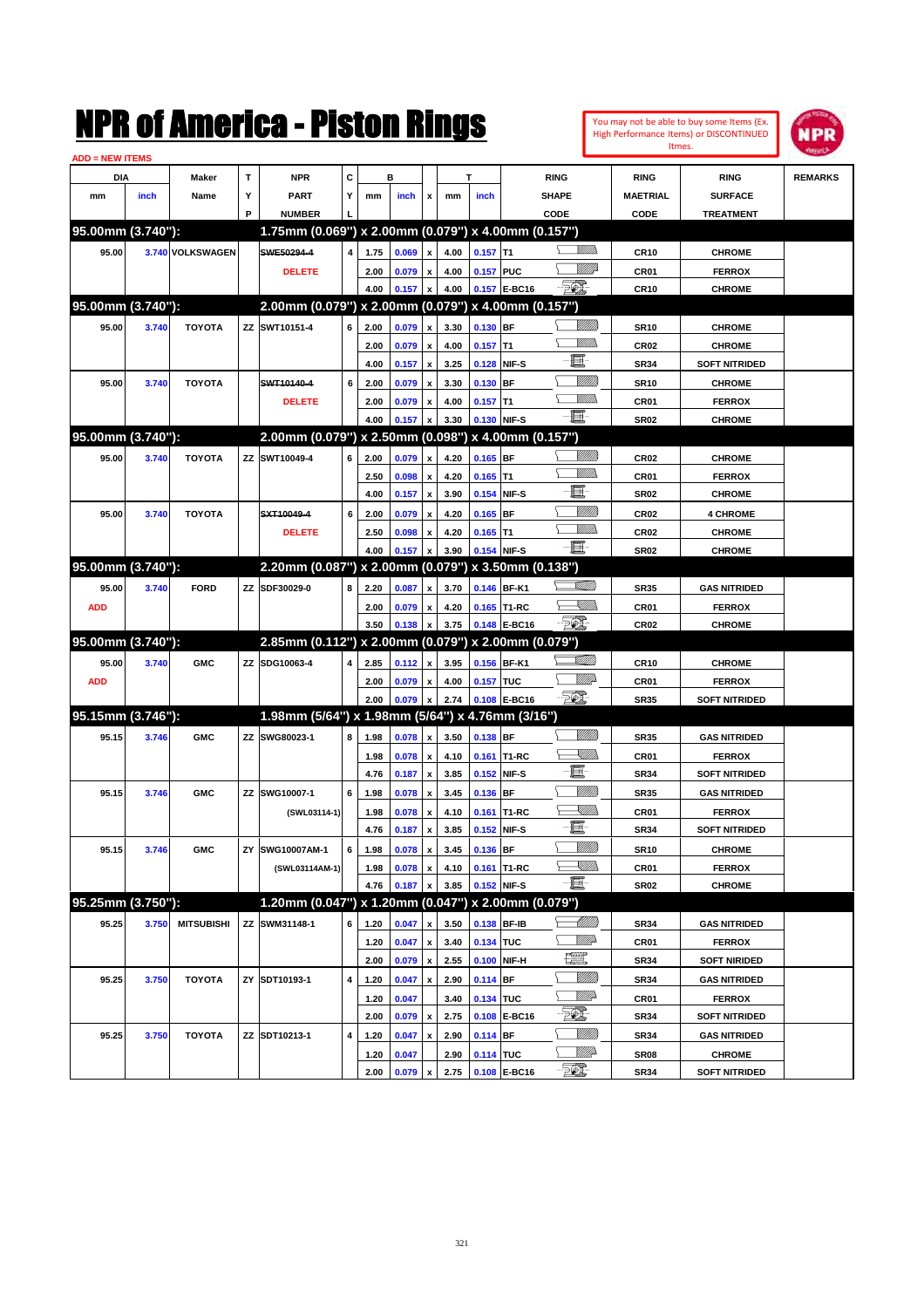|                               |       |                   |    | NMK OI AINCrica - Miston Kings                      |             |              |                |                                                        |              |             |                            |               |                |                     | You may not be able to buy some Items (Ex.<br>High Performance Items) or DISCONTINUED<br>Itmes. | IPR            |
|-------------------------------|-------|-------------------|----|-----------------------------------------------------|-------------|--------------|----------------|--------------------------------------------------------|--------------|-------------|----------------------------|---------------|----------------|---------------------|-------------------------------------------------------------------------------------------------|----------------|
| <b>ADD = NEW ITEMS</b><br>DIA |       | Maker             | T  | <b>NPR</b>                                          | C           |              | в              |                                                        |              | т           |                            | <b>RING</b>   |                | <b>RING</b>         | <b>RING</b>                                                                                     | <b>REMARKS</b> |
| mm                            | inch  | Name              | Υ  | <b>PART</b>                                         | Y           | mm           | inch           | x                                                      | mm           | inch        |                            | <b>SHAPE</b>  |                | <b>MAETRIAL</b>     | <b>SURFACE</b>                                                                                  |                |
|                               |       |                   | P  | <b>NUMBER</b>                                       |             |              |                |                                                        |              |             |                            | CODE          |                | CODE                | <b>TREATMENT</b>                                                                                |                |
| 95.25mm (3.750"):             |       |                   |    | 1.20mm (0.047") x 1.20mm (0.047") x 2.50mm (0.098") |             |              |                |                                                        |              |             |                            |               |                |                     |                                                                                                 |                |
| 95.25                         | 3.750 | <b>HI PERFORM</b> |    | 21-GNFD09525                                        | 1           | 1.20         | 0.047          | x                                                      | 3.50         |             | 0.138 BF-IB                |               | <u> UMB</u>    | <b>SR35</b>         | <b>GAS NITRIDED</b>                                                                             |                |
|                               |       |                   |    |                                                     |             | 1.20         | 0.047          | x                                                      | 3.70         | 0.146 TUH   |                            |               | ₩₩             | CR01                | <b>FERROX</b>                                                                                   |                |
|                               |       |                   |    |                                                     |             | 2.50         | 0.098          | x                                                      | 3.15         |             | 0.124 NIF-S                | $-\Xi$ -      |                | <b>SR02</b>         | <b>CHROME</b>                                                                                   |                |
| 95.25mm (3.750"):             |       |                   |    | 1.20mm (0.047") x 1.50mm (0.059") x 4.00mm (0.157") |             |              |                |                                                        |              |             |                            |               |                |                     |                                                                                                 |                |
| 95.25                         | 3.750 | <b>HI PERFORM</b> |    | XH3750                                              | 1           | 1.20         | 0.047          | $\mathbf{x}$                                           | 3.60         | $0.142$ BF  |                            |               | <u>Millitt</u> | <b>SR10</b>         | <b>CHROME</b>                                                                                   |                |
|                               |       |                   |    |                                                     |             | 1.50         | 0.059          | $\boldsymbol{\mathsf{x}}$                              | 4.10         | $0.161$ T1  |                            |               | <br>Mar        | CR <sub>01</sub>    | <b>FERROX</b>                                                                                   |                |
|                               |       |                   |    |                                                     |             | 4.00         | 0.157          | $\boldsymbol{\mathsf{x}}$                              | 3.30         |             | 0.130 NIF-S                | E             |                | <b>SR02</b>         | <b>CHROME</b>                                                                                   |                |
| 95.25                         | 3.750 | <b>HI PERFORM</b> |    | XH3750LG                                            | 1           | 1.20         | 0.047          | x                                                      | 3.60         | $0.142$ BF  |                            |               | <u>Millil</u>  | <b>SR10</b>         | <b>CHROME</b>                                                                                   |                |
|                               |       |                   |    |                                                     |             | 1.50         | 0.059          | x                                                      | 4.10         | $0.161$ T1  |                            |               | .<br>WWW       | CR01                | <b>FERROX</b>                                                                                   |                |
|                               |       |                   |    |                                                     |             | 4.00         | 0.157          | x                                                      | 3.30         |             | 0.130 NIF-S                | $-\mathbf{E}$ |                | <b>SR02</b>         | <b>CHROME</b>                                                                                   |                |
| 95.25mm (3.750"):             |       |                   |    | 1.50mm (0.059") x 1.50mm (0.059") x 4.00mm (0.157") |             |              |                |                                                        |              |             |                            |               |                |                     |                                                                                                 |                |
| 95.25                         | 3.750 | <b>TOYOTA</b>     |    | ZZ SWT10139-1                                       | 4           | 1.50         | 0.059          | $\boldsymbol{x}$                                       | 3.50         | 0.138 BF    |                            |               | <u>MMM</u>     | <b>SR35</b>         | <b>GAS NITRIDED</b>                                                                             |                |
|                               |       |                   |    |                                                     |             | 1.50         | 0.059          | x                                                      | 3.45         | 0.136 TUC   |                            |               | <u>VMD</u>     | <b>SR10</b>         | <b>CHROME</b>                                                                                   |                |
|                               |       |                   |    |                                                     |             | 4.00         | 0.157          | x                                                      | 2.90         |             | 0.114 NIF-S                | -8            |                | <b>SR34</b>         | <b>SOFT NITRIDED</b>                                                                            |                |
| 95.25mm (3.750"):             |       |                   |    | 1.75mm (0.069") x 1.50mm (0.059") x 4.00mm (0.157") |             |              |                |                                                        |              |             |                            |               |                |                     |                                                                                                 |                |
| 95.25                         | 3.750 | <b>TOYOTA</b>     |    | ZZ SWT10127-1                                       | 4           | 1.75         | 0.069          | X                                                      | 3.70         | $0.146$ BF  |                            |               |                | <b>SR10</b>         | <b>CHROME</b>                                                                                   |                |
|                               |       |                   |    |                                                     |             | 1.50         | 0.059          | $\boldsymbol{\mathsf{x}}$                              | 3.80         | $0.150$ T1  |                            |               | <br>Mar        | CR <sub>02</sub>    | <b>CHROME</b>                                                                                   |                |
|                               |       |                   |    |                                                     |             | 4.00         | 0.157          | $\boldsymbol{\mathsf{x}}$                              | 3.25         |             | 0.128 NIF-S                | E             |                | <b>SR34</b>         | <b>SOFT NITRIDED</b>                                                                            |                |
| 95.25                         | 3.750 | <b>TOYOTA</b>     |    | ZZ SWT10245-1                                       | 4           | 1.75         | 0.069          | x                                                      | 3.30         | $0.130$ BF  |                            |               | <u>MM</u>      | <b>SR35</b>         | <b>GAS NITRIDED</b>                                                                             |                |
|                               |       |                   |    |                                                     |             | 1.50         | 0.059          | x                                                      | 3.45         | 0.136 TUC   |                            | -8            | <u>VMD</u>     | <b>SR10</b>         | <b>CHROME</b>                                                                                   |                |
|                               |       |                   |    |                                                     |             | 4.00         | 0.157          | X                                                      | 3.05         |             | 0.120 NIF-S                |               |                | <b>SR34</b>         | <b>SOFT NITRIDED</b>                                                                            |                |
| 95.25mm (3.750"):             |       |                   |    | 2.20mm (0.087") x 2.00mm (0.079") x 3.50mm (0.138") |             |              |                |                                                        |              |             |                            |               |                |                     |                                                                                                 |                |
| 95.25                         | 3.750 | <b>FORD</b>       |    | ZZ SDF30029-1                                       | 8           | 2.20         | 0.087          | $\mathbf{x}$                                           | 3.70         |             | 0.146 BF-K1                |               | <u>Villin</u>  | <b>SR35</b>         | <b>GAS NITRIDED</b>                                                                             |                |
| <b>ADD</b>                    |       |                   |    |                                                     |             | 2.00         | 0.079          | x                                                      | 4.20         |             | 0.165 T1-RC                | $\mathbb{Z}$  | <u>IMM</u>     | CR01                | <b>FERROX</b>                                                                                   |                |
| 95.40mm (3.756"):             |       |                   |    | 1.98mm (5/64") x 1.98mm (5/64") x 4.76mm (3/16")    |             | 3.50         | 0.138          | $\boldsymbol{\mathsf{x}}$                              | 3.75         |             | 0.148 E-BC16               |               |                | <b>CR02</b>         | <b>CHROME</b>                                                                                   |                |
|                               |       |                   |    |                                                     |             |              |                |                                                        |              |             |                            |               | VIII))         |                     |                                                                                                 |                |
| 95.40                         | 3.756 | <b>GMC</b>        |    | ZZ SWG80023-2                                       | 8           | 1.98         | 0.078          | $\boldsymbol{\mathsf{x}}$                              | 3.50         | $0.138$ BF  |                            |               | <u>Sillin</u>  | <b>SR35</b>         | <b>GAS NITRIDED</b>                                                                             |                |
|                               |       |                   |    |                                                     |             | 1.98<br>4.76 | 0.078          | $\boldsymbol{\mathsf{x}}$<br>$\boldsymbol{\mathsf{x}}$ | 4.10<br>3.85 |             | 0.161 T1-RC<br>0.152 NIF-S | E             |                | CR01                | <b>FERROX</b><br><b>SOFT NITRIDED</b>                                                           |                |
|                               |       | <b>GMC</b>        | ΖZ | SWG10007-2                                          | 6           |              | 0.187          |                                                        |              |             |                            |               | <u>MMM</u>     | <b>SR34</b>         |                                                                                                 |                |
| 95.40                         | 3.756 |                   |    |                                                     |             | 1.98<br>1.98 | 0.078<br>0.078 | $\boldsymbol{\mathsf{x}}$                              | 3.45<br>4.10 | 0.136 BF    | 0.161 T1-RC                |               | <u>Sillin</u>  | <b>SR35</b><br>CR01 | <b>GAS NITRIDED</b>                                                                             |                |
|                               |       |                   |    | (SWL03114-2)                                        |             | 4.76         | 0.187          | $\pmb{\mathsf{x}}$<br>$\boldsymbol{\mathsf{x}}$        | 3.85         |             | 0.152 NIF-S                | E             |                | <b>SR34</b>         | <b>FERROX</b><br><b>SOFT NITRIDED</b>                                                           |                |
| 95.40                         | 3.756 | <b>GMC</b>        | ΖY | SWG10007AM-2                                        | 6           | 1.98         | 0.078          | $\pmb{\mathsf{x}}$                                     | 3.45         | 0.136 BF    |                            |               | <u>Milli</u> h | <b>SR10</b>         | <b>CHROME</b>                                                                                   |                |
|                               |       |                   |    | (SWL03114AM-2)                                      |             | 1.98         | 0.078          | $\pmb{\mathsf{x}}$                                     | 4.10         |             | 0.161 T1-RC                |               | <u>Sillin</u>  | CR01                | <b>FERROX</b>                                                                                   |                |
|                               |       |                   |    |                                                     |             | 4.76         | 0.187          | x                                                      | 3.85         |             | 0.152 NIF-S                | -8            |                | <b>SR02</b>         | <b>CHROME</b>                                                                                   |                |
| 95.50mm (3.760"):             |       |                   |    | 1.00mm (0.039") x 1.20mm (0.047") x 2.00mm (0.079") |             |              |                |                                                        |              |             |                            |               |                |                     |                                                                                                 |                |
| 95.50                         | 3.760 | <b>HI PERFORM</b> |    | 21-GRN09550NS                                       | 1           | 1.00         | 0.039          | X                                                      | 3.50         | $0.138$ BF  |                            |               | <u>Milli</u> b | <b>SR34</b>         | <b>GAS NITRIDED</b>                                                                             |                |
|                               |       |                   |    |                                                     |             | 1.20         | 0.047          | $\pmb{\mathsf{x}}$                                     | 3.90         | 0.154 TUH   |                            |               |                | CR01                | <b>FERROX</b>                                                                                   |                |
|                               |       |                   |    |                                                     |             | 2.00         | 0.079          | x                                                      | 2.55         |             | 0.100 NIF-H                | $\frac{1}{2}$ |                | <b>SR34</b>         | <b>SOFT NITRIDED</b>                                                                            |                |
| 95.50mm (3.760"):             |       |                   |    | 1.00mm (0.039") x 1.20mm (0.047") x 2.80mm (0.110") |             |              |                |                                                        |              |             |                            |               |                |                     |                                                                                                 |                |
| 95.50                         | 3.760 | <b>HI PERFORM</b> |    | 21-GNH09550                                         | $\mathbf 1$ | 1.00         | 0.039          | x                                                      | 3.50         | $0.138$ BF  |                            |               | <u>VIIII)</u>  | <b>SR34</b>         | <b>GAS NITRIDED</b>                                                                             |                |
|                               |       |                   |    |                                                     |             | 1.20         | 0.047          | $\pmb{\mathsf{x}}$                                     | 3.90         | 0.154 TUH   |                            |               | Willi          | CR01                | <b>FERROX</b>                                                                                   |                |
|                               |       |                   |    |                                                     |             | 2.80         | 0.110          | $\boldsymbol{\mathsf{x}}$                              | 3.10         |             | 0.122 NIF-H                | $\frac{1}{2}$ |                | <b>SR34</b>         | <b>SOFT NITRIDED</b>                                                                            |                |
| 95.50                         | 3.760 | <b>HI PERFORM</b> |    | XC3760                                              | 1           | 1.00         | 0.039          | x                                                      | 3.40         | 0.134 BF    |                            |               | <u>VIIII)</u>  | <b>SR10</b>         | <b>CHROME</b>                                                                                   |                |
|                               |       |                   |    |                                                     |             | 1.20         | 0.047          | x                                                      | 4.10         | $0.161$ T1  |                            |               | <u>MM)</u>     | CR01                | <b>FERROX</b>                                                                                   |                |
|                               |       |                   |    |                                                     |             | 2.80         | 0.110          | $\mathbf{x}$                                           | 3.15         | 0.124 NIF-S |                            | e             |                | <b>SR02</b>         | <b>CHROME</b>                                                                                   |                |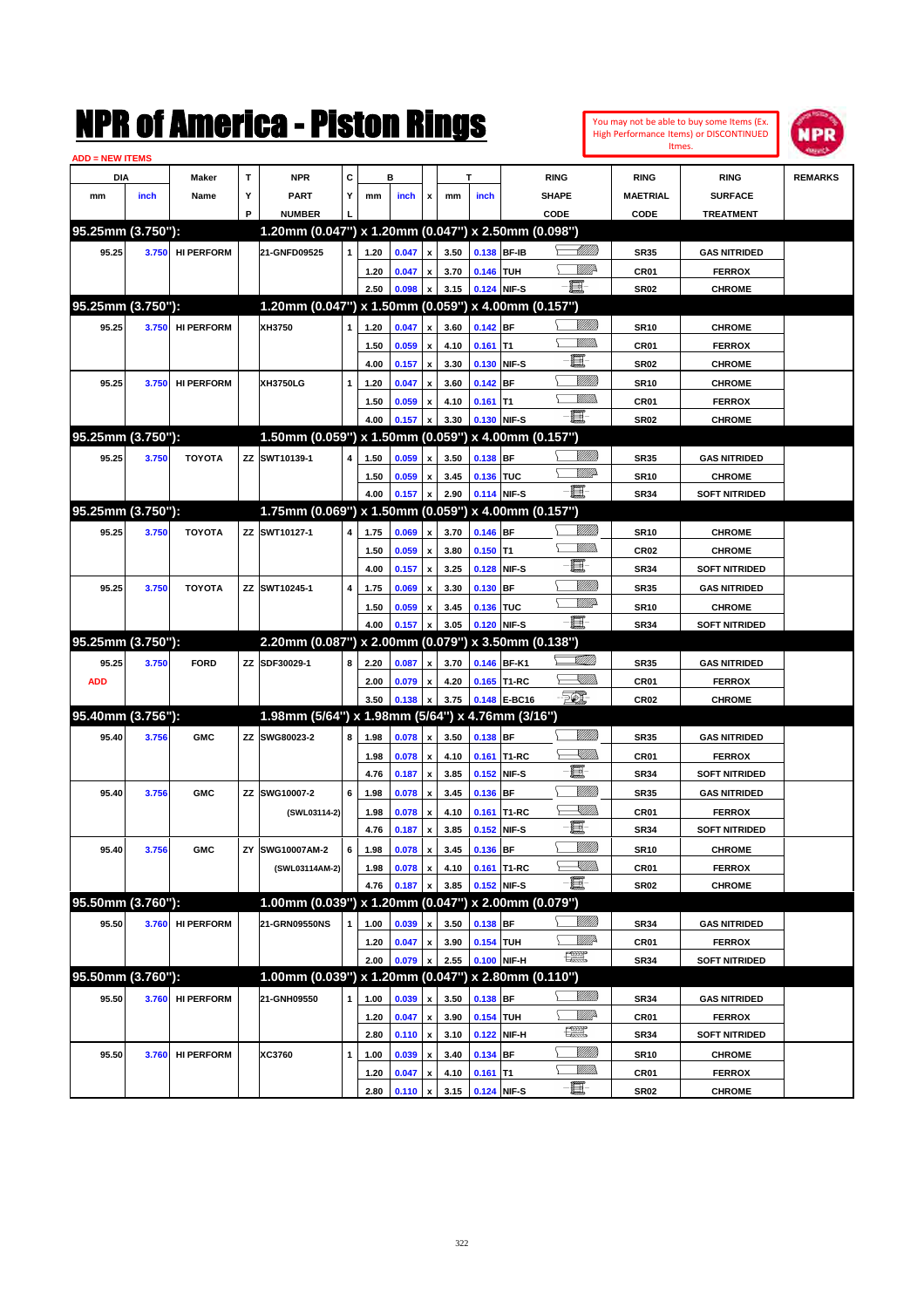| You may not be able to buy some Items (Ex. |
|--------------------------------------------|
| High Performance Items) or DISCONTINUED    |
| Itmes.                                     |



| <b>ADD = NEW ITEMS</b> |       |                   |   |                                                     |             |      |       |                           |      |             |              |                   |                  |                                       |                |
|------------------------|-------|-------------------|---|-----------------------------------------------------|-------------|------|-------|---------------------------|------|-------------|--------------|-------------------|------------------|---------------------------------------|----------------|
| DIA                    |       | Maker             | т | <b>NPR</b>                                          | С           |      | в     |                           |      | T           |              | <b>RING</b>       | <b>RING</b>      | <b>RING</b>                           | <b>REMARKS</b> |
| mm                     | inch  | Name              | Υ | PART                                                | Y           | mm   | inch  | x                         | mm   | inch        |              | <b>SHAPE</b>      | <b>MAETRIAL</b>  | <b>SURFACE</b>                        |                |
|                        |       |                   | P | <b>NUMBER</b>                                       |             |      |       |                           |      |             |              | CODE              | CODE             | <b>TREATMENT</b>                      |                |
| 95.50mm (3.760"):      |       |                   |   | 1.20mm (0.047") x 1.20mm (0.047") x 2.00mm (0.079") |             |      |       |                           |      |             |              |                   |                  |                                       |                |
| 95.50                  | 3.760 | <b>MITSUBISHI</b> |   | ZZ SWM31148-2                                       | 6           | 1.20 | 0.047 | $\pmb{\mathsf{x}}$        | 3.50 | 0.138 BF-IB |              | <u> UMB</u>       | <b>SR34</b>      | <b>GAS NITRIDED</b>                   |                |
|                        |       |                   |   |                                                     |             | 1.20 | 0.047 | x                         | 3.40 | 0.134 TUC   |              | MMD               | CR <sub>01</sub> | <b>FERROX</b>                         |                |
|                        |       |                   |   |                                                     |             | 2.00 | 0.079 | $\pmb{\mathsf{x}}$        | 2.55 | 0.100       | NIF-H        | $\frac{1}{2}$     | <b>SR34</b>      | <b>SOFT NIRIDED</b>                   |                |
| 95.50                  | 3.760 | <b>NISSAN</b>     |   | ZZ SWN30162-0                                       | 6           | 1.20 | 0.047 | x                         | 3.15 | 0.124       | <b>BF-IB</b> | <u>UMB</u>        | <b>SR34</b>      | <b>GAS NITRIDED</b>                   |                |
|                        |       |                   |   |                                                     |             | 1.20 | 0.047 | х                         | 3.70 | 0.146 TUC   |              | MMD               | CR <sub>01</sub> | <b>FERROX</b>                         |                |
|                        |       |                   |   |                                                     |             | 2.00 | 0.079 | x                         | 2.50 | 0.098       | NIF-H        | <u>row</u>        | <b>SR34</b>      | <b>SOFT NIRIDED</b>                   |                |
| 95.50                  | 3.760 | <b>NISSAN</b>     |   | ZZ SWN30184-0                                       | 8           | 1.20 | 0.047 | x                         | 3.15 | 0.124       | <b>BF-IB</b> | <u>UMB</u>        | <b>SR34</b>      | <b>GAS NITRIDED</b>                   |                |
|                        |       |                   |   |                                                     |             | 1.20 | 0.047 | x                         | 3.70 | 0.146       | <b>TUC</b>   | MMD               | CR <sub>01</sub> | <b>FERROX</b>                         |                |
|                        |       |                   |   |                                                     |             | 2.00 | 0.079 | x                         | 2.50 | 0.098       | NIF-H        | <u>tion</u>       | <b>SR34</b>      | <b>SOFT NIRIDED</b>                   |                |
| 95.50                  | 3.760 | <b>NISSAN</b>     |   | ZZ SWN30191-0                                       | 6           | 1.20 | 0.047 | x                         | 3.10 | 0.122       | BF           | <u> UMB</u>       | <b>SR34</b>      | <b>GAS NITRIDED</b>                   |                |
|                        |       |                   |   |                                                     |             | 1.20 | 0.047 |                           | 4.10 | 0.161       | <b>TUC</b>   | MMD               | CR <sub>01</sub> | <b>FERROX</b>                         |                |
|                        |       |                   |   |                                                     |             | 2.00 | 0.079 | x<br>x                    | 2.50 | 0.098       | NIF-H        | tx.               | <b>SR34</b>      | <b>SOFT NIRIDED</b>                   |                |
| 95.50                  |       | <b>TOYOTA</b>     |   | ZY SDT10193-2                                       | 4           | 1.20 | 0.047 |                           | 2.90 |             | <b>BF</b>    |                   | <b>SR34</b>      | <b>GAS NITRIDED</b>                   |                |
|                        | 3.760 |                   |   |                                                     |             |      |       | x                         |      | 0.114       |              | <u>MMP</u>        |                  |                                       |                |
|                        |       |                   |   |                                                     |             | 1.20 | 0.047 |                           | 3.40 | 0.134 TUC   | E-BC16       | E.                | CR <sub>01</sub> | <b>FERROX</b><br><b>SOFT NITRIDED</b> |                |
|                        |       |                   |   |                                                     |             | 2.00 | 0.079 | x                         | 2.75 | 0.108       |              | <u>Milli</u>      | <b>SR34</b>      |                                       |                |
| 95.50                  | 3.760 | <b>TOYOTA</b>     |   | ZZ SDT10213-2                                       | 4           | 1.20 | 0.047 | x                         | 2.90 | 0.114       | <b>BF</b>    |                   | <b>SR34</b>      | <b>GAS NITRIDED</b>                   |                |
|                        |       |                   |   |                                                     |             | 1.20 | 0.047 |                           | 2.90 | 0.114 TUC   |              | <u>MMP</u><br>EO) | <b>SR08</b>      | <b>CHROME</b>                         |                |
|                        |       |                   |   |                                                     |             | 2.00 | 0.079 | $\pmb{\mathsf{x}}$        | 2.75 |             | 0.108 E-BC16 |                   | <b>SR34</b>      | <b>SOFT NITRIDED</b>                  |                |
| 95.50mm (3.760"):      |       |                   |   | 1.20mm (0.047") x 1.20mm (0.047") x 2.50mm (0.098") |             |      |       |                           |      |             |              |                   |                  |                                       |                |
| 95.50                  | 3.760 | <b>HI PERFORM</b> |   | 21-GNFD09550                                        | 1           | 1.20 | 0.047 | $\pmb{\mathsf{x}}$        | 3.50 | 0.138 BF-IB |              | <u> MM)</u>       | <b>SR35</b>      | <b>GAS NITRIDED</b>                   |                |
|                        |       |                   |   |                                                     |             | 1.20 | 0.047 | x                         | 3.70 | 0.146 TUH   |              | <u>Mille</u>      | CR <sub>01</sub> | <b>FERROX</b>                         |                |
|                        |       |                   |   |                                                     |             | 2.50 | 0.098 | x                         | 3.15 | 0.124       | NIF-S        | e.                | <b>SR02</b>      | <b>CHROME</b>                         |                |
| 95.50                  | 3.760 | <b>NISSAN</b>     |   | ZZ SWN30131-0                                       | 6           | 1.20 | 0.047 | x                         | 3.45 | 0.136       | <b>BF</b>    |                   | <b>SR10</b>      | <b>CHROME</b>                         |                |
|                        |       |                   |   |                                                     |             | 1.20 | 0.047 | x                         | 4.10 | 0.161       | T1           | .<br>WWW          | CR <sub>01</sub> | <b>FERROX</b>                         |                |
|                        |       |                   |   |                                                     |             | 2.50 | 0.098 | x                         | 2.75 | 0.108       | NIF-S        | -8                | SR <sub>02</sub> | <b>CHROME</b>                         |                |
| 95.50mm (3.760"):      |       |                   |   | 1.20mm (0.047") x 1.50mm (0.059") x 2.50mm (0.098") |             |      |       |                           |      |             |              |                   |                  |                                       |                |
| 95.50                  | 3.760 | <b>GMC</b>        |   | ZZ SWG10037-0                                       | 4           | 1.20 | 0.047 | $\pmb{\mathsf{x}}$        | 3.30 | $0.130$ BF  |              | VIII))            | <b>SR34</b>      | <b>GAS NITRIDED</b>                   |                |
|                        |       |                   |   |                                                     |             | 1.50 | 0.059 | х                         | 3.70 | 0.146 TUC   |              | <u>MMP</u>        | CR <sub>01</sub> | <b>FERROX</b>                         |                |
|                        |       |                   |   |                                                     |             | 2.50 | 0.098 | $\pmb{\mathsf{x}}$        | 2.85 | 0.112       | NIF-S        | E                 | <b>SR02</b>      | <b>CHROME</b>                         |                |
| 95.50                  | 3.760 | <b>GMC</b>        |   | ZZ SWG10036-0                                       | 5           | 1.20 | 0.047 | $\boldsymbol{\mathsf{x}}$ | 3.30 | 0.130       | <b>BF</b>    | VIII))            | <b>SR34</b>      | <b>GAS NITRIDED</b>                   |                |
|                        |       |                   |   |                                                     |             | 1.50 | 0.059 | x                         | 3.70 | 0.146 TUC   |              | <u>MMP</u>        | CR <sub>01</sub> | <b>FERROX</b>                         |                |
|                        |       |                   |   |                                                     |             | 2.50 | 0.098 | $\pmb{\mathsf{x}}$        | 2.85 | 0.112 NIF-S |              | - III             | SR <sub>02</sub> | <b>CHROME</b>                         |                |
| 95.50mm (3.760"):      |       |                   |   | 1.20mm (0.047") x 1.50mm (0.059") x 4.00mm (0.157") |             |      |       |                           |      |             |              |                   |                  |                                       |                |
| 95.50                  | 3.760 | <b>HI PERFORM</b> |   | XH3760                                              | 1           | 1.20 | 0.047 | $\pmb{\mathsf{x}}$        | 3.60 | 0.142 BF    |              | <u>VIIII)</u>     | <b>SR10</b>      | <b>CHROME</b>                         |                |
|                        |       |                   |   |                                                     |             | 1.50 | 0.059 | $\pmb{\mathsf{x}}$        | 4.10 | $0.161$ T1  |              | <u>MMs</u>        | CR01             | <b>FERROX</b>                         |                |
|                        |       |                   |   |                                                     |             | 4.00 | 0.157 | $\pmb{\mathsf{x}}$        | 3.30 | 0.130       | NIF-S        | e,                | SR <sub>02</sub> | <b>CHROME</b>                         |                |
| 95.50                  |       | <b>HI PERFORM</b> |   | XH3760LG                                            | $\mathbf 1$ |      |       |                           | 3.60 | 0.142       | BF           | <u>VIIII</u> )    |                  | <b>CHROME</b>                         |                |
|                        | 3.760 |                   |   |                                                     |             | 1.20 | 0.047 | $\pmb{\mathsf{x}}$        |      |             |              | <u>MM)</u>        | <b>SR10</b>      |                                       |                |
|                        |       |                   |   |                                                     |             | 1.50 | 0.059 | x                         | 4.10 | $0.161$ T1  |              | $-\blacksquare$   | CR01             | <b>FERROX</b>                         |                |
| 95.50mm (3.760"):      |       |                   |   |                                                     |             | 4.00 | 0.157 | x                         | 3.30 | 0.130 NIF-S |              |                   | SR <sub>02</sub> | <b>CHROME</b>                         |                |
|                        |       |                   |   | 1.50mm (0.059") x 1.50mm (0.059") x 4.00mm (0.157") |             |      |       |                           |      |             |              |                   |                  |                                       |                |
| 95.50                  | 3.760 | <b>TOYOTA</b>     |   | ZZ SWT10139-2                                       | 4           | 1.50 | 0.059 | x                         | 3.50 | 0.138       | BF           | <u>VIII)</u>      | <b>SR35</b>      | <b>GAS NITRIDED</b>                   |                |
|                        |       |                   |   |                                                     |             | 1.50 | 0.059 | $\pmb{\mathsf{x}}$        | 3.45 | 0.136 TUC   |              | <u>VMD</u>        | <b>SR10</b>      | <b>CHROME</b>                         |                |
|                        |       |                   |   |                                                     |             | 4.00 | 0.157 | $\pmb{\mathsf{x}}$        | 2.90 | 0.114 NIF-S |              | E                 | <b>SR34</b>      | <b>SOFT NITRIDED</b>                  |                |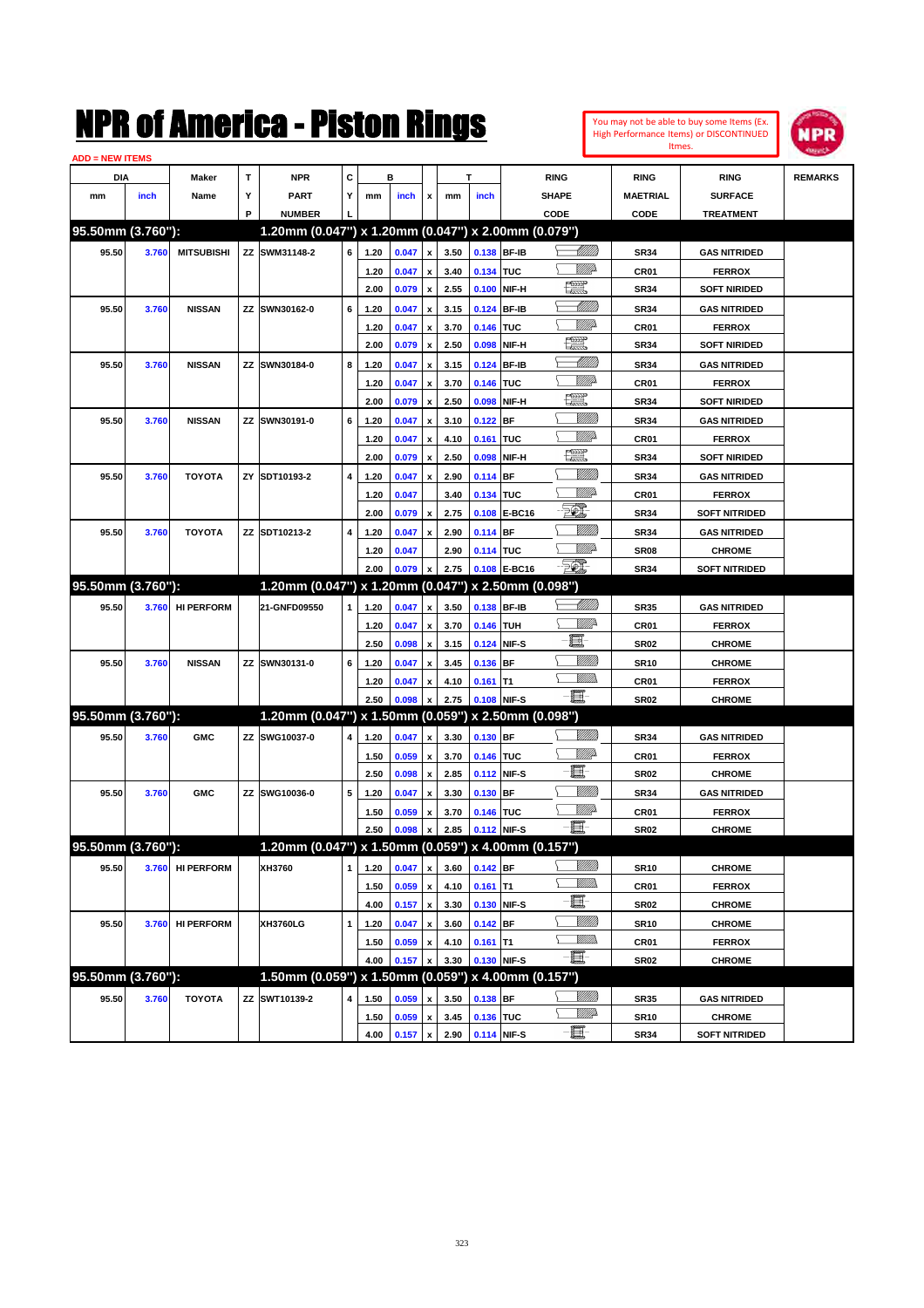

| <b>ADD = NEW ITEMS</b>         |       |                  |   |                                                     |   |      |         |                           |      |             |              |                      |                 |                      |                |
|--------------------------------|-------|------------------|---|-----------------------------------------------------|---|------|---------|---------------------------|------|-------------|--------------|----------------------|-----------------|----------------------|----------------|
| DIA                            |       | Maker            | T | <b>NPR</b>                                          | C |      | в       |                           |      |             |              | <b>RING</b>          | <b>RING</b>     | <b>RING</b>          | <b>REMARKS</b> |
| mm                             | inch  | Name             | Y | <b>PART</b>                                         | Y | mm   | inch    | $\pmb{\mathsf{x}}$        | mm   | inch        |              | <b>SHAPE</b>         | <b>MAETRIAL</b> | <b>SURFACE</b>       |                |
|                                |       |                  | P | <b>NUMBER</b>                                       |   |      |         |                           |      |             |              | CODE                 | CODE            | <b>TREATMENT</b>     |                |
| 95.50mm (3.760"):              |       |                  |   | 1.75mm (0.069") x 1.50mm (0.059") x 4.00mm (0.157") |   |      |         |                           |      |             |              |                      |                 |                      |                |
| 95.50                          | 3.760 | <b>TOYOTA</b>    |   | ZZ SWT10127-2                                       | 4 | 1.75 | 0.069   | $\mathbf{x}$              | 3.70 | $0.146$ BF  |              | <u>Villida</u>       | <b>SR10</b>     | <b>CHROME</b>        |                |
|                                |       |                  |   |                                                     |   | 1.50 | 0.059   | $\boldsymbol{\mathsf{x}}$ | 3.80 | $0.150$ T1  |              | .<br>VMD<br>Σ        | <b>CR02</b>     | <b>CHROME</b>        |                |
|                                |       |                  |   |                                                     |   | 4.00 | 0.157   | $\boldsymbol{\mathsf{x}}$ | 3.25 | 0.128 NIF-S |              | 僵                    | <b>SR34</b>     | <b>SOFT NITRIDED</b> |                |
| 95.50                          | 3.760 | <b>TOYOTA</b>    |   | ZZ SWT10245-2                                       | 4 | 1.75 | 0.069   | $\pmb{\mathsf{x}}$        | 3.30 | 0.130 BF    |              |                      | <b>SR35</b>     | <b>GAS NITRIDED</b>  |                |
|                                |       |                  |   |                                                     |   | 1.50 | 0.059   |                           | 3.45 | 0.136 TUC   |              | <u>WW</u> A          | <b>SR10</b>     | <b>CHROME</b>        |                |
|                                |       |                  |   |                                                     |   | 4.00 | 0.157   |                           | 3.05 |             | 0.120 NIF-S  | -日                   | <b>SR34</b>     | <b>SOFT NITRIDED</b> |                |
| 95.50mm (3.760"):              |       |                  |   | 1.75mm (0.069") x 2.00mm (0.079") x 3.50mm (0.138") |   |      |         |                           |      |             |              |                      |                 |                      |                |
| 95.50                          | 3.760 | <b>BENZ</b>      |   | SWE10404-0                                          |   | 1.75 | 0.069   | $\mathbf{x}$              | 3.30 |             | 0.130 BF-IB  | <u>UMB</u>           | <b>SR10</b>     | <b>CHROME</b>        |                |
|                                |       |                  |   | <b>DELETE</b>                                       |   | 2.00 | 0.079   |                           | 3.50 | 0.138 TUC   |              | <b>W///2</b>         | CR01            | <b>FERROX</b>        |                |
|                                |       |                  |   |                                                     |   | 3.50 | 0.138   | $\boldsymbol{\mathsf{x}}$ | 3.40 |             | 0.134 E-BC16 | - 20).               | <b>SR10</b>     | <b>CHROME</b>        |                |
| 95.50mm (3.760"):              |       |                  |   | 2.20mm (0.087") x 2.00mm (0.079") x 3.50mm (0.138") |   |      |         |                           |      |             |              |                      |                 |                      |                |
| 95.50                          | 3.760 | <b>FORD</b>      |   | ZZ SDF30029-2                                       | 8 | 2.20 | 0.087   | x                         | 3.70 |             | 0.146 BF-K1  | <u>Villin</u>        | <b>SR35</b>     | <b>GAS NITRIDED</b>  |                |
| <b>ADD</b>                     |       |                  |   |                                                     |   | 2.00 | 0.079   | $\pmb{\mathsf{x}}$        | 4.20 |             | 0.165 T1-RC  | — <sup>M</sup> illin | CR01            | <b>FERROX</b>        |                |
|                                |       |                  |   |                                                     |   | 3.50 | 0.138   | $\pmb{\mathsf{x}}$        | 3.75 |             | 0.148 E-BC16 | - 201                | <b>CR02</b>     | <b>CHROME</b>        |                |
| 95.65mm (3.766"):              |       |                  |   | 1.98mm (5/64") x 1.98mm (5/64") x 4.76mm (3/16")    |   |      |         |                           |      |             |              |                      |                 |                      |                |
| 95.65                          | 3.766 | <b>GMC</b>       |   | ZZ SWG80023-3                                       | 8 | 1.98 | 0.078   |                           | 3.50 | $0.138$ BF  |              | VM))                 | <b>SR35</b>     | <b>GAS NITRIDED</b>  |                |
|                                |       |                  |   |                                                     |   | 1.98 | 0.078   | $\pmb{\mathsf{x}}$        | 4.10 |             | 0.161 T1-RC  | — UMB                | <b>CR01</b>     | <b>FERROX</b>        |                |
|                                |       |                  |   |                                                     |   | 4.76 | 0.187   | $\boldsymbol{\mathsf{x}}$ | 3.85 | 0.152 NIF-S |              | 圓                    | <b>SR34</b>     | <b>SOFT NITRIDED</b> |                |
| 95.65                          | 3.766 | <b>GMC</b>       |   | ZZ SWG10007-3                                       | 6 | 1.98 | 0.078   | $\pmb{\mathsf{x}}$        | 3.45 | 0.136 BF    |              | <u>VMM</u>           | <b>SR35</b>     | <b>GAS NITRIDED</b>  |                |
|                                |       |                  |   | (SWL03114-3)                                        |   | 1.98 | 0.078   | $\mathbf{x}$              | 4.10 |             | 0.161 T1-RC  | $\searrow$ William   | <b>CR01</b>     | <b>FERROX</b>        |                |
|                                |       |                  |   |                                                     |   | 4.76 | 0.187   | $\boldsymbol{\mathsf{x}}$ | 3.85 |             | 0.152 NIF-S  | 且                    | <b>SR34</b>     | <b>SOFT NITRIDED</b> |                |
| 95.65                          | 3.766 | <b>GMC</b>       |   | ZY SWG10007AM-3                                     | 6 | 1.98 | 0.078   | $\boldsymbol{\mathsf{x}}$ | 3.45 | 0.136 BF    |              |                      | <b>SR10</b>     | <b>CHROME</b>        |                |
|                                |       |                  |   | (SWL03114AM-3)                                      |   | 1.98 | 0.078   | x                         | 4.10 |             | 0.161 T1-RC  | <u>Sillin</u>        | <b>CR01</b>     | <b>FERROX</b>        |                |
|                                |       |                  |   |                                                     |   | 4.76 | 0.187   |                           | 3.85 |             | 0.152 NIF-S  | - 1                  | <b>SR02</b>     | <b>CHROME</b>        |                |
| 95.70mm (3.768"):              |       |                  |   | 1.20mm (0.047") x 1.20mm (0.047") x 2.00mm (0.079") |   |      |         |                           |      |             |              |                      |                 |                      |                |
| 95.70                          | 3.768 | <b>NISSAN</b>    |   | ZZ SWN30163-0                                       | 6 | 1.20 | 0.047   | $\pmb{\chi}$              | 3.15 | 0.124 BF-IB |              | <u>UMB</u>           | <b>SR34</b>     | <b>GAS NITRIDED</b>  |                |
|                                |       |                  |   |                                                     |   | 1.20 | 0.047   | $\mathbf{x}$              | 3.70 | 0.146 TUC   |              | <u>Willi</u> p       | CR01            | <b>FERROX</b>        |                |
| <b>WARNING!!!: NO OVERSIZE</b> |       |                  |   |                                                     |   | 2.00 | 0.079   | $\boldsymbol{\mathsf{x}}$ | 2.50 |             | 0.098 NIF-H  | $\frac{1}{2}$        | <b>SR34</b>     | <b>SOFT NIRIDED</b>  |                |
| 95.70                          | 3.768 | <b>NISSAN</b>    |   | ZZ SWN30185-0                                       | 8 | 1.20 | 0.047   | $\pmb{\chi}$              | 3.15 | 0.124 BF-IB |              |                      | <b>SR34</b>     | <b>GAS NITRIDED</b>  |                |
|                                |       |                  |   |                                                     |   | 1.20 | 0.047   |                           | 3.70 | 0.146 TUC   |              | <b>W///2</b>         | CR01            | <b>FERROX</b>        |                |
| <b>WARNING!!!: NO OVERSIZE</b> |       |                  |   |                                                     |   | 2.00 | 0.079   |                           | 2.50 |             | 0.098 NIF-H  | <u>reev</u>          | <b>SR34</b>     | <b>SOFT NIRIDED</b>  |                |
| 95.70mm (3.768"):              |       |                  |   | 1.20mm (0.047") x 1.20mm (0.047") x 2.50mm (0.098") |   |      |         |                           |      |             |              |                      |                 |                      |                |
| 95.70                          | 3.768 | <b>NISSAN</b>    |   | SWN30132-0                                          | 6 | 1.20 | 0.047   | $\boldsymbol{\mathsf{x}}$ | 3.45 | 0.136 BF    |              | <u>WMW</u>           | <b>SR10</b>     | <b>CHROME</b>        |                |
| <b>WARNING!!!: NO OVERSIZE</b> |       |                  |   | <b>DELETE</b>                                       |   | 1.20 | 0.047   |                           | 4.10 | $0.161$ T1  |              | <u>MMs</u><br>⊆      | <b>CR01</b>     | <b>FERROX</b>        |                |
|                                |       |                  |   |                                                     |   | 2.50 | 0.098   | $\mathbf{x}$              | 2.75 |             | 0.108 NIF-S  | $-\Box$              | <b>SR02</b>     | <b>CHROME</b>        |                |
| 95.75mm (3.770"):              |       |                  |   | 1.00mm (0.039") x 1.20mm (0.047") x 2.80mm (0.110") |   |      |         |                           |      |             |              |                      |                 |                      |                |
| 95.75                          |       | 3.770 HI PERFORM |   | 21-GNH09575                                         |   | 1.00 | 0.039   | $\pmb{\chi}$              | 3.50 | 0.138 BF    |              | 97777.               | <b>SR34</b>     | <b>GAS NITRIDED</b>  |                |
|                                |       |                  |   |                                                     |   | 1.20 | 0.047   | $\pmb{\mathsf{x}}$        | 3.90 | 0.154 TUH   |              | <u>Willi</u> r       | CR01            | <b>FERROX</b>        |                |
|                                |       |                  |   |                                                     |   | 2.80 | 0.110 x |                           | 3.10 | 0.122 NIF-H |              | 「震災」                 | <b>SR34</b>     | <b>SOFT NITRIDED</b> |                |
|                                |       |                  |   |                                                     |   |      |         |                           |      |             |              |                      |                 |                      |                |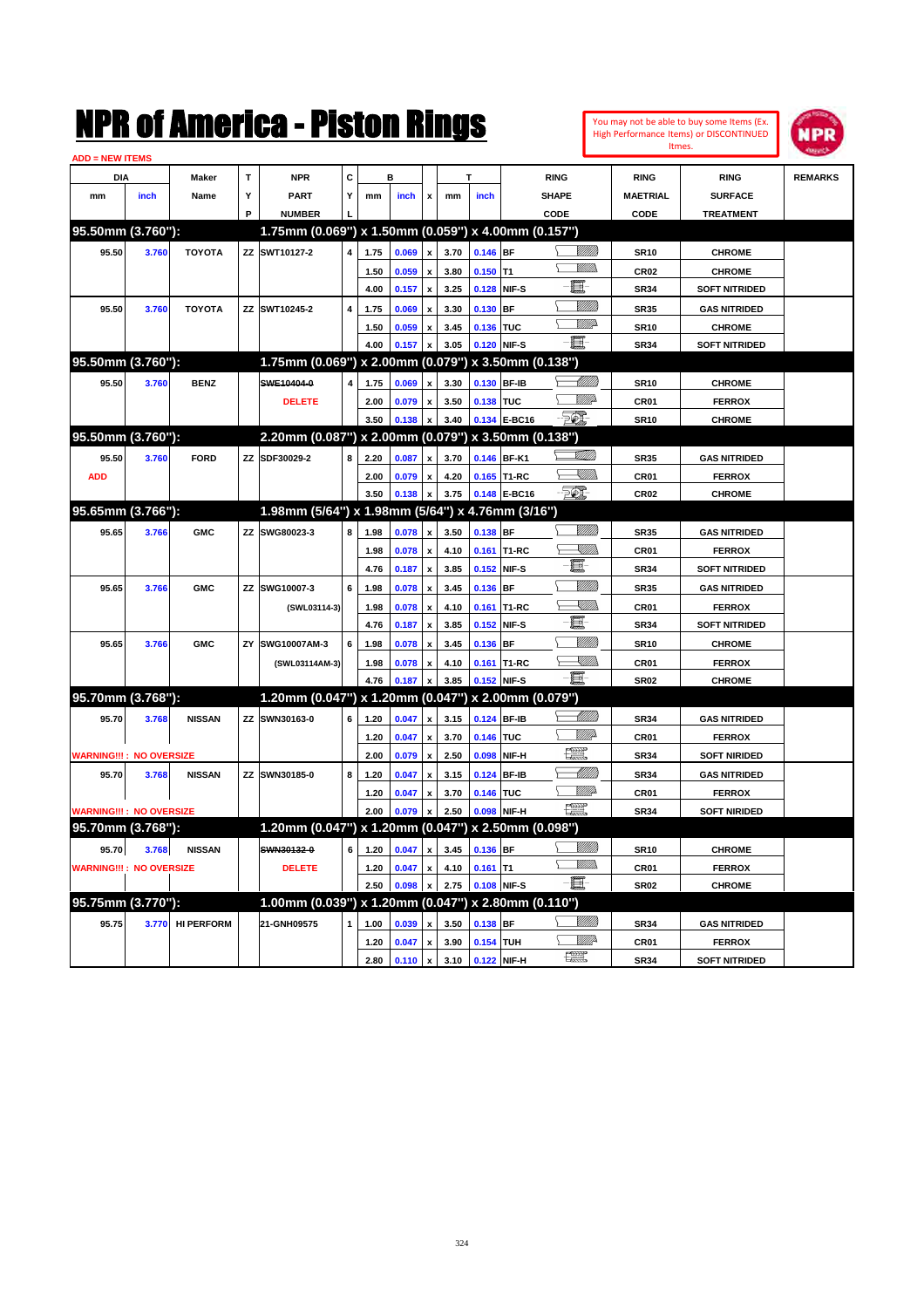| You may not be able to buy some Items (Ex. |
|--------------------------------------------|
| High Performance Items) or DISCONTINUED    |
| Itmes.                                     |



| <b>ADD = NEW ITEMS</b> |       |                   |   |                                                     |   |      |       |                           |      |             |              |                  |                  |                      |                |
|------------------------|-------|-------------------|---|-----------------------------------------------------|---|------|-------|---------------------------|------|-------------|--------------|------------------|------------------|----------------------|----------------|
| DIA                    |       | Maker             | т | <b>NPR</b>                                          | С |      | в     |                           |      | T           |              | <b>RING</b>      | <b>RING</b>      | <b>RING</b>          | <b>REMARKS</b> |
| mm                     | inch  | Name              | Υ | PART                                                | Y | mm   | inch  | x                         | mm   | inch        |              | <b>SHAPE</b>     | <b>MAETRIAL</b>  | <b>SURFACE</b>       |                |
|                        |       |                   | P | <b>NUMBER</b>                                       |   |      |       |                           |      |             |              | CODE             | CODE             | <b>TREATMENT</b>     |                |
| 95.75mm (3.770"):      |       |                   |   | 1.20mm (0.047") x 1.20mm (0.047") x 2.00mm (0.079") |   |      |       |                           |      |             |              |                  |                  |                      |                |
| 95.75                  | 3.770 | <b>MITSUBISHI</b> |   | ZZ SWM31148-3                                       | 6 | 1.20 | 0.047 | $\pmb{\mathsf{x}}$        | 3.50 | 0.138 BF-IB |              | <u> UMB</u>      | <b>SR34</b>      | <b>GAS NITRIDED</b>  |                |
|                        |       |                   |   |                                                     |   | 1.20 | 0.047 | x                         | 3.40 | 0.134 TUC   |              | MMD              | CR <sub>01</sub> | <b>FERROX</b>        |                |
|                        |       |                   |   |                                                     |   | 2.00 | 0.079 | $\pmb{\mathsf{x}}$        | 2.55 | 0.100       | NIF-H        | $\frac{1}{2}$    | <b>SR34</b>      | <b>SOFT NIRIDED</b>  |                |
| 95.75                  | 3.770 | <b>NISSAN</b>     |   | ZZ SWN30162-1                                       | 6 | 1.20 | 0.047 | x                         | 3.15 | 0.124       | <b>BF-IB</b> | <u>UMB</u>       | <b>SR34</b>      | <b>GAS NITRIDED</b>  |                |
|                        |       |                   |   |                                                     |   | 1.20 | 0.047 | х                         | 3.70 | 0.146 TUC   |              | MMD              | CR <sub>01</sub> | <b>FERROX</b>        |                |
|                        |       |                   |   |                                                     |   | 2.00 | 0.079 | x                         | 2.50 | 0.098       | NIF-H        | <u>row</u>       | <b>SR34</b>      | <b>SOFT NIRIDED</b>  |                |
| 95.75                  | 3.770 | <b>NISSAN</b>     |   | ZZ SWN30184-1                                       | 8 | 1.20 | 0.047 | x                         | 3.15 | 0.124       | <b>BF-IB</b> | <u>UMB</u>       | <b>SR34</b>      | <b>GAS NITRIDED</b>  |                |
|                        |       |                   |   |                                                     |   | 1.20 | 0.047 | x                         | 3.70 | 0.146 TUC   |              | MMD              | CR <sub>01</sub> | <b>FERROX</b>        |                |
|                        |       |                   |   |                                                     |   | 2.00 | 0.079 | x                         | 2.50 | 0.098       | NIF-H        | <u>tion</u>      | <b>SR34</b>      | <b>SOFT NIRIDED</b>  |                |
| 95.75                  | 3.770 | <b>NISSAN</b>     |   | ZZ SWN30191-1                                       | 6 | 1.20 | 0.047 | x                         | 3.10 | 0.122       | BF           | <u> UMB</u>      | <b>SR34</b>      | <b>GAS NITRIDED</b>  |                |
|                        |       |                   |   |                                                     |   | 1.20 | 0.047 | x                         | 4.10 | 0.161       | <b>TUC</b>   | MMD              | CR <sub>01</sub> | <b>FERROX</b>        |                |
|                        |       |                   |   |                                                     |   | 2.00 | 0.079 | x                         | 2.50 | 0.098       | NIF-H        | <u>199</u>       | <b>SR34</b>      | <b>SOFT NIRIDED</b>  |                |
| 95.75                  | 3.770 | <b>TOYOTA</b>     |   | ZY SDT10193-3                                       | 4 | 1.20 | 0.047 | x                         | 2.90 | 0.114       | <b>BF</b>    |                  | <b>SR34</b>      | <b>GAS NITRIDED</b>  |                |
|                        |       |                   |   |                                                     |   | 1.20 | 0.047 |                           | 3.40 | 0.134 TUC   |              | <u>MMP</u>       | CR <sub>01</sub> | <b>FERROX</b>        |                |
|                        |       |                   |   |                                                     |   | 2.00 | 0.079 | $\pmb{\mathsf{x}}$        | 2.75 | 0.108       | E-BC16       | E.               | <b>SR34</b>      | <b>SOFT NITRIDED</b> |                |
| 95.75                  | 3.770 | <b>TOYOTA</b>     |   | ZZ SDT10213-3                                       | 4 | 1.20 | 0.047 | x                         | 2.90 | 0.114       | <b>BF</b>    |                  | <b>SR34</b>      | <b>GAS NITRIDED</b>  |                |
|                        |       |                   |   |                                                     |   | 1.20 | 0.047 |                           | 2.90 | 0.114 TUC   |              | <u>MMP</u>       | <b>SR08</b>      | <b>CHROME</b>        |                |
|                        |       |                   |   |                                                     |   | 2.00 | 0.079 | $\pmb{\mathsf{x}}$        | 2.75 |             | 0.108 E-BC16 | EO)              | <b>SR34</b>      | <b>SOFT NITRIDED</b> |                |
| 95.75mm (3.770"):      |       |                   |   | 1.20mm (0.047") x 1.20mm (0.047") x 2.50mm (0.098") |   |      |       |                           |      |             |              |                  |                  |                      |                |
| 95.75                  | 3.770 | <b>HI PERFORM</b> |   | 21-GNFD09575                                        | 1 | 1.20 | 0.047 | $\pmb{\mathsf{x}}$        | 3.50 | 0.138 BF-IB |              | <u> MM)</u>      | <b>SR35</b>      | <b>GAS NITRIDED</b>  |                |
|                        |       |                   |   |                                                     |   | 1.20 | 0.047 | х                         | 3.70 | 0.146 TUH   |              | <u>Mille</u>     | CR <sub>01</sub> | <b>FERROX</b>        |                |
|                        |       |                   |   |                                                     |   | 2.50 | 0.098 | x                         | 3.15 | 0.124       | NIF-S        | e.               | <b>SR02</b>      | <b>CHROME</b>        |                |
| 95.75                  | 3.770 | <b>NISSAN</b>     |   | ZZ SWN30131-1                                       | 6 | 1.20 | 0.047 | x                         | 3.45 | 0.136       | <b>BF</b>    |                  | <b>SR10</b>      | <b>CHROME</b>        |                |
|                        |       |                   |   |                                                     |   | 1.20 | 0.047 | x                         | 4.10 | 0.161       | IT1          | .<br>WWW         | CR <sub>01</sub> | <b>FERROX</b>        |                |
|                        |       |                   |   |                                                     |   | 2.50 | 0.098 | x                         | 2.75 | 0.108       | NIF-S        | -8               | SR <sub>02</sub> | <b>CHROME</b>        |                |
| 95.75mm (3.770"):      |       |                   |   | 1.20mm (0.047") x 1.50mm (0.059") x 2.50mm (0.098") |   |      |       |                           |      |             |              |                  |                  |                      |                |
| 95.75                  | 3.770 | <b>GMC</b>        |   | ZZ SWG10037-1                                       | 4 | 1.20 | 0.047 | $\pmb{\mathsf{x}}$        | 3.30 | $0.130$ BF  |              | VIII))           | <b>SR34</b>      | <b>GAS NITRIDED</b>  |                |
|                        |       |                   |   |                                                     |   | 1.50 | 0.059 | х                         | 3.70 | 0.146 TUC   |              | <u>MMP</u>       | CR <sub>01</sub> | <b>FERROX</b>        |                |
|                        |       |                   |   |                                                     |   | 2.50 | 0.098 | $\pmb{\mathsf{x}}$        | 2.85 | 0.112       | NIF-S        | E                | <b>SR02</b>      | <b>CHROME</b>        |                |
| 95.75                  | 3.770 | <b>GMC</b>        |   | ZZ SWG10036-1                                       | 5 | 1.20 | 0.047 | $\boldsymbol{\mathsf{x}}$ | 3.30 | 0.130       | <b>BF</b>    | VIII))           | <b>SR34</b>      | <b>GAS NITRIDED</b>  |                |
|                        |       |                   |   |                                                     |   | 1.50 | 0.059 | x                         | 3.70 | 0.146 TUC   |              | <u>MMP</u>       | CR <sub>01</sub> | <b>FERROX</b>        |                |
|                        |       |                   |   |                                                     |   | 2.50 | 0.098 | $\pmb{\mathsf{x}}$        | 2.85 | 0.112 NIF-S |              | - III            | SR <sub>02</sub> | <b>CHROME</b>        |                |
| 95.75mm (3.770"):      |       |                   |   | 1.50mm (0.059") x 1.50mm (0.059") x 4.00mm (0.157") |   |      |       |                           |      |             |              |                  |                  |                      |                |
| 95.75                  | 3.770 | <b>TOYOTA</b>     |   | ZZ SWT10139-3                                       | 4 | 1.50 | 0.059 | $\pmb{\mathsf{x}}$        | 3.50 | 0.138 BF    |              | <u>VIIII</u> )   | <b>SR35</b>      | <b>GAS NITRIDED</b>  |                |
|                        |       |                   |   |                                                     |   | 1.50 | 0.059 | $\pmb{\mathsf{x}}$        | 3.45 | 0.136 TUC   |              | <u>MMP</u>       | <b>SR10</b>      | <b>CHROME</b>        |                |
|                        |       |                   |   |                                                     |   | 4.00 | 0.157 | $\pmb{\mathsf{x}}$        | 2.90 | 0.114 NIF-S |              | $-\blacksquare$  | <b>SR34</b>      | <b>SOFT NITRIDED</b> |                |
| 95.75mm (3.770"):      |       |                   |   | 1.75mm (0.069") x 1.50mm (0.059") x 4.00mm (0.157") |   |      |       |                           |      |             |              |                  |                  |                      |                |
| 95.75                  | 3.770 | <b>TOYOTA</b>     |   | ZZ SWT10127-3                                       | 4 | 1.75 | 0.069 | x                         | 3.70 | $0.146$ BF  |              | <u>VIII dh</u>   | <b>SR10</b>      | <b>CHROME</b>        |                |
|                        |       |                   |   |                                                     |   | 1.50 | 0.059 | $\pmb{\mathsf{x}}$        | 3.80 | $0.150$ T1  |              | <u> VMM</u>      | CR <sub>02</sub> | <b>CHROME</b>        |                |
|                        |       |                   |   |                                                     |   | 4.00 | 0.157 | $\pmb{\mathsf{x}}$        | 3.25 | 0.128       | NIF-S        | E                | <b>SR34</b>      | <b>SOFT NITRIDED</b> |                |
| 95.75                  | 3.770 | <b>TOYOTA</b>     |   | ZZ SWT10245-3                                       | 4 | 1.75 | 0.069 | x                         | 3.30 | 0.130       | <b>BF</b>    | <u>VMM</u>       | <b>SR35</b>      | <b>GAS NITRIDED</b>  |                |
|                        |       |                   |   |                                                     |   | 1.50 | 0.059 | x                         | 3.45 | 0.136 TUC   |              | <u>VMP</u>       | <b>SR10</b>      | <b>CHROME</b>        |                |
|                        |       |                   |   |                                                     |   | 4.00 | 0.157 | $\pmb{\mathsf{x}}$        | 3.05 | 0.120 NIF-S |              | $-\blacksquare$  | <b>SR34</b>      | <b>SOFT NITRIDED</b> |                |
| 95.75mm (3.770"):      |       |                   |   | 1.75mm (0.069") x 2.00mm (0.079") x 3.50mm (0.138") |   |      |       |                           |      |             |              |                  |                  |                      |                |
| 95.75                  | 3.770 | <b>BENZ</b>       |   | SWE10404-1                                          | 4 | 1.75 | 0.069 | x                         | 3.30 | 0.130       | <b>BF-IB</b> | <u> Millitti</u> | <b>SR10</b>      | <b>CHROME</b>        |                |
|                        |       |                   |   | <b>DELETE</b>                                       |   | 2.00 | 0.079 | $\pmb{\mathsf{x}}$        | 3.50 | 0.138 TUC   |              | <u>Willia</u>    | CR <sub>01</sub> | <b>FERROX</b>        |                |
|                        |       |                   |   |                                                     |   | 3.50 | 0.138 | x                         | 3.40 |             | 0.134 E-BC16 | ES.              | <b>SR10</b>      | <b>CHROME</b>        |                |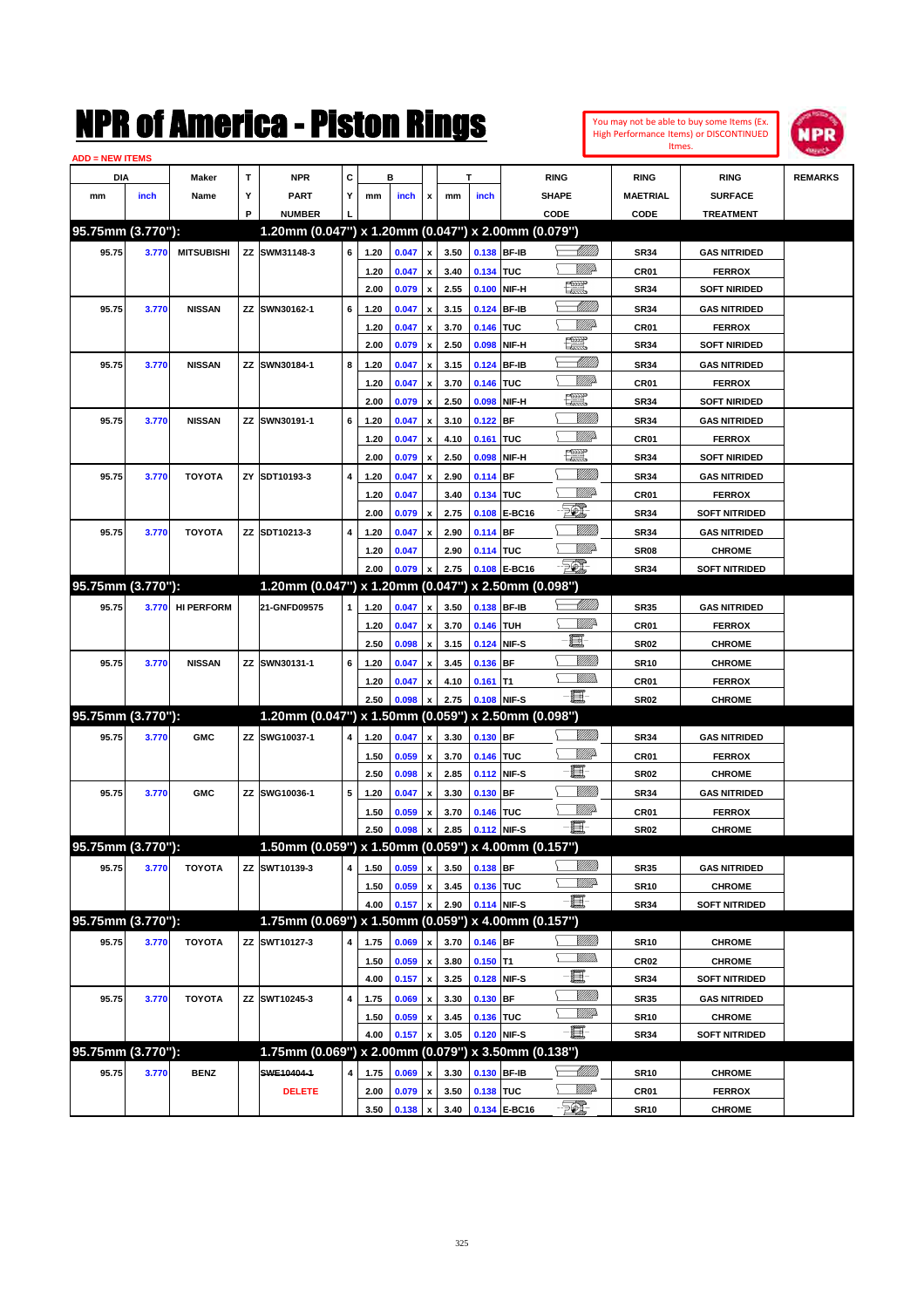| <b>ADD = NEW ITEMS</b> |             |              |   | NMK OI AINCIICA - MISLON KINGS                      |    |      |                |                  |      |             |               |                       |                  | You may not be able to buy some Items (Ex.<br>High Performance Items) or DISCONTINUED<br>Itmes. | IPD            |
|------------------------|-------------|--------------|---|-----------------------------------------------------|----|------|----------------|------------------|------|-------------|---------------|-----------------------|------------------|-------------------------------------------------------------------------------------------------|----------------|
| DIA                    |             | <b>Maker</b> |   | <b>NPR</b>                                          | C. |      | в              |                  |      |             | <b>RING</b>   |                       | <b>RING</b>      | <b>RING</b>                                                                                     | <b>REMARKS</b> |
| mm                     | <i>inch</i> | Name         | v | <b>PART</b>                                         |    | mm   | inch           | $\boldsymbol{x}$ | mm   | <i>inch</i> | <b>SHAPE</b>  |                       | <b>MAETRIAL</b>  | <b>SURFACE</b>                                                                                  |                |
|                        |             |              | Р | <b>NUMBER</b>                                       |    |      |                |                  |      |             | CODE          |                       | CODE             | <b>TREATMENT</b>                                                                                |                |
| 95.75mm (3.770"):      |             |              |   | 2.20mm (0.087") x 2.00mm (0.079") x 3.50mm (0.138") |    |      |                |                  |      |             |               |                       |                  |                                                                                                 |                |
| 95.75                  | 3.770       | <b>FORD</b>  |   | ZZ SDF30029-3                                       | 8  | 2.20 | $0.087 \times$ |                  | 3.70 |             | $0.146$ BF-K1 | <u>stillin</u>        | <b>SR35</b>      | <b>GAS NITRIDED</b>                                                                             |                |
| <b>ADD</b>             |             |              |   |                                                     |    | 2.00 | 0.079 x        |                  | 4.20 |             | 0.165 T1-RC   | <u>XIII)</u>          | CR <sub>01</sub> | <b>FERROX</b>                                                                                   |                |
|                        |             |              |   |                                                     |    | 3.50 | 0.138          | $\mathbf{x}$     | 3.75 |             | 0.148 E-BC16  | $-\sqrt{\frac{2}{2}}$ | CR <sub>02</sub> | <b>CHROME</b>                                                                                   |                |

**ANTISED** 

| <b>ADD</b>        |       |                   |                                                     |   | 2.00 | 0.079 x |                           | 4.20 |            | 0.165 T1-RC       | <u>- Millida</u><br>⊏   | CR01             | <b>FERROX</b>        |  |
|-------------------|-------|-------------------|-----------------------------------------------------|---|------|---------|---------------------------|------|------------|-------------------|-------------------------|------------------|----------------------|--|
|                   |       |                   |                                                     |   | 3.50 | 0.138   |                           | 3.75 |            | 0.148 E-BC16      | E.                      | CR <sub>02</sub> | <b>CHROME</b>        |  |
| 95.90mm (3.776"): |       |                   | 1.98mm (5/64") x 1.98mm (5/64") x 4.76mm (3/16")    |   |      |         |                           |      |            |                   |                         |                  |                      |  |
| 95.90             | 3.776 | <b>GMC</b>        | ZZ SWG80023-4                                       | 8 | 1.98 | 0.078   | $\pmb{\mathsf{x}}$        | 3.50 | 0.138 BF   |                   | <u>Milli</u> k          | <b>SR35</b>      | <b>GAS NITRIDED</b>  |  |
|                   |       |                   |                                                     |   | 1.98 | 0.078   | $\pmb{\mathsf{x}}$        | 4.10 |            | 0.161 T1-RC       | <u>Sillin</u>           | CR01             | <b>FERROX</b>        |  |
|                   |       |                   |                                                     |   | 4.76 | 0.187   | x                         | 3.85 |            | 0.152 NIF-S       | e.                      | <b>SR34</b>      | <b>SOFT NITRIDED</b> |  |
| 95.90             | 3.776 | <b>GMC</b>        | ZZ SWG10007-4                                       | 6 | 1.98 | 0.078   | x                         | 3.45 | 0.136 BF   |                   | <u>Milli</u> k          | <b>SR35</b>      | <b>GAS NITRIDED</b>  |  |
|                   |       |                   | (SWL03114-4)                                        |   | 1.98 | 0.078   | x                         | 4.10 | 0.161      | T1-RC             | <u>UMB</u>              | CR01             | <b>FERROX</b>        |  |
|                   |       |                   |                                                     |   | 4.76 | 0.187   | x                         | 3.85 |            | 0.152 NIF-S       | E                       | <b>SR34</b>      | <b>SOFT NITRIDED</b> |  |
| 95.90             | 3.776 | <b>GMC</b>        | ZY SWG10007AM-4                                     | 6 | 1.98 | 0.078   | x                         | 3.45 | 0.136 BF   |                   | <u>Milli</u> k          | <b>SR10</b>      | <b>CHROME</b>        |  |
|                   |       |                   | (SWL03114AM-4)                                      |   | 1.98 | 0.078   | x                         | 4.10 |            | 0.161 T1-RC       | <u> Millibr</u>         | CR01             | <b>FERROX</b>        |  |
|                   |       |                   |                                                     |   | 4.76 | 0.187   | x                         | 3.85 |            | 0.152 NIF-S       | $-\Xi$ -                | <b>SR02</b>      | <b>CHROME</b>        |  |
| 96.00mm (3.780"): |       |                   | 1.00mm (0.039") x 1.20mm (0.047")                   |   |      |         |                           |      |            | x 2.00mm (0.079") |                         |                  |                      |  |
| 96.00             | 3.780 | <b>HI PERFORM</b> | 21-GRN09600NS                                       | 1 | 1.00 | 0.039   | x                         | 3.50 | 0.138 BF   |                   | <u>VIIII)</u>           | <b>SR34</b>      | <b>GAS NITRIDED</b>  |  |
|                   |       |                   |                                                     |   | 1.20 | 0.047   | x                         | 3.90 | 0.154 TUH  |                   | ₩₩                      | CR01             | <b>FERROX</b>        |  |
|                   |       |                   |                                                     |   | 2.00 | 0.079   | x                         | 2.55 |            | 0.100 NIF-H       | $f_{\rm max}^{\rm exp}$ | <b>SR34</b>      | <b>SOFT NITRIDED</b> |  |
| 96.00mm (3.780"): |       |                   | 1.00mm (0.039") x 1.20mm (0.047")                   |   |      |         |                           |      |            | x 2.80mm (0.110") |                         |                  |                      |  |
| 96.00             | 3.780 | <b>HI PERFORM</b> | 21-GNH09600                                         | 1 | 1.00 | 0.039   | x                         | 3.50 | $0.138$ BF |                   | <u>UMB</u>              | <b>SR34</b>      | <b>GAS NITRIDED</b>  |  |
|                   |       |                   |                                                     |   | 1.20 | 0.047   | x                         | 3.90 | 0.154 TUH  |                   | <u>Mille</u>            | CR01             | <b>FERROX</b>        |  |
|                   |       |                   |                                                     |   | 2.80 | 0.110   | X                         | 3.10 |            | 0.122 NIF-H       | $f_{\rm max}^{\rm exp}$ | <b>SR34</b>      | <b>SOFT NITRIDED</b> |  |
| 96.00mm (3.780"): |       |                   | 1.20mm (0.047") x 1.20mm (0.047") x 2.00mm (0.079") |   |      |         |                           |      |            |                   |                         |                  |                      |  |
| 96.00             | 3.780 | <b>CHRYSLER</b>   | ZZ SWC10025-0                                       | 6 | 1.20 | 0.047   | $\pmb{\mathsf{x}}$        | 3.10 | $0.122$ BF |                   | <u>Sillilli</u>         | <b>SR34</b>      | <b>GAS NITRIDED</b>  |  |
|                   |       |                   |                                                     |   | 1.20 | 0.047   | $\pmb{\mathsf{x}}$        | 3.70 | 0.146      | <b>TUC</b>        | <u>MMA</u>              | CR01             | <b>FERROX</b>        |  |
|                   |       |                   |                                                     |   | 2.00 | 0.079   | x                         | 2.55 | 0.100      | NIF-H             | æ                       | <b>SR34</b>      | <b>SOFT NIRIDED</b>  |  |
| 96.00             | 3.780 | <b>HYUNDAI</b>    | ZZ SWG30064-0                                       | 6 | 1.20 | 0.047   | x                         | 3.05 |            | 0.120 BF-IB       | Millitt                 | <b>SR10</b>      | <b>CHROME</b>        |  |
|                   |       |                   |                                                     |   | 1.20 | 0.047   | x                         | 3.70 | 0.146      | TUC               | <u>MMP</u>              | CR01             | <b>FERROX</b>        |  |
|                   |       |                   |                                                     |   | 2.00 | 0.079   | x                         | 2.55 | 0.100      | NIF-H             | æ                       | <b>SR34</b>      | <b>SOFT NIRIDED</b>  |  |
| 96.00             | 3.780 | <b>MITSUBISHI</b> | ZZ SWM31148-4                                       | 6 | 1.20 | 0.047   | x                         | 3.50 |            | 0.138 BF-IB       | Millitt                 | <b>SR34</b>      | <b>GAS NITRIDED</b>  |  |
|                   |       |                   |                                                     |   | 1.20 | 0.047   | x                         | 3.40 | 0.134      | TUC               | <u>MMP</u>              | CR01             | <b>FERROX</b>        |  |
|                   |       |                   |                                                     |   | 2.00 | 0.079   | x                         | 2.55 | 0.100      | NIF-H             | æ                       | <b>SR34</b>      | <b>SOFT NIRIDED</b>  |  |
| 96.00             | 3.780 | <b>NISSAN</b>     | ZZ SWN30162-2                                       | 6 | 1.20 | 0.047   | x                         | 3.15 | 0.124      | <b>BF-IB</b>      | Millitt                 | <b>SR34</b>      | <b>GAS NITRIDED</b>  |  |
|                   |       |                   |                                                     |   | 1.20 | 0.047   | x                         | 3.70 | 0.146      | TUC               | <u>MMP</u>              | CR01             | <b>FERROX</b>        |  |
|                   |       |                   |                                                     |   | 2.00 | 0.079   | x                         | 2.50 | 0.098      | NIF-H             | æ                       | <b>SR34</b>      | <b>SOFT NIRIDED</b>  |  |
| 96.00             | 3.780 | <b>NISSAN</b>     | ZZ SWN30184-2                                       | 8 | 1.20 | 0.047   | x                         | 3.15 | 0.124      | <b>BF-IB</b>      | <u> UMM</u>             | <b>SR34</b>      | <b>GAS NITRIDED</b>  |  |
|                   |       |                   |                                                     |   | 1.20 | 0.047   | x                         | 3.70 | 0.146      | <b>TUC</b>        | <u>MMP</u>              | CR01             | <b>FERROX</b>        |  |
|                   |       |                   |                                                     |   | 2.00 | 0.079   | x                         | 2.50 | 0.098      | NIF-H             | æ                       | <b>SR34</b>      | <b>SOFT NIRIDED</b>  |  |
| 96.00             | 3.780 | <b>NISSAN</b>     | ZZ SWN30191-2                                       | 6 | 1.20 | 0.047   | x                         | 3.10 | $0.122$ BF |                   | <u>MMM</u>              | <b>SR34</b>      | <b>GAS NITRIDED</b>  |  |
|                   |       |                   |                                                     |   | 1.20 | 0.047   | $\pmb{\mathsf{x}}$        | 4.10 | 0.161 TUC  |                   | WMA                     | CR01             | <b>FERROX</b>        |  |
|                   |       |                   |                                                     |   | 2.00 | 0.079   | $\pmb{\mathsf{x}}$        | 2.50 |            | 0.098 NIF-H       | <u>199</u>              | <b>SR34</b>      | <b>SOFT NIRIDED</b>  |  |
| 96.00             | 3.780 | TOYOTA            | ZY SDT10193-4                                       | 4 | 1.20 | 0.047   | $\pmb{\mathsf{x}}$        | 2.90 | $0.114$ BF |                   | <u>VIIII</u> )          | <b>SR34</b>      | <b>GAS NITRIDED</b>  |  |
|                   |       |                   |                                                     |   | 1.20 | 0.047   |                           | 3.40 | 0.134 TUC  |                   | <u>Willi</u> da         | CR01             | <b>FERROX</b>        |  |
|                   |       |                   |                                                     |   | 2.00 | 0.079   | $\boldsymbol{\mathsf{x}}$ | 2.75 |            | 0.108 E-BC16      | TQ),                    | <b>SR34</b>      | <b>SOFT NITRIDED</b> |  |
| 96.00             | 3.780 | TOYOTA            | ZZ SDT10213-4                                       | 4 | 1.20 | 0.047   | x                         | 2.90 | $0.114$ BF |                   | <u>VIIII</u> )          | <b>SR34</b>      | <b>GAS NITRIDED</b>  |  |
|                   |       |                   |                                                     |   | 1.20 | 0.047   |                           | 2.90 | 0.114 TUC  |                   | <u>Willi</u> p          | SR <sub>08</sub> | <b>CHROME</b>        |  |
|                   |       |                   |                                                     |   | 2.00 | 0.079   | x                         | 2.75 |            | 0.108 E-BC16      | TQ),                    | <b>SR34</b>      | <b>SOFT NITRIDED</b> |  |
|                   |       |                   |                                                     |   |      |         |                           |      |            |                   |                         |                  |                      |  |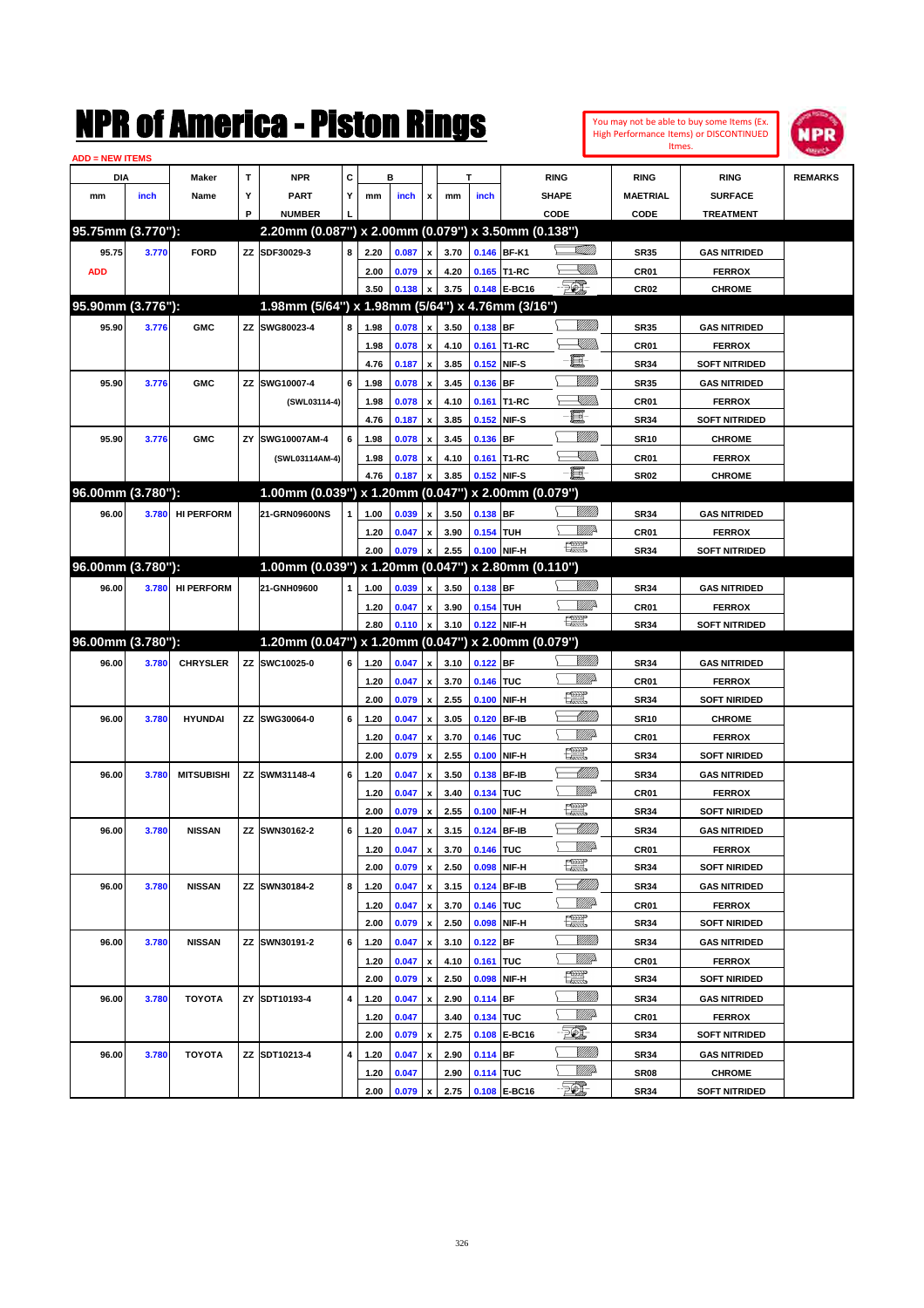| You may not be able to buy some Items (Ex. |
|--------------------------------------------|
| High Performance Items) or DISCONTINUED    |
| Itmes.                                     |



| <b>ADD = NEW ITEMS</b> |       |                   |    |                                                     |   |      |       |                           |      |            |             |                 |                  |                                       |                |
|------------------------|-------|-------------------|----|-----------------------------------------------------|---|------|-------|---------------------------|------|------------|-------------|-----------------|------------------|---------------------------------------|----------------|
| DIA                    |       | <b>Maker</b>      | T  | <b>NPR</b>                                          | С |      | в     |                           |      | т          |             | <b>RING</b>     | <b>RING</b>      | <b>RING</b>                           | <b>REMARKS</b> |
| mm                     | inch  | Name              | Υ  | <b>PART</b>                                         | Y | mm   | inch  | x                         | mm   | inch       |             | <b>SHAPE</b>    | <b>MAETRIAL</b>  | <b>SURFACE</b>                        |                |
|                        |       |                   | P  | <b>NUMBER</b>                                       |   |      |       |                           |      |            |             | CODE            | CODE             | <b>TREATMENT</b>                      |                |
| 96.00mm (3.780"):      |       |                   |    | 1.20mm (0.047") x 1.20mm (0.047") x 2.50mm (0.098") |   |      |       |                           |      |            |             |                 |                  |                                       |                |
| 96.00                  | 3.780 | <b>HI PERFORM</b> |    | 21-GNFD09600                                        | 1 | 1.20 | 0.047 | $\pmb{\mathsf{x}}$        | 3.50 |            | 0.138 BF-IB | <u> UMM</u>     | <b>SR35</b>      | <b>GAS NITRIDED</b>                   |                |
|                        |       |                   |    |                                                     |   | 1.20 | 0.047 | x                         | 3.70 | 0.146 TUH  |             | ₩₩              | CR01             | <b>FERROX</b>                         |                |
|                        |       |                   |    |                                                     |   | 2.50 | 0.098 | x                         | 3.15 |            | 0.124 NIF-S | E               | <b>SR02</b>      | <b>CHROME</b>                         |                |
| 96.00                  | 3.780 | <b>NISSAN</b>     | ΖZ | SWN30131-2                                          | 6 | 1.20 | 0.047 | x                         | 3.45 | 0.136 BF   |             | <u>Milli</u>    | <b>SR10</b>      | <b>CHROME</b>                         |                |
|                        |       |                   |    |                                                     |   | 1.20 | 0.047 | x                         | 4.10 | $0.161$ T1 |             | <u>VMM</u>      | CR01             | <b>FERROX</b>                         |                |
|                        |       |                   |    |                                                     |   | 2.50 | 0.098 | $\boldsymbol{\mathsf{x}}$ | 2.75 |            | 0.108 NIF-S | - 1             | <b>SR02</b>      | <b>CHROME</b>                         |                |
| 96.00mm (3.780"):      |       |                   |    | 1.20mm (0.047") x 1.50mm (0.059") x 2.50mm (0.098") |   |      |       |                           |      |            |             |                 |                  |                                       |                |
| 96.00                  | 3.780 | <b>GMC</b>        | ΖZ | SWG10037-2                                          | 4 | 1.20 | 0.047 | $\pmb{\mathsf{x}}$        | 3.30 | 0.130 BF   |             | <u>Milli</u>    | <b>SR34</b>      | <b>GAS NITRIDED</b>                   |                |
|                        |       |                   |    |                                                     |   | 1.50 | 0.059 | x                         | 3.70 | 0.146 TUC  |             | <u>MMP</u>      | CR01             | <b>FERROX</b>                         |                |
|                        |       |                   |    |                                                     |   | 2.50 | 0.098 | x                         | 2.85 |            | 0.112 NIF-S | E               | <b>SR02</b>      | <b>CHROME</b>                         |                |
| 96.00                  | 3.780 | <b>GMC</b>        | ΖZ | SWG10059-0                                          | 8 | 1.20 | 0.047 | X                         | 3.30 | 0.130 BF   |             | <u>MMM</u>      | <b>SR34</b>      | <b>GAS NITRIDED</b>                   |                |
| <b>ADD</b>             |       |                   |    |                                                     |   | 1.50 | 0.059 |                           | 3.70 | 0.146 TUH  |             | WMP-            | CR01             | <b>FERROX</b>                         |                |
|                        |       |                   |    |                                                     |   | 2.50 |       | x                         | 3.00 |            | 0.118 NIF-H | tx.             |                  | <b>CHROME</b>                         |                |
|                        |       |                   |    |                                                     |   |      | 0.098 | x                         |      |            |             | <u>Milli</u>    | <b>SR02</b>      |                                       |                |
| 96.00                  | 3.780 | <b>GMC</b>        | ΖZ | SWG10036-2                                          | 5 | 1.20 | 0.047 | x                         | 3.30 | 0.130 BF   |             | <u>MMP</u>      | <b>SR34</b>      | <b>GAS NITRIDED</b>                   |                |
|                        |       |                   |    |                                                     |   | 1.50 | 0.059 | x                         | 3.70 | 0.146 TUC  |             | Ð.              | CR01             | <b>FERROX</b>                         |                |
|                        |       |                   |    |                                                     |   | 2.50 | 0.098 | X                         | 2.85 |            | 0.112 NIF-S |                 | <b>SR02</b>      | <b>CHROME</b>                         |                |
| 96.00mm (3.780"):      |       |                   |    | 1.20mm (0.047") x 1.50mm (0.059") x 3.00mm (0.118") |   |      |       |                           |      |            |             |                 |                  |                                       |                |
| 96.00                  | 3.780 | <b>CHRYSLER</b>   | ZΧ | SWC10015-0                                          | 6 | 1.20 | 0.047 | $\pmb{\mathsf{x}}$        | 3.50 | 0.138 BF   |             | <u>Milli</u> k  | <b>SR35</b>      | <b>GAS NITRIDED</b>                   |                |
|                        |       |                   |    | (SWL03188-0)                                        |   | 1.50 | 0.059 | x                         | 4.00 |            | 0.157 T1-RC | <u> Millibr</u> | CR01             | <b>FERROX</b>                         |                |
|                        |       |                   |    |                                                     |   | 3.00 | 0.118 | $\boldsymbol{\mathsf{x}}$ | 3.20 |            | 0.126 NIF-S | e               | <b>SR34</b>      | <b>SOFT NITRIDED</b>                  |                |
| 96.00                  | 3.780 | <b>CHRYSLER</b>   |    | ZZ SWC10013-0                                       | 6 | 1.20 | 0.047 | x                         | 3.50 | 0.138 BF   |             | <u>MMM</u>      | <b>SR35</b>      | <b>GAS NITRIDED</b>                   |                |
|                        |       |                   |    | (SWL03225-0)                                        |   | 1.50 | 0.059 | x                         | 4.00 | 0.157 TUC  |             | <u>MMP</u>      | CR01             | <b>FERROX</b>                         |                |
|                        |       |                   |    |                                                     |   | 3.00 | 0.118 | $\boldsymbol{\mathsf{x}}$ | 3.45 |            | 0.136 NIF-S | - III.          | <b>SR02</b>      | <b>CHROME</b>                         |                |
| 96.00mm (3.780"):      |       |                   |    | 1.20mm (0.047") x 1.50mm (0.059") x 4.00mm (0.157") |   |      |       |                           |      |            |             |                 |                  |                                       |                |
| 96.00                  | 3.780 | <b>HI PERFORM</b> |    | XH3780                                              |   | 1.20 | 0.047 | X                         | 3.60 | $0.142$ BF |             | <u>Sillilli</u> | <b>SR10</b>      | <b>CHROME</b>                         |                |
|                        |       |                   |    |                                                     |   | 1.50 | 0.059 | x                         | 4.10 | $0.161$ T1 |             | UM)             | CR01             | <b>FERROX</b>                         |                |
|                        |       |                   |    |                                                     |   | 4.00 | 0.157 | $\pmb{\mathsf{x}}$        | 3.30 |            | 0.130 NIF-S | E               | <b>SR02</b>      | <b>CHROME</b>                         |                |
| 96.00                  | 3.780 | <b>HI PERFORM</b> |    | XH3780LG                                            | 1 | 1.20 | 0.047 | x                         | 3.60 | $0.142$ BF |             | <u>VIIII)</u>   | <b>SR10</b>      | <b>CHROME</b>                         |                |
|                        |       |                   |    |                                                     |   | 1.50 | 0.059 | x                         | 4.10 | $0.161$ T1 |             | <br>Mad         | CR01             | <b>FERROX</b>                         |                |
|                        |       |                   |    |                                                     |   | 4.00 | 0.157 | $\pmb{\mathsf{x}}$        | 3.30 |            | 0.130 NIF-S | -e              | <b>SR02</b>      | <b>CHROME</b>                         |                |
| 96.00mm (3.780"):      |       |                   |    | 1.50mm (0.059") x 1.50mm (0.059") x 3.00mm (0.118") |   |      |       |                           |      |            |             |                 |                  |                                       |                |
| 96.00                  | 3.780 | <b>CHRYSLER</b>   |    | ZZ SWC10005-0                                       | 6 | 1.50 | 0.059 | $\pmb{\mathsf{x}}$        | 3.45 | 0.136 BF   |             | <u>Milli</u>    | <b>SR35</b>      | <b>GAS NITRIDED</b>                   |                |
|                        |       |                   |    | (SWL03105-0)                                        |   | 1.50 | 0.059 | $\mathbf{x}$              | 4.00 |            | 0.157 T1-RC | <u>Sillin</u>   | CR01             | <b>FERROX</b>                         |                |
|                        |       |                   |    |                                                     |   | 3.00 | 0.118 | $\pmb{\mathsf{x}}$        | 3.45 |            | 0.136 NIF-S | e.              | <b>SR34</b>      | <b>SOFT NITRIDED</b>                  |                |
| 96.00                  | 3.780 | <b>CHRYSLER</b>   |    | ZY SWC10005AM-0                                     | 6 | 1.50 | 0.059 | X                         | 3.45 | 0.136 BF   |             | <u>Milli</u>    | <b>SR10</b>      | <b>CHROME</b>                         |                |
|                        |       |                   |    | (SWL03105AM-0)                                      |   | 1.50 | 0.059 | $\pmb{\mathsf{x}}$        | 4.00 |            | 0.157 T1-RC | <u>XM)).</u>    | CR01             | <b>FERROX</b>                         |                |
|                        |       |                   |    |                                                     |   | 3.00 | 0.118 | $\pmb{\mathsf{x}}$        | 3.45 |            | 0.136 NIF-S | e.              | SR02             | <b>CHROME</b>                         |                |
| 96.00                  | 3.780 | <b>GMC</b>        |    | ZZ SWG10005-0                                       | 8 | 1.50 | 0.059 |                           | 3.45 | 0.136 BF   |             | <u>Milli</u> k  | <b>SR35</b>      | <b>GAS NITRIDED</b>                   |                |
|                        |       |                   |    |                                                     |   |      |       | x                         |      |            |             | <u>Sillin</u>   |                  |                                       |                |
|                        |       |                   |    | (SWL03106-0)                                        |   | 1.50 | 0.059 | $\pmb{\mathsf{x}}$        | 4.00 |            | 0.157 T1-RC | e.              | CR01             | <b>FERROX</b><br><b>SOFT NITRIDED</b> |                |
|                        |       |                   |    |                                                     |   | 3.00 | 0.118 | $\pmb{\mathsf{x}}$        | 3.25 |            | 0.128 NIF-S | <u>Milli</u> k  | <b>SR34</b>      |                                       |                |
| 96.00                  | 3.780 | <b>GMC</b>        |    | ZY SWG10005AM-0                                     | 8 | 1.50 | 0.059 | x                         | 3.45 | 0.136 BF   |             | ZUM)            | <b>SR10</b>      | <b>CHROME</b>                         |                |
|                        |       |                   |    | (SWL03106AM-0)                                      |   | 1.50 | 0.059 | x                         | 4.00 |            | 0.157 T1-RC | e.              | CR01             | <b>FERROX</b>                         |                |
|                        |       |                   |    |                                                     |   | 3.00 | 0.118 | $\pmb{\mathsf{x}}$        | 3.25 |            | 0.128 NIF-S | <u>Milli</u> k  | SR02             | <b>CHROME</b>                         |                |
| 96.00                  | 3.780 | <b>MAZDA</b>      |    | ZZ SWT20076-0                                       | 4 | 1.50 | 0.059 | x                         | 4.00 | $0.157$ BF |             | <u>WW</u> A     | CR <sub>02</sub> | <b>CHROME</b>                         |                |
|                        |       |                   |    |                                                     |   | 1.50 | 0.059 | x                         | 4.00 | 0.157 TUC  |             | e               | CR01             | <b>FERROX</b>                         |                |
|                        |       |                   |    |                                                     |   | 3.00 | 0.118 | $\pmb{\mathsf{x}}$        | 3.45 |            | 0.136 NIF-S |                 | SR02             | <b>CHROME</b>                         |                |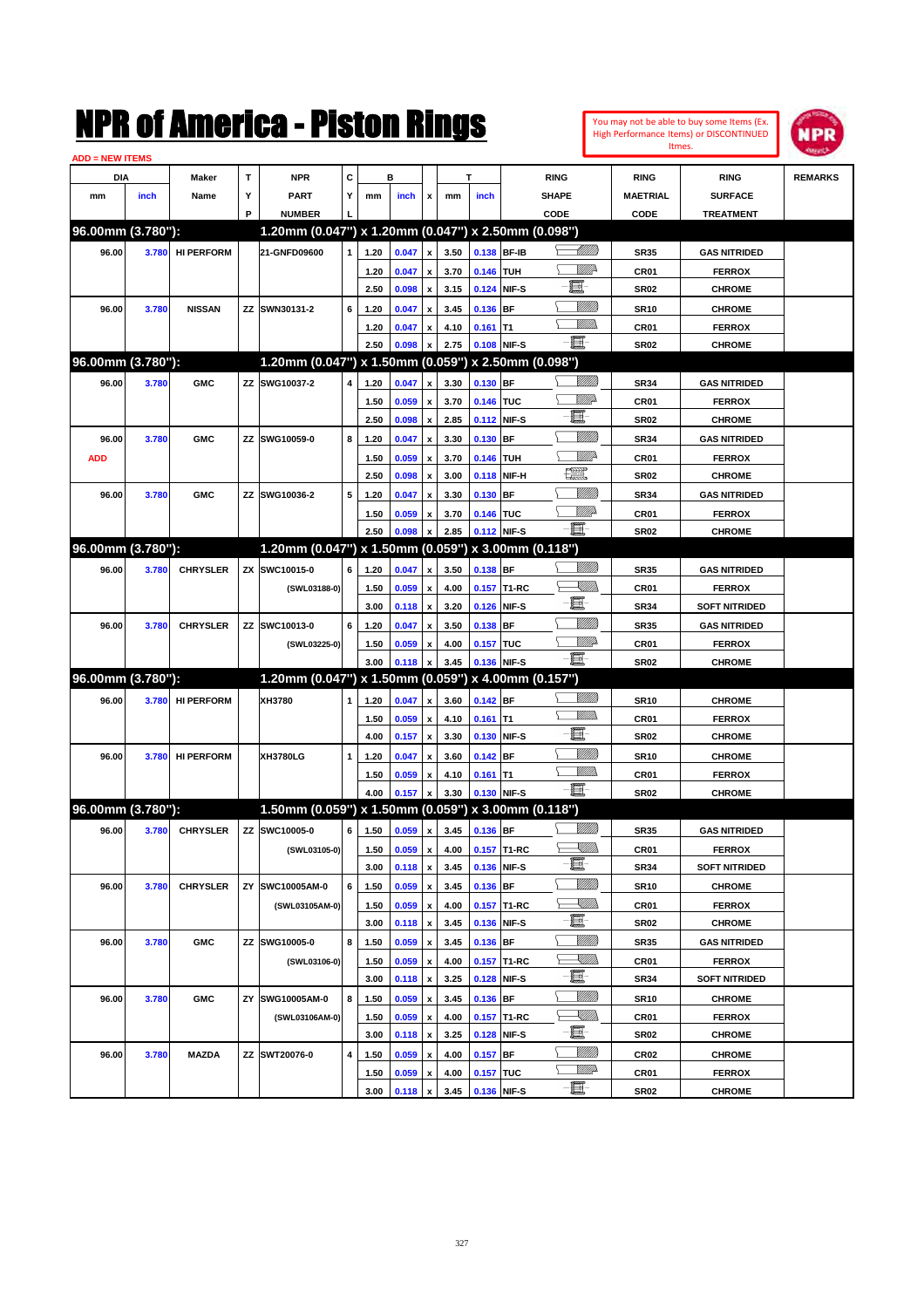

| <b>ADD = NEW ITEMS</b> |       |                   |   |                                                     |   |      |       |                           |      |            |              |                   |                  |                      |                |
|------------------------|-------|-------------------|---|-----------------------------------------------------|---|------|-------|---------------------------|------|------------|--------------|-------------------|------------------|----------------------|----------------|
| DIA                    |       | <b>Maker</b>      | T | <b>NPR</b>                                          | С |      | в     |                           |      | т          |              | <b>RING</b>       | <b>RING</b>      | <b>RING</b>          | <b>REMARKS</b> |
| mm                     | inch  | Name              | Υ | <b>PART</b>                                         | Y | mm   | inch  | x                         | mm   | inch       |              | <b>SHAPE</b>      | <b>MAETRIAL</b>  | <b>SURFACE</b>       |                |
|                        |       |                   | P | <b>NUMBER</b>                                       |   |      |       |                           |      |            |              | CODE              | CODE             | <b>TREATMENT</b>     |                |
| 96.00mm (3.780"):      |       |                   |   | 1.50mm (0.059") x 1.50mm (0.059") x 4.00mm (0.157") |   |      |       |                           |      |            |              |                   |                  |                      |                |
| 96.00                  | 3.780 | <b>FORD</b>       |   | ZX SWL03268-0                                       | 4 | 1.50 | 0.059 | x                         | 3.45 | 0.136 BF   |              | <u>Villitti</u>   | <b>CR02</b>      | <b>CHROME</b>        |                |
|                        |       |                   |   |                                                     |   | 1.50 | 0.059 |                           | 4.00 |            | 0.157 T1-RC  | XIIII)            | CR01             | <b>FERROX</b>        |                |
|                        |       |                   |   |                                                     |   | 4.00 | 0.157 | $\pmb{\mathsf{x}}$        | 3.25 |            | 0.128 NIF-S  | e.                | <b>SR02</b>      | <b>CHROME</b>        |                |
| 96.00                  | 3.780 | <b>MAZDA</b>      |   | ZZ SWT20071-0                                       | 4 | 1.50 | 0.059 |                           | 4.00 | 0.157      | <b>BF</b>    | <u>MMM</u>        | <b>CR02</b>      | <b>CHROME</b>        |                |
|                        |       |                   |   |                                                     |   | 1.50 | 0.059 | x                         | 4.00 | 0.157 TUC  |              | <u>WW</u>         | CR01             | <b>FERROX</b>        |                |
|                        |       |                   |   |                                                     |   | 4.00 | 0.157 | x                         | 3.25 |            | 0.128 NIF-S  | e.                | <b>SR02</b>      | <b>CHROME</b>        |                |
| 96.00                  | 3.780 | <b>TOYOTA</b>     |   | ZZ SWT10139-4                                       | 4 | 1.50 | 0.059 |                           | 3.50 | 0.138 BF   |              | <u>Milli</u> k    | <b>SR35</b>      | <b>GAS NITRIDED</b>  |                |
|                        |       |                   |   |                                                     |   | 1.50 | 0.059 | x                         | 3.45 | 0.136 TUC  |              | <u>WW</u>         | <b>SR10</b>      | <b>CHROME</b>        |                |
|                        |       |                   |   |                                                     |   | 4.00 | 0.157 |                           | 2.90 |            | 0.114 NIF-S  | $-\Xi$            | <b>SR34</b>      | <b>SOFT NITRIDED</b> |                |
| 96.00mm (3.780"):      |       |                   |   | 1.75mm (0.069") x 1.50mm (0.059") x 4.00mm (0.157") |   |      |       |                           |      |            |              |                   |                  |                      |                |
| 96.00                  | 3.780 | <b>TOYOTA</b>     |   | ZZ SWT10127-4                                       | 4 | 1.75 | 0.069 | x                         | 3.70 | $0.146$ BF |              | <u>Milli</u> k    | <b>SR10</b>      | <b>CHROME</b>        |                |
|                        |       |                   |   |                                                     |   | 1.50 | 0.059 |                           | 3.80 | $0.150$ T1 |              | .<br>WWW          | <b>CR02</b>      | <b>CHROME</b>        |                |
|                        |       |                   |   |                                                     |   | 4.00 | 0.157 | $\pmb{\mathsf{x}}$        | 3.25 |            | 0.128 NIF-S  | E                 | <b>SR34</b>      | <b>SOFT NITRIDED</b> |                |
| 96.00                  | 3.780 | <b>TOYOTA</b>     |   | ZZ SWT10245-4                                       | 4 | 1.75 | 0.069 |                           | 3.30 | 0.130 BF   |              | <u>MMM</u>        | <b>SR35</b>      | <b>GAS NITRIDED</b>  |                |
|                        |       |                   |   |                                                     |   | 1.50 | 0.059 | x                         | 3.45 | 0.136 TUC  |              | <u>WW</u>         | <b>SR10</b>      | <b>CHROME</b>        |                |
|                        |       |                   |   |                                                     |   | 4.00 | 0.157 |                           | 3.05 |            | 0.120 NIF-S  | -篇-               | <b>SR34</b>      | <b>SOFT NITRIDED</b> |                |
| 96.00mm (3.780"):      |       |                   |   | 1.75mm (0.069") x 1.75mm (0.069")                   |   |      |       |                           |      |            |              | x 3.50mm (0.138") |                  |                      |                |
| 96.00                  | 3.780 | VOLVO             |   | SWE51274-0                                          | 4 | 1.75 | 0.069 | x                         | 3.25 |            | 0.128 BF-IB  | <u>UMM</u>        | <b>SR10</b>      | <b>CHROME</b>        |                |
|                        |       |                   |   | <b>DELETE</b>                                       |   | 1.75 | 0.069 |                           | 3.50 | 0.138 TUC  |              | <u>MMP</u>        | CR01             | <b>FERROX</b>        |                |
|                        |       |                   |   |                                                     |   | 3.50 | 0.138 |                           | 3.40 |            | 0.118 NIF-S  | -E-               | <b>SR02</b>      | <b>CHROME</b>        |                |
| 96.00mm (3.780"):      |       |                   |   | 1.75mm (0.069") x 2.00mm (0.079") x 3.50mm (0.138") |   |      |       |                           |      |            |              |                   |                  |                      |                |
| 96.00                  | 3.780 | <b>BENZ</b>       |   | SWE10404-2                                          | 4 | 1.75 | 0.069 |                           | 3.30 |            | 0.130 BF-IB  | <u> UMM</u>       | <b>SR10</b>      | <b>CHROME</b>        |                |
|                        |       |                   |   | <b>DELETE</b>                                       |   | 2.00 | 0.079 | x                         | 3.50 | 0.138 TUC  |              | <u>MMP</u>        | CR01             | <b>FERROX</b>        |                |
|                        |       |                   |   |                                                     |   | 3.50 | 0.138 |                           | 3.40 |            | 0.134 E-BC16 | $\mathbb{Z}$      | <b>SR10</b>      | <b>CHROME</b>        |                |
| 96.00mm (3.780"):      |       |                   |   | 2.00mm (0.079") x 2.00mm (0.079") x 4.00mm (0.157") |   |      |       |                           |      |            |              |                   |                  |                      |                |
| 96.00                  | 3.780 | <b>NISSAN</b>     |   | ZZ SWN30122-0                                       | 6 | 2.00 | 0.079 | x                         | 3.30 | $0.130$ BF |              | <u>Milli</u> k    | <b>SR35</b>      | <b>GAS NITRIDED</b>  |                |
|                        |       |                   |   |                                                     |   | 2.00 | 0.079 | x                         | 4.20 | $0.165$ T1 |              | <u>MMa</u>        | <b>CR02</b>      | <b>CHROME</b>        |                |
|                        |       |                   |   |                                                     |   | 4.00 | 0.157 | $\boldsymbol{\mathsf{x}}$ | 3.25 |            | 0.128 NIF-S  | -夏-               | <b>SR34</b>      | <b>SOFT NITRIDED</b> |                |
| 96.00mm (3.780"):      |       |                   |   | 2.20mm (0.087") x 2.00mm (0.079") x 3.50mm (0.138") |   |      |       |                           |      |            |              |                   |                  |                      |                |
|                        |       |                   |   |                                                     |   |      |       |                           |      |            |              | <u>VIIII)</u>     |                  |                      |                |
| 96.00                  | 3.780 | <b>FORD</b>       |   | ZZ SDF30029-4                                       | 8 | 2.20 | 0.087 | x                         | 3.70 |            | 0.146 BF-K1  | <u>Sillin</u>     | <b>SR35</b>      | <b>GAS NITRIDED</b>  |                |
| <b>ADD</b>             |       |                   |   |                                                     |   | 2.00 | 0.079 | x                         | 4.20 |            | 0.165 T1-RC  | EQ,               | CR01             | <b>FERROX</b>        |                |
|                        |       |                   |   |                                                     |   | 3.50 | 0.138 | $\pmb{\mathsf{x}}$        | 3.75 |            | 0.148 E-BC16 |                   | CR <sub>02</sub> | <b>CHROME</b>        |                |
| 96.25mm (3.789"):      |       |                   |   | 1.00mm (0.039") x 1.20mm (0.047") x 2.80mm (0.110") |   |      |       |                           |      |            |              |                   |                  |                      |                |
| 96.25                  | 3.789 | <b>HI PERFORM</b> |   | 21-GNH09625                                         | 1 | 1.00 | 0.039 | $\pmb{\mathsf{x}}$        | 3.50 | 0.138 BF   |              | <u>Sillilli</u>   | SR34             | <b>GAS NITRIDED</b>  |                |
|                        |       |                   |   |                                                     |   | 1.20 | 0.047 | x                         | 3.90 | 0.154 TUH  |              | ₩₩                | CR01             | <b>FERROX</b>        |                |
|                        |       |                   |   |                                                     |   | 2.80 | 0.110 |                           | 3.10 |            | 0.122 NIF-H  | R                 | <b>SR34</b>      | <b>SOFT NITRIDED</b> |                |
| 96.25mm (3.789"):      |       |                   |   | 1.20mm (0.047") x 1.20mm (0.047") x 2.00mm (0.079") |   |      |       |                           |      |            |              |                   |                  |                      |                |
| 96.25                  | 3.789 | <b>CHRYSLER</b>   |   | ZZ SWC10025-1                                       | 6 | 1.20 | 0.047 | x                         | 3.10 | $0.122$ BF |              | <u> UMB</u>       | SR34             | <b>GAS NITRIDED</b>  |                |
|                        |       |                   |   |                                                     |   | 1.20 | 0.047 | x                         | 3.70 | 0.146 TUC  |              | <u>Willia</u>     | CR01             | <b>FERROX</b>        |                |
|                        |       |                   |   |                                                     |   | 2.00 | 0.079 | $\pmb{\mathsf{x}}$        | 2.55 |            | 0.100 NIF-H  | <u>199</u>        | SR34             | <b>SOFT NIRIDED</b>  |                |
| 96.25                  | 3.789 | <b>HYUNDAI</b>    |   | ZZ SWG30064-1                                       | 6 | 1.20 | 0.047 | x                         | 3.05 |            | 0.120 BF-IB  | <u> Millitti</u>  | <b>SR10</b>      | <b>CHROME</b>        |                |
|                        |       |                   |   |                                                     |   | 1.20 | 0.047 | x                         | 3.70 | 0.146 TUC  |              | <u>Willia</u>     | CR01             | <b>FERROX</b>        |                |
|                        |       |                   |   |                                                     |   | 2.00 | 0.079 | $\pmb{\mathsf{x}}$        | 2.55 |            | 0.100 NIF-H  | <u>tin</u>        | SR34             | <b>SOFT NIRIDED</b>  |                |
| 96.25                  | 3.789 | <b>NISSAN</b>     |   | ZZ SWN30162-3                                       | 6 | 1.20 | 0.047 | x                         | 3.15 |            | 0.124 BF-IB  | <u> Millitti</u>  | SR34             | <b>GAS NITRIDED</b>  |                |
|                        |       |                   |   |                                                     |   | 1.20 | 0.047 |                           | 3.70 | 0.146 TUC  |              | <u>Mille</u> d    | CR01             | <b>FERROX</b>        |                |
|                        |       |                   |   |                                                     |   | 2.00 | 0.079 | X                         | 2.50 |            | 0.098 NIF-H  | <u>tin</u>        | SR34             | <b>SOFT NIRIDED</b>  |                |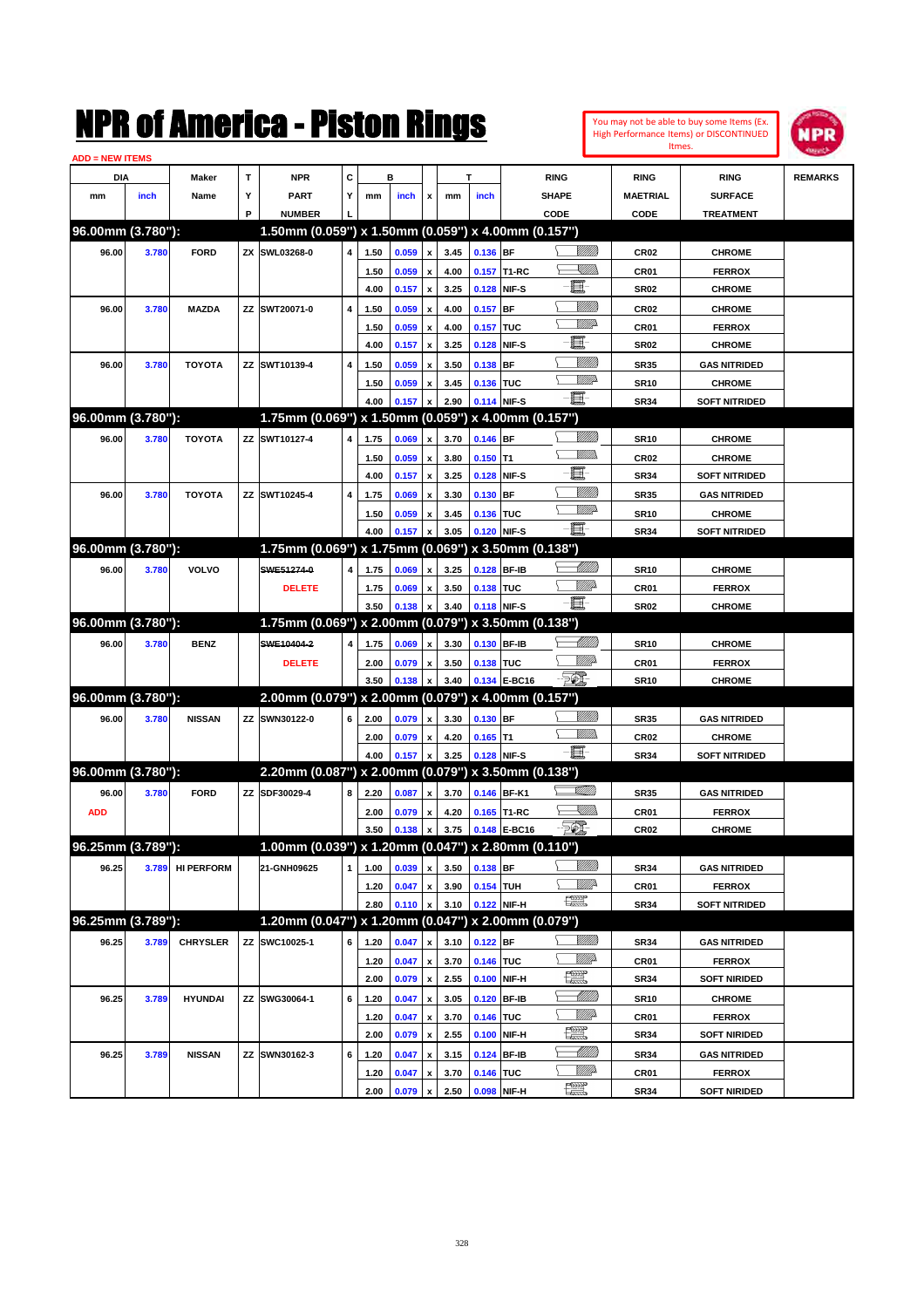| You may not be able to buy some Items (Ex.     |
|------------------------------------------------|
| <b>High Performance Items) or DISCONTINUED</b> |
| Itmes.                                         |



| С<br>DIA<br>Maker<br>т<br><b>NPR</b><br>в<br>т<br><b>RING</b><br><b>RING</b><br>Υ<br><b>PART</b><br><b>SHAPE</b><br>inch<br>Name<br>Y<br>inch<br>inch<br><b>MAETRIAL</b><br>mm<br>mm<br>x<br>mm<br>P<br><b>NUMBER</b><br>CODE<br>CODE<br>L | <b>RING</b>                           |                |
|--------------------------------------------------------------------------------------------------------------------------------------------------------------------------------------------------------------------------------------------|---------------------------------------|----------------|
|                                                                                                                                                                                                                                            |                                       | <b>REMARKS</b> |
|                                                                                                                                                                                                                                            | <b>SURFACE</b>                        |                |
|                                                                                                                                                                                                                                            | <b>TREATMENT</b>                      |                |
| <u> MMB</u><br><b>NISSAN</b><br>ZZ SWN30184-3<br>8<br>0.124 BF-IB<br><b>SR34</b><br>96.25<br>3.789<br>1.20<br>0.047<br>3.15<br>x                                                                                                           | <b>GAS NITRIDED</b>                   |                |
| <u>MMA</u><br>3.70<br>0.146 TUC<br>1.20<br>0.047<br>CR01<br>x                                                                                                                                                                              | <b>FERROX</b>                         |                |
| 矘<br>2.00<br>2.50<br>NIF-H<br>0.079<br>0.098<br><b>SR34</b><br>x                                                                                                                                                                           | <b>SOFT NIRIDED</b>                   |                |
| <u>Sillilli</u><br><b>NISSAN</b><br>ZZ SWN30191-3<br>6<br>3.10<br><b>BF</b><br>96.25<br>3.789<br>1.20<br>0.047<br>0.122<br><b>SR34</b><br>x                                                                                                | <b>GAS NITRIDED</b>                   |                |
| <u>MMP</u><br>0.161 TUC<br>1.20<br>0.047<br>4.10<br>CR01<br>x                                                                                                                                                                              | <b>FERROX</b>                         |                |
| $\mathbb{R}$<br>2.00<br>2.50<br>0.098 NIF-H<br>0.079<br><b>SR34</b><br>x                                                                                                                                                                   | <b>SOFT NIRIDED</b>                   |                |
| 96.25mm (3.789"):<br>1.20mm (0.047") x 1.20mm (0.047") x 2.50mm (0.098")                                                                                                                                                                   |                                       |                |
| <u>UMM</u><br>96.25<br>3.789<br><b>NISSAN</b><br>ZZ SWN30131-3<br>6<br>1.20<br>0.047<br>3.45<br>0.136 BF<br><b>SR10</b><br>x                                                                                                               | <b>CHROME</b>                         |                |
| .<br>WWW<br>4.10<br>1.20<br>0.047<br>$0.161$ T1<br>CR01<br>x                                                                                                                                                                               | <b>FERROX</b>                         |                |
| $-\Xi$ -<br>2.50<br>0.098<br>2.75<br>0.108 NIF-S<br>SR <sub>02</sub><br>x                                                                                                                                                                  | <b>CHROME</b>                         |                |
| 96.25mm (3.789"):<br>1.20mm (0.047") x 1.50mm (0.059") x 2.50mm (0.098")                                                                                                                                                                   |                                       |                |
| 96.25<br>3.789<br><b>GMC</b><br>ZZ SWG10037-3<br>4<br>1.20<br>0.047<br>3.30<br>0.130 BF<br><b>SR34</b><br>x                                                                                                                                | <b>GAS NITRIDED</b>                   |                |
| <u>Willia</u><br>0.059<br>3.70<br>0.146 TUC<br>1.50<br>CR01<br>x                                                                                                                                                                           | <b>FERROX</b>                         |                |
| E<br>2.50<br>2.85<br>0.112 NIF-S<br>0.098<br><b>SR02</b><br>x                                                                                                                                                                              | <b>CHROME</b>                         |                |
| WMM)<br><b>GMC</b><br>ZZ SWG10059-1<br>8<br>0.047<br>3.30<br>$0.130$ BF<br><b>SR34</b><br>96.25<br>3.789<br>1.20<br>x                                                                                                                      | <b>GAS NITRIDED</b>                   |                |
| WMP-<br>0.059<br>0.146 TUH<br><b>ADD</b><br>1.50<br>3.70<br>CR01<br>x                                                                                                                                                                      | <b>FERROX</b>                         |                |
| <u>199</u><br>2.50<br>3.00<br>0.118 NIF-H<br>0.098<br><b>SR02</b><br>x                                                                                                                                                                     | <b>CHROME</b>                         |                |
| <b>GMC</b><br>ZZ SWG10036-3<br>5<br>0.047<br>3.30<br>$0.130$ BF<br><b>SR34</b><br>96.25<br>3.789<br>1.20<br>x                                                                                                                              | <b>GAS NITRIDED</b>                   |                |
|                                                                                                                                                                                                                                            |                                       |                |
|                                                                                                                                                                                                                                            |                                       |                |
| <u>Willi</u> a<br>0.146 TUC<br>1.50<br>0.059<br>3.70<br>CR01<br>x                                                                                                                                                                          | <b>FERROX</b>                         |                |
| - 8<br>2.50<br>2.85<br>0.112 NIF-S<br>0.098<br><b>SR02</b>                                                                                                                                                                                 | <b>CHROME</b>                         |                |
| 96.25mm (3.789"):<br>1.20mm (0.047") x 1.50mm (0.059") x 3.00mm (0.118")                                                                                                                                                                   |                                       |                |
| 96.25<br><b>CHRYSLER</b><br>ZX SWC10015-1<br>6<br>1.20<br>0.047<br>3.50<br>0.138 BF<br><b>SR35</b><br>3.789<br>x                                                                                                                           | <b>GAS NITRIDED</b>                   |                |
| <u> Killida</u><br>0.059<br>4.00<br>0.157 T1-RC<br>(SWL03188-1)<br>1.50<br>CR01<br>x<br>e.<br>3.00<br>x                                                                                                                                    | <b>FERROX</b><br><b>SOFT NITRIDED</b> |                |
| 3.20<br>0.126 NIF-S<br>0.118<br><b>SR34</b><br>VIII))                                                                                                                                                                                      |                                       |                |
| <b>CHRYSLER</b><br>ZZ SWC10013-1<br>6<br>1.20<br>0.047<br>3.50<br>$0.138$ BF<br><b>SR35</b><br>96.25<br>3.789<br>x<br><u>MM</u> D                                                                                                          | <b>GAS NITRIDED</b>                   |                |
| 4.00<br>0.157 TUC<br>(SWL03225-1)<br>1.50<br>0.059<br>CR01<br>x<br>-E.<br>x                                                                                                                                                                | <b>FERROX</b>                         |                |
| 3.00<br>3.45<br>0.136 NIF-S<br>0.118<br><b>SR02</b><br>96.25mm (3.789"):                                                                                                                                                                   | <b>CHROME</b>                         |                |
| 1.50mm (0.059") x 1.50mm (0.059") x 3.00mm (0.118")<br><u>UMM</u>                                                                                                                                                                          |                                       |                |
| 96.25<br><b>CHRYSLER</b><br>ZZ SWC10005-1<br>6<br>0.059<br>3.45<br>0.136 BF<br>3.789<br>1.50<br><b>SR35</b><br>x<br>ZM)),                                                                                                                  | <b>GAS NITRIDED</b>                   |                |
| 0.059<br>4.00<br>0.157 T1-RC<br>(SWL03105-1)<br>1.50<br>CR01<br>x                                                                                                                                                                          | <b>FERROX</b>                         |                |
| -8<br>3.00<br>3.45<br>0.136 NIF-S<br>0.118<br><b>SR34</b><br>$\pmb{\mathsf{x}}$                                                                                                                                                            | <b>SOFT NITRIDED</b>                  |                |
| WMM)<br><b>CHRYSLER</b><br>SWC10005AM-1<br>6<br>0.059<br>3.45<br>0.136 BF<br>96.25<br>3.789<br>ZY<br>1.50<br><b>SR10</b><br>x                                                                                                              | <b>CHROME</b>                         |                |
| <u>Sillin</u><br>0.059<br>4.00<br>0.157 T1-RC<br>(SWL03105AM-1)<br>1.50<br>CR01<br>x<br>- 1                                                                                                                                                | <b>FERROX</b>                         |                |
| 0.136 NIF-S<br>3.00<br>0.118<br>3.45<br>$\pmb{\mathsf{x}}$<br>SR02                                                                                                                                                                         | <b>CHROME</b>                         |                |
| WMM)<br><b>GMC</b><br>ZZ SWG10005-1<br>8<br>0.059<br>$0.136$ BF<br><b>SR35</b><br>96.25<br>3.789<br>1.50<br>3.45<br>$\pmb{\mathsf{x}}$                                                                                                     | <b>GAS NITRIDED</b>                   |                |
| <u>XMMs</u><br>0.059<br>4.00<br>CR01<br>(SWL03106-1)<br>1.50<br>0.157 T1-RC<br>x                                                                                                                                                           | <b>FERROX</b>                         |                |
| e<br>3.25<br>0.128 NIF-S<br>3.00<br>0.118<br>$\pmb{\mathsf{x}}$<br><b>SR34</b>                                                                                                                                                             | <b>SOFT NITRIDED</b>                  |                |
| <u>VIIII</u> )<br>8<br>3.789<br><b>GMC</b><br>ZY SWG10005AM-1<br>0.059<br>3.45<br>0.136 BF<br><b>SR10</b><br>96.25<br>1.50<br>x                                                                                                            | <b>CHROME</b>                         |                |
| <u>SMMs</u><br>0.059<br>4.00<br>0.157 T1-RC<br>CR01<br>(SWL03106AM-1)<br>1.50<br>x                                                                                                                                                         | <b>FERROX</b>                         |                |
| e<br>0.128 NIF-S<br>3.00<br>0.118<br>$\pmb{\mathsf{x}}$<br>3.25<br><b>SR02</b><br>VIII))                                                                                                                                                   | <b>CHROME</b>                         |                |
| 4<br>3.789<br><b>MAZDA</b><br>ZZ SWT20076-1<br>1.50<br>0.059<br>4.00<br>0.157 BF<br>CR02<br>96.25<br>x<br><u>WW</u> A<br>4.00<br>0.157 TUC<br>CR01<br>1.50<br>0.059<br>x                                                                   | <b>CHROME</b><br><b>FERROX</b>        |                |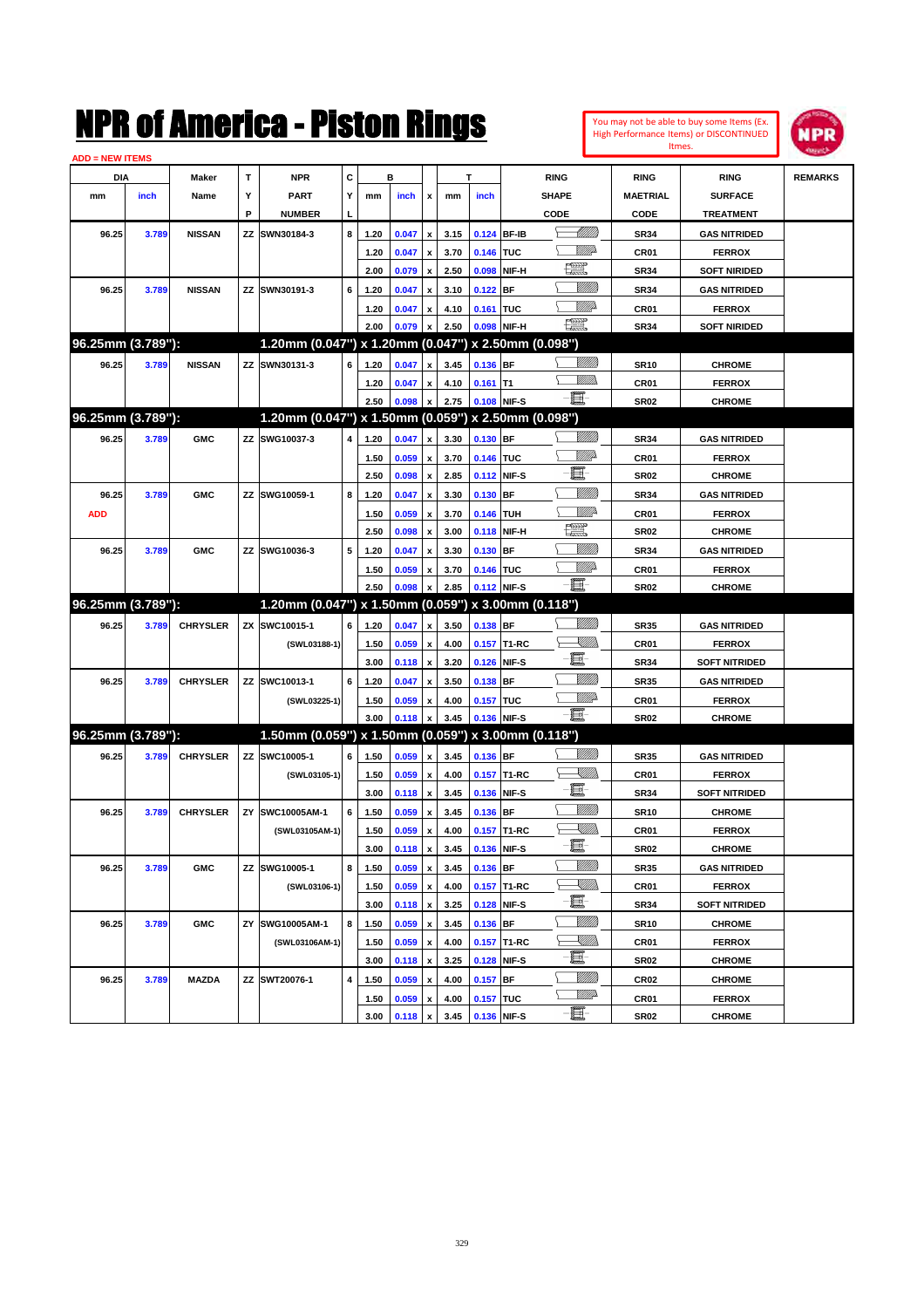

| <b>ADD = NEW ITEMS</b> |       |                   |   |                                                     |                |      |       |                           |      |            |              |                    |                  |                      |                |
|------------------------|-------|-------------------|---|-----------------------------------------------------|----------------|------|-------|---------------------------|------|------------|--------------|--------------------|------------------|----------------------|----------------|
| DIA                    |       | Maker             | T | <b>NPR</b>                                          | C              |      | в     |                           |      | T          |              | <b>RING</b>        | <b>RING</b>      | <b>RING</b>          | <b>REMARKS</b> |
| mm                     | inch  | Name              | Υ | <b>PART</b>                                         | Y              | mm   | inch  | x                         | mm   | inch       |              | <b>SHAPE</b>       | <b>MAETRIAL</b>  | <b>SURFACE</b>       |                |
|                        |       |                   | P | <b>NUMBER</b>                                       |                |      |       |                           |      |            |              | CODE               | CODE             | <b>TREATMENT</b>     |                |
| 96.25mm (3.789"):      |       |                   |   | 1.50mm (0.059") x 1.50mm (0.059") x 4.00mm (0.157") |                |      |       |                           |      |            |              |                    |                  |                      |                |
| 96.25                  | 3.789 | <b>FORD</b>       |   | ZX SWL03268-1                                       | 4              | 1.50 | 0.059 | x                         | 3.45 | 0.136 BF   |              | <u>Sillilli</u>    | <b>CR02</b>      | <b>CHROME</b>        |                |
|                        |       |                   |   |                                                     |                | 1.50 | 0.059 | $\boldsymbol{\mathsf{x}}$ | 4.00 |            | 0.157 T1-RC  | <u>Sillin</u>      | CR01             | <b>FERROX</b>        |                |
|                        |       |                   |   |                                                     |                | 4.00 | 0.157 | $\boldsymbol{\mathsf{x}}$ | 3.25 | 0.128      | NIF-S        | e                  | <b>SR02</b>      | <b>CHROME</b>        |                |
| 96.25                  | 3.789 | <b>MAZDA</b>      |   | ZZ SWT20071-1                                       | 4              | 1.50 | 0.059 | x                         | 4.00 | 0.157      | <b>BF</b>    | <u>Milli</u> k     | <b>CR02</b>      | <b>CHROME</b>        |                |
|                        |       |                   |   |                                                     |                | 1.50 | 0.059 | x                         | 4.00 | 0.157 TUC  |              | <u>VM</u> D        | CR01             | <b>FERROX</b>        |                |
|                        |       |                   |   |                                                     |                | 4.00 | 0.157 | x                         | 3.25 |            | 0.128 NIF-S  | -夏-                | <b>SR02</b>      | <b>CHROME</b>        |                |
| 96.25mm (3.789"):      |       |                   |   | 1.75mm (0.069") x 1.75mm (0.069") x 3.50mm (0.138") |                |      |       |                           |      |            |              |                    |                  |                      |                |
| 96.25                  | 3.789 | VOLVO             |   | SWE51274-1                                          | $\overline{4}$ | 1.75 | 0.069 | x                         | 3.25 |            | 0.128 BF-IB  | Millitt            | <b>SR10</b>      | <b>CHROME</b>        |                |
|                        |       |                   |   | <b>DELETE</b>                                       |                | 1.75 | 0.069 | x                         | 3.50 | 0.138 TUC  |              | <u>Willi</u> a     | CR01             | <b>FERROX</b>        |                |
|                        |       |                   |   |                                                     |                | 3.50 | 0.138 | x                         | 3.40 |            | 0.118 NIF-S  | -8                 | <b>SR02</b>      | <b>CHROME</b>        |                |
| 96.25mm (3.789"):      |       |                   |   | 1.75mm (0.069") x 2.00mm (0.079") x 3.50mm (0.138") |                |      |       |                           |      |            |              |                    |                  |                      |                |
| 96.25                  | 3.789 | <b>BENZ</b>       |   | SWE10404-3                                          | $\overline{4}$ | 1.75 | 0.069 | x                         | 3.30 |            | 0.130 BF-IB  | Millitt            | <b>SR10</b>      | <b>CHROME</b>        |                |
|                        |       |                   |   | <b>DELETE</b>                                       |                | 2.00 | 0.079 | x                         | 3.50 | 0.138 TUC  |              | MMD                | CR01             | <b>FERROX</b>        |                |
|                        |       |                   |   |                                                     |                | 3.50 | 0.138 | x                         | 3.40 |            | 0.134 E-BC16 | -501               | <b>SR10</b>      | <b>CHROME</b>        |                |
| 96.25mm (3.789"):      |       |                   |   | 2.00mm (0.079") x 2.00mm (0.079") x 4.00mm (0.157") |                |      |       |                           |      |            |              |                    |                  |                      |                |
| 96.25                  | 3.789 | <b>NISSAN</b>     |   | ZZ SWN30122-1                                       | 6              | 2.00 | 0.079 | x                         | 3.30 | 0.130 BF   |              | WMW 18             | <b>SR35</b>      | <b>GAS NITRIDED</b>  |                |
|                        |       |                   |   |                                                     |                | 2.00 | 0.079 | x                         | 4.20 | $0.165$ T1 |              | <br>Mar            | <b>CR02</b>      | <b>CHROME</b>        |                |
|                        |       |                   |   |                                                     |                | 4.00 | 0.157 | $\mathbf{x}$              | 3.25 |            | 0.128 NIF-S  | -夏-                | <b>SR34</b>      | <b>SOFT NITRIDED</b> |                |
| 96.50mm (3.799"):      |       |                   |   | 1.00mm (0.039") x 1.20mm (0.047") x 2.80mm (0.110") |                |      |       |                           |      |            |              |                    |                  |                      |                |
| 96.50                  | 3.799 | <b>HI PERFORM</b> |   | 21-GNH09650                                         | $\mathbf{1}$   | 1.00 | 0.039 | x                         | 3.50 | 0.138 BF   |              | <u>Sillilli</u>    | <b>SR34</b>      | <b>GAS NITRIDED</b>  |                |
|                        |       |                   |   |                                                     |                | 1.20 | 0.047 | x                         | 3.90 | 0.154 TUH  |              | ₩₩                 | CR01             | <b>FERROX</b>        |                |
|                        |       |                   |   |                                                     |                | 2.80 | 0.110 | x                         | 3.10 |            | 0.122 NIF-H  | <b>The Control</b> | <b>SR34</b>      | <b>SOFT NITRIDED</b> |                |
| 96.50mm (3.799"):      |       |                   |   | 1.20mm (0.047") x 1.20mm (0.047") x 2.00mm (0.079") |                |      |       |                           |      |            |              |                    |                  |                      |                |
| 96.50                  | 3.799 | <b>CHRYSLER</b>   |   | ZZ SWC10025-2                                       | 6              | 1.20 | 0.047 | x                         | 3.10 | 0.122 BF   |              | <u>Sillilli</u>    | <b>SR34</b>      | <b>GAS NITRIDED</b>  |                |
|                        |       |                   |   |                                                     |                | 1.20 | 0.047 | x                         | 3.70 | 0.146 TUC  |              | MMD                | <b>CR01</b>      | <b>FERROX</b>        |                |
|                        |       |                   |   |                                                     |                | 2.00 | 0.079 | x                         | 2.55 | 0.100      | NIF-H        | $\frac{1}{2}$      | <b>SR34</b>      | <b>SOFT NIRIDED</b>  |                |
| 96.50                  | 3.799 | <b>HYUNDAI</b>    |   | ZZ SWG30064-2                                       | 6              | 1.20 | 0.047 | x                         | 3.05 | 0.120      | <b>BF-IB</b> | Millitt            | <b>SR10</b>      | <b>CHROME</b>        |                |
|                        |       |                   |   |                                                     |                | 1.20 | 0.047 | x                         | 3.70 | 0.146 TUC  |              | MMD                | <b>CR01</b>      | <b>FERROX</b>        |                |
|                        |       |                   |   |                                                     |                | 2.00 | 0.079 | x                         | 2.55 | 0.100      | NIF-H        | $\frac{1}{2}$      | <b>SR34</b>      | <b>SOFT NIRIDED</b>  |                |
| 96.50                  | 3.799 | <b>NISSAN</b>     |   | ZZ SWN30162-4                                       | 6              | 1.20 | 0.047 | x                         | 3.15 | 0.124      | <b>BF-IB</b> | Millitt            | <b>SR34</b>      | <b>GAS NITRIDED</b>  |                |
|                        |       |                   |   |                                                     |                | 1.20 | 0.047 | x                         | 3.70 | 0.146 TUC  |              | <u>WW</u> A        | <b>CR01</b>      | <b>FERROX</b>        |                |
|                        |       |                   |   |                                                     |                | 2.00 | 0.079 | x                         | 2.50 | 0.098      | NIF-H        | $\frac{1}{2}$      | <b>SR34</b>      | <b>SOFT NIRIDED</b>  |                |
| 96.50                  | 3.799 | <b>NISSAN</b>     |   | ZZ SWN30184-4                                       | 8              | 1.20 | 0.047 | x                         | 3.15 |            | 0.124 BF-IB  | !!!!!!!            | <b>SR34</b>      | <b>GAS NITRIDED</b>  |                |
|                        |       |                   |   |                                                     |                | 1.20 | 0.047 | x                         | 3.70 | 0.146 TUC  |              | <u>Willia</u>      | CR01             | <b>FERROX</b>        |                |
|                        |       |                   |   |                                                     |                | 2.00 | 0.079 | $\pmb{\mathsf{x}}$        | 2.50 | 0.098      | NIF-H        | <u>tin</u>         | <b>SR34</b>      | <b>SOFT NIRIDED</b>  |                |
| 96.50                  | 3.799 | <b>NISSAN</b>     |   | ZZ SWN30191-4                                       | 6              | 1.20 | 0.047 | $\pmb{\mathsf{x}}$        | 3.10 | $0.122$ BF |              | <u> UMB</u>        | <b>SR34</b>      | <b>GAS NITRIDED</b>  |                |
|                        |       |                   |   |                                                     |                | 1.20 | 0.047 | x                         | 4.10 | 0.161 TUC  |              | <u>Willia</u>      | CR01             | <b>FERROX</b>        |                |
|                        |       |                   |   |                                                     |                | 2.00 | 0.079 |                           | 2.50 |            | 0.098 NIF-H  | $\frac{1}{2}$      | <b>SR34</b>      | <b>SOFT NIRIDED</b>  |                |
| 96.50mm (3.799"):      |       |                   |   | 1.20mm (0.047") x 1.20mm (0.047") x 2.50mm (0.098") |                |      |       |                           |      |            |              |                    |                  |                      |                |
| 96.50                  | 3.799 | <b>NISSAN</b>     |   | ZZ SWN30131-4                                       | 6              | 1.20 | 0.047 | x                         | 3.45 | $0.136$ BF |              | <u>MMM</u>         | <b>SR10</b>      | <b>CHROME</b>        |                |
|                        |       |                   |   |                                                     |                | 1.20 | 0.047 | x                         | 4.10 | $0.161$ T1 |              | <u>MMs</u>         | CR01             | <b>FERROX</b>        |                |
|                        |       |                   |   |                                                     |                | 2.50 | 0.098 | $\pmb{\mathsf{x}}$        | 2.75 |            | 0.108 NIF-S  | -E                 | SR <sub>02</sub> | <b>CHROME</b>        |                |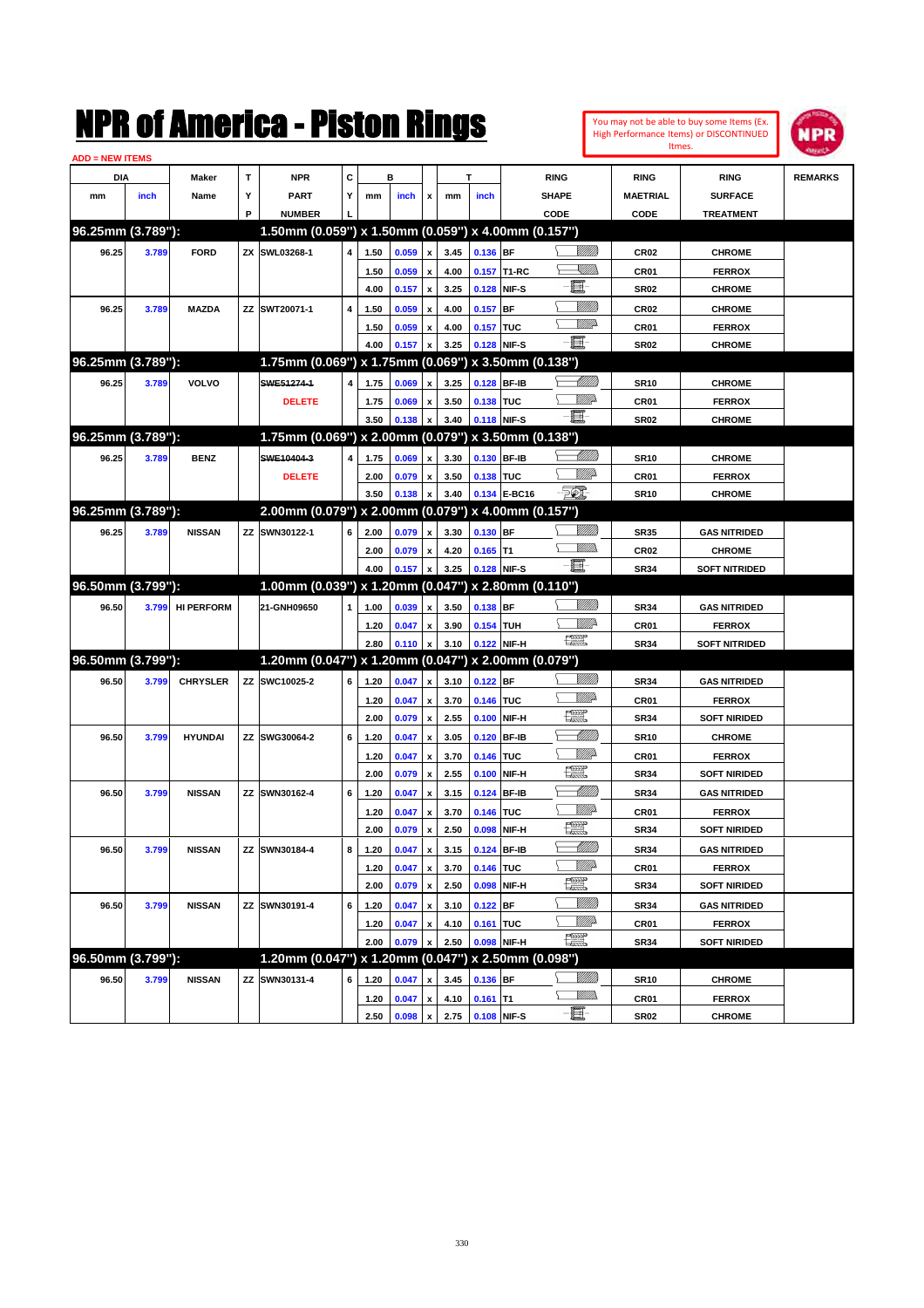| You may not be able to buy some Items (Ex.     |
|------------------------------------------------|
| <b>High Performance Items) or DISCONTINUED</b> |
| Itmes.                                         |



| <b>ADD = NEW ITEMS</b> |       |                 |    |                                                     |   |      |       |                           |      |            |             |                    |                 |                      |                |
|------------------------|-------|-----------------|----|-----------------------------------------------------|---|------|-------|---------------------------|------|------------|-------------|--------------------|-----------------|----------------------|----------------|
| DIA                    |       | <b>Maker</b>    | T  | <b>NPR</b>                                          | С |      | в     |                           |      | т          |             | <b>RING</b>        | <b>RING</b>     | <b>RING</b>          | <b>REMARKS</b> |
| mm                     | inch  | Name            | Υ  | <b>PART</b>                                         | Y | mm   | inch  | x                         | mm   | inch       |             | <b>SHAPE</b>       | <b>MAETRIAL</b> | <b>SURFACE</b>       |                |
|                        |       |                 | P  | <b>NUMBER</b>                                       |   |      |       |                           |      |            |             | CODE               | CODE            | <b>TREATMENT</b>     |                |
| 96.50mm (3.799"):      |       |                 |    | 1.20mm (0.047") x 1.50mm (0.059") x 2.00mm (0.079") |   |      |       |                           |      |            |             |                    |                 |                      |                |
| 96.50                  | 3.799 | <b>GMC</b>      |    | ZZ SWG10003-0                                       | 6 | 1.20 | 0.047 | $\boldsymbol{\mathsf{x}}$ | 3.65 | $0.144$ BF |             | <u>UMB</u>         | <b>SR35</b>     | <b>GAS NITRIDED</b>  |                |
|                        |       |                 |    | (SWL03091-0)                                        |   | 1.50 | 0.059 | x                         | 3.80 |            | 0.150 T1-RC | <u>Sillin</u>      | CR01            | <b>FERROX</b>        |                |
|                        |       |                 |    |                                                     |   | 2.00 | 0.079 | $\boldsymbol{\mathsf{x}}$ | 3.05 | 0.120      | NIF-H       | 鱱                  | <b>SR34</b>     | <b>SOFT NITRIDED</b> |                |
| 96.50                  | 3.799 | <b>GMC</b>      | ZY | SWG10003AM-0                                        | 6 | 1.20 | 0.047 | x                         | 3.65 | 0.144 BF   |             | VIIII)             | <b>SR10</b>     | <b>CHROME</b>        |                |
|                        |       |                 |    | (SWL03091AM-0)                                      |   | 1.50 | 0.059 | x                         | 3.80 |            | 0.150 T1-RC | <u>Sillin</u>      | <b>CR01</b>     | <b>FERROX</b>        |                |
|                        |       |                 |    |                                                     |   | 2.00 | 0.079 | x                         | 3.05 |            | 0.120 NIF-H | <b>The Control</b> | <b>SR02</b>     | <b>CHROME</b>        |                |
| 96.50mm (3.799"):      |       |                 |    | 1.20mm (0.047") x 1.50mm (0.059") x 2.50mm (0.098") |   |      |       |                           |      |            |             |                    |                 |                      |                |
| 96.50                  | 3.799 | <b>GMC</b>      |    | ZZ SWG10037-4                                       | 4 | 1.20 | 0.047 | X                         | 3.30 | 0.130 BF   |             | VIII))             | <b>SR34</b>     | <b>GAS NITRIDED</b>  |                |
|                        |       |                 |    |                                                     |   | 1.50 | 0.059 | $\pmb{\mathsf{x}}$        | 3.70 | 0.146 TUC  |             | <u>MMP</u>         | <b>CR01</b>     | <b>FERROX</b>        |                |
|                        |       |                 |    |                                                     |   | 2.50 | 0.098 | $\boldsymbol{\mathsf{x}}$ | 2.85 |            | 0.112 NIF-S | e.                 | <b>SR02</b>     | <b>CHROME</b>        |                |
| 96.50                  | 3.799 | <b>GMC</b>      |    | ZZ SWG10059-2                                       | 8 | 1.20 | 0.047 | x                         | 3.30 | 0.130 BF   |             | 7777))             | <b>SR34</b>     | <b>GAS NITRIDED</b>  |                |
| <b>ADD</b>             |       |                 |    |                                                     |   | 1.50 | 0.059 | x                         | 3.70 | 0.146 TUH  |             | WMP-               | <b>CR01</b>     | <b>FERROX</b>        |                |
|                        |       |                 |    |                                                     |   | 2.50 | 0.098 | x                         | 3.00 |            | 0.118 NIF-H | $\frac{1}{2}$      | <b>SR02</b>     | <b>CHROME</b>        |                |
| 96.50                  | 3.799 | <b>GMC</b>      |    | ZZ SWG10036-4                                       | 5 | 1.20 | 0.047 | x                         | 3.30 | 0.130 BF   |             | VIII))             | <b>SR34</b>     | <b>GAS NITRIDED</b>  |                |
|                        |       |                 |    |                                                     |   | 1.50 | 0.059 | x                         | 3.70 | 0.146 TUC  |             | <u>MM</u>          | <b>CR01</b>     | <b>FERROX</b>        |                |
|                        |       |                 |    |                                                     |   | 2.50 | 0.098 | X                         | 2.85 |            | 0.112 NIF-S | Ð.                 | <b>SR02</b>     | <b>CHROME</b>        |                |
| 96.50mm (3.799"):      |       |                 |    | 1.20mm (0.047") x 1.50mm (0.059")                   |   |      |       |                           |      |            |             | x 3.00mm (0.118")  |                 |                      |                |
| 96.50                  | 3.799 | <b>CHRYSLER</b> |    | ZX SWC10015-2                                       | 6 | 1.20 | 0.047 | x                         | 3.50 | $0.138$ BF |             | VIII))             | <b>SR35</b>     | <b>GAS NITRIDED</b>  |                |
|                        |       |                 |    | (SWL03188-2)                                        |   | 1.50 | 0.059 | $\pmb{\mathsf{x}}$        | 4.00 |            | 0.157 T1-RC | <u>Sillin</u>      | <b>CR01</b>     | <b>FERROX</b>        |                |
|                        |       |                 |    |                                                     |   | 3.00 | 0.118 | $\boldsymbol{\mathsf{x}}$ | 3.20 |            | 0.126 NIF-S | E                  | <b>SR34</b>     | <b>SOFT NITRIDED</b> |                |
| 96.50                  | 3.799 | <b>CHRYSLER</b> |    | ZZ SWC10013-2                                       | 6 | 1.20 | 0.047 | x                         | 3.50 | 0.138 BF   |             | <u>MMM</u>         | <b>SR35</b>     | <b>GAS NITRIDED</b>  |                |
|                        |       |                 |    | (SWL03225-2)                                        |   | 1.50 | 0.059 | $\pmb{\mathsf{x}}$        | 4.00 | 0.157 TUC  |             | <u>MMP</u>         | <b>CR01</b>     | <b>FERROX</b>        |                |
|                        |       |                 |    |                                                     |   | 3.00 | 0.118 | x                         | 3.45 | 0.136      | NIF-S       | E                  | <b>SR02</b>     | <b>CHROME</b>        |                |
| 96.50                  | 3.799 | <b>GMC</b>      |    | ZZ SWG10006-0                                       | 6 | 1.20 | 0.047 | x                         | 3.65 | 0.144 BF   |             | VIII))             | <b>SR10</b>     | <b>CHROME</b>        |                |
|                        |       |                 |    | (SWL03107-0)                                        |   | 1.50 | 0.059 | x                         | 3.80 |            | 0.150 T1-RC | <u>Sillin</u>      | <b>CR01</b>     | <b>FERROX</b>        |                |
|                        |       |                 |    |                                                     |   | 3.00 | 0.118 | X                         | 2.95 |            | 0.116 NIF-S | -8                 | <b>SR02</b>     | <b>CHROME</b>        |                |
| 96.50mm (3.799"):      |       |                 |    | 1.50mm (0.059") x 1.50mm (0.059") x 3.00mm (0.118") |   |      |       |                           |      |            |             |                    |                 |                      |                |
| 96.50                  | 3.799 | <b>CHRYSLER</b> |    | ZZ SWC10005-2                                       | 6 | 1.50 | 0.059 | $\boldsymbol{\mathsf{x}}$ | 3.45 | 0.136 BF   |             |                    | <b>SR35</b>     | <b>GAS NITRIDED</b>  |                |
|                        |       |                 |    | (SWL03105-2)                                        |   | 1.50 | 0.059 | $\pmb{\mathsf{x}}$        | 4.00 |            | 0.157 T1-RC | <u>XM))</u>        | <b>CR01</b>     | <b>FERROX</b>        |                |
|                        |       |                 |    |                                                     |   | 3.00 | 0.118 | $\boldsymbol{\mathsf{x}}$ | 3.45 |            | 0.136 NIF-S | - 8                | <b>SR34</b>     | <b>SOFT NITRIDED</b> |                |
| 96.50                  | 3.799 | <b>CHRYSLER</b> | ZY | SWC10005AM-2                                        | 6 | 1.50 | 0.059 | x                         | 3.45 | 0.136 BF   |             | VIII))             | <b>SR10</b>     | <b>CHROME</b>        |                |
|                        |       |                 |    | (SWL03105AM-2)                                      |   | 1.50 | 0.059 | $\pmb{\mathsf{x}}$        | 4.00 |            | 0.157 T1-RC | <u>Sillin</u>      | CR01            | <b>FERROX</b>        |                |
|                        |       |                 |    |                                                     |   | 3.00 | 0.118 | $\pmb{\mathsf{x}}$        | 3.45 |            | 0.136 NIF-S | - 8                | SR02            | <b>CHROME</b>        |                |
| 96.50                  | 3.799 | <b>GMC</b>      |    | ZZ SWG10005-2                                       | 8 | 1.50 | 0.059 | $\boldsymbol{\mathsf{x}}$ | 3.45 | $0.136$ BF |             | VIII))             | <b>SR35</b>     | <b>GAS NITRIDED</b>  |                |
|                        |       |                 |    | (SWL03106-2)                                        |   | 1.50 | 0.059 | $\boldsymbol{\mathsf{x}}$ | 4.00 |            | 0.157 T1-RC | <u>IMMs</u>        | CR01            | <b>FERROX</b>        |                |
|                        |       |                 |    |                                                     |   | 3.00 | 0.118 | $\boldsymbol{\mathsf{x}}$ | 3.25 |            | 0.128 NIF-S | e.                 | <b>SR34</b>     | <b>SOFT NITRIDED</b> |                |
| 96.50                  | 3.799 | <b>GMC</b>      |    | ZY SWG10005AM-2                                     | 8 | 1.50 | 0.059 | $\pmb{\mathsf{x}}$        | 3.45 | $0.136$ BF |             | VIII))             | <b>SR10</b>     | <b>CHROME</b>        |                |
|                        |       |                 |    | (SWL03106AM-2)                                      |   | 1.50 | 0.059 | $\pmb{\mathsf{x}}$        | 4.00 |            | 0.157 T1-RC | <u>IMMs</u>        | CR01            | <b>FERROX</b>        |                |
|                        |       |                 |    |                                                     |   | 3.00 | 0.118 | $\pmb{\mathsf{x}}$        | 3.25 |            | 0.128 NIF-S | e                  | SR02            | <b>CHROME</b>        |                |
| 96.50                  | 3.799 | <b>MAZDA</b>    |    | ZZ SWT20076-2                                       | 4 | 1.50 | 0.059 | $\boldsymbol{\mathsf{x}}$ | 4.00 | $0.157$ BF |             | <u>Milli</u>       | CR02            | <b>CHROME</b>        |                |
|                        |       |                 |    |                                                     |   | 1.50 | 0.059 | $\pmb{\mathsf{x}}$        | 4.00 | 0.157 TUC  |             | <u>WW</u> A        | CR01            | <b>FERROX</b>        |                |
|                        |       |                 |    |                                                     |   | 3.00 | 0.118 | x                         | 3.45 |            | 0.136 NIF-S | E                  | SR02            | <b>CHROME</b>        |                |
|                        |       |                 |    |                                                     |   |      |       |                           |      |            |             |                    |                 |                      |                |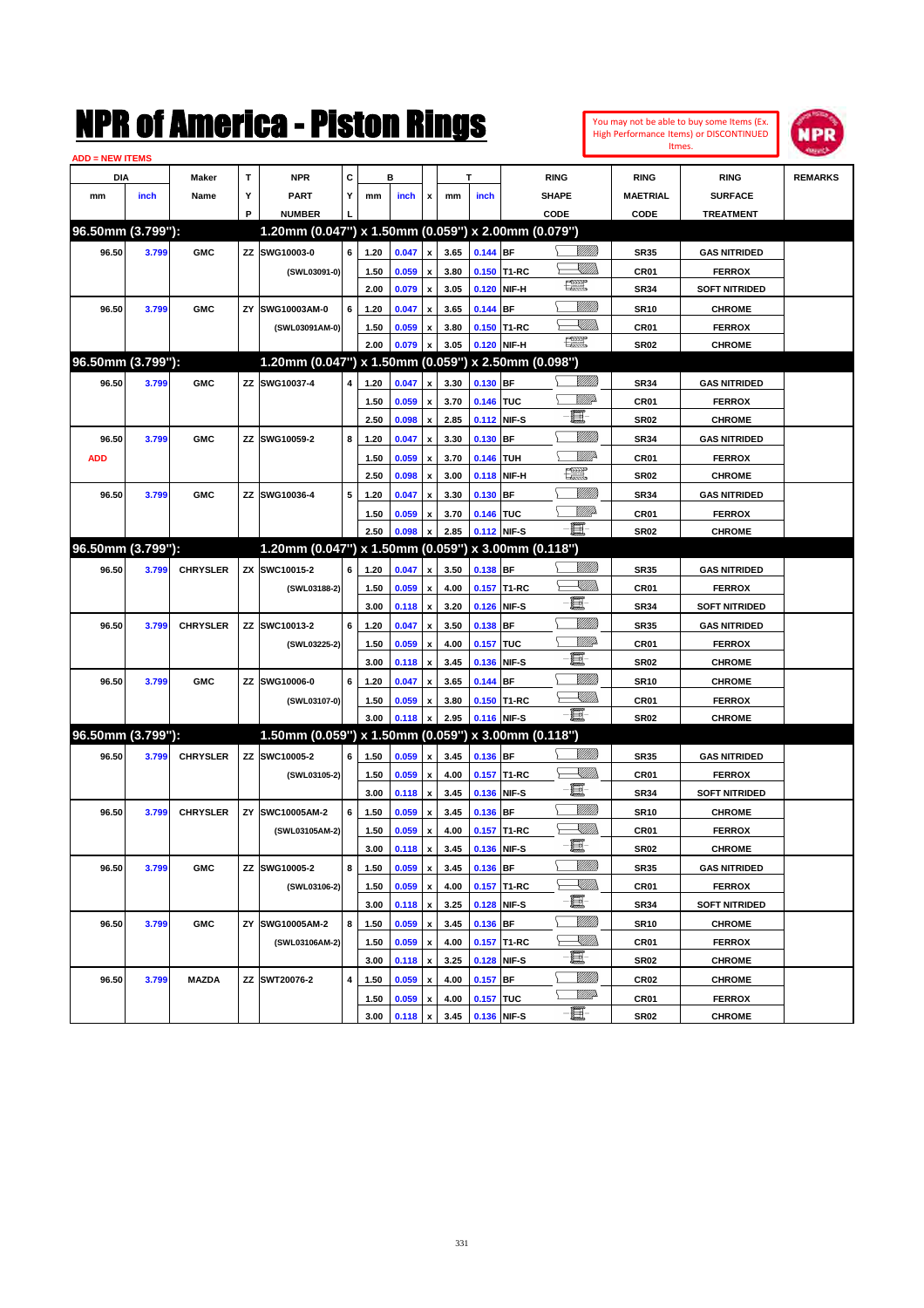| You may not be able to buy some Items (Ex. |
|--------------------------------------------|
| High Performance Items) or DISCONTINUED    |
| Itmes.                                     |



| <b>ADD = NEW ITEMS</b> |       |                 |   |                                                     |                         |      |       |                           |      |             |              |                                                                                                                                                                                                                                                                                                                                                                                                                          |                 |                      |                |
|------------------------|-------|-----------------|---|-----------------------------------------------------|-------------------------|------|-------|---------------------------|------|-------------|--------------|--------------------------------------------------------------------------------------------------------------------------------------------------------------------------------------------------------------------------------------------------------------------------------------------------------------------------------------------------------------------------------------------------------------------------|-----------------|----------------------|----------------|
| DIA                    |       | Maker           | T | <b>NPR</b>                                          | C                       |      | в     |                           |      | T           |              | <b>RING</b>                                                                                                                                                                                                                                                                                                                                                                                                              | <b>RING</b>     | <b>RING</b>          | <b>REMARKS</b> |
| mm                     | inch  | Name            | Υ | <b>PART</b>                                         | Y                       | mm   | inch  | x                         | mm   | inch        |              | <b>SHAPE</b>                                                                                                                                                                                                                                                                                                                                                                                                             | <b>MAETRIAL</b> | <b>SURFACE</b>       |                |
|                        |       |                 | P | <b>NUMBER</b>                                       |                         |      |       |                           |      |             |              | CODE                                                                                                                                                                                                                                                                                                                                                                                                                     | CODE            | <b>TREATMENT</b>     |                |
| 96.50mm (3.799"):      |       |                 |   | 1.50mm (0.059") x 1.50mm (0.059") x 4.00mm (0.157") |                         |      |       |                           |      |             |              |                                                                                                                                                                                                                                                                                                                                                                                                                          |                 |                      |                |
| 96.50                  | 3.799 | <b>FORD</b>     |   | ZX SWL03268-2                                       | $\overline{4}$          | 1.50 | 0.059 | $\pmb{\mathsf{x}}$        | 3.45 | 0.136 BF    |              | WMW 18                                                                                                                                                                                                                                                                                                                                                                                                                   | <b>CR02</b>     | <b>CHROME</b>        |                |
|                        |       |                 |   |                                                     |                         | 1.50 | 0.059 | x                         | 4.00 |             | 0.157 T1-RC  | <u> Millibr</u>                                                                                                                                                                                                                                                                                                                                                                                                          | CR01            | <b>FERROX</b>        |                |
|                        |       |                 |   |                                                     |                         | 4.00 | 0.157 | x                         | 3.25 | 0.128       | NIF-S        | E                                                                                                                                                                                                                                                                                                                                                                                                                        | <b>SR02</b>     | <b>CHROME</b>        |                |
| 96.50                  | 3.799 | <b>MAZDA</b>    |   | ZZ SWT20071-2                                       | $\overline{\mathbf{4}}$ | 1.50 | 0.059 | x                         | 4.00 | 0.157       | <b>BF</b>    | VIIIIda                                                                                                                                                                                                                                                                                                                                                                                                                  | <b>CR02</b>     | <b>CHROME</b>        |                |
|                        |       |                 |   |                                                     |                         | 1.50 | 0.059 | x                         | 4.00 | 0.157       | <b>TUC</b>   | <u>MWA</u>                                                                                                                                                                                                                                                                                                                                                                                                               | CR01            | <b>FERROX</b>        |                |
|                        |       |                 |   |                                                     |                         | 4.00 | 0.157 |                           | 3.25 | 0.128 NIF-S |              | - 1                                                                                                                                                                                                                                                                                                                                                                                                                      | <b>SR02</b>     | <b>CHROME</b>        |                |
| 96.50mm (3.799"):      |       |                 |   | 1.50mm (0.059") x 1.75mm (0.069") x 3.00mm (0.118") |                         |      |       |                           |      |             |              |                                                                                                                                                                                                                                                                                                                                                                                                                          |                 |                      |                |
| 96.50                  | 3.799 | <b>BENZ</b>     |   | SWE10788-0                                          | 8                       | 1.50 | 0.059 | x                         | 3.70 | 0.146 BF-IB |              | <u> UMB</u>                                                                                                                                                                                                                                                                                                                                                                                                              | <b>SR10</b>     | <b>CHROME</b>        |                |
|                        |       |                 |   | <b>DELETE</b>                                       |                         | 1.75 | 0.069 |                           | 4.10 | 0.161 TUC   |              | <u>WW</u>                                                                                                                                                                                                                                                                                                                                                                                                                | CR01            | <b>FERROX</b>        |                |
|                        |       |                 |   |                                                     |                         | 3.00 | 0.118 | x<br>X                    | 3.20 |             | 0.126 E-BC16 | - 501                                                                                                                                                                                                                                                                                                                                                                                                                    | <b>SR10</b>     | <b>CHROME</b>        |                |
| 96.50mm (3.799"):      |       |                 |   | 1.75mm (0.069") x 1.75mm (0.069") x 3.50mm (0.138") |                         |      |       |                           |      |             |              |                                                                                                                                                                                                                                                                                                                                                                                                                          |                 |                      |                |
|                        |       | <b>VOLVO</b>    |   | SWE51274-2                                          | $\overline{4}$          |      |       |                           |      |             |              | <u> UMB</u>                                                                                                                                                                                                                                                                                                                                                                                                              |                 |                      |                |
| 96.50                  | 3.799 |                 |   |                                                     |                         | 1.75 | 0.069 | x                         | 3.25 | 0.128 BF-IB |              | <u>Willia</u>                                                                                                                                                                                                                                                                                                                                                                                                            | <b>SR10</b>     | <b>CHROME</b>        |                |
|                        |       |                 |   | <b>DELETE</b>                                       |                         | 1.75 | 0.069 | x                         | 3.50 | 0.138 TUC   |              | Ð.                                                                                                                                                                                                                                                                                                                                                                                                                       | <b>CR01</b>     | <b>FERROX</b>        |                |
| 96.50mm (3.799"):      |       |                 |   | 1.75mm (0.069") x 2.00mm (0.079") x 3.50mm (0.138") |                         | 3.50 | 0.138 |                           | 3.40 | 0.118 NIF-S |              |                                                                                                                                                                                                                                                                                                                                                                                                                          | <b>SR02</b>     | <b>CHROME</b>        |                |
|                        |       |                 |   |                                                     |                         |      |       |                           |      |             |              |                                                                                                                                                                                                                                                                                                                                                                                                                          |                 |                      |                |
| 96.50                  | 3.799 | <b>BENZ</b>     |   | SWE10248-0                                          | 8                       | 1.75 | 0.069 | $\boldsymbol{\mathsf{x}}$ | 3.20 | 0.126 BF-IB |              | <u> UMB</u><br>7777).                                                                                                                                                                                                                                                                                                                                                                                                    | <b>SR10</b>     | <b>CHROME</b>        |                |
|                        |       |                 |   | <b>DELETE</b>                                       |                         | 2.00 | 0.079 | x                         | 3.50 | $0.138$ T1  |              | EQ)                                                                                                                                                                                                                                                                                                                                                                                                                      | CR01            | <b>FERROX</b>        |                |
|                        |       |                 |   |                                                     |                         | 3.50 | 0.138 | x                         | 3.40 |             | 0.134 E-BC16 |                                                                                                                                                                                                                                                                                                                                                                                                                          | <b>SR10</b>     | <b>CHROME</b>        |                |
| 96.50                  | 3.799 | <b>BENZ</b>     |   | SWE10404-4                                          | $\overline{\mathbf{4}}$ | 1.75 | 0.069 | x                         | 3.30 | 0.130 BF-IB |              | <u>UMM</u>                                                                                                                                                                                                                                                                                                                                                                                                               | <b>SR10</b>     | <b>CHROME</b>        |                |
|                        |       |                 |   | <b>DELETE</b>                                       |                         | 2.00 | 0.079 | x                         | 3.50 | 0.138 TUC   |              | <u>WW</u> A                                                                                                                                                                                                                                                                                                                                                                                                              | <b>CR01</b>     | <b>FERROX</b>        |                |
|                        |       |                 |   |                                                     |                         | 3.50 | 0.138 |                           | 3.40 |             | 0.134 E-BC16 | P                                                                                                                                                                                                                                                                                                                                                                                                                        | <b>SR10</b>     | <b>CHROME</b>        |                |
| 96.50mm (3.799"):      |       |                 |   | 1.98mm (0.078") x 1.98mm (0.078") x 4.76mm (0.187") |                         |      |       |                           |      |             |              |                                                                                                                                                                                                                                                                                                                                                                                                                          |                 |                      |                |
| 96.50                  | 3.799 | <b>GMC</b>      |   | ZY SWG10023-0                                       | 8                       | 1.98 | 0.078 | $\pmb{\mathsf{x}}$        | 3.50 | $0.138$ BF  |              | <u>Willia</u>                                                                                                                                                                                                                                                                                                                                                                                                            | <b>SR35</b>     | <b>GAS NITRIDED</b>  |                |
|                        |       |                 |   | (SWL03233-0)                                        |                         | 1.98 | 0.078 | x                         | 4.40 |             | 0.173 T1-RC  | <u>UMB</u>                                                                                                                                                                                                                                                                                                                                                                                                               | <b>CR01</b>     | <b>FERROX</b>        |                |
|                        |       |                 |   |                                                     |                         | 4.76 | 0.187 | X                         | 4.05 | 0.159 NIF-S |              | Ð.                                                                                                                                                                                                                                                                                                                                                                                                                       | <b>SR02</b>     | <b>CHROME</b>        |                |
| 96.50mm (3.799"):      |       |                 |   | 2.00mm (0.079") x 2.00mm (0.079") x 4.00mm (0.157") |                         |      |       |                           |      |             |              |                                                                                                                                                                                                                                                                                                                                                                                                                          |                 |                      |                |
| 96.50                  | 3.799 | <b>NISSAN</b>   |   | ZZ SWN30122-2                                       | 6                       | 2.00 | 0.079 | $\pmb{\mathsf{x}}$        | 3.30 | 0.130 BF    |              | <u>Willia</u>                                                                                                                                                                                                                                                                                                                                                                                                            | <b>SR35</b>     | <b>GAS NITRIDED</b>  |                |
|                        |       |                 |   |                                                     |                         | 2.00 | 0.079 | x                         | 4.20 | $0.165$ T1  |              | <u>Millis</u>                                                                                                                                                                                                                                                                                                                                                                                                            | <b>CR02</b>     | <b>CHROME</b>        |                |
|                        |       |                 |   |                                                     |                         | 4.00 | 0.157 | X                         | 3.25 |             | 0.128 NIF-S  | -日-                                                                                                                                                                                                                                                                                                                                                                                                                      | <b>SR34</b>     | <b>SOFT NITRIDED</b> |                |
| 96.75mm (3.809"):      |       |                 |   | 1.20mm (0.047") x 1.20mm (0.047") x 2.00mm (0.079") |                         |      |       |                           |      |             |              |                                                                                                                                                                                                                                                                                                                                                                                                                          |                 |                      |                |
| 96.75                  | 3.809 | <b>CHRYSLER</b> |   | ZZ SWC10025-3                                       | 6                       | 1.20 | 0.047 | $\pmb{\mathsf{x}}$        | 3.10 | $0.122$ BF  |              | WMW 18                                                                                                                                                                                                                                                                                                                                                                                                                   | <b>SR34</b>     | <b>GAS NITRIDED</b>  |                |
|                        |       |                 |   |                                                     |                         | 1.20 | 0.047 | x                         | 3.70 | 0.146 TUC   |              | <u>WW</u> A                                                                                                                                                                                                                                                                                                                                                                                                              | CR01            | <b>FERROX</b>        |                |
|                        |       |                 |   |                                                     |                         | 2.00 | 0.079 | $\pmb{\mathsf{x}}$        | 2.55 | 0.100 NIF-H |              | 矘                                                                                                                                                                                                                                                                                                                                                                                                                        | <b>SR34</b>     | <b>SOFT NIRIDED</b>  |                |
| 96.75                  | 3.809 | <b>HYUNDAI</b>  |   | ZZ SWG30064-3                                       | 6                       | 1.20 | 0.047 | $\pmb{\mathsf{x}}$        | 3.05 | 0.120 BF-IB |              | <u> UMM</u>                                                                                                                                                                                                                                                                                                                                                                                                              | <b>SR10</b>     | <b>CHROME</b>        |                |
|                        |       |                 |   |                                                     |                         | 1.20 | 0.047 | x                         | 3.70 | 0.146 TUC   |              | <u>Willia</u>                                                                                                                                                                                                                                                                                                                                                                                                            | CR01            | <b>FERROX</b>        |                |
|                        |       |                 |   |                                                     |                         | 2.00 | 0.079 | x                         | 2.55 |             | 0.100 NIF-H  | $\frac{1}{2}$                                                                                                                                                                                                                                                                                                                                                                                                            | <b>SR34</b>     | <b>SOFT NIRIDED</b>  |                |
| 96.75mm (3.809"):      |       |                 |   | 1.20mm (0.047") x 1.50mm (0.059") x 2.00mm (0.079") |                         |      |       |                           |      |             |              |                                                                                                                                                                                                                                                                                                                                                                                                                          |                 |                      |                |
| 96.75                  | 3.809 | <b>GMC</b>      |   | ZZ SWG10003-1                                       | 6                       | 1.20 | 0.047 | x                         | 3.65 | 0.144 BF    |              | <u>MMS</u>                                                                                                                                                                                                                                                                                                                                                                                                               | <b>SR35</b>     | <b>GAS NITRIDED</b>  |                |
|                        |       |                 |   | (SWL03091-1)                                        |                         | 1.50 | 0.059 | $\pmb{\mathsf{x}}$        | 3.80 |             | 0.150 T1-RC  | <u>UMB</u>                                                                                                                                                                                                                                                                                                                                                                                                               | CR01            | <b>FERROX</b>        |                |
|                        |       |                 |   |                                                     |                         | 2.00 | 0.079 | $\pmb{\mathsf{x}}$        | 3.05 |             | 0.120 NIF-H  | $\frac{1}{2}$                                                                                                                                                                                                                                                                                                                                                                                                            | <b>SR34</b>     | <b>SOFT NITRIDED</b> |                |
| 96.75                  | 3.809 | <b>GMC</b>      |   | ZY SWG10003AM-1                                     | 6                       | 1.20 | 0.047 | $\pmb{\mathsf{x}}$        | 3.65 | 0.144 BF    |              | <u>MMS</u>                                                                                                                                                                                                                                                                                                                                                                                                               | <b>SR10</b>     | <b>CHROME</b>        |                |
|                        |       |                 |   | (SWL03091AM-1)                                      |                         | 1.50 | 0.059 | x                         | 3.80 |             | 0.150 T1-RC  | <u>- Millida</u>                                                                                                                                                                                                                                                                                                                                                                                                         | CR01            | <b>FERROX</b>        |                |
|                        |       |                 |   |                                                     |                         | 2.00 | 0.079 | x                         | 3.05 |             | 0.120 NIF-H  | $\frac{1}{2}$                                                                                                                                                                                                                                                                                                                                                                                                            | <b>SR02</b>     | <b>CHROME</b>        |                |
| 96.75mm (3.809"):      |       |                 |   | 1.20mm (0.047") x 1.50mm (0.059")                   |                         |      |       |                           |      |             |              | x 2.50mm (0.098")                                                                                                                                                                                                                                                                                                                                                                                                        |                 |                      |                |
| 96.75                  | 3.809 | <b>GMC</b>      |   | ZZ SWG10059-3                                       | 8                       | 1.20 | 0.047 | x                         | 3.30 | 0.130 BF    |              | <u>MMS</u>                                                                                                                                                                                                                                                                                                                                                                                                               | <b>SR34</b>     | <b>GAS NITRIDED</b>  |                |
| <b>ADD</b>             |       |                 |   |                                                     |                         | 1.50 | 0.059 | x                         | 3.70 | 0.146 TUH   |              | ₩₩                                                                                                                                                                                                                                                                                                                                                                                                                       | CR01            | <b>FERROX</b>        |                |
|                        |       |                 |   |                                                     |                         | 2.50 | 0.098 | $\pmb{\mathsf{x}}$        | 3.00 | 0.118 NIF-H |              | $\begin{picture}(20,20) \put(0,0){\dashbox{0.5}(20,0){ }} \thicklines \put(0,0){\dashbox{0.5}(20,0){ }} \thicklines \put(0,0){\dashbox{0.5}(20,0){ }} \thicklines \put(0,0){\dashbox{0.5}(20,0){ }} \thicklines \put(0,0){\dashbox{0.5}(20,0){ }} \thicklines \put(0,0){\dashbox{0.5}(20,0){ }} \thicklines \put(0,0){\dashbox{0.5}(20,0){ }} \thicklines \put(0,0){\dashbox{0.5}(20,0){ }} \thicklines \put(0,0){\dash$ | <b>SR02</b>     | <b>CHROME</b>        |                |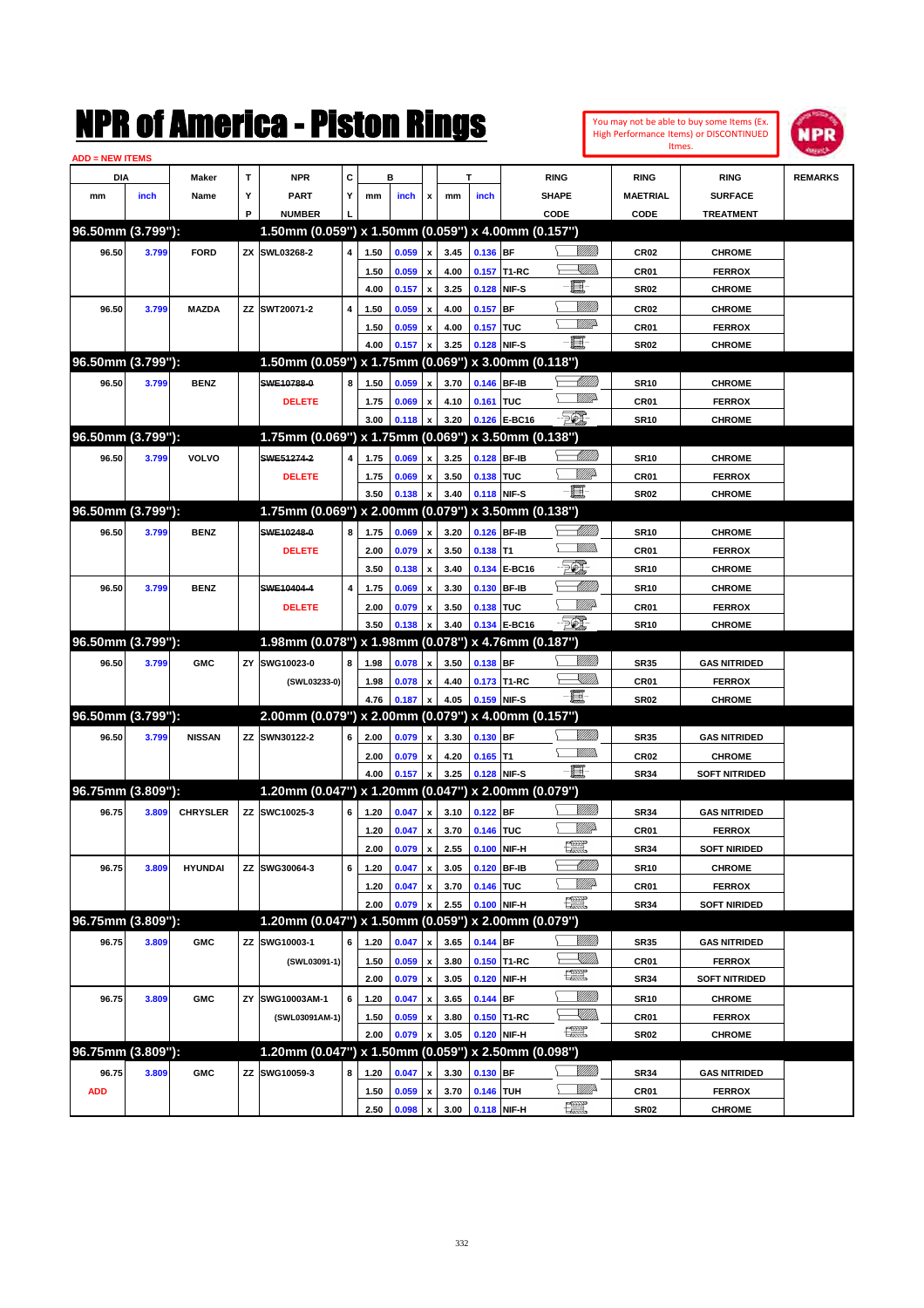| You may not be able to buy some Items (Ex. |
|--------------------------------------------|
| High Performance Items) or DISCONTINUED    |
| Itmes.                                     |



| <b>ADD = NEW ITEMS</b> |       |                 |    |                                                     |   |      |       |                           |      |             |              |                 |                  |                      |                |
|------------------------|-------|-----------------|----|-----------------------------------------------------|---|------|-------|---------------------------|------|-------------|--------------|-----------------|------------------|----------------------|----------------|
| <b>DIA</b>             |       | Maker           | т  | <b>NPR</b>                                          | С |      | в     |                           |      | T           |              | <b>RING</b>     | <b>RING</b>      | <b>RING</b>          | <b>REMARKS</b> |
| mm                     | inch  | Name            | Υ  | <b>PART</b>                                         | Y | mm   | inch  | x                         | mm   | inch        |              | <b>SHAPE</b>    | <b>MAETRIAL</b>  | <b>SURFACE</b>       |                |
|                        |       |                 | P  | <b>NUMBER</b>                                       |   |      |       |                           |      |             |              | CODE            | CODE             | <b>TREATMENT</b>     |                |
| 96.75mm (3.809"):      |       |                 |    | 1.20mm (0.047") x 1.50mm (0.059") x 3.00mm (0.118") |   |      |       |                           |      |             |              |                 |                  |                      |                |
| 96.75                  | 3.809 | <b>CHRYSLER</b> |    | ZX SWC10015-3                                       | 6 | 1.20 | 0.047 | $\pmb{\mathsf{x}}$        | 3.50 | 0.138 BF    |              | <u>Sillilli</u> | <b>SR35</b>      | <b>GAS NITRIDED</b>  |                |
|                        |       |                 |    | (SWL03188-3)                                        |   | 1.50 | 0.059 | x                         | 4.00 |             | 0.157 T1-RC  | <u>VIII)</u>    | <b>CR01</b>      | <b>FERROX</b>        |                |
|                        |       |                 |    |                                                     |   | 3.00 | 0.118 | $\pmb{\mathsf{x}}$        | 3.20 | 0.126       | NIF-S        | E               | <b>SR34</b>      | <b>SOFT NITRIDED</b> |                |
| 96.75                  | 3.809 | <b>CHRYSLER</b> | ZZ | SWC10013-3                                          | 6 | 1.20 | 0.047 | x                         | 3.50 | 0.138       | <b>BF</b>    | <u>Milli</u> k  | <b>SR35</b>      | <b>GAS NITRIDED</b>  |                |
|                        |       |                 |    | (SWL03225-3)                                        |   | 1.50 | 0.059 | x                         | 4.00 | 0.157 TUC   |              | <u>MM</u> D     | CR01             | <b>FERROX</b>        |                |
|                        |       |                 |    |                                                     |   | 3.00 | 0.118 | $\pmb{\mathsf{x}}$        | 3.45 | 0.136       | NIF-S        | e.              | <b>SR02</b>      | <b>CHROME</b>        |                |
| 96.75                  | 3.809 | <b>GMC</b>      | ZZ | SWG10006-1                                          | 6 | 1.20 | 0.047 | x                         | 3.65 | 0.144       | <b>BF</b>    | <u>Milli</u> k  | <b>SR10</b>      | <b>CHROME</b>        |                |
|                        |       |                 |    | (SWL03107-1)                                        |   | 1.50 | 0.059 | x                         | 3.80 |             | 0.150 T1-RC  | <u>XIII)</u>    | CR01             | <b>FERROX</b>        |                |
|                        |       |                 |    |                                                     |   | 3.00 | 0.118 | $\pmb{\mathsf{x}}$        | 2.95 | 0.116 NIF-S |              | -8              | <b>SR02</b>      | <b>CHROME</b>        |                |
| 96.75mm (3.809"):      |       |                 |    | 1.50mm (0.059") x 1.50mm (0.059") x 3.00mm (0.118") |   |      |       |                           |      |             |              |                 |                  |                      |                |
| 96.75                  | 3.809 | <b>CHRYSLER</b> | ΖZ | SWC10005-3                                          | 6 | 1.50 | 0.059 | $\pmb{\mathsf{x}}$        | 3.45 | 0.136 BF    |              | WMM)            | <b>SR35</b>      | <b>GAS NITRIDED</b>  |                |
|                        |       |                 |    | (SWL03105-3)                                        |   | 1.50 | 0.059 | x                         | 4.00 |             | 0.157 T1-RC  | <u> Millida</u> | CR01             | <b>FERROX</b>        |                |
|                        |       |                 |    |                                                     |   | 3.00 | 0.118 | $\pmb{\mathsf{x}}$        | 3.45 | 0.136       | NIF-S        | -E              | <b>SR34</b>      | <b>SOFT NITRIDED</b> |                |
| 96.75                  | 3.809 | <b>CHRYSLER</b> | ΖY | SWC10005AM-3                                        | 6 | 1.50 | 0.059 | x                         | 3.45 | 0.136       | <b>BF</b>    | VIIII)          | <b>SR10</b>      | <b>CHROME</b>        |                |
|                        |       |                 |    | (SWL03105AM-3)                                      |   | 1.50 | 0.059 | x                         | 4.00 |             | 0.157 T1-RC  | <u> Millida</u> | CR01             | <b>FERROX</b>        |                |
|                        |       |                 |    |                                                     |   | 3.00 | 0.118 | $\pmb{\mathsf{x}}$        | 3.45 | 0.136       | NIF-S        | -e              | <b>SR02</b>      | <b>CHROME</b>        |                |
| 96.75                  | 3.809 | <b>GMC</b>      | ΖZ | SWG10005-3                                          | 8 | 1.50 | 0.059 | x                         | 3.45 | 0.136       | <b>BF</b>    | VIIII)          | <b>SR35</b>      | <b>GAS NITRIDED</b>  |                |
|                        |       |                 |    | (SWL03106-3)                                        |   | 1.50 | 0.059 | х                         | 4.00 |             | 0.157 T1-RC  | <u> ZMA</u>     | CR01             | <b>FERROX</b>        |                |
|                        |       |                 |    |                                                     |   | 3.00 | 0.118 | $\pmb{\mathsf{x}}$        | 3.25 | 0.128       | NIF-S        | -8              | <b>SR34</b>      | <b>SOFT NITRIDED</b> |                |
| 96.75                  | 3.809 | <b>GMC</b>      | ΖY | SWG10005AM-3                                        | 8 | 1.50 | 0.059 | x                         | 3.45 | 0.136       | <b>BF</b>    | VIIII)          | <b>SR10</b>      | <b>CHROME</b>        |                |
|                        |       |                 |    | (SWL03106AM-3)                                      |   | 1.50 | 0.059 | х                         | 4.00 |             | 0.157 T1-RC  | <u>VIII)</u>    | CR01             | <b>FERROX</b>        |                |
|                        |       |                 |    |                                                     |   | 3.00 | 0.118 | $\boldsymbol{\mathsf{x}}$ | 3.25 | 0.128       | NIF-S        | -8              | <b>SR02</b>      | <b>CHROME</b>        |                |
| 96.75                  | 3.809 | <b>MAZDA</b>    | ΖZ | SWT20076-3                                          | 4 | 1.50 | 0.059 | x                         | 4.00 | 0.157       | <b>BF</b>    | VIIII)          | <b>CR02</b>      | <b>CHROME</b>        |                |
|                        |       |                 |    |                                                     |   | 1.50 | 0.059 | x                         | 4.00 | 0.157 TUC   |              | <u>WW</u>       | CR01             | <b>FERROX</b>        |                |
|                        |       |                 |    |                                                     |   | 3.00 | 0.118 | $\boldsymbol{\mathsf{x}}$ | 3.45 | 0.136       | NIF-S        | $-\Xi$ -        | SR <sub>02</sub> | <b>CHROME</b>        |                |
| 96.75mm (3.809"):      |       |                 |    | 1.50mm (0.059") x 1.50mm (0.059") x 4.00mm (0.157") |   |      |       |                           |      |             |              |                 |                  |                      |                |
| 96.75                  | 3.809 | <b>FORD</b>     |    | ZX SWL03268-3                                       | 4 | 1.50 | 0.059 | $\pmb{\mathsf{x}}$        | 3.45 | 0.136 BF    |              | <br>Willia      | <b>CR02</b>      | <b>CHROME</b>        |                |
|                        |       |                 |    |                                                     |   | 1.50 | 0.059 | x                         | 4.00 |             | 0.157 T1-RC  | <u>Killin</u>   | CR01             | <b>FERROX</b>        |                |
|                        |       |                 |    |                                                     |   | 4.00 | 0.157 | $\pmb{\mathsf{x}}$        | 3.25 | 0.128       | NIF-S        | E-              | SR <sub>02</sub> | <b>CHROME</b>        |                |
| 96.75                  | 3.809 | <b>MAZDA</b>    |    | ZZ SWT20071-3                                       | 4 | 1.50 | 0.059 | x                         | 4.00 | 0.157       | <b>BF</b>    | <u>Milli</u> k  | <b>CR02</b>      | <b>CHROME</b>        |                |
|                        |       |                 |    |                                                     |   | 1.50 | 0.059 | х                         | 4.00 | 0.157 TUC   |              | <u>WW</u>       | CR01             | <b>FERROX</b>        |                |
|                        |       |                 |    |                                                     |   | 4.00 | 0.157 | $\pmb{\mathsf{x}}$        | 3.25 | 0.128       | NIF-S        | $-\Xi^{-}$      | <b>SR02</b>      | <b>CHROME</b>        |                |
| 96.75mm (3.809"):      |       |                 |    | 1.50mm (0.059") x 1.75mm (0.069") x 3.00mm (0.118") |   |      |       |                           |      |             |              |                 |                  |                      |                |
| 96.75                  | 3.809 | <b>BENZ</b>     |    | SWE10788-1                                          | 8 | 1.50 | 0.059 | $\pmb{\mathsf{x}}$        | 3.70 | 0.146 BF-IB |              | <u> UMM</u>     | <b>SR10</b>      | <b>CHROME</b>        |                |
|                        |       |                 |    | <b>DELETE</b>                                       |   | 1.75 | 0.069 | $\pmb{\mathsf{x}}$        | 4.10 | 0.161 TUC   |              | <u>MM</u> D     | CR01             | <b>FERROX</b>        |                |
|                        |       |                 |    |                                                     |   | 3.00 | 0.118 | $\pmb{\mathsf{x}}$        | 3.20 |             | 0.126 E-BC16 | - TO .          | <b>SR10</b>      | <b>CHROME</b>        |                |
| 96.75mm (3.809"):      |       |                 |    | 1.75mm (0.069") x 1.75mm (0.069") x 3.50mm (0.138") |   |      |       |                           |      |             |              |                 |                  |                      |                |
| 96.75                  | 3.809 | <b>VOLVO</b>    |    | SWE51274-3                                          | 4 | 1.75 | 0.069 | $\pmb{\mathsf{x}}$        | 3.25 | 0.128 BF-IB |              | <u> MMM</u>     | <b>SR10</b>      | <b>CHROME</b>        |                |
|                        |       |                 |    | <b>DELETE</b>                                       |   | 1.75 | 0.069 | $\pmb{\mathsf{x}}$        | 3.50 | 0.138 TUC   |              | <u>Willi</u> da | CR01             | <b>FERROX</b>        |                |
|                        |       |                 |    |                                                     |   | 3.50 | 0.138 | $\boldsymbol{\mathsf{x}}$ | 3.40 | 0.118 NIF-S |              | $-\Xi$          | <b>SR02</b>      | <b>CHROME</b>        |                |
| 96.75mm (3.809"):      |       |                 |    | 1.75mm (0.069") x 2.00mm (0.079") x 3.50mm (0.138") |   |      |       |                           |      |             |              |                 |                  |                      |                |
| 96.75                  | 3.809 | <b>BENZ</b>     |    | SWE10248-1                                          | 8 | 1.75 | 0.069 | $\pmb{\mathsf{x}}$        | 3.20 | 0.126 BF-IB |              | <u> Millib</u>  | <b>SR10</b>      | <b>CHROME</b>        |                |
|                        |       |                 |    | <b>DELETE</b>                                       |   | 2.00 | 0.079 | $\pmb{\mathsf{x}}$        | 3.50 | $0.138$ T1  |              | <u>MMs</u>      | CR01             | <b>FERROX</b>        |                |
|                        |       |                 |    |                                                     |   | 3.50 | 0.138 | $\pmb{\mathsf{x}}$        | 3.40 |             | 0.134 E-BC16 | - 50)           | <b>SR10</b>      | <b>CHROME</b>        |                |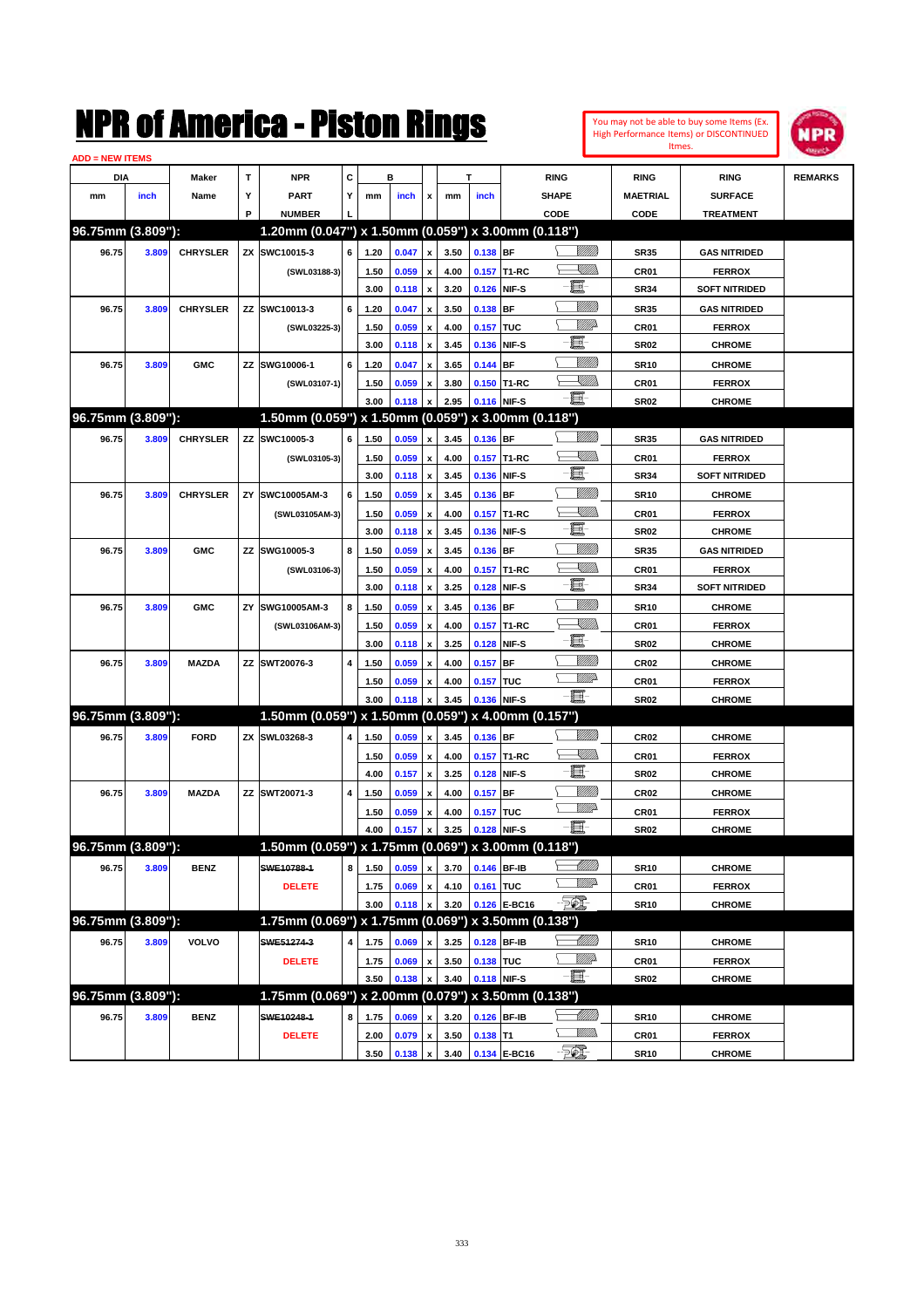| <b>ADD = NEW ITEMS</b> |       |                  |    |                                                     |              |              |                     |                                |      |                  |                                |                                |                                 |                      |                |
|------------------------|-------|------------------|----|-----------------------------------------------------|--------------|--------------|---------------------|--------------------------------|------|------------------|--------------------------------|--------------------------------|---------------------------------|----------------------|----------------|
| <b>DIA</b>             |       | Maker            | Т  | <b>NPR</b>                                          | C            |              | B                   |                                |      | т                |                                | <b>RING</b>                    | <b>RING</b>                     | <b>RING</b>          | <b>REMARKS</b> |
| mm                     | inch  | Name             | Υ  | <b>PART</b>                                         | Y            | mm           | inch                | $\mathbf x$                    | mm   | inch             |                                | <b>SHAPE</b>                   | <b>MAETRIAL</b>                 | <b>SURFACE</b>       |                |
|                        |       |                  | P  | <b>NUMBER</b>                                       |              |              |                     |                                |      |                  |                                | CODE                           | CODE                            | <b>TREATMENT</b>     |                |
| 96.75mm (3.809"):      |       |                  |    | 1.98mm (0.078") x 1.98mm (0.078") x 4.76mm (0.187") |              |              |                     |                                |      |                  |                                |                                |                                 |                      |                |
| 96.75                  | 3.809 | <b>GMC</b>       |    | ZY SWG10023-1                                       | 8            | 1.98         | 0.078               | $\boldsymbol{\mathsf{x}}$      | 3.50 | 0.138 BF         |                                | VMM)                           | <b>SR35</b>                     | <b>GAS NITRIDED</b>  |                |
|                        |       |                  |    | (SWL03233-1)                                        |              | 1.98         | 0.078               | $\boldsymbol{\mathsf{x}}$      | 4.40 |                  | 0.173 T1-RC                    | <u>Sillin</u>                  | CR01                            | <b>FERROX</b>        |                |
|                        |       |                  |    |                                                     |              | 4.76         | 0.187               | x                              | 4.05 |                  | 0.159 NIF-S                    | - 1                            | <b>SR02</b>                     | <b>CHROME</b>        |                |
| 96.75mm (3.809"):      |       |                  |    | 2.00mm (0.079") x 2.00mm (0.079") x 4.00mm (0.157") |              |              |                     |                                |      |                  |                                |                                |                                 |                      |                |
| 96.75                  | 3.809 | <b>NISSAN</b>    |    | ZZ SWN30122-3                                       | 6            | 2.00         | 0.079               | $\pmb{\mathsf{x}}$             | 3.30 | 0.130 BF         |                                | VIIII)                         | <b>SR35</b>                     | <b>GAS NITRIDED</b>  |                |
|                        |       |                  |    |                                                     |              | 2.00         | 0.079               | $\pmb{\mathsf{x}}$             | 4.20 | $0.165$ T1       |                                | <u>Willib</u>                  | <b>CR02</b>                     | <b>CHROME</b>        |                |
|                        |       |                  |    |                                                     |              | 4.00         | 0.157               | x                              | 3.25 |                  | 0.128 NIF-S                    | $-\mathbf{H}$ -                | <b>SR34</b>                     | <b>SOFT NITRIDED</b> |                |
| 96.80mm (3.811"):      |       |                  |    | 1.50mm (0.059") x 1.50mm (0.059") x 3.00mm (0.118") |              |              |                     |                                |      |                  |                                |                                |                                 |                      |                |
| 96.80                  | 3.811 | <b>FORD</b>      |    | ZZ SWF30004-0                                       | 6            | 1.50         | 0.059               | x                              | 3.45 | $0.136$ BF       |                                | VIIII)                         | <b>SR35</b>                     | <b>GAS NITRIDED</b>  |                |
|                        |       |                  |    | (SWL03108-0)                                        |              | 1.50         | 0.059               | $\pmb{\mathsf{x}}$             | 4.20 |                  | 0.165 T1-RC                    | <u>Sillin</u>                  | CR01                            | <b>FERROX</b>        |                |
|                        |       |                  |    |                                                     |              | 3.00         | 0.118               | $\pmb{\mathsf{x}}$             | 3.20 |                  | 0.126 NIF-S                    | e                              | <b>SR34</b>                     | <b>SOFT NITRIDED</b> |                |
| 96.80                  | 3.811 | <b>FORD</b>      | ZY | SWF30004AM-0                                        | 6            | 1.50         | 0.059               | x                              | 3.45 | 0.136 BF         |                                | <u>VIIII</u>                   | <b>SR10</b>                     | <b>CHROME</b>        |                |
|                        |       |                  |    | (SWL03108AM-0)                                      |              | 1.50         | 0.059               | x                              | 4.20 |                  | 0.165 T1-RC                    | XIIIIa                         | <b>CR01</b>                     | <b>FERROX</b>        |                |
|                        |       |                  |    |                                                     |              | 3.00         | 0.118               | $\mathbf{x}$                   | 3.25 |                  | 0.128 NIF-S                    | - 8                            | <b>SR02</b>                     | <b>CHROME</b>        |                |
| 96.80mm (3.811"):      |       |                  |    | 1.50mm (0.059") x 1.50mm (0.059") x 4.00mm (0.157") |              |              |                     |                                |      |                  |                                |                                |                                 |                      |                |
| 96.80                  | 3.811 | <b>FORD</b>      |    | ZY SWF30013-0                                       | 6            | 1.50         | 0.059               | x                              | 3.45 | 0.136 BF-IB      |                                | <u>UMB</u>                     | <b>SR10</b>                     | <b>CHROME</b>        |                |
|                        |       |                  |    |                                                     |              | 1.50         | 0.059               |                                | 4.20 |                  | 0.165 T1-RC                    | <u>Sillin</u>                  | CR01                            | <b>FERROX</b>        |                |
|                        |       |                  |    |                                                     |              | 4.00         | 0.157               | x<br>$\boldsymbol{\mathsf{x}}$ | 3.20 |                  | 0.126 NIF-S                    | e.                             | <b>SR02</b>                     | <b>CHROME</b>        |                |
| 96.80mm (3.811"):      |       |                  |    | 2.00mm (0.079") x 2.00mm (0.079") x 4.00mm (0.157") |              |              |                     |                                |      |                  |                                |                                |                                 |                      |                |
| 96.80                  | 3.811 | <b>FORD</b>      |    | ZZ SWF30015-0                                       | 6            | 2.00         | 0.079               | $\boldsymbol{\mathsf{x}}$      | 4.40 | 0.173 BF         |                                |                                | <b>CR02</b>                     | <b>CHROME</b>        |                |
|                        |       |                  |    |                                                     |              |              |                     |                                | 4.40 |                  |                                | <u>Sillin</u>                  |                                 |                      |                |
|                        |       |                  |    |                                                     |              | 2.00<br>4.00 | 0.079<br>0.157      | x<br>$\boldsymbol{\mathsf{x}}$ | 4.05 |                  | 0.173 T1-RC<br>0.159 NIF-S     | E                              | CR <sub>01</sub><br><b>SR02</b> | <b>FERROX</b>        |                |
| 96.85mm (3.813"):      |       |                  |    | 1.20mm (0.047") x 1.50mm (0.059") x 4.00mm (0.157") |              |              |                     |                                |      |                  |                                |                                |                                 | <b>CHROME</b>        |                |
|                        |       |                  |    | XH3813                                              |              |              |                     |                                |      |                  |                                |                                |                                 |                      |                |
| 96.85                  |       | 3.813 HI PERFORM |    |                                                     |              | 1.20         | 0.047               | $\boldsymbol{\mathsf{x}}$      | 3.65 | 0.144 BF         |                                | <u>MMs</u>                     | <b>SR10</b>                     | <b>CHROME</b>        |                |
|                        |       |                  |    |                                                     |              | 1.50         | 0.059               | x                              | 4.20 | $0.165$ T1       |                                | $-\mathbf{E}$                  | CR <sub>01</sub>                | <b>FERROX</b>        |                |
| 96.90mm (3.815"):      |       |                  |    | 1.20mm (0.047") x 1.50mm (0.059") x 3.00mm (0.118") |              | 4.00         | 0.157               | $\boldsymbol{\mathsf{x}}$      | 3.90 |                  | 0.154 NIF-S                    |                                | <b>SR02</b>                     | <b>CHROME</b>        |                |
|                        |       |                  |    |                                                     |              |              |                     |                                |      |                  |                                | <u>UMB</u>                     |                                 |                      |                |
| 96.90                  | 3.815 | <b>SUBARU</b>    |    | ZZ SWF20045-0                                       | 4            | 1.20         | 0.047               | $\boldsymbol{\mathsf{x}}$      | 3.25 | 0.128 BF-IB      |                                | <u>Willie</u>                  | <b>SR10</b>                     | <b>CHROME</b>        |                |
|                        |       |                  |    |                                                     |              | 1.50         | 0.059               | x                              | 3.90 |                  | 0.154 ES-TUC                   | -0                             | CR <sub>01</sub>                | <b>FERROX</b>        |                |
| 96.90mm (3.815"):      |       |                  |    |                                                     |              | 3.00         | 0.118               | $\mathbf{x}$                   | 3.30 |                  | 0.130 NIF-S                    |                                | <b>SR02</b>                     | <b>CHROME</b>        |                |
|                        |       |                  |    | 1.50mm (0.059") x 1.50mm (0.059") x 3.00mm (0.118") |              |              |                     |                                |      |                  |                                |                                |                                 |                      |                |
| 96.90                  | 3.815 | <b>SUBARU</b>    |    | ZZ SWF20067-0                                       | 4            | 1.50         | 0.059               | $\mathbf{x}$                   | 3.25 | 0.128 BF-IB      |                                | <u> UMB</u>                    | <b>SR10</b>                     | <b>CHROME</b>        |                |
|                        |       |                  |    |                                                     |              |              |                     |                                |      |                  | 1.50 0.059 x 3.90 0.154 ES-TUC | <u>Willik</u><br>$-\Xi$        | CR01                            | <b>FERROX</b>        |                |
|                        |       |                  |    |                                                     |              | 3.00         | $0.118 \times$      |                                |      | 3.30 0.130 NIF-S |                                |                                | <b>SR02</b>                     | <b>CHROME</b>        |                |
| 97.00mm (3.819"):      |       |                  |    | 1.00mm (0.039") x 1.20mm (0.047") x 2.00mm (0.079") |              |              |                     |                                |      |                  |                                |                                |                                 |                      |                |
| 97.00                  |       | 3.819 HI PERFORM |    | 21-GRN09700NS                                       | $\mathbf{1}$ | 1.00         | $0.039 \mid x \mid$ |                                |      | 3.50 0.138 BF    |                                | <br>Villida                    | <b>SR34</b>                     | <b>GAS NITRIDED</b>  |                |
|                        |       |                  |    |                                                     |              | 1.20         | 0.047 x             |                                | 3.90 | 0.154 TUH        |                                | <u>Milli</u> r                 | CR01                            | <b>FERROX</b>        |                |
|                        |       |                  |    |                                                     |              | 2.00         | 0.079               | $\boldsymbol{\mathsf{x}}$      | 2.55 | 0.100 NIF-H      |                                | $f_{\text{max}}^{\text{comp}}$ | <b>SR34</b>                     | <b>SOFT NITRIDED</b> |                |
| 97.00mm (3.819"):      |       |                  |    | 1.00mm (0.039") x 1.20mm (0.047") x 2.80mm (0.110") |              |              |                     |                                |      |                  |                                |                                |                                 |                      |                |
| 97.00                  |       | 3.819 HI PERFORM |    | 21-GNH09700                                         | $\mathbf 1$  | 1.00         | 0.039 x             |                                | 3.50 | 0.138 BF         |                                | <u>Villida</u>                 | <b>SR34</b>                     | <b>GAS NITRIDED</b>  |                |
|                        |       |                  |    |                                                     |              | 1.20         | $0.047 \times$      |                                | 3.90 | 0.154 TUH        |                                | <u>Milli</u> da                | CR01                            | <b>FERROX</b>        |                |
|                        |       |                  |    |                                                     |              | 2.80         | $0.110 \times$      |                                |      | 3.10 0.122 NIF-H |                                | $f_{\text{max}}^{\text{comp}}$ | <b>SR34</b>                     | <b>SOFT NITRIDED</b> |                |

You may not be able to buy some Items (Ex. High Performance Items) or DISCONTINUED Itmes.

**NPR**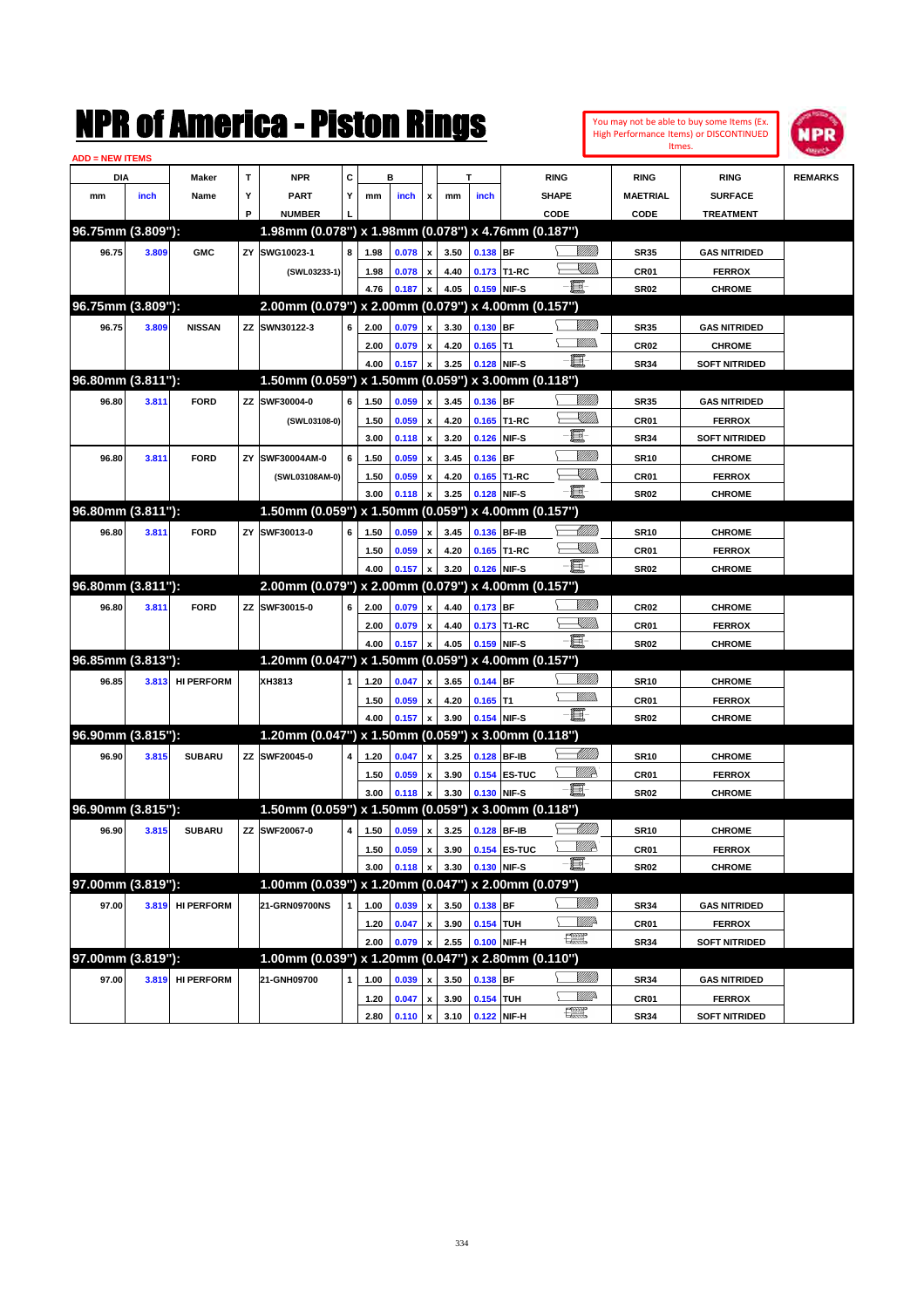|                        |       |                   |    | K OI AINerica - Piston Kings                        |   |              |                |                                |      |                |                     |                   |                 |                  | You may not be able to buy some Items (Ex.<br>High Performance Items) or DISCONTINUED | <b>NPR</b>     |
|------------------------|-------|-------------------|----|-----------------------------------------------------|---|--------------|----------------|--------------------------------|------|----------------|---------------------|-------------------|-----------------|------------------|---------------------------------------------------------------------------------------|----------------|
| <b>ADD = NEW ITEMS</b> |       |                   |    |                                                     |   |              |                |                                |      |                |                     |                   |                 | Itmes.           |                                                                                       |                |
| DIA                    |       | Maker             | T  | <b>NPR</b>                                          | C |              | в              |                                | T    |                |                     | <b>RING</b>       |                 | <b>RING</b>      | <b>RING</b>                                                                           | <b>REMARKS</b> |
| mm                     | inch  | Name              | Υ  | <b>PART</b>                                         | Y | mm           | inch           | x                              | mm   | inch           |                     | <b>SHAPE</b>      |                 | <b>MAETRIAL</b>  | <b>SURFACE</b>                                                                        |                |
|                        |       |                   | P  | <b>NUMBER</b>                                       |   |              |                |                                |      |                |                     | CODE              |                 | CODE             | <b>TREATMENT</b>                                                                      |                |
| 97.00mm (3.819"):      |       |                   |    | 1.20mm (0.047") x 1.20mm (0.047") x 2.00mm (0.079") |   |              |                |                                |      |                |                     |                   |                 |                  |                                                                                       |                |
| 97.00                  | 3.819 | <b>CHRYSLER</b>   |    | ZZ SWC10025-4                                       | 6 | 1.20         | 0.047          | $\pmb{\mathsf{x}}$             | 3.10 | 0.122          | <b>BF</b>           |                   | <u>VIIII)</u>   | <b>SR34</b>      | <b>GAS NITRIDED</b>                                                                   |                |
|                        |       |                   |    |                                                     |   | 1.20         | 0.047          | $\pmb{\mathsf{x}}$             | 3.70 | 0.146          | TUC                 |                   | <u>MM</u> D     | CR <sub>01</sub> | <b>FERROX</b>                                                                         |                |
|                        |       |                   |    |                                                     |   | 2.00         | 0.079          | $\pmb{\mathsf{x}}$             | 2.55 | 0.100          | NIF-H               | <u>i y</u>        |                 | <b>SR34</b>      | <b>SOFT NIRIDED</b>                                                                   |                |
| 97.00                  | 3.819 | <b>HYUNDAI</b>    |    | ZZ SWG30064-4                                       | 6 | 1.20         | 0.047          | $\pmb{\mathsf{x}}$             | 3.05 | 0.120          | <b>BF-IB</b>        |                   | <u> UMM</u>     | <b>SR10</b>      | <b>CHROME</b>                                                                         |                |
|                        |       |                   |    |                                                     |   | 1.20         | 0.047          | $\pmb{\mathsf{x}}$             | 3.70 | 0.146          | ltuc                |                   | <u>MMP</u>      | CR01             | <b>FERROX</b>                                                                         |                |
|                        |       |                   |    |                                                     |   | 2.00         | 0.079          | x                              | 2.55 | 0.100          | NIF-H               | $\frac{1}{2}$     |                 | <b>SR34</b>      | <b>SOFT NIRIDED</b>                                                                   |                |
| 97.00mm (3.819"):      |       |                   |    | 1.20mm (0.047") x 1.20mm (0.047")                   |   |              |                |                                |      |                |                     | x 2.80mm (0.110") |                 |                  |                                                                                       |                |
| 97.00                  | 3.819 | <b>HI PERFORM</b> |    | 21-GNXR09700                                        | 1 | 1.20         | 0.047          | $\boldsymbol{\mathsf{x}}$      | 3.50 | 0.138          | <b>BF-IB</b>        |                   | <u> Millill</u> | <b>SR35</b>      | <b>GAS NITRIDED</b>                                                                   |                |
|                        |       |                   |    |                                                     |   | 1.20         | 0.047          | $\pmb{\mathsf{x}}$             | 4.00 | 0.157          | lT1                 |                   | <br>Mar         | <b>CR10</b>      | <b>FERROX</b>                                                                         |                |
|                        |       |                   |    |                                                     |   | 2.80         | 0.110          | $\pmb{\mathsf{x}}$             | 3.05 | 0.120          | NIF-S               | $-\mathbf{H}$ -   |                 | <b>SR34</b>      | <b>SOFT NIRIDED</b>                                                                   |                |
| 97.00mm (3.819"):      |       |                   |    | 1.20mm (0.047") x 1.50mm (0.059") x 2.00mm (0.079") |   |              |                |                                |      |                |                     |                   |                 |                  |                                                                                       |                |
| 97.00                  | 3.819 | <b>GMC</b>        |    | ZZ SWG10003-2                                       | 6 | 1.20         | 0.047          | $\mathbf{x}$                   | 3.65 | 0.144          | <b>IBF</b>          |                   | <u>Milli</u> k  | <b>SR35</b>      | <b>GAS NITRIDED</b>                                                                   |                |
|                        |       |                   |    | (SWL03091-2)                                        |   | 1.50         | 0.059          | $\pmb{\mathsf{x}}$             | 3.80 | 0.150          | T1-RC               |                   | <u>SMM</u>      | CR01             | <b>FERROX</b>                                                                         |                |
|                        |       |                   |    |                                                     |   | 2.00         | 0.079          | x                              | 3.05 | 0.120          | NIF-H               | <b>THE STATE</b>  |                 | <b>SR34</b>      | <b>SOFT NITRIDED</b>                                                                  |                |
| 97.00                  | 3.819 | <b>GMC</b>        | ZY | SWG10003AM-2                                        | 6 | 1.20         |                |                                | 3.65 | 0.144          | BF                  |                   | <u>Milli</u>    | <b>SR10</b>      | <b>CHROME</b>                                                                         |                |
|                        |       |                   |    |                                                     |   |              | 0.047          | x                              | 3.80 |                | T1-RC               |                   | <u>SMM</u>      | CR01             | <b>FERROX</b>                                                                         |                |
|                        |       |                   |    | (SWL03091AM-2)                                      |   | 1.50<br>2.00 | 0.059<br>0.079 | x<br>$\boldsymbol{\mathsf{x}}$ | 3.05 | 0.150<br>0.120 | NIF-H               | $\frac{1}{2}$     |                 | <b>SR02</b>      | <b>CHROME</b>                                                                         |                |
| 97.00mm (3.819"):      |       |                   |    | 1.20mm (0.047") x 1.50mm (0.059")                   |   |              |                |                                |      |                |                     | x 2.50mm (0.098") |                 |                  |                                                                                       |                |
|                        |       |                   |    | ZZ SWG10059-4                                       | 8 |              |                |                                |      |                | <b>BF</b>           |                   | <u>VIII M</u>   |                  |                                                                                       |                |
| 97.00                  | 3.819 | <b>GMC</b>        |    |                                                     |   | 1.20         | 0.047          | $\mathbf{x}$                   | 3.30 | 0.130          |                     |                   | ₩₩              | <b>SR34</b>      | <b>GAS NITRIDED</b>                                                                   |                |
| <b>ADD</b>             |       |                   |    |                                                     |   | 1.50         | 0.059          | $\pmb{\mathsf{x}}$             | 3.70 | 0.146          | <b>TUH</b><br>NIF-H | $\frac{1}{2}$     |                 | CR01             | <b>FERROX</b>                                                                         |                |
| 97.00mm (3.819"):      |       |                   |    | 1.20mm (0.047") x 1.50mm (0.059")                   |   | 2.50         | 0.098          | x                              | 3.00 | 0.118          |                     | x 3.00mm (0.118") |                 | <b>SR02</b>      | <b>CHROME</b>                                                                         |                |
|                        |       |                   |    |                                                     |   |              |                |                                |      |                |                     |                   | VIII))          |                  |                                                                                       |                |
| 97.00                  | 3.819 | <b>CHRYSLER</b>   |    | ZX SWC10015-4                                       | 6 | 1.20         | 0.047          | $\mathbf{x}$                   | 3.50 | 0.138          | <b>BF</b>           |                   | <u>Sillin</u>   | <b>SR35</b>      | <b>GAS NITRIDED</b>                                                                   |                |
|                        |       |                   |    | (SWL03188-4)                                        |   | 1.50         | 0.059          | x                              | 4.00 | 0.157          | T1-RC               | e.                |                 | CR01             | <b>FERROX</b>                                                                         |                |
|                        |       |                   |    |                                                     |   | 3.00         | 0.118          | $\boldsymbol{\mathsf{x}}$      | 3.20 | 0.126          | NIF-S               |                   | <u>Milli</u>    | <b>SR34</b>      | <b>SOFT NITRIDED</b>                                                                  |                |
| 97.00                  | 3.819 | <b>CHRYSLER</b>   |    | ZZ SWC10013-4                                       | 6 | 1.20         | 0.047          | $\pmb{\mathsf{x}}$             | 3.50 | 0.138          | <b>BF</b>           |                   | <u>MMP</u>      | <b>SR35</b>      | <b>GAS NITRIDED</b>                                                                   |                |
|                        |       |                   |    | (SWL03225-4)                                        |   | 1.50         | 0.059          | $\pmb{\mathsf{x}}$             | 4.00 | 0.157          | <b>TUC</b>          | E                 |                 | CR <sub>01</sub> | <b>FERROX</b>                                                                         |                |
|                        |       |                   |    |                                                     |   | 3.00         | 0.118          | $\boldsymbol{\mathsf{x}}$      | 3.45 | 0.136          | NIF-S               |                   | <u> Millil</u>  | <b>SR02</b>      | <b>CHROME</b>                                                                         |                |
| 97.00                  | 3.819 | <b>BENZ</b>       |    | SWE10858-0                                          | 8 | 1.20         | 0.047          | $\pmb{\mathsf{x}}$             | 3.50 | 0.138          | <b>BF-IB</b>        |                   |                 | <b>SR35</b>      | <b>GAS NITRIDED</b>                                                                   |                |
|                        |       |                   |    | <b>DELETE</b>                                       |   | 1.50         | 0.059          | $\pmb{\mathsf{x}}$             | 4.00 | 0.157          | <b>TUC</b>          | E-                | <u>MMP</u>      | CR01             | <b>FERROX</b>                                                                         |                |
|                        |       |                   |    |                                                     |   | 3.00         | 0.118          | $\pmb{\mathsf{x}}$             | 3.10 | 0.122 NIF-S    |                     |                   |                 | <b>SR34</b>      | <b>SOFT NITRIDED</b>                                                                  |                |
| 97.00                  | 3.819 | <b>GMC</b>        |    | ZZ SWG10006-2                                       | 6 | 1.20         | 0.047          | $\pmb{\mathsf{x}}$             | 3.65 | 0.144 BF       |                     |                   | <u>Milli</u> n  | <b>SR10</b>      | <b>CHROME</b>                                                                         |                |
|                        |       |                   |    | (SWL03107-2)                                        |   | 1.50         | 0.059          | x                              | 3.80 |                | 0.150 T1-RC         | -8                | <u>Sillin</u>   | CR01             | <b>FERROX</b>                                                                         |                |
|                        |       |                   |    |                                                     |   | 3.00         | 0.118          | x                              | 2.95 | 0.116 NIF-S    |                     |                   |                 | <b>SR02</b>      | <b>CHROME</b>                                                                         |                |
| 97.00mm (3.819"):      |       |                   |    | 1.20mm (0.047") x 1.50mm (0.059") x 4.00mm (0.157") |   |              |                |                                |      |                |                     |                   |                 |                  |                                                                                       |                |
| 97.00                  |       | 3.819 HI PERFORM  |    | XH3819                                              | 1 | 1.20         | 0.047          | $\pmb{\mathsf{x}}$             | 3.60 | $0.142$ BF     |                     |                   | <u>VIIII</u> )  | SR10             | <b>CHROME</b>                                                                         |                |
|                        |       |                   |    |                                                     |   | 1.50         | 0.059          | $\pmb{\mathsf{x}}$             | 4.20 | $0.165$ T1     |                     |                   | <u>MMs</u>      | CR01             | <b>FERROX</b>                                                                         |                |
|                        |       |                   |    |                                                     |   | 4.00         | 0.157          | $\pmb{\mathsf{x}}$             | 3.35 | 0.132 NIF-S    |                     | E                 |                 | SR02             | <b>CHROME</b>                                                                         |                |
| 97.00                  |       | 3.819 HI PERFORM  |    | XH3819LG                                            | 1 | 1.20         | 0.047          | $\pmb{\mathsf{x}}$             | 3.60 | $0.142$ BF     |                     |                   | <u>Milli</u> b  | <b>SR10</b>      | <b>CHROME</b>                                                                         |                |

**1.50 0.059 x 4.20 0.165 T1 CR01 FERROX**<br>**4.00 0.157 x 3.35 0.132** NIF-S **CHE** SR02 CHROME **4.00 0.157 x 3.35 0.132 NIF-S SR02 CHROME**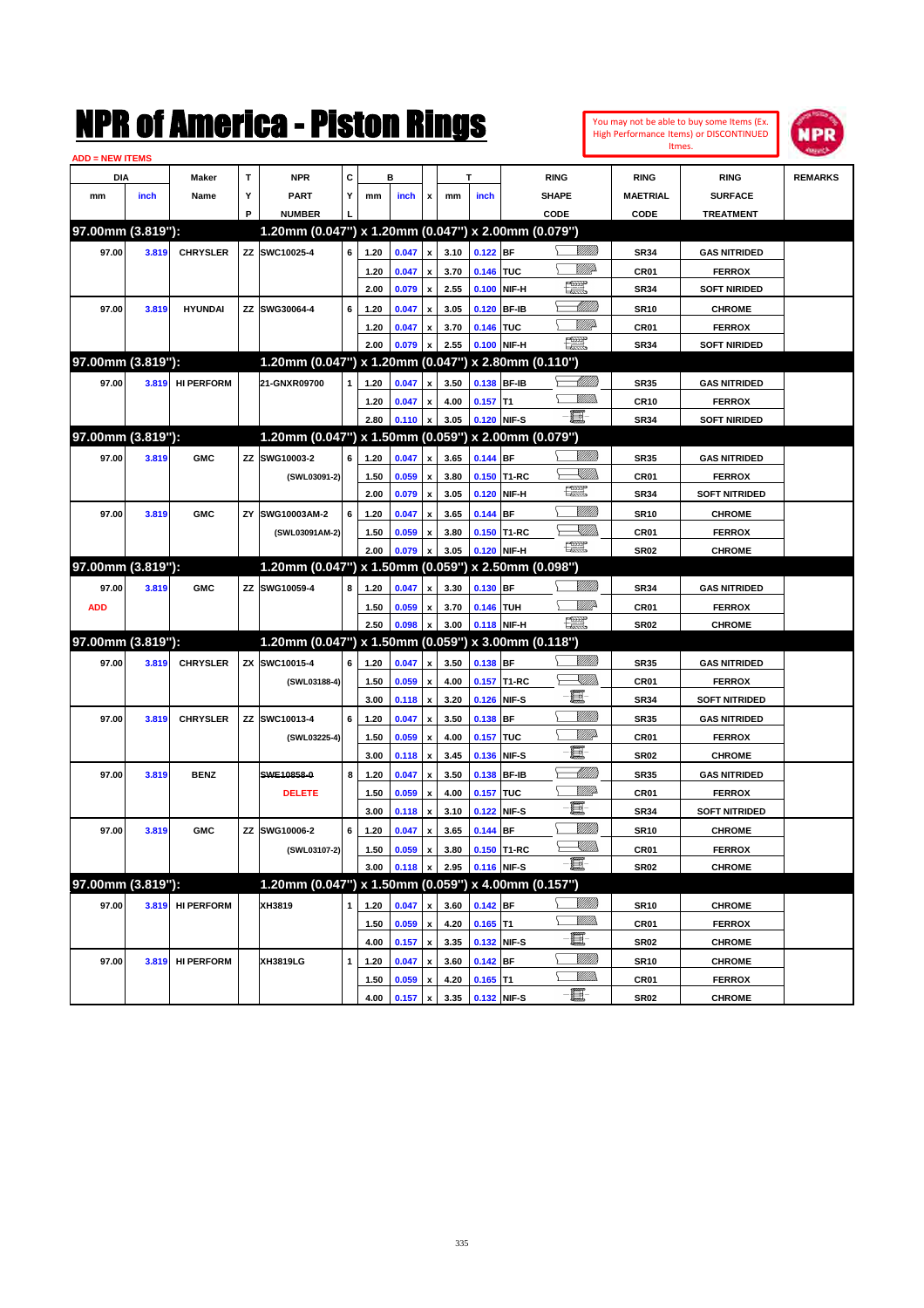

| <b>ADD = NEW ITEMS</b> |       |                   |    |                                                     |   |      |       |                                    |      |             |                   |                                   |                  |                      |                |
|------------------------|-------|-------------------|----|-----------------------------------------------------|---|------|-------|------------------------------------|------|-------------|-------------------|-----------------------------------|------------------|----------------------|----------------|
| DIA                    |       | Maker             | T  | <b>NPR</b>                                          | С |      | в     |                                    |      | т           |                   | <b>RING</b>                       | <b>RING</b>      | <b>RING</b>          | <b>REMARKS</b> |
| mm                     | inch  | Name              | Υ  | <b>PART</b>                                         | Y | mm   | inch  | x                                  | mm   | inch        |                   | <b>SHAPE</b>                      | <b>MAETRIAL</b>  | <b>SURFACE</b>       |                |
|                        |       |                   | P  | <b>NUMBER</b>                                       |   |      |       |                                    |      |             |                   | CODE                              | CODE             | <b>TREATMENT</b>     |                |
| 97.00mm (3.819"):      |       |                   |    | 1.50mm (0.059") x 1.50mm (0.059") x 3.00mm (0.118") |   |      |       |                                    |      |             |                   |                                   |                  |                      |                |
| 97.00                  | 3.819 | <b>CHRYSLER</b>   |    | ZZ SWC10005-4                                       | 6 | 1.50 | 0.059 | $\pmb{\mathsf{x}}$                 | 3.45 | 0.136 BF    |                   |                                   | <b>SR35</b>      | <b>GAS NITRIDED</b>  |                |
|                        |       |                   |    | (SWL03105-4)                                        |   | 1.50 | 0.059 | $\pmb{\mathsf{x}}$                 | 4.00 |             | 0.157 T1-RC       | <u>UMB</u>                        | <b>CR01</b>      | <b>FERROX</b>        |                |
|                        |       |                   |    |                                                     |   | 3.00 | 0.118 | $\pmb{\mathsf{x}}$                 | 3.45 | 0.136       | NIF-S             | E                                 | <b>SR34</b>      | <b>SOFT NITRIDED</b> |                |
| 97.00                  | 3.819 | <b>CHRYSLER</b>   | ZY | SWC10005AM-4                                        | 6 | 1.50 | 0.059 | x                                  | 3.45 | 0.136 BF    |                   | <u>Milli</u> k                    | <b>SR10</b>      | <b>CHROME</b>        |                |
|                        |       |                   |    | (SWL03105AM-4)                                      |   | 1.50 | 0.059 | x                                  | 4.00 | 0.157       | T <sub>1-RC</sub> | <u>Sillin</u>                     | <b>CR01</b>      | <b>FERROX</b>        |                |
|                        |       |                   |    |                                                     |   | 3.00 | 0.118 | $\pmb{\mathsf{x}}$                 | 3.45 | 0.136       | NIF-S             | E                                 | <b>SR02</b>      | <b>CHROME</b>        |                |
| 97.00                  | 3.819 | <b>GMC</b>        | ZZ | SWG10005-4                                          | 8 | 1.50 | 0.059 | x                                  | 3.45 | 0.136       | <b>BF</b>         | <u>Milli</u> k                    | <b>SR35</b>      | <b>GAS NITRIDED</b>  |                |
|                        |       |                   |    | (SWL03106-4)                                        |   | 1.50 | 0.059 | x                                  | 4.00 | 0.157       | T1-RC             | <u>Sillin</u>                     | <b>CR01</b>      | <b>FERROX</b>        |                |
|                        |       |                   |    |                                                     |   | 3.00 | 0.118 | $\pmb{\mathsf{x}}$                 | 3.25 | 0.128       | NIF-S             | e                                 | <b>SR34</b>      | <b>SOFT NITRIDED</b> |                |
| 97.00                  | 3.819 | <b>GMC</b>        | ZY | SWG10005AM-4                                        | 8 | 1.50 | 0.059 | x                                  | 3.45 | 0.136       | <b>BF</b>         | <u>Milli</u> k                    | <b>SR10</b>      | <b>CHROME</b>        |                |
|                        |       |                   |    | (SWL03106AM-4)                                      |   | 1.50 | 0.059 | x                                  | 4.00 | 0.157       | T1-RC             | <u>Sillin</u>                     | <b>CR01</b>      | <b>FERROX</b>        |                |
|                        |       |                   |    |                                                     |   | 3.00 | 0.118 | $\pmb{\mathsf{x}}$                 | 3.25 | 0.128       | NIF-S             | e                                 | <b>SR02</b>      | <b>CHROME</b>        |                |
| 97.00                  | 3.819 | <b>MAZDA</b>      | ΖZ | SWT20076-4                                          | 4 | 1.50 | 0.059 | x                                  | 4.00 | 0.157       | <b>BF</b>         | <u>Milli</u> k                    | <b>CR02</b>      | <b>CHROME</b>        |                |
|                        |       |                   |    |                                                     |   | 1.50 | 0.059 | x                                  | 4.00 | 0.157 TUC   |                   | <u>VM</u> D                       | CR01             | <b>FERROX</b>        |                |
|                        |       |                   |    |                                                     |   | 3.00 | 0.118 | $\boldsymbol{\mathsf{x}}$          | 3.45 | 0.136       | NIF-S             | -8                                | <b>SR02</b>      | <b>CHROME</b>        |                |
| 97.00mm (3.819"):      |       |                   |    | 1.50mm (0.059") x 1.50mm (0.059") x 4.00mm (0.157") |   |      |       |                                    |      |             |                   |                                   |                  |                      |                |
| 97.00                  | 3.819 | <b>FORD</b>       | ZΧ | SWL03268-4                                          | 4 | 1.50 | 0.059 | $\pmb{\mathsf{x}}$                 | 3.45 | 0.136 BF    |                   | WMM)                              | <b>CR02</b>      | <b>CHROME</b>        |                |
|                        |       |                   |    |                                                     |   | 1.50 | 0.059 | x                                  | 4.00 |             | 0.157 T1-RC       | <u> Millibr</u>                   | CR01             | <b>FERROX</b>        |                |
|                        |       |                   |    |                                                     |   | 4.00 | 0.157 | $\pmb{\mathsf{x}}$                 | 3.25 | 0.128       | NIF-S             | e                                 | <b>SR02</b>      | <b>CHROME</b>        |                |
| 97.00                  | 3.819 | <b>MAZDA</b>      | ΖZ | SWT20071-4                                          | 4 | 1.50 | 0.059 | $\boldsymbol{\mathsf{x}}$          | 4.00 | 0.157       | <b>BF</b>         | <u>MMW</u>                        | <b>CR02</b>      | <b>CHROME</b>        |                |
|                        |       |                   |    |                                                     |   | 1.50 | 0.059 | x                                  | 4.00 | 0.157 TUC   |                   | <u>WW</u>                         | CR01             | <b>FERROX</b>        |                |
|                        |       |                   |    |                                                     |   | 4.00 | 0.157 |                                    | 3.25 | 0.128       | NIF-S             | -8                                | <b>SR02</b>      | <b>CHROME</b>        |                |
| 97.00mm (3.819"):      |       |                   |    | 1.50mm (0.059") x 1.75mm (0.069") x 3.00mm (0.118") |   |      |       |                                    |      |             |                   |                                   |                  |                      |                |
| 97.00                  | 3.819 | <b>BENZ</b>       |    | SWE10788-2                                          | 8 | 1.50 | 0.059 | $\pmb{\mathsf{x}}$                 | 3.70 | 0.146 BF-IB |                   | <u>UMB</u>                        | <b>SR10</b>      | <b>CHROME</b>        |                |
|                        |       |                   |    | <b>DELETE</b>                                       |   | 1.75 | 0.069 | x                                  | 4.10 | 0.161 TUC   |                   | <u>WW</u>                         | CR01             | <b>FERROX</b>        |                |
|                        |       |                   |    |                                                     |   | 3.00 | 0.118 | $\pmb{\mathsf{x}}$                 | 3.20 |             | 0.126 E-BC16      | $\mathbb{F}$                      | <b>SR10</b>      | <b>CHROME</b>        |                |
| 97.00mm (3.819"):      |       |                   |    | 1.75mm (0.069") x 1.75mm (0.069") x 3.50mm (0.138") |   |      |       |                                    |      |             |                   |                                   |                  |                      |                |
| 97.00                  | 3.819 | VOLVO             |    | SWE51274-4                                          | 4 | 1.75 | 0.069 | $\pmb{\mathsf{x}}$                 | 3.25 | 0.128       | <b>BF-IB</b>      | Willib                            | <b>SR10</b>      | <b>CHROME</b>        |                |
|                        |       |                   |    | <b>DELETE</b>                                       |   | 1.75 | 0.069 | x                                  | 3.50 | 0.138 TUC   |                   | <u>Willi</u> a                    | CR01             | <b>FERROX</b>        |                |
|                        |       |                   |    |                                                     |   | 3.50 | 0.138 | $\pmb{\mathsf{x}}$                 | 3.40 |             | 0.118 NIF-S       | $-\blacksquare$                   | SR <sub>02</sub> | <b>CHROME</b>        |                |
| 97.00mm (3.819"):      |       |                   |    | 1.75mm (0.069") x 2.00mm (0.079") x 3.50mm (0.138") |   |      |       |                                    |      |             |                   |                                   |                  |                      |                |
| 97.00                  | 3.819 | <b>BENZ</b>       |    | SWE10248-2                                          | 8 | 1.75 | 0.069 |                                    | 3.20 | 0.126 BF-IB |                   | <u> MMM</u>                       | <b>SR10</b>      | <b>CHROME</b>        |                |
|                        |       |                   |    | <b>DELETE</b>                                       |   | 2.00 | 0.079 | $\pmb{\mathsf{x}}$<br>$\mathbf{x}$ | 3.50 | $0.138$ T1  |                   | 7777).                            | CR01             | <b>FERROX</b>        |                |
|                        |       |                   |    |                                                     |   | 3.50 | 0.138 | $\pmb{\mathsf{x}}$                 | 3.40 |             | 0.134 E-BC16      | <b>FOX</b>                        | <b>SR10</b>      | <b>CHROME</b>        |                |
| 97.00mm (3.819"):      |       |                   |    | 1.98mm (0.078") x 1.98mm (0.078") x 4.76mm (0.187") |   |      |       |                                    |      |             |                   |                                   |                  |                      |                |
|                        |       |                   |    |                                                     |   |      |       |                                    |      |             |                   | <u>VIII in</u>                    |                  |                      |                |
| 97.00                  | 3.819 | <b>GMC</b>        | ΖY | SWG10023-2                                          | 8 | 1.98 | 0.078 | $\pmb{\mathsf{x}}$                 | 3.50 | 0.138 BF    |                   | <u>X</u> MM)                      | <b>SR35</b>      | <b>GAS NITRIDED</b>  |                |
|                        |       |                   |    | (SWL03233-2)                                        |   | 1.98 | 0.078 | $\pmb{\mathsf{x}}$                 | 4.40 |             | 0.173 T1-RC       | -8                                | CR01             | <b>FERROX</b>        |                |
| 97.00mm (3.819"):      |       |                   |    |                                                     |   | 4.76 | 0.187 | $\pmb{\mathsf{x}}$                 | 4.05 |             | 0.159 NIF-S       |                                   | SR <sub>02</sub> | <b>CHROME</b>        |                |
|                        |       |                   |    | 2.00mm (0.079") x 2.00mm (0.079") x 4.00mm (0.157") |   |      |       |                                    |      |             |                   |                                   |                  |                      |                |
| 97.00                  | 3.819 | <b>NISSAN</b>     | ΖZ | SWN30122-4                                          | 6 | 2.00 | 0.079 | x                                  | 3.30 | 0.130 BF    |                   | 8/1/11)<br><u>VMM</u>             | <b>SR35</b>      | <b>GAS NITRIDED</b>  |                |
|                        |       |                   |    |                                                     |   | 2.00 | 0.079 | $\pmb{\mathsf{x}}$                 | 4.20 | $0.165$ T1  |                   | $-\blacksquare$                   | <b>CR02</b>      | <b>CHROME</b>        |                |
|                        |       |                   |    |                                                     |   | 4.00 | 0.157 | $\pmb{\mathsf{x}}$                 | 3.25 |             | 0.128 NIF-S       |                                   | <b>SR34</b>      | <b>SOFT NITRIDED</b> |                |
| 97.03mm (3.820"):      |       |                   |    | 1.50mm (0.059") x 1.50mm (0.059") x 3.00mm (0.118") |   |      |       |                                    |      |             |                   |                                   |                  |                      |                |
| 97.03                  | 3.820 | <b>HI PERFORM</b> |    | 21-GNHD3820                                         | 1 | 1.50 | 0.059 | x                                  | 3.50 | 0.138       | <b>BF-IB</b>      | <u> UMB</u>                       | <b>SR35</b>      | <b>GAS NITRIDED</b>  |                |
|                        |       |                   |    |                                                     |   | 1.50 | 0.059 | $\pmb{\mathsf{x}}$                 | 3.90 | 0.154 TUC   |                   | <u>WW</u> A<br><b>The Control</b> | CR01             | <b>FERROX</b>        |                |
|                        |       |                   |    |                                                     |   | 3.00 | 0.118 | $\pmb{\mathsf{x}}$                 | 2.90 |             | 0.114 NIF-H       |                                   | <b>SR34</b>      | <b>SOFT NITRIDED</b> |                |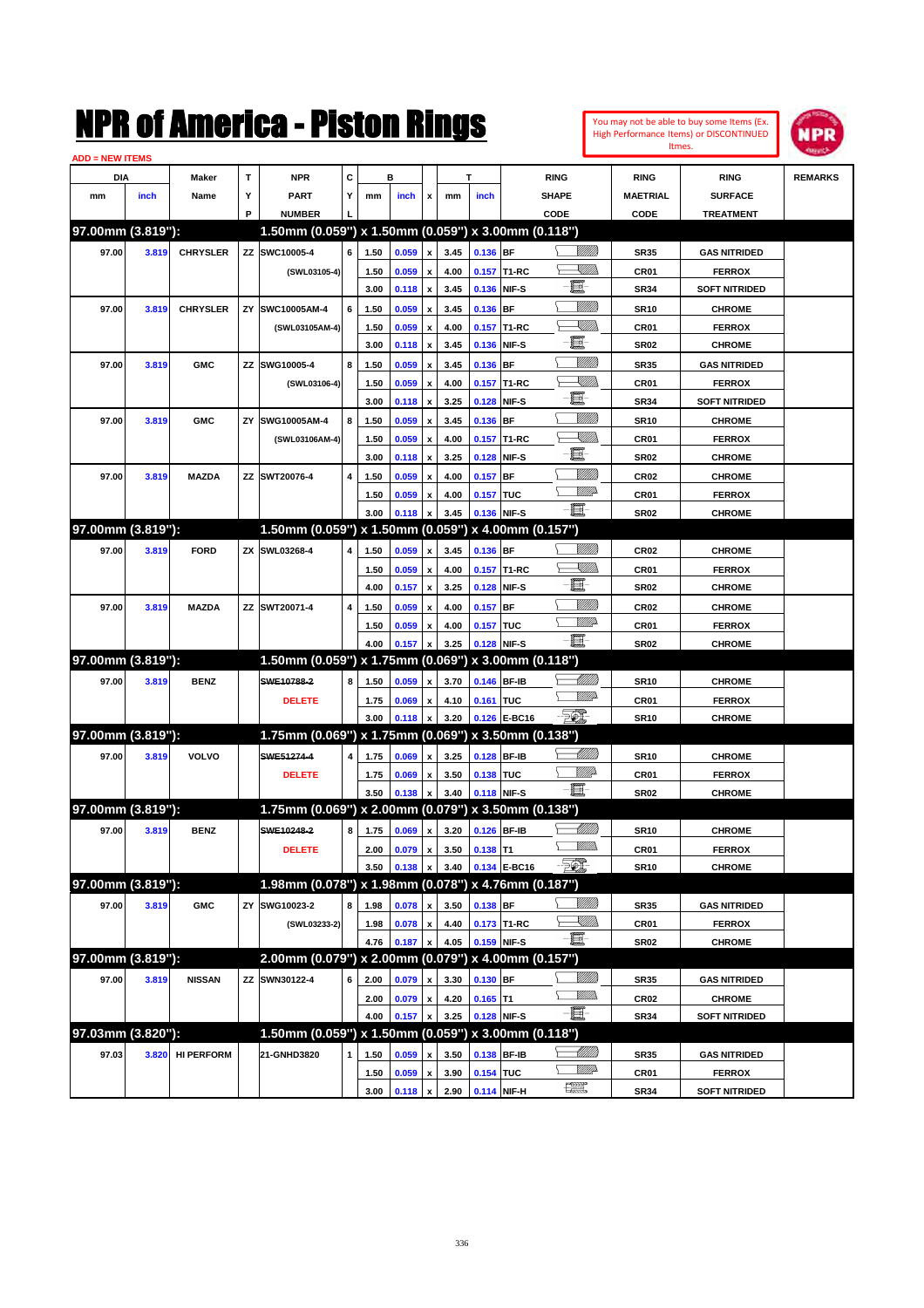

| <b>ADD = NEW ITEMS</b> |       |                   |    |                                                     |              |      |       |                    |      |             |                   |                          |                 |                      |                |
|------------------------|-------|-------------------|----|-----------------------------------------------------|--------------|------|-------|--------------------|------|-------------|-------------------|--------------------------|-----------------|----------------------|----------------|
| DIA                    |       | Maker             | Т  | <b>NPR</b>                                          | c            |      | B     |                    |      | т           |                   | <b>RING</b>              | <b>RING</b>     | <b>RING</b>          | <b>REMARKS</b> |
| mm                     | inch  | Name              | Υ  | <b>PART</b>                                         | Y            | mm   | inch  | x                  | mm   | inch        |                   | <b>SHAPE</b>             | <b>MAETRIAL</b> | <b>SURFACE</b>       |                |
|                        |       |                   | P  | <b>NUMBER</b>                                       |              |      |       |                    |      |             |                   | CODE                     | CODE            | <b>TREATMENT</b>     |                |
| 97.05mm (3.821"):      |       |                   |    | 1.50mm (0.059") x 1.50mm (0.059") x 3.00mm (0.118") |              |      |       |                    |      |             |                   |                          |                 |                      |                |
| 97.05                  | 3.821 | <b>FORD</b>       |    | ZZ SWF30004-1                                       | 6            | 1.50 | 0.059 | x                  | 3.45 | 0.136 BF    |                   | <u>Sillilli</u>          | <b>SR35</b>     | <b>GAS NITRIDED</b>  |                |
|                        |       |                   |    | (SWL03108-1)                                        |              | 1.50 | 0.059 | x                  | 4.20 |             | 0.165 T1-RC       | <u>Sillin</u>            | <b>CR01</b>     | <b>FERROX</b>        |                |
|                        |       |                   |    |                                                     |              | 3.00 | 0.118 | x                  | 3.20 |             | 0.126 NIF-S       | E                        | <b>SR34</b>     | <b>SOFT NITRIDED</b> |                |
| 97.05                  | 3.821 | <b>FORD</b>       | ZY | SWF30004AM-1                                        | 6            | 1.50 | 0.059 | x                  | 3.45 | 0.136 BF    |                   | <u>MMW</u>               | <b>SR10</b>     | <b>CHROME</b>        |                |
|                        |       |                   |    | (SWL03108AM-1)                                      |              | 1.50 | 0.059 | x                  | 4.20 |             | 0.165 T1-RC       | <u>IMM</u>               | CR01            | <b>FERROX</b>        |                |
|                        |       |                   |    |                                                     |              | 3.00 | 0.118 | x                  | 3.25 | 0.128 NIF-S |                   | -8                       | <b>SR02</b>     | <b>CHROME</b>        |                |
| 97.05mm (3.821"):      |       |                   |    | 1.50mm (0.059") x 1.50mm (0.059") x 4.00mm (0.157") |              |      |       |                    |      |             |                   |                          |                 |                      |                |
| 97.05                  | 3.821 | <b>FORD</b>       |    | ZY SWF30013-1                                       | 6            | 1.50 | 0.059 | x                  | 3.45 | 0.136 BF-IB |                   | Millitt                  | <b>SR10</b>     | <b>CHROME</b>        |                |
|                        |       |                   |    |                                                     |              | 1.50 | 0.059 | x                  | 4.20 |             | 0.165 T1-RC       | <u>Sillin</u>            | CR01            | <b>FERROX</b>        |                |
|                        |       |                   |    |                                                     |              | 4.00 | 0.157 | x                  | 3.20 | 0.126 NIF-S |                   | 匱                        | <b>SR02</b>     | <b>CHROME</b>        |                |
| 97.05mm (3.821"):      |       |                   |    | 2.00mm (0.079") x 2.00mm (0.079") x 4.00mm (0.157") |              |      |       |                    |      |             |                   |                          |                 |                      |                |
| 97.05                  | 3.821 | <b>FORD</b>       |    | ZZ SWF30015-1                                       | 6            | 2.00 | 0.079 | x                  | 4.40 | 0.173 BF    |                   | <u>MMM</u>               | <b>CR02</b>     | <b>CHROME</b>        |                |
|                        |       |                   |    |                                                     |              | 2.00 | 0.079 | x                  | 4.40 |             | 0.173 T1-RC       | <u>UMB</u>               | CR01            | <b>FERROX</b>        |                |
|                        |       |                   |    |                                                     |              | 4.00 | 0.157 | x                  | 4.05 | 0.159 NIF-S |                   | 匱                        | <b>SR02</b>     | <b>CHROME</b>        |                |
| 97.105mm (3.823"):     |       |                   |    | 1.20mm (0.047") x 1.50mm (0.059") x 4.00mm (0.157") |              |      |       |                    |      |             |                   |                          |                 |                      |                |
| 97.105                 | 3.823 | <b>HI PERFORM</b> |    | XH3823                                              | 1            | 1.20 | 0.047 | x                  | 3.65 | 0.144 BF    |                   | <u>Sillilli</u>          | <b>SR10</b>     | <b>CHROME</b>        |                |
|                        |       |                   |    |                                                     |              | 1.50 | 0.059 | x                  | 4.20 | $0.165$ T1  |                   | 7777).                   | CR01            | <b>FERROX</b>        |                |
|                        |       |                   |    |                                                     |              | 4.00 | 0.157 | x                  | 3.90 | 0.154 NIF-S |                   | $-\Box$                  | <b>SR02</b>     | <b>CHROME</b>        |                |
| 97.15mm (3.825"):      |       |                   |    | 1.20mm (0.047") x 1.50mm (0.059")                   |              |      |       |                    |      |             | x 3.00mm (0.118") |                          |                 |                      |                |
| 97.15                  | 3.825 | <b>SUBARU</b>     |    | ZZ SWF20045-1                                       | 4            | 1.20 | 0.047 | x                  | 3.25 | 0.128 BF-IB |                   | Millitt                  | <b>SR10</b>     | <b>CHROME</b>        |                |
|                        |       |                   |    |                                                     |              | 1.50 | 0.059 | x                  | 3.90 |             | 0.154 ES-TUC      | ₩₩                       | CR01            | <b>FERROX</b>        |                |
|                        |       |                   |    |                                                     |              | 3.00 | 0.118 |                    | 3.30 | 0.130 NIF-S |                   | Ð.                       | <b>SR02</b>     | <b>CHROME</b>        |                |
| 97.15mm (3.825"):      |       |                   |    | 1.50mm (0.059") x 1.50mm (0.059")                   |              |      |       |                    |      |             | x 3.00mm (0.118") |                          |                 |                      |                |
| 97.15                  | 3.825 | <b>SUBARU</b>     |    | ZZ SWF20067-1                                       | 4            | 1.50 | 0.059 | x                  | 3.25 | 0.128 BF-IB |                   | Willib                   | <b>SR10</b>     | <b>CHROME</b>        |                |
|                        |       |                   |    |                                                     |              | 1.50 | 0.059 | x                  | 3.90 |             | 0.154 ES-TUC      | ₩₩                       | CR01            | <b>FERROX</b>        |                |
|                        |       |                   |    |                                                     |              | 3.00 | 0.118 |                    | 3.30 | 0.130 NIF-S |                   | ·ii                      | <b>SR02</b>     | <b>CHROME</b>        |                |
| 97.25mm (3.829"):      |       |                   |    | 1.00mm (0.039") x 1.20mm (0.047")                   |              |      |       |                    |      |             | x 2.80mm (0.110") |                          |                 |                      |                |
| 97.25                  | 3.829 | <b>HI PERFORM</b> |    | 21-GNH09725                                         | $\mathbf{1}$ | 1.00 | 0.039 | x                  | 3.50 | 0.138 BF    |                   | <u>MMW</u>               | <b>SR34</b>     | <b>GAS NITRIDED</b>  |                |
|                        |       |                   |    |                                                     |              | 1.20 | 0.047 | x                  | 3.90 | 0.154 TUH   |                   | <u>Willi</u> r           | <b>CR01</b>     | <b>FERROX</b>        |                |
|                        |       |                   |    |                                                     |              | 2.80 | 0.110 |                    | 3.10 |             | 0.122 NIF-H       | <b>The Second Second</b> | <b>SR34</b>     | <b>SOFT NITRIDED</b> |                |
| 97.25mm (3.829"):      |       |                   |    | 1.20mm (0.047") x 1.20mm (0.047") x 2.80mm (0.110") |              |      |       |                    |      |             |                   |                          |                 |                      |                |
| 97.25                  | 3.829 | <b>HI PERFORM</b> |    | 21-GNXR09725                                        | $\mathbf{1}$ | 1.20 | 0.047 | x                  | 3.50 | 0.138 BF-IB |                   | Willib                   | <b>SR35</b>     | <b>GAS NITRIDED</b>  |                |
|                        |       |                   |    |                                                     |              | 1.20 | 0.047 | x                  | 4.00 | $0.157$ T1  |                   | <br>MW                   | <b>CR10</b>     | <b>FERROX</b>        |                |
|                        |       |                   |    |                                                     |              | 2.80 | 0.110 | $\pmb{\mathsf{x}}$ | 3.05 | 0.120 NIF-S |                   | -8                       | <b>SR34</b>     | <b>SOFT NIRIDED</b>  |                |
| 97.25mm (3.829"):      |       |                   |    | 1.20mm (0.047") x 1.50mm (0.059") x 2.00mm (0.079") |              |      |       |                    |      |             |                   |                          |                 |                      |                |
| 97.25                  | 3.829 | <b>GMC</b>        |    | ZZ SWG10003-3                                       | 6            | 1.20 | 0.047 | x                  | 3.65 | 0.144 BF    |                   | 8/1/11)                  | <b>SR35</b>     | <b>GAS NITRIDED</b>  |                |
|                        |       |                   |    | (SWL03091-3)                                        |              | 1.50 | 0.059 | $\pmb{\mathsf{x}}$ | 3.80 |             | 0.150 T1-RC       | <u>XIII)</u>             | CR01            | <b>FERROX</b>        |                |
|                        |       |                   |    |                                                     |              | 2.00 | 0.079 | $\pmb{\mathsf{x}}$ | 3.05 |             | 0.120 NIF-H       | H                        | <b>SR34</b>     | <b>SOFT NITRIDED</b> |                |
| 97.25                  | 3.829 | <b>GMC</b>        |    | ZY SWG10003AM-3                                     | 6            | 1.20 | 0.047 | x                  | 3.65 | 0.144 BF    |                   | <u>MMM</u>               | <b>SR10</b>     | <b>CHROME</b>        |                |
|                        |       |                   |    | (SWL03091AM-3)                                      |              | 1.50 | 0.059 | x                  | 3.80 |             | 0.150 T1-RC       | <u>UMB</u>               | CR01            | <b>FERROX</b>        |                |
|                        |       |                   |    |                                                     |              | 2.00 | 0.079 | $\pmb{\mathsf{x}}$ | 3.05 | 0.120 NIF-H |                   | H                        | <b>SR02</b>     | <b>CHROME</b>        |                |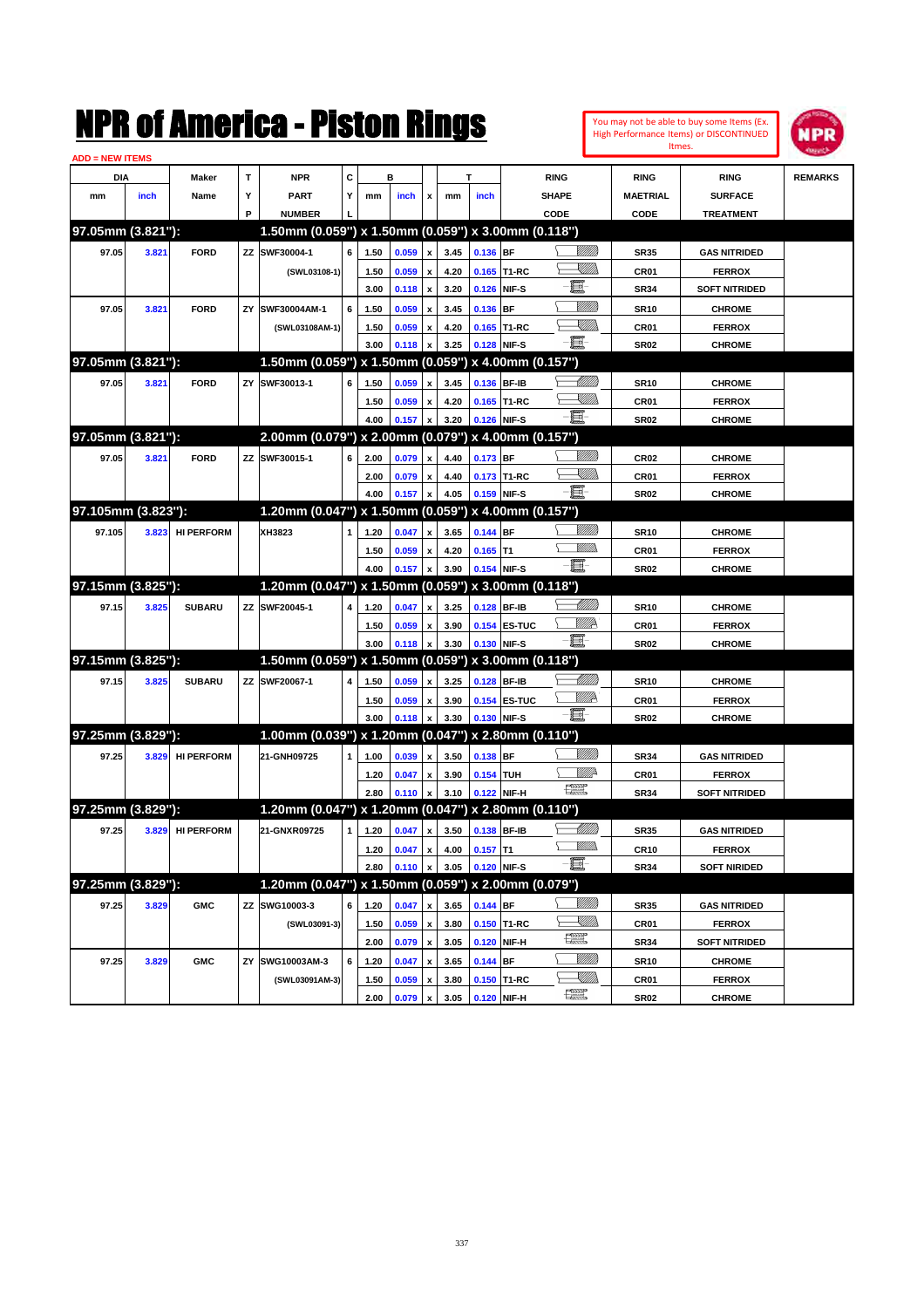

| <b>ADD = NEW ITEMS</b> |       |                   |    |                                                     |              |      |       |                    |      |             |                   |                  |                  |                      |                |
|------------------------|-------|-------------------|----|-----------------------------------------------------|--------------|------|-------|--------------------|------|-------------|-------------------|------------------|------------------|----------------------|----------------|
| DIA                    |       | Maker             | Т  | <b>NPR</b>                                          | c            |      | в     |                    |      | T           |                   | <b>RING</b>      | <b>RING</b>      | <b>RING</b>          | <b>REMARKS</b> |
| mm                     | inch  | Name              | Y  | <b>PART</b>                                         | Y            | mm   | inch  | x                  | mm   | inch        |                   | <b>SHAPE</b>     | <b>MAETRIAL</b>  | <b>SURFACE</b>       |                |
|                        |       |                   | P  | <b>NUMBER</b>                                       |              |      |       |                    |      |             |                   | CODE             | CODE             | <b>TREATMENT</b>     |                |
| 97.25mm (3.829"):      |       |                   |    | 1.20mm (0.047") x 1.50mm (0.059") x 3.00mm (0.118") |              |      |       |                    |      |             |                   |                  |                  |                      |                |
| 97.25                  | 3.829 | <b>BENZ</b>       |    | SWE10858-1                                          | 8            | 1.20 | 0.047 | x                  | 3.50 | 0.138 BF-IB |                   | <u> UMM</u>      | <b>SR35</b>      | <b>GAS NITRIDED</b>  |                |
|                        |       |                   |    | <b>DELETE</b>                                       |              | 1.50 | 0.059 | x                  | 4.00 | 0.157 TUC   |                   | MMD              | CR01             | <b>FERROX</b>        |                |
|                        |       |                   |    |                                                     |              | 3.00 | 0.118 | x                  | 3.10 | 0.122 NIF-S |                   | E                | <b>SR34</b>      | <b>SOFT NITRIDED</b> |                |
| 97.25                  | 3.829 | <b>GMC</b>        |    | ZZ SWG10006-3                                       | 6            | 1.20 | 0.047 | x                  | 3.65 | $0.144$ BF  |                   | <u>MMW</u>       | <b>SR10</b>      | <b>CHROME</b>        |                |
|                        |       |                   |    | (SWL03107-3)                                        |              | 1.50 | 0.059 | x                  | 3.80 |             | 0.150 T1-RC       | <u>XIII)</u>     | CR01             | <b>FERROX</b>        |                |
|                        |       |                   |    |                                                     |              | 3.00 | 0.118 | x                  | 2.95 | 0.116 NIF-S |                   | -8               | <b>SR02</b>      | <b>CHROME</b>        |                |
| 97.25mm (3.829"):      |       |                   |    | 1.50mm (0.059") x 1.75mm (0.069") x 3.00mm (0.118") |              |      |       |                    |      |             |                   |                  |                  |                      |                |
| 97.25                  | 3.829 | <b>BENZ</b>       |    | SWE10788-3                                          | 8            | 1.50 | 0.059 | x                  | 3.70 | 0.146 BF-IB |                   | <u> MMW</u>      | <b>SR10</b>      | <b>CHROME</b>        |                |
|                        |       |                   |    | <b>DELETE</b>                                       |              | 1.75 | 0.069 | x                  | 4.10 | 0.161 TUC   |                   | <u>WW</u>        | CR01             | <b>FERROX</b>        |                |
|                        |       |                   |    |                                                     |              | 3.00 | 0.118 | x                  | 3.20 |             | 0.126 E-BC16      | $\mathbb{E}$     | <b>SR10</b>      | <b>CHROME</b>        |                |
| 97.25mm (3.829"):      |       |                   |    | 1.75mm (0.069") x 2.00mm (0.079") x 3.50mm (0.138") |              |      |       |                    |      |             |                   |                  |                  |                      |                |
| 97.25                  | 3.829 | <b>BENZ</b>       |    | SWE10248-3                                          | 8            | 1.75 | 0.069 | x                  | 3.20 | 0.126 BF-IB |                   | Willib           | <b>SR10</b>      | <b>CHROME</b>        |                |
|                        |       |                   |    | <b>DELETE</b>                                       |              | 2.00 | 0.079 | x                  | 3.50 | $0.138$ T1  |                   | 7777).           | CR01             | <b>FERROX</b>        |                |
|                        |       |                   |    |                                                     |              | 3.50 | 0.138 | x                  | 3.40 |             | 0.134 E-BC16      | $\mathcal{P}$    | <b>SR10</b>      | <b>CHROME</b>        |                |
| 97.25mm (3.829"):      |       |                   |    | 1.98mm (0.078") x 1.98mm (0.078") x 4.76mm (0.187") |              |      |       |                    |      |             |                   |                  |                  |                      |                |
| 97.25                  | 3.829 | <b>GMC</b>        |    | ZY SWG10023-3                                       | 8            | 1.98 | 0.078 | x                  | 3.50 | 0.138 BF    |                   | WMM)             | <b>SR35</b>      | <b>GAS NITRIDED</b>  |                |
|                        |       |                   |    | (SWL03233-3)                                        |              | 1.98 | 0.078 | x                  | 4.40 |             | 0.173 T1-RC       | <u>Sillin</u>    | CR01             | <b>FERROX</b>        |                |
|                        |       |                   |    |                                                     |              | 4.76 | 0.187 | x                  | 4.05 | 0.159 NIF-S |                   | -8               | SR <sub>02</sub> | <b>CHROME</b>        |                |
| 97.30mm (3.831"):      |       |                   |    | 1.50mm (0.059") x 1.50mm (0.059")                   |              |      |       |                    |      |             | x 3.00mm (0.118") |                  |                  |                      |                |
|                        |       |                   |    | ZZ SWF30004-2                                       | 6            |      |       |                    |      |             |                   | WMW 18           |                  |                      |                |
| 97.30                  | 3.831 | <b>FORD</b>       |    |                                                     |              | 1.50 | 0.059 | x                  | 3.45 | 0.136 BF    |                   | <u>UMB</u>       | <b>SR35</b>      | <b>GAS NITRIDED</b>  |                |
|                        |       |                   |    | (SWL03108-2)                                        |              | 1.50 | 0.059 | x                  | 4.20 |             | 0.165 T1-RC       | E                | <b>CR01</b>      | <b>FERROX</b>        |                |
|                        |       |                   |    |                                                     |              | 3.00 | 0.118 | x                  | 3.20 | 0.126 NIF-S |                   | <u>MMW</u>       | <b>SR34</b>      | <b>SOFT NITRIDED</b> |                |
| 97.30                  | 3.831 | <b>FORD</b>       | ZY | SWF30004AM-2                                        | 6            | 1.50 | 0.059 | x                  | 3.45 | 0.136 BF    |                   | <u>Milli</u>     | <b>SR10</b>      | <b>CHROME</b>        |                |
|                        |       |                   |    | (SWL03108AM-2)                                      |              | 1.50 | 0.059 | x                  | 4.20 |             | 0.165 T1-RC       | -8               | CR01             | <b>FERROX</b>        |                |
| 97.30mm (3.831"):      |       |                   |    | 1.50mm (0.059") x 1.50mm (0.059")                   |              | 3.00 | 0.118 |                    | 3.25 | 0.128 NIF-S |                   |                  | SR <sub>02</sub> | <b>CHROME</b>        |                |
|                        |       |                   |    |                                                     |              |      |       |                    |      |             | x 4.00mm (0.157") |                  |                  |                      |                |
| 97.30                  | 3.831 | <b>FORD</b>       |    | ZY SWF30013-2                                       | 6            | 1.50 | 0.059 | x                  | 3.45 | 0.136 BF-IB |                   | <u>UMB</u>       | <b>SR10</b>      | <b>CHROME</b>        |                |
|                        |       |                   |    |                                                     |              | 1.50 | 0.059 | x                  | 4.20 |             | 0.165 T1-RC       | <u>XIII)</u>     | CR01             | <b>FERROX</b>        |                |
|                        |       |                   |    |                                                     |              | 4.00 | 0.157 | x                  | 3.20 | 0.126 NIF-S |                   | -81              | SR <sub>02</sub> | <b>CHROME</b>        |                |
| 97.30mm (3.831"):      |       |                   |    | 2.00mm (0.079") x 2.00mm (0.079") x 4.00mm (0.157") |              |      |       |                    |      |             |                   |                  |                  |                      |                |
| 97.30                  | 3.831 | <b>FORD</b>       |    | ZZ SWF30015-2                                       | 6            | 2.00 | 0.079 | x                  | 4.40 | 0.173 BF    |                   | <u>Millitt</u>   | <b>CR02</b>      | <b>CHROME</b>        |                |
|                        |       |                   |    |                                                     |              | 2.00 | 0.079 | $\pmb{\mathsf{x}}$ | 4.40 |             | 0.173 T1-RC       | <u>UMB</u>       | CR01             | <b>FERROX</b>        |                |
|                        |       |                   |    |                                                     |              | 4.00 | 0.157 | $\pmb{\mathsf{x}}$ | 4.05 | 0.159 NIF-S |                   | - III -          | SR <sub>02</sub> | <b>CHROME</b>        |                |
| 97.36mm (3.833"):      |       |                   |    | 1.20mm (0.047") x 1.50mm (0.059") x 4.00mm (0.157") |              |      |       |                    |      |             |                   |                  |                  |                      |                |
| 97.36                  | 3.833 | <b>HI PERFORM</b> |    | XH3833                                              | $\mathbf{1}$ | 1.20 | 0.047 | x                  | 3.65 | 0.144 BF    |                   | <u>Sillilli</u>  | <b>SR10</b>      | <b>CHROME</b>        |                |
|                        |       |                   |    |                                                     |              | 1.50 | 0.059 | $\pmb{\mathsf{x}}$ | 4.20 | $0.165$ T1  |                   | <u>VMM</u>       | CR01             | <b>FERROX</b>        |                |
|                        |       |                   |    |                                                     |              | 4.00 | 0.157 | x                  | 3.90 | 0.154 NIF-S |                   | $-\Xi$           | <b>SR02</b>      | <b>CHROME</b>        |                |
| 97.40mm (3.835"):      |       |                   |    | 1.20mm (0.047") x 1.50mm (0.059") x 3.00mm (0.118") |              |      |       |                    |      |             |                   |                  |                  |                      |                |
| 97.40                  | 3.835 | <b>SUBARU</b>     |    | ZZ SWF20045-2                                       | 4            | 1.20 | 0.047 | x                  | 3.25 | 0.128 BF-IB |                   | <u> Millid</u> d | <b>SR10</b>      | <b>CHROME</b>        |                |
|                        |       |                   |    |                                                     |              | 1.50 | 0.059 | x                  | 3.90 |             | 0.154 ES-TUC      | WMA              | CR01             | <b>FERROX</b>        |                |
|                        |       |                   |    |                                                     |              | 3.00 | 0.118 |                    | 3.30 | 0.130 NIF-S |                   | - <b>h</b>       | <b>SR02</b>      | <b>CHROME</b>        |                |
| 97.40mm (3.835"):      |       |                   |    | 1.50mm (0.059") x 1.50mm (0.059") x 3.00mm (0.118") |              |      |       |                    |      |             |                   |                  |                  |                      |                |
| 97.40                  | 3.835 | <b>SUBARU</b>     |    | ZZ SWF20067-2                                       | 4            | 1.50 | 0.059 |                    | 3.25 | 0.128 BF-IB |                   | <u>IMM</u> )     | <b>SR10</b>      | <b>CHROME</b>        |                |
|                        |       |                   |    |                                                     |              | 1.50 | 0.059 | x                  | 3.90 |             | 0.154 ES-TUC      | WMA              | CR01             | <b>FERROX</b>        |                |
|                        |       |                   |    |                                                     |              | 3.00 | 0.118 | x                  | 3.30 |             | 0.130 NIF-S       | $-\Xi$           | <b>SR02</b>      | <b>CHROME</b>        |                |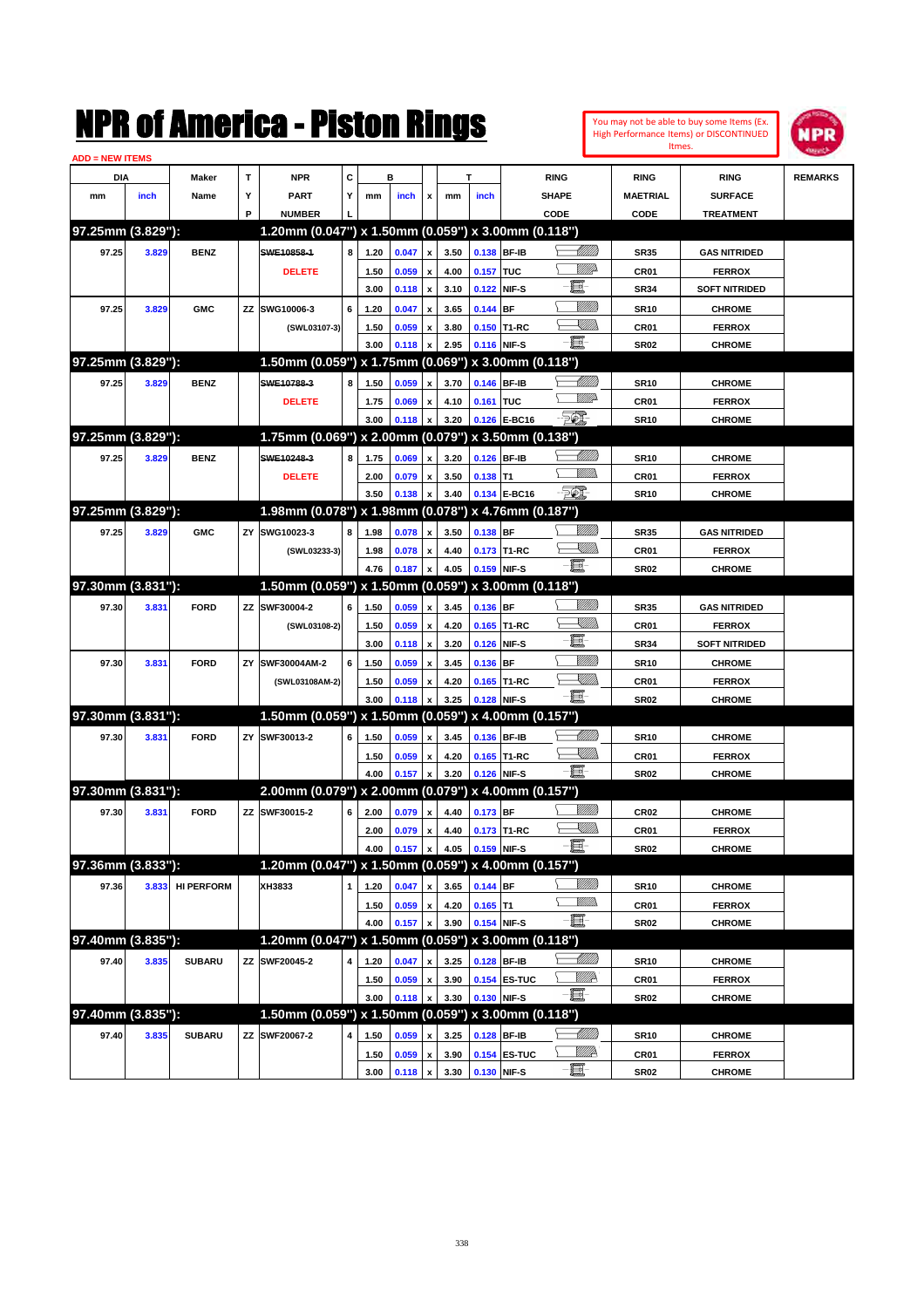|                        |       |                   |    | NMK OI AINCrica - Miston Kings                      |   |              |                |                           |      |             |                   |                                                                                                                                                                                                                                                                                                                                                     |                              |                     | You may not be able to buy some Items (Ex.<br>High Performance Items) or DISCONTINUED<br>Itmes. | NPR            |
|------------------------|-------|-------------------|----|-----------------------------------------------------|---|--------------|----------------|---------------------------|------|-------------|-------------------|-----------------------------------------------------------------------------------------------------------------------------------------------------------------------------------------------------------------------------------------------------------------------------------------------------------------------------------------------------|------------------------------|---------------------|-------------------------------------------------------------------------------------------------|----------------|
| <b>ADD = NEW ITEMS</b> |       |                   |    |                                                     |   |              |                |                           |      |             |                   |                                                                                                                                                                                                                                                                                                                                                     |                              |                     |                                                                                                 |                |
| DIA                    |       | Maker             | T  | <b>NPR</b>                                          | C |              | в              |                           |      | T           |                   | <b>RING</b>                                                                                                                                                                                                                                                                                                                                         |                              | <b>RING</b>         | <b>RING</b>                                                                                     | <b>REMARKS</b> |
| mm                     | inch  | Name              | Υ  | <b>PART</b>                                         | Y | mm           | inch           | x                         | mm   | inch        |                   | <b>SHAPE</b>                                                                                                                                                                                                                                                                                                                                        |                              | <b>MAETRIAL</b>     | <b>SURFACE</b>                                                                                  |                |
|                        |       |                   | P  | <b>NUMBER</b>                                       |   |              |                |                           |      |             |                   | CODE                                                                                                                                                                                                                                                                                                                                                |                              | CODE                | <b>TREATMENT</b>                                                                                |                |
| 97.50mm (3.839"):      |       |                   |    | 1.00mm (0.039") x 1.20mm (0.047") x 2.80mm (0.110") |   |              |                |                           |      |             |                   |                                                                                                                                                                                                                                                                                                                                                     |                              |                     |                                                                                                 |                |
| 97.50                  | 3.839 | <b>HI PERFORM</b> |    | 21-GNH09750                                         | 1 | 1.00         | 0.039          | $\mathbf{x}$              | 3.50 | 0.138 BF    |                   |                                                                                                                                                                                                                                                                                                                                                     | <u>Millitt</u>               | <b>SR34</b>         | <b>GAS NITRIDED</b>                                                                             |                |
|                        |       |                   |    |                                                     |   | 1.20         | 0.047          | $\mathbf{x}$              | 3.90 | 0.154 TUH   |                   |                                                                                                                                                                                                                                                                                                                                                     | ₩₩                           | CR01                | <b>FERROX</b>                                                                                   |                |
|                        |       |                   |    |                                                     |   | 2.80         | 0.110          | x                         | 3.10 |             | 0.122 NIF-H       | $\frac{1}{2}$                                                                                                                                                                                                                                                                                                                                       |                              | <b>SR34</b>         | <b>SOFT NITRIDED</b>                                                                            |                |
| 97.50mm (3.839"):      |       |                   |    | 1.20mm (0.047") x 1.20mm (0.047") x 2.80mm (0.110") |   |              |                |                           |      |             |                   |                                                                                                                                                                                                                                                                                                                                                     |                              |                     |                                                                                                 |                |
| 97.50                  | 3.839 | <b>HI PERFORM</b> |    | 21-GNXR09750                                        | 1 | 1.20         | 0.047          | x                         | 3.50 |             | 0.138 BF-IB       |                                                                                                                                                                                                                                                                                                                                                     | <u> UMM</u>                  | <b>SR35</b>         | <b>GAS NITRIDED</b>                                                                             |                |
|                        |       |                   |    |                                                     |   | 1.20         | 0.047          | x                         | 4.00 | $0.157$ T1  |                   |                                                                                                                                                                                                                                                                                                                                                     | .<br>WWW                     | <b>CR10</b>         | <b>FERROX</b>                                                                                   |                |
|                        |       |                   |    |                                                     |   | 2.80         | 0.110          | x                         | 3.05 |             | 0.120 NIF-S       | -6                                                                                                                                                                                                                                                                                                                                                  |                              | <b>SR34</b>         | <b>SOFT NIRIDED</b>                                                                             |                |
| 97.50mm (3.839"):      |       |                   |    | 1.20mm (0.047") x 1.50mm (0.059") x 2.00mm (0.079") |   |              |                |                           |      |             |                   |                                                                                                                                                                                                                                                                                                                                                     |                              |                     |                                                                                                 |                |
| 97.50                  | 3.839 | <b>GMC</b>        |    | ZZ SWG10003-4                                       | 6 | 1.20         | 0.047          | x                         | 3.65 | 0.144 BF    |                   |                                                                                                                                                                                                                                                                                                                                                     |                              | <b>SR35</b>         | <b>GAS NITRIDED</b>                                                                             |                |
|                        |       |                   |    | (SWL03091-4)                                        |   | 1.50         | 0.059          | x                         | 3.80 |             | 0.150 T1-RC       |                                                                                                                                                                                                                                                                                                                                                     | <u>Sillill</u>               | CR <sub>01</sub>    | <b>FERROX</b>                                                                                   |                |
|                        |       |                   |    |                                                     |   | 2.00         | 0.079          | $\boldsymbol{\mathsf{x}}$ | 3.05 |             | 0.120 NIF-H       | $\begin{picture}(20,20) \put(0,0){\line(1,0){10}} \put(15,0){\line(1,0){10}} \put(15,0){\line(1,0){10}} \put(15,0){\line(1,0){10}} \put(15,0){\line(1,0){10}} \put(15,0){\line(1,0){10}} \put(15,0){\line(1,0){10}} \put(15,0){\line(1,0){10}} \put(15,0){\line(1,0){10}} \put(15,0){\line(1,0){10}} \put(15,0){\line(1,0){10}} \put(15,0){\line(1$ |                              | <b>SR34</b>         | <b>SOFT NITRIDED</b>                                                                            |                |
| 97.50                  | 3.839 | <b>GMC</b>        | ΖY | SWG10003AM-4                                        | 6 | 1.20         | 0.047          | x                         | 3.65 | 0.144 BF    |                   |                                                                                                                                                                                                                                                                                                                                                     | <u>MMM</u>                   | <b>SR10</b>         | <b>CHROME</b>                                                                                   |                |
|                        |       |                   |    | (SWL03091AM-4)                                      |   | 1.50         | 0.059          | x                         | 3.80 |             | 0.150 T1-RC       |                                                                                                                                                                                                                                                                                                                                                     | <u>SMM</u>                   | CR01                | <b>FERROX</b>                                                                                   |                |
|                        |       |                   |    |                                                     |   | 2.00         | 0.079          | $\boldsymbol{\mathsf{x}}$ | 3.05 |             | 0.120 NIF-H       | $\begin{picture}(20,20) \put(0,0){\line(1,0){10}} \put(15,0){\line(1,0){10}} \put(15,0){\line(1,0){10}} \put(15,0){\line(1,0){10}} \put(15,0){\line(1,0){10}} \put(15,0){\line(1,0){10}} \put(15,0){\line(1,0){10}} \put(15,0){\line(1,0){10}} \put(15,0){\line(1,0){10}} \put(15,0){\line(1,0){10}} \put(15,0){\line(1,0){10}} \put(15,0){\line(1$ |                              | <b>SR02</b>         | <b>CHROME</b>                                                                                   |                |
| 97.50mm (3.839"):      |       |                   |    | 1.20mm (0.047") x 1.50mm (0.059")                   |   |              |                |                           |      |             | x 3.00mm (0.118") |                                                                                                                                                                                                                                                                                                                                                     |                              |                     |                                                                                                 |                |
| 97.50                  | 3.839 | <b>BENZ</b>       |    | SWE10858-2                                          | 8 | 1.20         | 0.047          | x                         | 3.50 |             | 0.138 BF-IB       |                                                                                                                                                                                                                                                                                                                                                     | <u> UMM</u>                  | <b>SR35</b>         | <b>GAS NITRIDED</b>                                                                             |                |
|                        |       |                   |    | <b>DELETE</b>                                       |   | 1.50         | 0.059          | $\boldsymbol{\mathsf{x}}$ | 4.00 | 0.157 TUC   |                   |                                                                                                                                                                                                                                                                                                                                                     | <u>VMD</u>                   | CR01                | <b>FERROX</b>                                                                                   |                |
|                        |       |                   |    |                                                     |   | 3.00         | 0.118          | x                         | 3.10 |             | 0.122 NIF-S       | E                                                                                                                                                                                                                                                                                                                                                   |                              | <b>SR34</b>         | <b>SOFT NITRIDED</b>                                                                            |                |
| 97.50                  | 3.839 | <b>GMC</b>        |    | ZZ SWG10006-4                                       | 6 | 1.20         | 0.047          | X                         | 3.65 | $0.144$ BF  |                   |                                                                                                                                                                                                                                                                                                                                                     | <u>MMM</u>                   | <b>SR10</b>         | <b>CHROME</b>                                                                                   |                |
|                        |       |                   |    | (SWL03107-4)                                        |   | 1.50         | 0.059          | x                         | 3.80 |             | 0.150 T1-RC       |                                                                                                                                                                                                                                                                                                                                                     | <u>Sillin</u>                | CR01                | <b>FERROX</b>                                                                                   |                |
|                        |       |                   |    |                                                     |   | 3.00         | 0.118          | $\boldsymbol{\mathsf{x}}$ | 2.95 |             | 0.116 NIF-S       | -8                                                                                                                                                                                                                                                                                                                                                  |                              | <b>SR02</b>         | <b>CHROME</b>                                                                                   |                |
| 97.50mm (3.839"):      |       |                   |    | 1.20mm (0.047") x 1.50mm (0.059") x 4.00mm (0.157") |   |              |                |                           |      |             |                   |                                                                                                                                                                                                                                                                                                                                                     |                              |                     |                                                                                                 |                |
| 97.50                  | 3.839 | <b>HI PERFORM</b> |    | XH3839                                              | 1 | 1.20         | 0.047          | $\boldsymbol{x}$          | 3.60 | $0.142$ BF  |                   |                                                                                                                                                                                                                                                                                                                                                     | <u>Millitti</u>              | <b>SR10</b>         | <b>CHROME</b>                                                                                   |                |
|                        |       |                   |    |                                                     |   | 1.50         | 0.059          | $\boldsymbol{\mathsf{x}}$ | 4.20 | $0.165$ T1  |                   |                                                                                                                                                                                                                                                                                                                                                     | <br>Mar                      | CR <sub>01</sub>    | <b>FERROX</b>                                                                                   |                |
|                        |       |                   |    |                                                     |   | 4.00         | 0.157          | $\boldsymbol{\mathsf{x}}$ | 3.35 |             | 0.132 NIF-S       | 買                                                                                                                                                                                                                                                                                                                                                   |                              | <b>SR02</b>         | <b>CHROME</b>                                                                                   |                |
| 97.50                  | 3.839 | <b>HI PERFORM</b> |    | XH3839LG                                            | 1 | 1.20         | 0.047          | X                         | 3.60 | $0.142$ BF  |                   |                                                                                                                                                                                                                                                                                                                                                     | <u>Milli</u>                 | <b>SR10</b>         | <b>CHROME</b>                                                                                   |                |
|                        |       |                   |    |                                                     |   | 1.50         | 0.059          | x                         | 4.20 | $0.165$ T1  |                   |                                                                                                                                                                                                                                                                                                                                                     | <br>Villida                  | CR01                | <b>FERROX</b>                                                                                   |                |
|                        |       |                   |    |                                                     |   | 4.00         | 0.157          | $\boldsymbol{\mathsf{x}}$ | 3.35 |             | 0.132 NIF-S       | $-\mathbf{E}$                                                                                                                                                                                                                                                                                                                                       |                              | <b>SR02</b>         | <b>CHROME</b>                                                                                   |                |
| 97.50mm (3.839"):      |       |                   |    | 1.50mm (0.059") x 1.75mm (0.069") x 3.00mm (0.118") |   |              |                |                           |      |             |                   |                                                                                                                                                                                                                                                                                                                                                     |                              |                     |                                                                                                 |                |
| 97.50                  | 3.839 | <b>BENZ</b>       |    | SWE10788-4                                          | 8 | 1.50         | 0.059          | x                         | 3.70 |             | 0.146 BF-IB       |                                                                                                                                                                                                                                                                                                                                                     | <u>UMM)</u>                  | <b>SR10</b>         | <b>CHROME</b>                                                                                   |                |
|                        |       |                   |    | <b>DELETE</b>                                       |   | 1.75         | 0.069          | $\boldsymbol{\mathsf{x}}$ | 4.10 | 0.161 TUC   |                   |                                                                                                                                                                                                                                                                                                                                                     | <u>MMP</u>                   | CR01                | <b>FERROX</b>                                                                                   |                |
|                        |       |                   |    |                                                     |   | 3.00         | 0.118          | $\boldsymbol{x}$          | 3.20 |             | 0.126 E-BC16      | EQ,                                                                                                                                                                                                                                                                                                                                                 |                              | <b>SR10</b>         | <b>CHROME</b>                                                                                   |                |
| 97.50mm (3.839"):      |       |                   |    | 1.75mm (0.069") x 2.00mm (0.079") x 3.50mm (0.138") |   |              |                |                           |      |             |                   |                                                                                                                                                                                                                                                                                                                                                     |                              |                     |                                                                                                 |                |
| 97.50                  | 3.839 | <b>BENZ</b>       |    | SWE10248-4                                          | 8 | 1.75         | 0.069          | x                         | 3.20 |             | 0.126 BF-IB       |                                                                                                                                                                                                                                                                                                                                                     | <u> UMM</u>                  | <b>SR10</b>         | <b>CHROME</b>                                                                                   |                |
|                        |       |                   |    |                                                     |   |              |                | $\pmb{\mathsf{x}}$        | 3.50 |             |                   |                                                                                                                                                                                                                                                                                                                                                     | <u>MM)</u>                   |                     |                                                                                                 |                |
|                        |       |                   |    | <b>DELETE</b>                                       |   | 2.00<br>3.50 | 0.079<br>0.138 | x                         | 3.40 | $0.138$ T1  | 0.134 E-BC16      | EQ,                                                                                                                                                                                                                                                                                                                                                 |                              | CR01<br><b>SR10</b> | <b>FERROX</b><br><b>CHROME</b>                                                                  |                |
| 97.50mm (3.839"):      |       |                   |    | 1.98mm (0.078") x 1.98mm (0.078") x 4.76mm (0.187") |   |              |                |                           |      |             |                   |                                                                                                                                                                                                                                                                                                                                                     |                              |                     |                                                                                                 |                |
|                        |       |                   |    | SWG10023-4                                          |   |              |                |                           |      |             |                   |                                                                                                                                                                                                                                                                                                                                                     | <u>MMS</u>                   |                     |                                                                                                 |                |
| 97.50                  | 3.839 | <b>GMC</b>        | ZY |                                                     | 8 | 1.98         | 0.078          | $\boldsymbol{\mathsf{x}}$ | 3.50 | $0.138$ BF  |                   |                                                                                                                                                                                                                                                                                                                                                     | <u>XIII)</u>                 | <b>SR35</b>         | <b>GAS NITRIDED</b>                                                                             |                |
|                        |       |                   |    | (SWL03233-4)                                        |   | 1.98         | 0.078          | $\pmb{\mathsf{x}}$        | 4.40 |             | 0.173 T1-RC       | e.                                                                                                                                                                                                                                                                                                                                                  |                              | CR01                | <b>FERROX</b>                                                                                   |                |
| 97.55mm (3.841"):      |       |                   |    | 1.50mm (0.059") x 1.50mm (0.059") x 3.00mm (0.118") |   | 4.76         | 0.187          | X                         | 4.05 |             | 0.159 NIF-S       |                                                                                                                                                                                                                                                                                                                                                     |                              | <b>SR02</b>         | <b>CHROME</b>                                                                                   |                |
|                        |       |                   |    |                                                     |   |              |                |                           |      |             |                   |                                                                                                                                                                                                                                                                                                                                                     |                              |                     |                                                                                                 |                |
| 97.55                  | 3.841 | <b>FORD</b>       | ΖZ | SWF30004-3                                          | 6 | 1.50         | 0.059          | x                         | 3.45 | 0.136 BF    |                   |                                                                                                                                                                                                                                                                                                                                                     | <u>Milli</u> n<br><u>UMB</u> | <b>SR35</b>         | <b>GAS NITRIDED</b>                                                                             |                |
|                        |       |                   |    | (SWL03108-3)                                        |   | 1.50         | 0.059          | $\pmb{\mathsf{x}}$        | 4.20 |             | 0.165 T1-RC       | e.                                                                                                                                                                                                                                                                                                                                                  |                              | CR01                | <b>FERROX</b>                                                                                   |                |
|                        |       |                   |    |                                                     |   | 3.00         | 0.118          | $\pmb{\mathsf{x}}$        | 3.20 |             | 0.126 NIF-S       |                                                                                                                                                                                                                                                                                                                                                     |                              | <b>SR34</b>         | <b>SOFT NITRIDED</b>                                                                            |                |
| 97.55                  | 3.841 | <b>FORD</b>       | ΖY | SWF30004AM-3                                        | 6 | 1.50         | 0.059          | $\pmb{\mathsf{x}}$        | 3.45 | 0.136 BF    |                   |                                                                                                                                                                                                                                                                                                                                                     | <u>MMS</u>                   | <b>SR10</b>         | <b>CHROME</b>                                                                                   |                |
|                        |       |                   |    | (SWL03108AM-3)                                      |   | 1.50         | 0.059          | x                         | 4.20 |             | 0.165 T1-RC       | e.                                                                                                                                                                                                                                                                                                                                                  | <u>XIII)</u>                 | CR01                | <b>FERROX</b>                                                                                   |                |
|                        |       |                   |    |                                                     |   | 3.00         | 0.118          | $\mathbf{x}$              | 3.25 | 0.128 NIF-S |                   |                                                                                                                                                                                                                                                                                                                                                     |                              | <b>SR02</b>         | <b>CHROME</b>                                                                                   |                |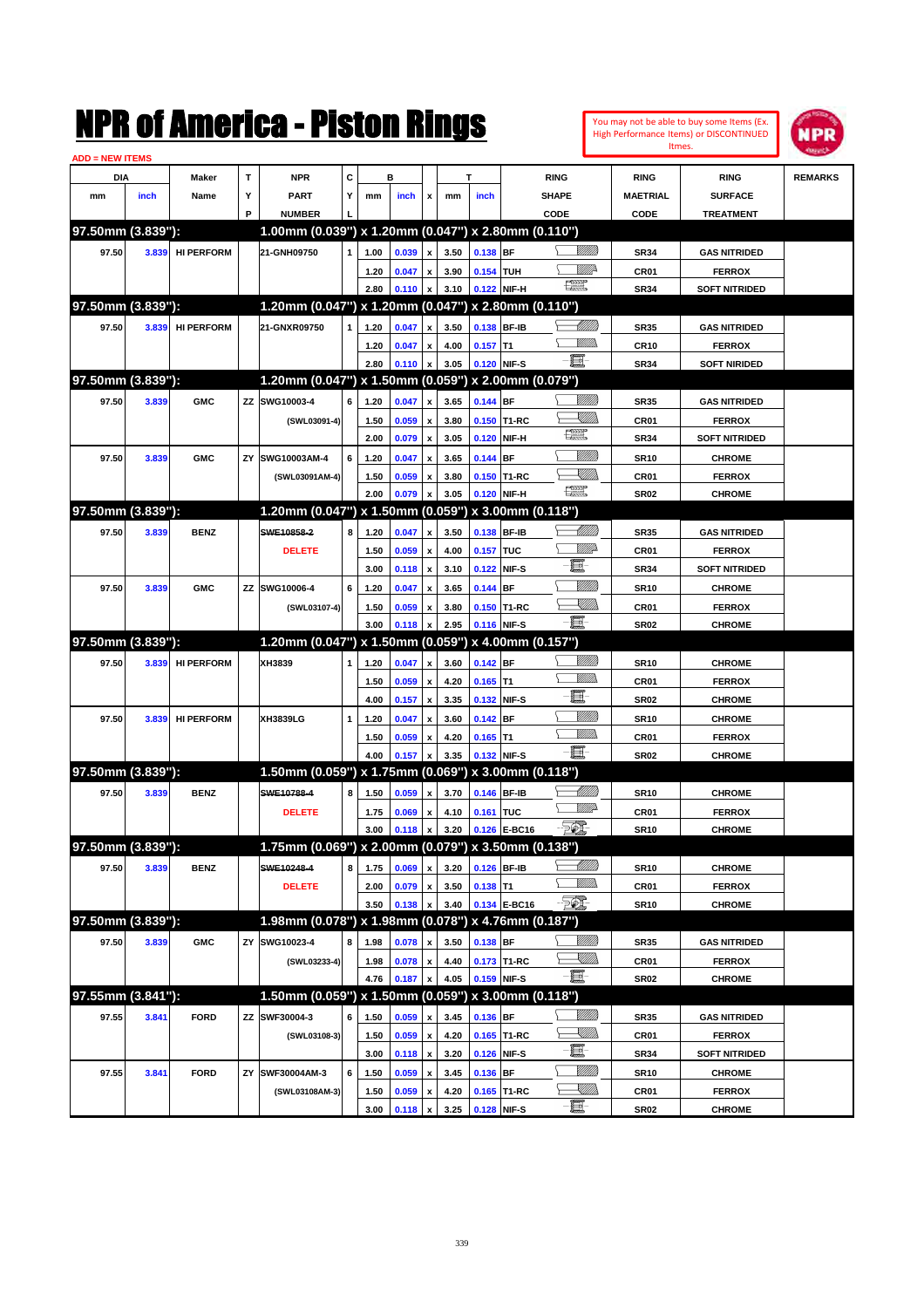

| <b>ADD = NEW ITEMS</b> |       |                   |    |                                                     |   |      |       |                           |              |                           |                   |                  |                  |                      |                |
|------------------------|-------|-------------------|----|-----------------------------------------------------|---|------|-------|---------------------------|--------------|---------------------------|-------------------|------------------|------------------|----------------------|----------------|
| DIA                    |       | <b>Maker</b>      | T  | <b>NPR</b>                                          | С |      | в     |                           | т            |                           |                   | <b>RING</b>      | <b>RING</b>      | <b>RING</b>          | <b>REMARKS</b> |
| mm                     | inch  | Name              | Y  | <b>PART</b>                                         | Y | mm   | inch  | x                         | mm           | inch                      |                   | <b>SHAPE</b>     | <b>MAETRIAL</b>  | <b>SURFACE</b>       |                |
|                        |       |                   | P  | <b>NUMBER</b>                                       |   |      |       |                           |              |                           |                   | CODE             | CODE             | <b>TREATMENT</b>     |                |
| 97.55mm (3.841"):      |       |                   |    | 1.50mm (0.059") x 1.50mm (0.059") x 4.00mm (0.157") |   |      |       |                           |              |                           |                   |                  |                  |                      |                |
| 97.55                  | 3.841 | <b>FORD</b>       | ZY | SWF30013-3                                          | 6 | 1.50 | 0.059 | $\pmb{\mathsf{x}}$        | 3.45         | 0.136 BF-IB               |                   | MMM              | <b>SR10</b>      | <b>CHROME</b>        |                |
|                        |       |                   |    |                                                     |   | 1.50 | 0.059 | x                         | 4.20         |                           | 0.165 T1-RC       | <u>Sillin</u>    | CR01             | <b>FERROX</b>        |                |
|                        |       |                   |    |                                                     |   | 4.00 | 0.157 | $\boldsymbol{x}$          | 3.20         | 0.126 NIF-S               |                   | 匱                | <b>SR02</b>      | <b>CHROME</b>        |                |
| 97.55mm (3.841"):      |       |                   |    | 2.00mm (0.079") x 2.00mm (0.079") x 4.00mm (0.157") |   |      |       |                           |              |                           |                   |                  |                  |                      |                |
| 97.55                  | 3.841 | <b>FORD</b>       |    | ZZ SWF30015-3                                       | 6 | 2.00 | 0.079 | $\pmb{\mathsf{x}}$        | 4.40         | $0.173$ BF                |                   | VIIII)           | CR <sub>02</sub> | <b>CHROME</b>        |                |
|                        |       |                   |    |                                                     |   | 2.00 | 0.079 | x                         | 4.40         |                           | 0.173 T1-RC       | <u>UMB</u>       | CR01             | <b>FERROX</b>        |                |
|                        |       |                   |    |                                                     |   | 4.00 | 0.157 | $\boldsymbol{x}$          | 4.05         | 0.159 NIF-S               |                   | 匱                | <b>SR02</b>      | <b>CHROME</b>        |                |
| 97.61mm (3.843"):      |       |                   |    | 1.20mm (0.047") x 1.50mm (0.059") x 4.00mm (0.157") |   |      |       |                           |              |                           |                   |                  |                  |                      |                |
| 97.61                  | 3.843 | <b>HI PERFORM</b> |    | XH3843                                              | 1 | 1.20 | 0.047 |                           | 3.65         | $0.144$ BF                |                   | <u>Sillilli</u>  |                  | <b>CHROME</b>        |                |
|                        |       |                   |    |                                                     |   |      |       | X                         |              |                           |                   | 7777))           | <b>SR10</b>      | <b>FERROX</b>        |                |
|                        |       |                   |    |                                                     |   | 1.50 | 0.059 | x                         | 4.20<br>3.90 | $0.165$ T1<br>0.154 NIF-S |                   | E                | CR01             |                      |                |
| 97.65mm (3.844"):      |       |                   |    | 1.20mm (0.047") x 1.50mm (0.059") x 3.00mm (0.118") |   | 4.00 | 0.157 | $\boldsymbol{x}$          |              |                           |                   |                  | <b>SR02</b>      | <b>CHROME</b>        |                |
|                        |       |                   |    |                                                     |   |      |       |                           |              |                           |                   | <u>UMM</u>       |                  |                      |                |
| 97.65                  | 3.844 | <b>SUBARU</b>     |    | ZZ SWF20045-3                                       | 4 | 1.20 | 0.047 | x                         | 3.25         |                           | 0.128 BF-IB       | ₩₩               | <b>SR10</b>      | <b>CHROME</b>        |                |
|                        |       |                   |    |                                                     |   | 1.50 | 0.059 | x                         | 3.90         |                           | 0.154 ES-TUC      | - Ei             | CR01             | <b>FERROX</b>        |                |
|                        |       |                   |    |                                                     |   | 3.00 | 0.118 | $\boldsymbol{\mathsf{x}}$ | 3.30         | 0.130 NIF-S               |                   |                  | <b>SR02</b>      | <b>CHROME</b>        |                |
| 97.65mm (3.844"):      |       |                   |    | 1.50mm (0.059") x 1.50mm (0.059") x 3.00mm (0.118") |   |      |       |                           |              |                           |                   |                  |                  |                      |                |
| 97.65                  | 3.844 | <b>SUBARU</b>     |    | ZZ SWF20067-3                                       | 4 | 1.50 | 0.059 | x                         | 3.25         |                           | 0.128 BF-IB       | <u>UMM</u>       | <b>SR10</b>      | <b>CHROME</b>        |                |
|                        |       |                   |    |                                                     |   | 1.50 | 0.059 | x                         | 3.90         |                           | 0.154 ES-TUC      | <u>Willik</u>    | CR01             | <b>FERROX</b>        |                |
|                        |       |                   |    |                                                     |   | 3.00 | 0.118 | $\boldsymbol{\mathsf{x}}$ | 3.30         | 0.130 NIF-S               |                   | e.               | <b>SR02</b>      | <b>CHROME</b>        |                |
| 97.75mm (3.848"):      |       |                   |    | 1.20mm (0.047") x 1.20mm (0.047")                   |   |      |       |                           |              |                           | x 2.80mm (0.110") |                  |                  |                      |                |
| 97.75                  | 3.848 | <b>HI PERFORM</b> |    | 21-GNXR09775                                        | 1 | 1.20 | 0.047 | x                         | 3.50         |                           | 0.138 BF-IB       | <u>UMM</u>       | <b>SR35</b>      | <b>GAS NITRIDED</b>  |                |
|                        |       |                   |    |                                                     |   | 1.20 | 0.047 | x                         | 4.00         | $0.157$ T1                |                   | 7777).           | <b>CR10</b>      | <b>FERROX</b>        |                |
|                        |       |                   |    |                                                     |   | 2.80 | 0.110 | $\boldsymbol{x}$          | 3.05         | 0.120 NIF-S               |                   | - 1              | <b>SR34</b>      | <b>SOFT NIRIDED</b>  |                |
| 97.75mm (3.848"):      |       |                   |    | 1.20mm (0.047") x 1.50mm (0.059")                   |   |      |       |                           |              |                           | x 3.00mm (0.118") |                  |                  |                      |                |
| 97.75                  | 3.848 | <b>BENZ</b>       |    | SWE10858-3                                          | 8 | 1.20 | 0.047 | x                         | 3.50         |                           | 0.138 BF-IB       | Millitt          | <b>SR35</b>      | <b>GAS NITRIDED</b>  |                |
|                        |       |                   |    | <b>DELETE</b>                                       |   | 1.50 | 0.059 | x                         | 4.00         | 0.157 TUC                 |                   | <u>MMP</u>       | CR01             | <b>FERROX</b>        |                |
|                        |       |                   |    |                                                     |   | 3.00 | 0.118 | $\boldsymbol{\mathsf{x}}$ | 3.10         | 0.122 NIF-S               |                   | E                | <b>SR34</b>      | <b>SOFT NITRIDED</b> |                |
| 97.80mm (3.850"):      |       |                   |    | 1.50mm (0.059") x 1.50mm (0.059") x 3.00mm (0.118") |   |      |       |                           |              |                           |                   |                  |                  |                      |                |
| 97.80                  | 3.850 | <b>FORD</b>       | ΖZ | SWF30004-4                                          | 6 | 1.50 | 0.059 | $\pmb{\mathsf{x}}$        | 3.45         | 0.136 BF                  |                   | <u>Milli</u>     | <b>SR35</b>      | <b>GAS NITRIDED</b>  |                |
|                        |       |                   |    | (SWL03108-4)                                        |   | 1.50 | 0.059 | x                         | 4.20         |                           | 0.165 T1-RC       | <u>Sillin</u>    | CR01             | <b>FERROX</b>        |                |
|                        |       |                   |    |                                                     |   | 3.00 | 0.118 | $\boldsymbol{\mathsf{x}}$ | 3.20         | 0.126 NIF-S               |                   | E                | <b>SR34</b>      | <b>SOFT NITRIDED</b> |                |
| 97.80                  | 3.850 | <b>FORD</b>       | ΖY | SWF30004AM-4                                        | 6 | 1.50 | 0.059 | x                         | 3.45         | 0.136 BF                  |                   | <u>Milli</u>     | <b>SR10</b>      | <b>CHROME</b>        |                |
|                        |       |                   |    | (SWL03108AM-4)                                      |   | 1.50 | 0.059 | x                         | 4.20         |                           | 0.165 T1-RC       | <u>Sillin</u>    | CR01             | <b>FERROX</b>        |                |
|                        |       |                   |    |                                                     |   | 3.00 | 0.118 | $\pmb{\mathsf{x}}$        | 3.25         | 0.128 NIF-S               |                   | -8               | <b>SR02</b>      | <b>CHROME</b>        |                |
| 97.80mm (3.850"):      |       |                   |    | 1.50mm (0.059") x 1.50mm (0.059") x 4.00mm (0.157") |   |      |       |                           |              |                           |                   |                  |                  |                      |                |
| 97.80                  | 3.850 | <b>FORD</b>       |    | ZY SWF30013-4                                       | 6 | 1.50 | 0.059 | $\pmb{\mathsf{x}}$        | 3.45         |                           | 0.136 BF-IB       | <u> UMM</u>      | <b>SR10</b>      | <b>CHROME</b>        |                |
|                        |       |                   |    |                                                     |   | 1.50 | 0.059 | $\pmb{\mathsf{x}}$        | 4.20         |                           | 0.165 T1-RC       | <u>UMB</u>       | CR01             | <b>FERROX</b>        |                |
|                        |       |                   |    |                                                     |   | 4.00 | 0.157 | $\pmb{\mathsf{x}}$        | 3.20         | 0.126 NIF-S               |                   | e.               | SR02             | <b>CHROME</b>        |                |
| 97.80mm (3.850"):      |       |                   |    | 2.00mm (0.079") x 2.00mm (0.079") x 4.00mm (0.157") |   |      |       |                           |              |                           |                   |                  |                  |                      |                |
| 97.80                  | 3.850 | <b>FORD</b>       |    | ZZ SWF30015-4                                       | 6 | 2.00 | 0.079 | x                         | 4.40         | $0.173$ BF                |                   | <u>Milli</u>     | CR <sub>02</sub> | <b>CHROME</b>        |                |
|                        |       |                   |    |                                                     |   | 2.00 | 0.079 | x                         | 4.40         |                           | 0.173 T1-RC       | <u>UMB</u>       | CR01             | <b>FERROX</b>        |                |
|                        |       |                   |    |                                                     |   | 4.00 | 0.157 | $\pmb{\mathsf{x}}$        | 4.05         | 0.159 NIF-S               |                   | -8               | SR02             | <b>CHROME</b>        |                |
| 97.90mm (3.854"):      |       |                   |    | 1.20mm (0.047") x 1.50mm (0.059") x 3.00mm (0.118") |   |      |       |                           |              |                           |                   |                  |                  |                      |                |
| 97.90                  | 3.854 | <b>SUBARU</b>     |    | ZZ SWF20045-4                                       | 4 | 1.20 | 0.047 |                           | 3.25         |                           | 0.128 BF-IB       | <u> Millitti</u> | <b>SR10</b>      | <b>CHROME</b>        |                |
|                        |       |                   |    |                                                     |   | 1.50 | 0.059 | x                         | 3.90         |                           | 0.154 ES-TUC      | <u>W//k</u>      | CR01             | <b>FERROX</b>        |                |
|                        |       |                   |    |                                                     |   | 3.00 | 0.118 | $\pmb{\mathsf{x}}$        | 3.30         | 0.130 NIF-S               |                   | <b>- 夏</b> -     | <b>SR02</b>      | <b>CHROME</b>        |                |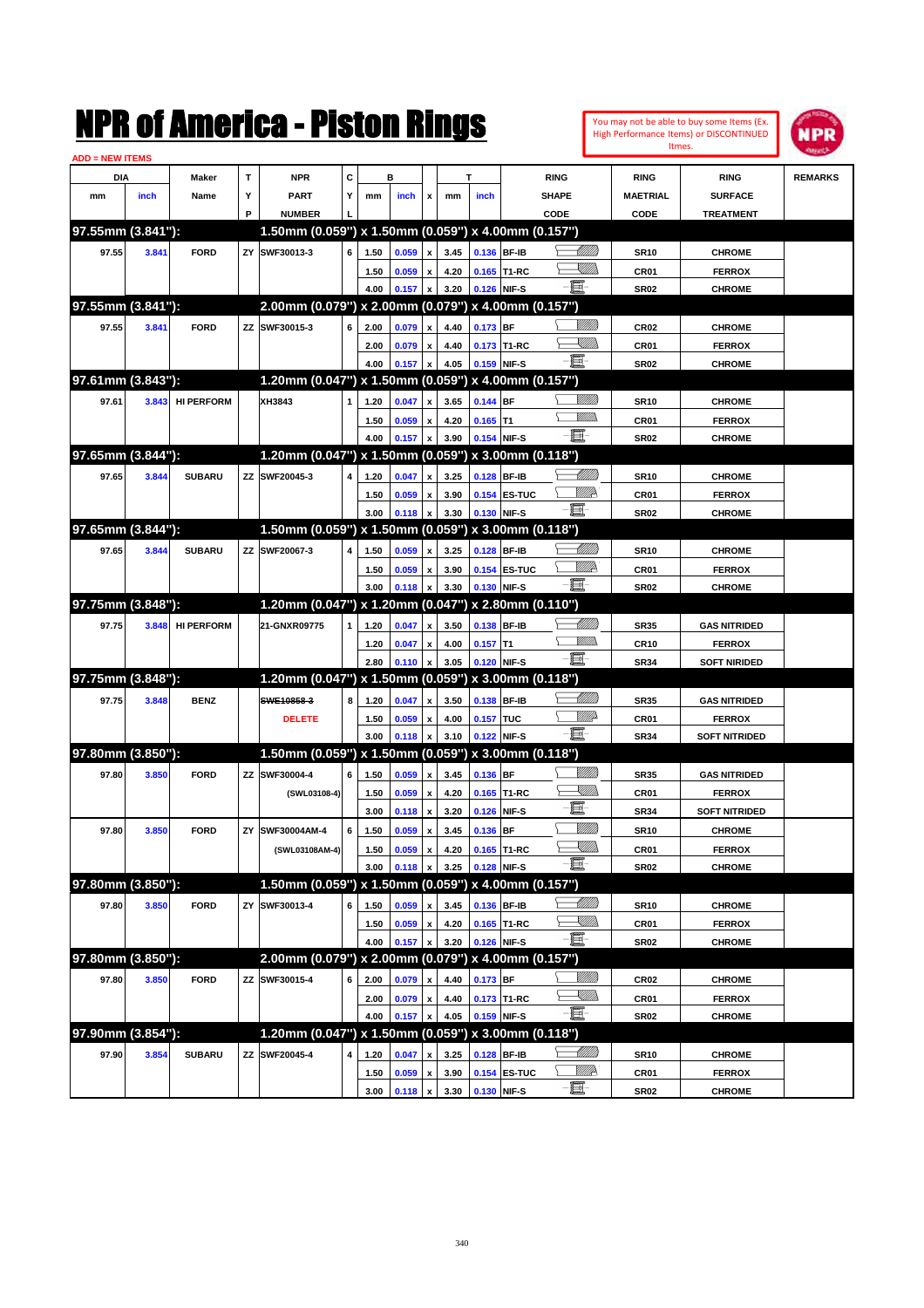|                                |       |                   |             | NMK OI AINCrica - Miston Kings                      |   |              |                |                           |              |                  |                   |                         |                 | Itmes.          | You may not be able to buy some Items (Ex.<br>High Performance Items) or DISCONTINUED | IPR            |
|--------------------------------|-------|-------------------|-------------|-----------------------------------------------------|---|--------------|----------------|---------------------------|--------------|------------------|-------------------|-------------------------|-----------------|-----------------|---------------------------------------------------------------------------------------|----------------|
| <b>ADD = NEW ITEMS</b>         |       |                   |             |                                                     |   |              |                |                           |              |                  |                   |                         |                 |                 |                                                                                       |                |
| DIA                            |       | Maker             | $\mathbf T$ | <b>NPR</b>                                          | C |              | в              |                           |              | T                |                   | <b>RING</b>             |                 | <b>RING</b>     | <b>RING</b>                                                                           | <b>REMARKS</b> |
| mm                             | inch  | Name              | Υ           | <b>PART</b>                                         | Υ | mm           | inch           | x                         | mm           | inch             |                   | <b>SHAPE</b>            |                 | <b>MAETRIAL</b> | <b>SURFACE</b>                                                                        |                |
|                                |       |                   | P           | <b>NUMBER</b>                                       |   |              |                |                           |              |                  |                   | CODE                    |                 | <b>CODE</b>     | <b>TREATMENT</b>                                                                      |                |
| 97.90mm (3.854"):              |       |                   |             | 1.50mm (0.059") x 1.50mm (0.059") x 3.00mm (0.118") |   |              |                |                           |              |                  |                   |                         |                 |                 |                                                                                       |                |
| 97.90                          | 3.854 | <b>SUBARU</b>     |             | ZZ SWF20067-4                                       | 4 | 1.50         | 0.059          | $\pmb{\mathsf{x}}$        | 3.25         | 0.128 BF-IB      |                   |                         | <u> UMM</u>     | <b>SR10</b>     | <b>CHROME</b>                                                                         |                |
|                                |       |                   |             |                                                     |   | 1.50         | 0.059          | $\pmb{\mathsf{x}}$        | 3.90         |                  | 0.154 ES-TUC      |                         | <u>VIIId</u> e  | CR01            | <b>FERROX</b>                                                                         |                |
|                                |       |                   |             |                                                     |   | 3.00         | 0.118          | x                         | 3.30         | 0.130 NIF-S      |                   | Ë                       |                 | <b>SR02</b>     | <b>CHROME</b>                                                                         |                |
| 98.00mm (3.858"):              |       |                   |             | 1.00mm (0.039") x 1.20mm (0.047") x 2.00mm (0.079") |   |              |                |                           |              |                  |                   |                         |                 |                 |                                                                                       |                |
| 98.00                          | 3.858 | <b>HI PERFORM</b> |             | 21-GRN09800NS                                       |   | 1.00         | 0.039          | $\pmb{\mathsf{x}}$        | 3.50         | $0.138$ BF       |                   |                         | <u>Millitti</u> | <b>SR34</b>     | <b>GAS NITRIDED</b>                                                                   |                |
|                                |       |                   |             |                                                     |   | 1.20         | 0.047          | $\pmb{\mathsf{x}}$        | 4.10         | 0.161 TUH        |                   |                         | <u>Mille</u>    | CR01            | <b>FERROX</b>                                                                         |                |
|                                |       |                   |             |                                                     |   | 2.00         | 0.079          | x                         | 2.55         | 0.100 NIF-H      |                   | 鱱                       |                 | <b>SR34</b>     | <b>SOFT NITRIDED</b>                                                                  |                |
| 98.00mm (3.858"):              |       |                   |             | 1.00mm (0.039") x 1.20mm (0.047") x 2.80mm (0.110") |   |              |                |                           |              |                  |                   |                         |                 |                 |                                                                                       |                |
| 98.00                          | 3.858 | <b>HI PERFORM</b> |             | 21-GNH09800                                         | 1 | 1.00         | 0.039          | $\pmb{\mathsf{x}}$        | 3.50         | $0.138$ BF       |                   |                         | <u>Millitti</u> | <b>SR34</b>     | <b>GAS NITRIDED</b>                                                                   |                |
|                                |       |                   |             |                                                     |   | 1.20         | 0.047          | $\pmb{\mathsf{x}}$        | 3.90         | 0.154 TUH        |                   |                         | ₩₩              | CR01            | <b>FERROX</b>                                                                         |                |
|                                |       |                   |             |                                                     |   | 2.80         | 0.110          | $\boldsymbol{\mathsf{x}}$ | 3.10         | 0.122 NIF-H      |                   | <b>The Control</b>      |                 | <b>SR34</b>     | <b>SOFT NITRIDED</b>                                                                  |                |
| 98.00mm (3.858"):              |       |                   |             | 1.20mm (0.047") x 1.20mm (0.047") x 2.50mm (0.098") |   |              |                |                           |              |                  |                   |                         |                 |                 |                                                                                       |                |
| 98.00                          | 3.858 | <b>NISSAN</b>     |             | ZZ SWN30177-0                                       | 8 | 1.20         | 0.047          | $\pmb{\mathsf{x}}$        | 3.15         | $0.124$ BF       |                   |                         | <u>Millitti</u> | <b>SR34</b>     | <b>GAS NITRIDED</b>                                                                   |                |
|                                |       |                   |             |                                                     |   | 1.20         | 0.047          | $\pmb{\mathsf{x}}$        | 4.30         | 0.169 TUC        |                   |                         | <u>MMP</u>      | CR01            | <b>FERROX</b>                                                                         |                |
|                                |       |                   |             |                                                     |   | 2.50         | 0.098          | $\boldsymbol{\mathsf{x}}$ | 2.50         | 0.098 NIF-H      |                   | $f_{\rm max}^{\rm exp}$ |                 | <b>SR34</b>     | <b>SOFT NITRIDED</b>                                                                  |                |
| 98.00mm (3.858"):              |       |                   |             | 1.20mm (0.047") x 1.50mm (0.059")                   |   |              |                |                           |              |                  | x 2.50mm (0.098") |                         |                 |                 |                                                                                       |                |
| 98.00                          | 3.858 | <b>BENZ</b>       |             | SWE12618-0                                          | 8 | 1.20         | 0.047          | $\pmb{\mathsf{x}}$        | 3.40         | 0.134 BF-IB      |                   |                         | <u> UMM</u>     | <b>SR35</b>     | <b>GAS NITRIDED</b>                                                                   |                |
|                                |       |                   |             | <b>DELETE</b>                                       |   | 1.50         | 0.059          | $\pmb{\mathsf{x}}$        | 4.00         | <b>0.157 TUC</b> |                   |                         | <u>MMP</u>      | CR01            | <b>FERROX</b>                                                                         |                |
|                                |       |                   |             |                                                     |   | 2.50         | 0.098          | $\boldsymbol{x}$          | 2.50         | 0.098 NIF-S      |                   | e.                      |                 | <b>SR34</b>     | <b>SOFT NITRIDED</b>                                                                  |                |
| 98.00mm (3.858"):              |       |                   |             | 1.20mm (0.047") x 1.20mm (0.047")                   |   |              |                |                           |              |                  | x 2.80mm (0.110") |                         |                 |                 |                                                                                       |                |
| 98.00                          | 3.858 | <b>HI PERFORM</b> |             | 21-GNXR09800                                        | 1 | 1.20         | 0.047          | $\pmb{\mathsf{x}}$        | 3.50         | 0.138 BF-IB      |                   |                         | Millitti        | <b>SR35</b>     | <b>GAS NITRIDED</b>                                                                   |                |
|                                |       |                   |             |                                                     |   | 1.20         | 0.047          | $\pmb{\mathsf{x}}$        | 4.00         | $0.157$ T1       |                   |                         | 977))           | <b>CR10</b>     | <b>FERROX</b>                                                                         |                |
|                                |       |                   |             |                                                     |   | 2.80         | 0.110          | $\boldsymbol{\mathsf{x}}$ | 3.05         | 0.120 NIF-S      |                   | -60                     |                 | <b>SR34</b>     | SOFT NIRIDED                                                                          |                |
| 98.00mm (3.858"):              |       |                   |             | 1.20mm (0.047") x 1.50mm (0.059")                   |   |              |                |                           |              |                  | x 3.00mm (0.118") |                         |                 |                 |                                                                                       |                |
| 98.00                          | 3.858 | <b>BENZ</b>       |             | SWE10858-4                                          | 8 | 1.20         | 0.047          | $\pmb{\mathsf{x}}$        | 3.50         | 0.138 BF-IB      |                   |                         | <u>UMB</u>      | <b>SR35</b>     | <b>GAS NITRIDED</b>                                                                   |                |
|                                |       |                   |             |                                                     |   |              |                |                           |              | 0.157 TUC        |                   |                         | <u>MMP</u>      | CR01            |                                                                                       |                |
|                                |       |                   |             | <b>DELETE</b>                                       |   | 1.50<br>3.00 | 0.059<br>0.118 | $\pmb{\mathsf{x}}$<br>x   | 4.00<br>3.10 | 0.122 NIF-S      |                   | E.                      |                 | <b>SR34</b>     | <b>FERROX</b><br><b>SOFT NITRIDED</b>                                                 |                |
| 98.00mm (3.858"):              |       |                   |             | 1.20mm (0.047") x 1.50mm (0.059") x 4.00mm (0.157") |   |              |                |                           |              |                  |                   |                         |                 |                 |                                                                                       |                |
|                                |       |                   |             |                                                     |   |              |                |                           |              |                  |                   |                         | <u>Millitti</u> |                 |                                                                                       |                |
| 98.00                          | 3.858 | <b>HI PERFORM</b> |             | XH3858                                              | 1 | 1.20         | 0.047          | $\pmb{\mathsf{x}}$        | 3.60         | $0.142$ BF       |                   |                         | 7777).          | <b>SR10</b>     | <b>CHROME</b>                                                                         |                |
|                                |       |                   |             |                                                     |   | 1.50         | 0.059          | $\pmb{\mathsf{x}}$        | 4.20         | $0.165$ T1       |                   | E.                      |                 | CR01            | <b>FERROX</b>                                                                         |                |
|                                |       |                   |             |                                                     |   | 4.00         | 0.157 x        |                           | 3.35         | 0.132 NIF-S      |                   |                         |                 | <b>SR02</b>     | <b>CHROME</b>                                                                         |                |
| 98.00                          | 3.858 | <b>HI PERFORM</b> |             | XH3858LG                                            | 1 | 1.20         | 0.047          | $\pmb{\mathsf{x}}$        | 3.60         | $0.142$ BF       |                   |                         | <u>MMM</u>      | <b>SR10</b>     | <b>CHROME</b>                                                                         |                |
|                                |       |                   |             |                                                     |   | 1.50         | 0.059          | $\pmb{\mathsf{x}}$        | 4.20         | $0.165$ T1       |                   |                         | <u>MM)</u>      | CR01            | <b>FERROX</b>                                                                         |                |
|                                |       |                   |             |                                                     |   | 4.00         | 0.157          | $\pmb{\mathsf{x}}$        | 3.35         | 0.132 NIF-S      |                   | e                       |                 | <b>SR02</b>     | <b>CHROME</b>                                                                         |                |
| 98.00mm (3.858"):              |       |                   |             | 1.50mm (0.059") x 1.50mm (0.059") x 2.50mm (0.098") |   |              |                |                           |              |                  |                   |                         |                 |                 |                                                                                       |                |
| 98.00                          | 3.858 | <b>NISSAN</b>     |             | ZZ SWN30149-0                                       | 8 | 1.50         | 0.059          | $\pmb{\mathsf{x}}$        | 3.45         | $0.136$ BF       |                   |                         | <u>VIII))</u>   | <b>SR10</b>     | <b>CHROME</b>                                                                         |                |
|                                |       |                   |             |                                                     |   | 1.50         | 0.059          | $\pmb{\mathsf{x}}$        | 4.30         | 0.169 TUC        |                   |                         | WWA             | CR01            | <b>FERROX</b>                                                                         |                |
|                                |       |                   |             |                                                     |   | 2.50         | 0.098          | $\pmb{\mathsf{x}}$        | 2.60         | 0.102 NIF-S      |                   | E.                      |                 | SR02            | <b>CHROME</b>                                                                         |                |
| 98.00                          | 3.858 | <b>NISSAN</b>     |             | ZZ SWN30160-0                                       | 8 | 1.50         | 0.059          | $\pmb{\mathsf{x}}$        | 3.45         | 0.136 BF         |                   |                         | <u>VIIII)</u>   | <b>SR35</b>     | <b>GAS NITRIDED</b>                                                                   |                |
|                                |       |                   |             |                                                     |   | 1.50         | 0.059          | $\pmb{\mathsf{x}}$        | 4.30         | 0.169 TUC        |                   |                         | <u>Willi</u> b  | CR01            | <b>FERROX</b>                                                                         |                |
|                                |       |                   |             |                                                     |   | 2.50         | 0.098          | $\boldsymbol{\mathsf{x}}$ | 2.60         | 0.102 NIF-S      |                   | E                       |                 | <b>SR34</b>     | <b>SOFT NITRIDED</b>                                                                  |                |
| 98.20mm (3.866"):              |       |                   |             | 1.20mm (0.047") x 1.20mm (0.047") x 2.50mm (0.098") |   |              |                |                           |              |                  |                   |                         |                 |                 |                                                                                       |                |
| 98.20                          | 3.866 | <b>NISSAN</b>     | ZZ          | SWN30183-0                                          | 8 | 1.20         | 0.047          | $\pmb{\mathsf{x}}$        | 3.15         | $0.124$ BF       |                   |                         | <u>Milli</u> b  | <b>SR34</b>     | <b>GAS NITRIDED</b>                                                                   |                |
|                                |       |                   |             |                                                     |   | 1.20         | 0.047          | $\pmb{\mathsf{x}}$        | 4.30         | 0.169 TUC        |                   |                         | <u>Willi</u> b  | CR01            | <b>FERROX</b>                                                                         |                |
| <b>WARNING!!!: NO OVERSIZE</b> |       |                   |             |                                                     |   | 2.50         | 0.098          | $\boldsymbol{x}$          | 2.50         | 0.098 NIF-H      |                   | æ                       |                 | <b>SR34</b>     | <b>SOFT NITRIDED</b>                                                                  |                |

341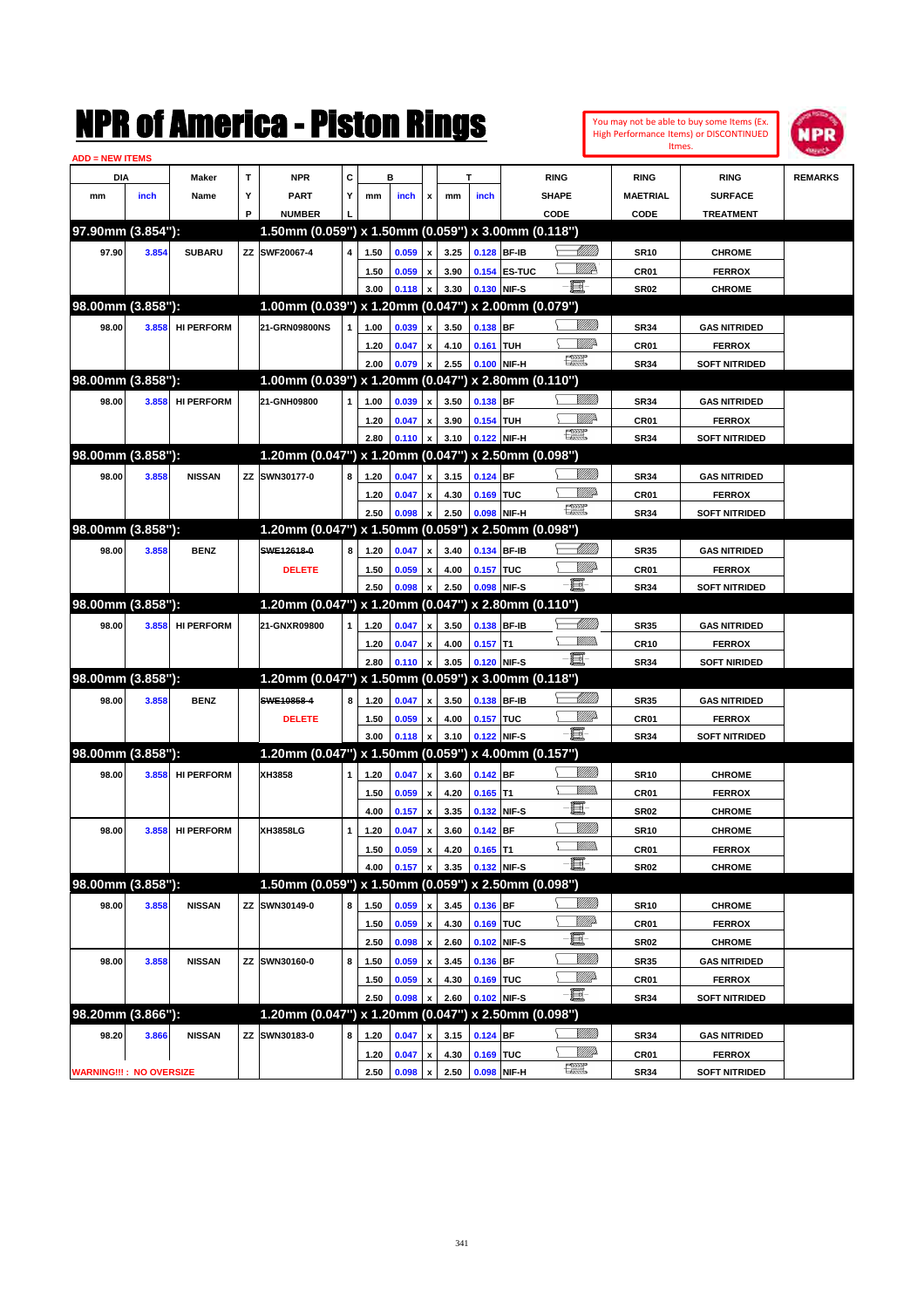|                                |       |                   |             | NMK OI AINCrica - Miston Kings                      |   |      |                |                           |      |             |                   |                         |                 |                  | You may not be able to buy some Items (Ex.<br>High Performance Items) or DISCONTINUED<br>Itmes. | NPR            |
|--------------------------------|-------|-------------------|-------------|-----------------------------------------------------|---|------|----------------|---------------------------|------|-------------|-------------------|-------------------------|-----------------|------------------|-------------------------------------------------------------------------------------------------|----------------|
| <b>ADD = NEW ITEMS</b>         |       |                   |             |                                                     |   |      |                |                           |      |             |                   |                         |                 |                  |                                                                                                 |                |
| DIA                            |       | Maker             | $\mathbf T$ | <b>NPR</b>                                          | C |      | в              |                           |      | T           |                   | <b>RING</b>             |                 | <b>RING</b>      | <b>RING</b>                                                                                     | <b>REMARKS</b> |
| mm                             | inch  | Name              | Υ           | <b>PART</b>                                         | Υ | mm   | inch           | x                         | mm   | inch        |                   | <b>SHAPE</b>            |                 | <b>MAETRIAL</b>  | <b>SURFACE</b>                                                                                  |                |
|                                |       |                   | P           | <b>NUMBER</b>                                       |   |      |                |                           |      |             |                   | CODE                    |                 | CODE             | <b>TREATMENT</b>                                                                                |                |
| 98.20mm (3.866"):              |       |                   |             | 1.50mm (0.059") x 1.50mm (0.059") x 2.50mm (0.098") |   |      |                |                           |      |             |                   |                         |                 |                  |                                                                                                 |                |
| 98.20                          | 3.866 | <b>NISSAN</b>     |             | ZZ SWN30161-0                                       | 8 | 1.50 | 0.059          | $\pmb{\mathsf{x}}$        | 3.45 | 0.136 BF    |                   |                         | <u>Millitt</u>  | <b>SR10</b>      | <b>CHROME</b>                                                                                   |                |
|                                |       |                   |             |                                                     |   | 1.50 | 0.059          | $\pmb{\mathsf{x}}$        | 4.30 | 0.169 TUC   |                   |                         | <u>VIIItä</u>   | CR01             | <b>FERROX</b>                                                                                   |                |
| <b>WARNING!!!: NO OVERSIZE</b> |       |                   |             |                                                     |   | 2.50 | 0.098          | x                         | 2.60 |             | 0.102 NIF-S       | E.                      |                 | <b>SR02</b>      | <b>CHROME</b>                                                                                   |                |
| 98.20mm (3.866"):              |       |                   |             | 2.35mm (0.093") x 2.00mm (0.079") x 3.00mm (0.118") |   |      |                |                           |      |             |                   |                         |                 |                  |                                                                                                 |                |
| 98.20                          | 3.866 | <b>FORD</b>       |             | ZX SDF30022-0                                       | 8 | 2.35 | 0.093          | $\pmb{\mathsf{x}}$        | 3.50 |             | 0.138 BF-K1       |                         | <u>Villin</u>   | <b>SR35</b>      | <b>GAS NITRIDED</b>                                                                             |                |
| <b>ADD</b>                     |       |                   |             |                                                     |   | 2.00 | 0.079          | $\pmb{\mathsf{x}}$        | 4.30 |             | 0.169 T1-RC       |                         | <u> Millib</u>  | CR01             | <b>FERROX</b>                                                                                   |                |
|                                |       |                   |             |                                                     |   | 3.00 | 0.118          | x                         | 3.25 |             | 0.128 E-BC16      | <b>521</b>              |                 | <b>SR35</b>      | <b>GAS NITRIDED</b>                                                                             |                |
| 98.25mm (3.868"):              |       |                   |             | 1.20mm (0.047") x 1.20mm (0.047") x 2.50mm (0.098") |   |      |                |                           |      |             |                   |                         |                 |                  |                                                                                                 |                |
| 98.25                          | 3.868 | <b>NISSAN</b>     |             | ZZ SWN30177-1                                       | 8 | 1.20 | 0.047          | $\pmb{\mathsf{x}}$        | 3.15 | $0.124$ BF  |                   |                         | <u>Millitti</u> | <b>SR34</b>      | <b>GAS NITRIDED</b>                                                                             |                |
|                                |       |                   |             |                                                     |   | 1.20 | 0.047          | $\pmb{\mathsf{x}}$        | 4.30 | 0.169 TUC   |                   |                         | <u>MMP</u>      | CR01             | <b>FERROX</b>                                                                                   |                |
|                                |       |                   |             |                                                     |   | 2.50 | 0.098          | $\boldsymbol{\mathsf{x}}$ | 2.50 |             | 0.098 NIF-H       | $f_{\rm max}^{\rm exp}$ |                 | <b>SR34</b>      | <b>SOFT NITRIDED</b>                                                                            |                |
| 98.25mm (3.868"):              |       |                   |             | 1.20mm (0.047") x 1.20mm (0.047")                   |   |      |                |                           |      |             | x 2.80mm (0.110") |                         |                 |                  |                                                                                                 |                |
| 98.25                          | 3.868 | <b>HI PERFORM</b> |             | 21-GNXR09825                                        | 1 | 1.20 | 0.047          | $\pmb{\mathsf{x}}$        | 3.50 |             | 0.138 BF-IB       |                         | <u> UMM</u>     | <b>SR35</b>      | <b>GAS NITRIDED</b>                                                                             |                |
|                                |       |                   |             |                                                     |   | 1.20 | 0.047          | $\pmb{\mathsf{x}}$        | 4.00 | $0.157$ T1  |                   |                         | <br>Mad         | <b>CR10</b>      | <b>FERROX</b>                                                                                   |                |
|                                |       |                   |             |                                                     |   | 2.80 | 0.110          | $\boldsymbol{\mathsf{x}}$ | 3.05 | 0.120 NIF-S |                   | E.                      |                 | <b>SR34</b>      | SOFT NIRIDED                                                                                    |                |
| 98.25mm (3.868"):              |       |                   |             | 1.20mm (0.047") x 1.50mm (0.059")                   |   |      |                |                           |      |             | x 2.50mm (0.098") |                         |                 |                  |                                                                                                 |                |
| 98.25                          | 3.868 | <b>BENZ</b>       |             | SWE12618-1                                          | 8 | 1.20 | 0.047          | $\pmb{\mathsf{x}}$        | 3.40 |             | 0.134 BF-IB       |                         | <u> UMM</u>     | <b>SR35</b>      | <b>GAS NITRIDED</b>                                                                             |                |
|                                |       |                   |             | <b>DELETE</b>                                       |   | 1.50 | 0.059          | $\pmb{\mathsf{x}}$        | 4.00 | 0.157 TUC   |                   |                         | <u>VMB</u>      | CR01             | <b>FERROX</b>                                                                                   |                |
|                                |       |                   |             |                                                     |   | 2.50 | 0.098          | $\boldsymbol{\mathsf{x}}$ | 2.50 | 0.098 NIF-S |                   | e.                      |                 | <b>SR34</b>      | <b>SOFT NITRIDED</b>                                                                            |                |
| 98.25mm (3.868"):              |       |                   |             | 1.50mm (0.059") x 1.50mm (0.059")                   |   |      |                |                           |      |             | x 2.50mm (0.098") |                         |                 |                  |                                                                                                 |                |
| 98.25                          | 3.868 | <b>NISSAN</b>     |             | ZZ SWN30149-1                                       | 8 | 1.50 | 0.059          | $\pmb{\mathsf{x}}$        | 3.45 | 0.136 BF    |                   |                         | VIII))          | <b>SR10</b>      | <b>CHROME</b>                                                                                   |                |
|                                |       |                   |             |                                                     |   | 1.50 | 0.059          | $\pmb{\mathsf{x}}$        | 4.30 | 0.169 TUC   |                   |                         | <u>VIII p</u>   | CR <sub>01</sub> | <b>FERROX</b>                                                                                   |                |
|                                |       |                   |             |                                                     |   | 2.50 | 0.098          | $\boldsymbol{\mathsf{x}}$ | 2.60 |             | 0.102 NIF-S       | E                       |                 | <b>SR02</b>      | <b>CHROME</b>                                                                                   |                |
| 98.25                          | 3.868 | <b>NISSAN</b>     |             | ZZ SWN30160-1                                       | 8 | 1.50 | 0.059          | $\pmb{\mathsf{x}}$        | 3.45 | 0.136 BF    |                   |                         | <u>MMW</u>      | <b>SR35</b>      | <b>GAS NITRIDED</b>                                                                             |                |
|                                |       |                   |             |                                                     |   | 1.50 | 0.059          | $\pmb{\mathsf{x}}$        | 4.30 | 0.169 TUC   |                   |                         | <u>VIIItä</u>   | CR01             | <b>FERROX</b>                                                                                   |                |
|                                |       |                   |             |                                                     |   | 2.50 | 0.098          | x                         | 2.60 |             | 0.102 NIF-S       | E.                      |                 | <b>SR34</b>      | <b>SOFT NITRIDED</b>                                                                            |                |
| 98.43mm (3.875"):              |       |                   |             | 1.50mm (0.059") x 1.50mm (0.059") x 4.00mm (0.157") |   |      |                |                           |      |             |                   |                         |                 |                  |                                                                                                 |                |
| 98.43                          | 3.875 | <b>CHRYSLER</b>   |             | ZX SWC10011-0                                       | 4 | 1.50 | 0.059          | $\pmb{\mathsf{x}}$        | 3.50 | $0.138$ BF  |                   |                         | <u>VMM)</u>     | <b>SR35</b>      | <b>GAS NITRIDED</b>                                                                             |                |
|                                |       |                   |             |                                                     |   |      |                |                           |      |             | 0.177 T1-RC       |                         | <u>Sillill</u>  | CR01             |                                                                                                 |                |
|                                |       |                   |             | (SWL03218-0)                                        |   | 1.50 | 0.059          | $\pmb{\mathsf{x}}$        | 4.50 |             |                   | E                       |                 |                  | <b>FERROX</b>                                                                                   |                |
|                                |       |                   |             |                                                     |   | 4.00 | 0.157          | $\pmb{\mathsf{x}}$        | 3.20 |             | 0.126 NIF-S       |                         | WMM)            | <b>SR02</b>      | <b>CHROME</b>                                                                                   |                |
| 98.43                          | 3.875 | <b>CHRYSLER</b>   |             | ZY SWC10012-0                                       | 6 | 1.50 | 0.059          | $\pmb{\mathsf{x}}$        | 3.50 | $0.138$ BF  |                   |                         | <u>UMB</u>      | <b>SR35</b>      | <b>GAS NITRIDED</b>                                                                             |                |
|                                |       |                   |             | (SWL03219-0)                                        |   | 1.50 | 0.059          | $\pmb{\mathsf{x}}$        | 4.50 |             | 0.177 T1-RC       | e.                      |                 | CR01             | <b>FERROX</b>                                                                                   |                |
| 98.43mm (3.875"):              |       |                   |             |                                                     |   | 4.00 | 0.157          | x                         | 3.20 | 0.126 NIF-S |                   |                         |                 | <b>SR02</b>      | <b>CHROME</b>                                                                                   |                |
|                                |       |                   |             | 2.00mm (0.079") x 2.00mm (0.079") x 4.76mm (0.187") |   |      |                |                           |      |             |                   |                         |                 |                  |                                                                                                 |                |
| 98.43                          | 3.875 | <b>CHRYSLER</b>   | ΖY          | SWC10014-0                                          | 4 | 2.00 | 0.079          | $\pmb{\mathsf{x}}$        | 3.50 | $0.138$ BF  |                   |                         | 8/1/11)         | <b>SR35</b>      | <b>GAS NITRIDED</b>                                                                             |                |
|                                |       |                   |             | (SWL03242-0)                                        |   | 2.00 | 0.079          | $\pmb{\mathsf{x}}$        | 4.55 |             | 0.179 T1-RC       |                         | <u>X</u> MM)    | CR01             | <b>FERROX</b>                                                                                   |                |
|                                |       |                   |             |                                                     |   | 4.76 | 0.187          | $\pmb{\mathsf{x}}$        | 4.15 |             | 0.163 NIF-S       | e.                      |                 | SR02             | <b>CHROME</b>                                                                                   |                |
| 98.43                          | 3.875 | <b>CHRYSLER</b>   |             | SWC10014-0-6CYL                                     | 6 | 2.00 | 0.078          | $\pmb{\mathsf{x}}$        | 3.50 | 0.138 BF    |                   |                         | <u>VIIII</u> )  | <b>SR35</b>      | <b>GAS NITRIDED</b>                                                                             |                |
|                                |       |                   |             | <b>DELETE</b>                                       |   | 2.00 | 0.078          | $\pmb{\mathsf{x}}$        | 4.55 |             | 0.179 T1-RC       |                         | <u>X</u> MM)    | CR01             | <b>FERROX</b>                                                                                   |                |
|                                |       |                   |             |                                                     |   | 4.76 | 0.187          | $\boldsymbol{\mathsf{x}}$ | 4.20 | 0.165 NIF-S |                   | E.                      |                 | SR02             | <b>CHROME</b>                                                                                   |                |
| 98.45mm (3.876"):              |       |                   |             | 2.35mm (0.093") x 2.00mm (0.079") x 3.00mm (0.118") |   |      |                |                           |      |             |                   |                         |                 |                  |                                                                                                 |                |
| 98.45                          | 3.876 | <b>FORD</b>       |             | ZX SDF30022-1                                       | 8 | 2.35 | 0.093          | $\pmb{\mathsf{x}}$        | 3.50 |             | 0.138 BF-K1       |                         | <u>stillin</u>  | <b>SR35</b>      | <b>GAS NITRIDED</b>                                                                             |                |
| <b>ADD</b>                     |       |                   |             |                                                     |   | 2.00 | 0.079          | $\pmb{\mathsf{x}}$        | 4.30 |             | 0.169 T1-RC       |                         | <u>Sillin</u>   | CR01             | <b>FERROX</b>                                                                                   |                |
|                                |       |                   |             |                                                     |   | 3.00 | $0.118 \times$ |                           | 3.25 |             | 0.128 E-BC16      | $\mathbb{Z}$            |                 | <b>SR35</b>      | <b>GAS NITRIDED</b>                                                                             |                |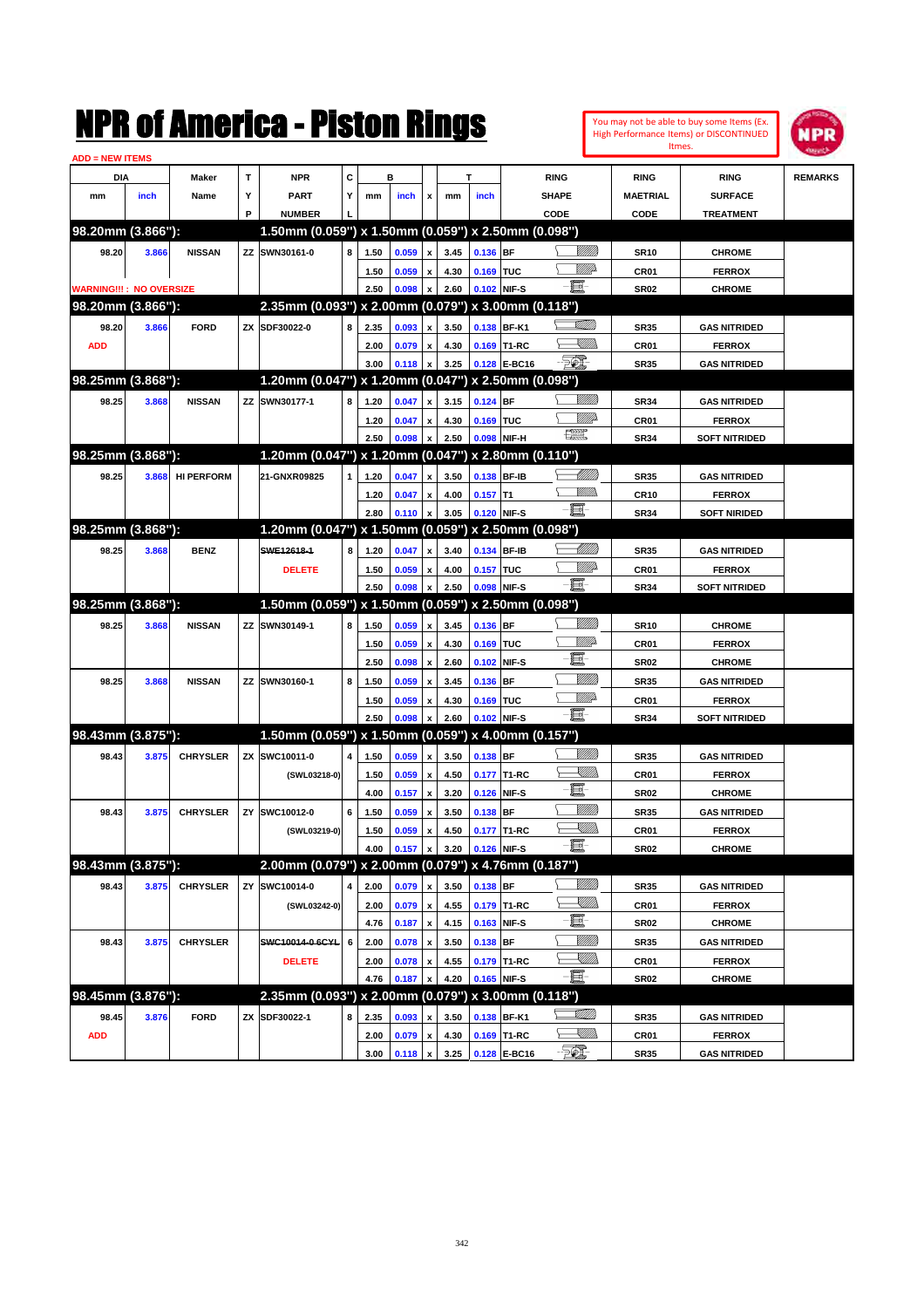|                        |       |                   |    | NMK OI AINCrica - Miston Kings                      |   |      |       |                           |      |                  |              |                                                           |                  |                  | You may not be able to buy some Items (Ex.<br>High Performance Items) or DISCONTINUED<br>Itmes. | NPR            |
|------------------------|-------|-------------------|----|-----------------------------------------------------|---|------|-------|---------------------------|------|------------------|--------------|-----------------------------------------------------------|------------------|------------------|-------------------------------------------------------------------------------------------------|----------------|
| <b>ADD = NEW ITEMS</b> |       |                   |    |                                                     |   |      |       |                           |      |                  |              |                                                           |                  |                  |                                                                                                 |                |
| DIA                    |       | Maker             | T  | <b>NPR</b>                                          | C |      | в     |                           |      | т                |              | <b>RING</b>                                               |                  | <b>RING</b>      | <b>RING</b>                                                                                     | <b>REMARKS</b> |
| mm                     | inch  | Name              | Υ  | <b>PART</b>                                         | Y | mm   | inch  | x                         | mm   | inch             |              | <b>SHAPE</b>                                              |                  | <b>MAETRIAL</b>  | <b>SURFACE</b>                                                                                  |                |
|                        |       |                   | P  | <b>NUMBER</b>                                       |   |      |       |                           |      |                  |              | CODE                                                      |                  | CODE             | <b>TREATMENT</b>                                                                                |                |
| 98.50mm (3.878"):      |       |                   |    | 1.20mm (0.047") x 1.20mm (0.047") x 2.50mm (0.098") |   |      |       |                           |      |                  |              |                                                           |                  |                  |                                                                                                 |                |
| 98.50                  | 3.878 | <b>NISSAN</b>     |    | ZZ SWN30177-2                                       | 8 | 1.20 | 0.047 | x                         | 3.15 | $0.124$ BF       |              |                                                           | <u>Millitt</u>   | <b>SR34</b>      | <b>GAS NITRIDED</b>                                                                             |                |
|                        |       |                   |    |                                                     |   | 1.20 | 0.047 | x                         | 4.30 | 0.169 TUC        |              |                                                           | <u>MMP</u>       | CR01             | <b>FERROX</b>                                                                                   |                |
|                        |       |                   |    |                                                     |   | 2.50 | 0.098 | x                         | 2.50 |                  | 0.098 NIF-H  | $\frac{1}{2}$                                             |                  | <b>SR34</b>      | <b>SOFT NITRIDED</b>                                                                            |                |
| 98.50mm (3.878"):      |       |                   |    | 1.20mm (0.047") x 1.50mm (0.059") x 2.50mm (0.098") |   |      |       |                           |      |                  |              |                                                           |                  |                  |                                                                                                 |                |
| 98.50                  | 3.878 | <b>BENZ</b>       |    | SWE12618-2                                          | 8 | 1.20 | 0.047 | x                         | 3.40 |                  | 0.134 BF-IB  |                                                           | <u> UMM</u>      | <b>SR35</b>      | <b>GAS NITRIDED</b>                                                                             |                |
|                        |       |                   |    | <b>DELETE</b>                                       |   | 1.50 | 0.059 | x                         | 4.00 | <b>0.157 TUC</b> |              |                                                           | <u>MMP</u>       | CR01             | <b>FERROX</b>                                                                                   |                |
|                        |       |                   |    |                                                     |   | 2.50 | 0.098 | $\boldsymbol{\mathsf{x}}$ | 2.50 |                  | 0.098 NIF-S  | E                                                         |                  | <b>SR34</b>      | <b>SOFT NITRIDED</b>                                                                            |                |
| 98.50mm (3.878"):      |       |                   |    | 1.20mm (0.047") x 1.50mm (0.059") x 4.00mm (0.157") |   |      |       |                           |      |                  |              |                                                           |                  |                  |                                                                                                 |                |
| 98.50                  | 3.878 | <b>HI PERFORM</b> |    | XH3878                                              | 1 | 1.20 | 0.047 | X                         | 3.60 | $0.142$ BF       |              |                                                           | <u>Millitti</u>  | <b>SR10</b>      | <b>CHROME</b>                                                                                   |                |
|                        |       |                   |    |                                                     |   | 1.50 | 0.059 | X                         | 4.20 | $0.165$ T1       |              |                                                           | <br>Mad          | CR <sub>01</sub> | <b>FERROX</b>                                                                                   |                |
|                        |       |                   |    |                                                     |   | 4.00 | 0.157 | $\boldsymbol{\mathsf{x}}$ | 3.35 |                  | 0.132 NIF-S  | E                                                         |                  | <b>SR02</b>      | <b>CHROME</b>                                                                                   |                |
| 98.50                  | 3.878 | <b>HI PERFORM</b> |    | XH3878LG                                            | 1 | 1.20 | 0.047 | x                         | 3.60 | $0.142$ BF       |              |                                                           | <u>Millil</u>    | <b>SR10</b>      | <b>CHROME</b>                                                                                   |                |
|                        |       |                   |    |                                                     |   | 1.50 | 0.059 | x                         | 4.20 | $0.165$ T1       |              |                                                           | .<br>WWW         | CR01             | <b>FERROX</b>                                                                                   |                |
|                        |       |                   |    |                                                     |   | 4.00 | 0.157 | $\boldsymbol{\mathsf{x}}$ | 3.35 |                  | 0.132 NIF-S  | -8                                                        |                  | <b>SR02</b>      | <b>CHROME</b>                                                                                   |                |
| 98.50mm (3.878"):      |       |                   |    | 1.50mm (0.059") x 1.50mm (0.059") x 2.50mm (0.098") |   |      |       |                           |      |                  |              |                                                           |                  |                  |                                                                                                 |                |
| 98.50                  | 3.878 | <b>NISSAN</b>     |    | ZZ SWN30149-2                                       | 8 | 1.50 | 0.059 | X                         | 3.45 | 0.136 BF         |              |                                                           | VIII))           | <b>SR10</b>      | <b>CHROME</b>                                                                                   |                |
|                        |       |                   |    |                                                     |   | 1.50 | 0.059 | x                         | 4.30 | 0.169 TUC        |              |                                                           | <u>VIIItti</u> d | CR <sub>01</sub> | <b>FERROX</b>                                                                                   |                |
|                        |       |                   |    |                                                     |   | 2.50 | 0.098 | $\boldsymbol{\mathsf{x}}$ | 2.60 |                  | 0.102 NIF-S  | E                                                         |                  | <b>SR02</b>      | <b>CHROME</b>                                                                                   |                |
| 98.50                  | 3.878 | <b>NISSAN</b>     |    | ZZ SWN30160-2                                       | 8 | 1.50 | 0.059 | x                         | 3.45 | 0.136            | <b>IBF</b>   |                                                           | <u>MMM</u>       | <b>SR35</b>      | <b>GAS NITRIDED</b>                                                                             |                |
|                        |       |                   |    |                                                     |   | 1.50 | 0.059 | x                         | 4.30 | 0.169 TUC        |              |                                                           | <u>MMP</u>       | CR01             | <b>FERROX</b>                                                                                   |                |
|                        |       |                   |    |                                                     |   | 2.50 | 0.098 | X                         | 2.60 |                  | 0.102 NIF-S  | -8                                                        |                  | <b>SR34</b>      | <b>SOFT NITRIDED</b>                                                                            |                |
| 98.68mm (3.885"):      |       |                   |    | 1.50mm (0.059") x 1.50mm (0.059") x 4.00mm (0.157") |   |      |       |                           |      |                  |              |                                                           |                  |                  |                                                                                                 |                |
| 98.68                  | 3.885 | <b>CHRYSLER</b>   |    | ZX SWC10011-1                                       | 4 | 1.50 | 0.059 | X                         | 3.50 | 0.138 BF         |              |                                                           |                  | <b>SR35</b>      | <b>GAS NITRIDED</b>                                                                             |                |
|                        |       |                   |    | (SWL03218-1)                                        |   | 1.50 | 0.059 | x                         | 4.50 |                  | 0.177 T1-RC  |                                                           | <u>Sillill</u>   | CR <sub>01</sub> | <b>FERROX</b>                                                                                   |                |
|                        |       |                   |    |                                                     |   | 4.00 | 0.157 | $\boldsymbol{\mathsf{x}}$ | 3.20 |                  | 0.126 NIF-S  | E                                                         |                  | <b>SR02</b>      | <b>CHROME</b>                                                                                   |                |
| 98.68                  | 3.885 | <b>CHRYSLER</b>   | ZY | SWC10012-1                                          | 6 | 1.50 | 0.059 | x                         | 3.50 | $0.138$ BF       |              |                                                           | <u>MMW</u>       | <b>SR35</b>      | <b>GAS NITRIDED</b>                                                                             |                |
|                        |       |                   |    | (SWL03219-1)                                        |   | 1.50 | 0.059 | x                         | 4.50 |                  | 0.177 T1-RC  |                                                           | <u>Sillin</u>    | CR01             | <b>FERROX</b>                                                                                   |                |
|                        |       |                   |    |                                                     |   | 4.00 | 0.157 | X                         | 3.20 |                  | 0.126 NIF-S  | -E-                                                       |                  | <b>SR02</b>      | <b>CHROME</b>                                                                                   |                |
| 98.68mm (3.885"):      |       |                   |    | 2.00mm (0.079") x 2.00mm (0.079") x 4.76mm (0.187") |   |      |       |                           |      |                  |              |                                                           |                  |                  |                                                                                                 |                |
| 98.68                  | 3.885 | <b>CHRYSLER</b>   | ZY | SWC10014-1                                          | 4 | 2.00 | 0.079 | x                         | 3.50 | $0.138$ BF       |              |                                                           | <u>UMM</u>       | <b>SR35</b>      | <b>GAS NITRIDED</b>                                                                             |                |
|                        |       |                   |    | (SWL03242-1)                                        |   | 2.00 | 0.079 | $\pmb{\mathsf{x}}$        | 4.55 |                  | 0.179 T1-RC  |                                                           | W////h           | CR01             | <b>FERROX</b>                                                                                   |                |
|                        |       |                   |    |                                                     |   | 4.76 | 0.187 | $\boldsymbol{\mathsf{x}}$ | 4.15 |                  | 0.163 NIF-S  | E-                                                        |                  | SR <sub>02</sub> | <b>CHROME</b>                                                                                   |                |
| 98.68                  | 3.885 | <b>CHRYSLER</b>   |    | SWC10014-1-6CYL                                     | 6 | 2.00 | 0.078 | $\pmb{\mathsf{x}}$        | 3.50 | 0.138 BF         |              |                                                           | <u>Milli</u> h   | <b>SR35</b>      | <b>GAS NITRIDED</b>                                                                             |                |
|                        |       |                   |    | <b>DELETE</b>                                       |   | 2.00 | 0.078 | $\pmb{\mathsf{x}}$        | 4.55 |                  | 0.179 T1-RC  |                                                           | <u>XIII)</u>     | CR01             | <b>FERROX</b>                                                                                   |                |
|                        |       |                   |    |                                                     |   | 4.76 | 0.187 | x                         | 4.20 |                  | 0.165 NIF-S  | e.                                                        |                  | <b>SR02</b>      | <b>CHROME</b>                                                                                   |                |
| 98.70mm (3.886"):      |       |                   |    | 2.35mm (0.093") x 2.00mm (0.079") x 3.00mm (0.118") |   |      |       |                           |      |                  |              |                                                           |                  |                  |                                                                                                 |                |
| 98.70                  | 3.886 | <b>FORD</b>       |    | ZX SDF30022-2                                       | 8 | 2.35 | 0.093 | X                         | 3.50 |                  | 0.138 BF-K1  | <u>Villin</u>                                             |                  | <b>SR35</b>      | <b>GAS NITRIDED</b>                                                                             |                |
| <b>ADD</b>             |       |                   |    |                                                     |   | 2.00 | 0.079 | $\pmb{\mathsf{x}}$        | 4.30 |                  | 0.169 T1-RC  | $\begin{matrix} \begin{matrix} \end{matrix} \end{matrix}$ |                  | CR01             | <b>FERROX</b>                                                                                   |                |
|                        |       |                   |    |                                                     |   | 3.00 | 0.118 | x                         | 3.25 |                  | 0.128 E-BC16 | FOX.                                                      |                  | <b>SR35</b>      | <b>GAS NITRIDED</b>                                                                             |                |
| 98.75mm (3.888"):      |       |                   |    | 1.20mm (0.047") x 1.20mm (0.047") x 2.50mm (0.098") |   |      |       |                           |      |                  |              |                                                           |                  |                  |                                                                                                 |                |
| 98.75                  | 3.888 | <b>NISSAN</b>     |    | ZZ SWN30177-3                                       | 8 | 1.20 | 0.047 | X                         | 3.15 | $0.124$ BF       |              |                                                           | <u>UMB</u>       | <b>SR34</b>      | <b>GAS NITRIDED</b>                                                                             |                |
|                        |       |                   |    |                                                     |   | 1.20 | 0.047 | $\pmb{\mathsf{x}}$        | 4.30 | 0.169 TUC        |              |                                                           | <u>WW</u> D      | CR01             | <b>FERROX</b>                                                                                   |                |
|                        |       |                   |    |                                                     |   | 2.50 | 0.098 | x                         | 2.50 |                  | 0.098 NIF-H  | $\frac{1}{2}$                                             |                  | <b>SR34</b>      | <b>SOFT NITRIDED</b>                                                                            |                |
| 98.75mm (3.888"):      |       |                   |    | 1.20mm (0.047") x 1.50mm (0.059") x 2.50mm (0.098") |   |      |       |                           |      |                  |              |                                                           |                  |                  |                                                                                                 |                |
| 98.75                  | 3.888 | <b>BENZ</b>       |    | SWE12618-3                                          | 8 | 1.20 | 0.047 | X                         | 3.40 |                  | 0.134 BF-IB  |                                                           | <u> UMB</u>      | <b>SR35</b>      | <b>GAS NITRIDED</b>                                                                             |                |
|                        |       |                   |    | <b>DELETE</b>                                       |   | 1.50 | 0.059 | $\pmb{\mathsf{x}}$        | 4.00 | 0.157 TUC        |              |                                                           | <u>MM</u> D      | CR01             | <b>FERROX</b>                                                                                   |                |
|                        |       |                   |    |                                                     |   | 2.50 | 0.098 | $\boldsymbol{x}$          | 2.50 | 0.098 NIF-S      |              | e.                                                        |                  | <b>SR34</b>      | <b>SOFT NITRIDED</b>                                                                            |                |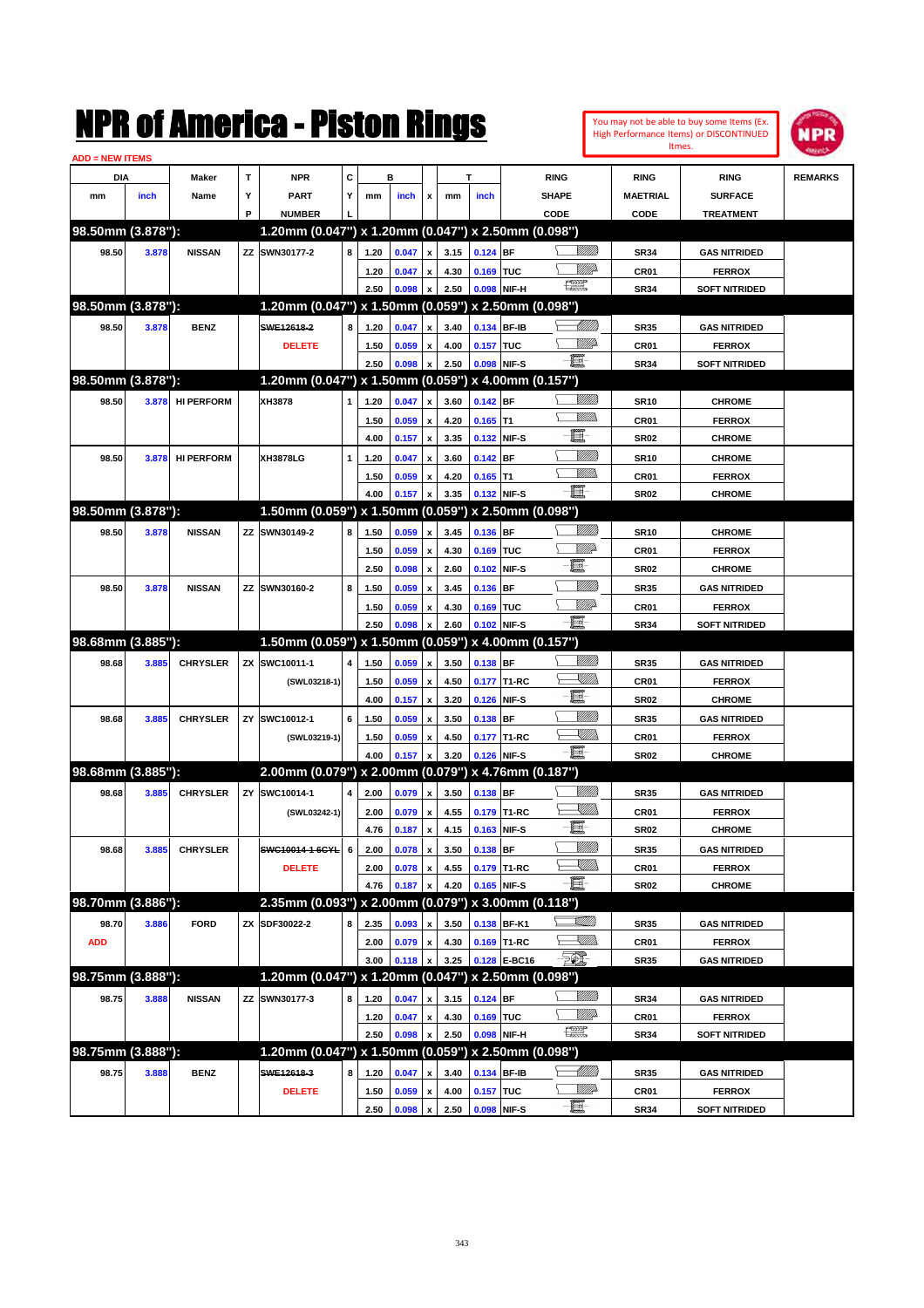| <b>ADD = NEW ITEMS</b> |       |                   |           | NMK OI AINCrica - Miston Kings                      |   |      |       |                           |      |             |                   |                            |                  | You may not be able to buy some Items (Ex.<br>High Performance Items) or DISCONTINUED<br>Itmes. | IPR            |
|------------------------|-------|-------------------|-----------|-----------------------------------------------------|---|------|-------|---------------------------|------|-------------|-------------------|----------------------------|------------------|-------------------------------------------------------------------------------------------------|----------------|
| DIA                    |       | Maker             | T         | <b>NPR</b>                                          | C |      | в     |                           |      | т           | <b>RING</b>       |                            | <b>RING</b>      | <b>RING</b>                                                                                     | <b>REMARKS</b> |
| mm                     | inch  | Name              | Υ         | <b>PART</b>                                         | Y | mm   | inch  | x                         | mm   | inch        | <b>SHAPE</b>      |                            | <b>MAETRIAL</b>  | <b>SURFACE</b>                                                                                  |                |
|                        |       |                   | P         | <b>NUMBER</b>                                       |   |      |       |                           |      |             | CODE              |                            | CODE             | <b>TREATMENT</b>                                                                                |                |
| 98.75mm (3.888"):      |       |                   |           | 1.50mm (0.059") x 1.50mm (0.059") x 2.50mm (0.098") |   |      |       |                           |      |             |                   |                            |                  |                                                                                                 |                |
| 98.75                  | 3.888 | <b>NISSAN</b>     | ΖZ        | SWN30149-3                                          | 8 | 1.50 | 0.059 | x                         | 3.45 | 0.136 BF    |                   | <u>Sillilli</u>            | <b>SR10</b>      | <b>CHROME</b>                                                                                   |                |
|                        |       |                   |           |                                                     |   | 1.50 | 0.059 | x                         | 4.30 | 0.169       | <b>TUC</b>        | <u>Willia</u>              | CR <sub>01</sub> | <b>FERROX</b>                                                                                   |                |
|                        |       |                   |           |                                                     |   | 2.50 | 0.098 | X                         | 2.60 | 0.102       | NIF-S             | E                          | <b>SR02</b>      | <b>CHROME</b>                                                                                   |                |
| 98.75                  | 3.888 | <b>NISSAN</b>     | ΖZ        | SWN30160-3                                          | 8 | 1.50 | 0.059 | X                         | 3.45 | 0.136       | <b>BF</b>         | <u>Millil</u>              | <b>SR35</b>      | <b>GAS NITRIDED</b>                                                                             |                |
|                        |       |                   |           |                                                     |   | 1.50 | 0.059 | x                         | 4.30 | 0.169       | <b>TUC</b>        | <u>VIIItti</u> d           | CR <sub>01</sub> | <b>FERROX</b>                                                                                   |                |
|                        |       |                   |           |                                                     |   | 2.50 | 0.098 | $\boldsymbol{\mathsf{x}}$ | 2.60 | 0.102 NIF-S |                   | E                          | <b>SR34</b>      | <b>SOFT NITRIDED</b>                                                                            |                |
| 98.93mm (3.895"):      |       |                   |           | 1.50mm (0.059") x 1.50mm (0.059")                   |   |      |       |                           |      |             | x 4.00mm (0.157") |                            |                  |                                                                                                 |                |
| 98.93                  | 3.895 | <b>CHRYSLER</b>   | <b>ZX</b> | SWC10011-2                                          | 4 | 1.50 | 0.059 | X                         | 3.50 | 0.138 BF    |                   | <u>VIIII)</u>              | <b>SR35</b>      | <b>GAS NITRIDED</b>                                                                             |                |
|                        |       |                   |           | (SWL03218-2)                                        |   | 1.50 | 0.059 | X                         | 4.50 | 0.177       | T1-RC             | <u>Sillin</u>              | CR <sub>01</sub> | <b>FERROX</b>                                                                                   |                |
|                        |       |                   |           |                                                     |   | 4.00 | 0.157 | x                         | 3.20 | 0.126       | NIF-S             | E                          | <b>SR02</b>      | <b>CHROME</b>                                                                                   |                |
| 98.93                  | 3.895 | <b>CHRYSLER</b>   | ZY        | SWC10012-2                                          | 6 | 1.50 | 0.059 | X                         | 3.50 | 0.138       | <b>BF</b>         | <u>Milli</u>               | <b>SR35</b>      | <b>GAS NITRIDED</b>                                                                             |                |
|                        |       |                   |           | (SWL03219-2)                                        |   | 1.50 | 0.059 | x                         | 4.50 |             | 0.177 T1-RC       | <u>Sillin</u>              | CR <sub>01</sub> | <b>FERROX</b>                                                                                   |                |
|                        |       |                   |           |                                                     |   | 4.00 | 0.157 | $\boldsymbol{x}$          | 3.20 | 0.126 NIF-S |                   | E                          | <b>SR02</b>      | <b>CHROME</b>                                                                                   |                |
| 98.93mm (3.895"):      |       |                   |           | 2.00mm (0.079") x 2.00mm (0.079") x 4.76mm (0.187") |   |      |       |                           |      |             |                   |                            |                  |                                                                                                 |                |
| 98.93                  |       |                   |           | SWC10014-2                                          | 4 |      |       |                           | 3.50 | 0.138 BF    |                   | <u>VIIII)</u>              |                  | <b>GAS NITRIDED</b>                                                                             |                |
|                        | 3.895 | <b>CHRYSLER</b>   |           |                                                     |   | 2.00 | 0.079 | x                         |      |             |                   | <u>Sillin</u>              | <b>SR35</b>      |                                                                                                 |                |
|                        |       |                   |           | <b>DELETE</b>                                       |   | 2.00 | 0.079 | $\boldsymbol{x}$          | 4.55 | 0.179       | T1-RC             | E                          | CR <sub>01</sub> | <b>FERROX</b>                                                                                   |                |
|                        |       |                   |           |                                                     |   | 4.76 | 0.187 | x                         | 4.15 | 0.163       | NIF-S             | <u>MMM</u>                 | <b>SR02</b>      | <b>CHROME</b>                                                                                   |                |
| 98.93                  | 3.895 | <b>CHRYSLER</b>   |           | SWC10014-2 6CYL                                     | 6 | 2.00 | 0.078 | $\boldsymbol{x}$          | 3.50 | 0.138       | <b>BF</b>         | <u>Sillin</u>              | <b>SR35</b>      | <b>GAS NITRIDED</b>                                                                             |                |
|                        |       |                   |           | <b>DELETE</b>                                       |   | 2.00 | 0.078 | $\boldsymbol{x}$          | 4.55 | 0.179       | T1-RC             | E                          | CR01             | <b>FERROX</b>                                                                                   |                |
| 98.95mm (3.896"):      |       |                   |           | 2.35mm (0.093") x 2.00mm (0.079") x 3.00mm (0.118") |   | 4.76 | 0.187 | X                         | 4.20 | 0.165       | NIF-S             |                            | <b>SR02</b>      | <b>CHROME</b>                                                                                   |                |
|                        |       |                   |           |                                                     |   |      |       |                           |      |             |                   | <u>stillill</u>            |                  |                                                                                                 |                |
| 98.95                  | 3.896 | <b>FORD</b>       | ZΧ        | SDF30022-3                                          | 8 | 2.35 | 0.093 | X                         | 3.50 | 0.138       | BF-K1             |                            | <b>SR35</b>      | <b>GAS NITRIDED</b>                                                                             |                |
| <b>ADD</b>             |       |                   |           |                                                     |   | 2.00 | 0.079 | $\boldsymbol{x}$          | 4.30 | 0.169       | T1-RC             | <u>UM)</u><br>$\mathbb{Z}$ | CR <sub>01</sub> | <b>FERROX</b>                                                                                   |                |
|                        |       |                   |           |                                                     |   | 3.00 | 0.118 | X                         | 3.25 | 0.128       | <b>E-BC16</b>     |                            | <b>SR35</b>      | <b>GAS NITRIDED</b>                                                                             |                |
| 99.00mm (3.898"):      |       |                   |           | 1.00mm (0.039") x 1.20mm (0.047")                   |   |      |       |                           |      |             | x 2.00mm (0.079") |                            |                  |                                                                                                 |                |
| 99.00                  | 3.898 | <b>HI PERFORM</b> |           | 21-GRN09900NS                                       | 1 | 1.00 | 0.039 | X                         | 3.50 | 0.138       | <b>BF</b>         | <u> UMB</u>                | <b>SR34</b>      | <b>GAS NITRIDED</b>                                                                             |                |
|                        |       |                   |           |                                                     |   | 1.20 | 0.047 | $\boldsymbol{x}$          | 4.10 | 0.161       | <b>TUH</b>        | <u>Mille</u><br>H          | CR <sub>01</sub> | <b>FERROX</b>                                                                                   |                |
|                        |       |                   |           |                                                     |   | 2.00 | 0.079 | $\boldsymbol{x}$          | 2.55 | 0.100       | NIF-H             |                            | <b>SR34</b>      | <b>SOFT NITRIDED</b>                                                                            |                |
| 99.00mm (3.898"):      |       |                   |           | 1.20mm (0.047") x 1.20mm (0.047") x 2.50mm (0.098") |   |      |       |                           |      |             |                   |                            |                  |                                                                                                 |                |
| 99.00                  | 3.898 | <b>NISSAN</b>     | ZZ        | SWN30177-4                                          | 8 | 1.20 | 0.047 | $\boldsymbol{x}$          | 3.15 | $0.124$ BF  |                   | <u>Sillilli</u>            | <b>SR34</b>      | <b>GAS NITRIDED</b>                                                                             |                |
|                        |       |                   |           |                                                     |   | 1.20 | 0.047 | $\pmb{\mathsf{x}}$        | 4.30 | 0.169 TUC   |                   | <u>MM</u> D                | CR01             | <b>FERROX</b>                                                                                   |                |
|                        |       |                   |           |                                                     |   | 2.50 | 0.098 | $\pmb{\mathsf{x}}$        | 2.50 | 0.098 NIF-H |                   | $\frac{1}{2}$              | SR34             | <b>SOFT NITRIDED</b>                                                                            |                |
| 99.00mm (3.898"):      |       |                   |           | 1.20mm (0.047") x 1.50mm (0.059") x 2.50mm (0.098") |   |      |       |                           |      |             |                   |                            |                  |                                                                                                 |                |
| 99.00                  | 3.898 | <b>BENZ</b>       |           | SWE12618-4                                          | 8 | 1.20 | 0.047 | $\pmb{\mathsf{x}}$        | 3.40 | 0.134 BF-IB |                   | <u>-1777)</u>              | <b>SR35</b>      | <b>GAS NITRIDED</b>                                                                             |                |
|                        |       |                   |           | <b>DELETE</b>                                       |   | 1.50 | 0.059 | $\pmb{\mathsf{x}}$        | 4.00 | 0.157 TUC   |                   | <u>Willi</u> b             | CR01             | <b>FERROX</b>                                                                                   |                |
|                        |       |                   |           |                                                     |   | 2.50 | 0.098 | x                         | 2.50 | 0.098       | NIF-S             | E                          | SR34             | <b>SOFT NITRIDED</b>                                                                            |                |
| 99.00                  | 3.898 | <b>GMC</b>        | ΖZ        | SWG10049-0                                          | 6 | 1.20 | 0.047 | x                         | 3.30 | 0.130 BF    |                   | <u>VMM</u>                 | <b>SR35</b>      | <b>GAS NITRIDED</b>                                                                             |                |
|                        |       |                   |           |                                                     |   | 1.50 | 0.059 | x                         | 3.75 | 0.148 TUC   |                   | <u>Willia</u>              | CR01             | <b>FERROX</b>                                                                                   |                |
|                        |       |                   |           |                                                     |   | 2.50 | 0.098 |                           | 2.85 | 0.112 NIF-S |                   | E                          | SR34             | <b>SOFT NITRIDED</b>                                                                            |                |
| 99.00mm (3.898"):      |       |                   |           | 1.50mm (0.059") x 1.50mm (0.059") x 2.50mm (0.098") |   |      |       |                           |      |             |                   |                            |                  |                                                                                                 |                |
| 99.00                  | 3.898 | <b>NISSAN</b>     |           | ZZ SWN30149-4                                       | 8 | 1.50 | 0.059 | x                         | 3.45 | $0.136$ BF  |                   | <u>VIIII</u> )             | <b>SR10</b>      | <b>CHROME</b>                                                                                   |                |
|                        |       |                   |           |                                                     |   | 1.50 | 0.059 | $\pmb{\mathsf{x}}$        | 4.30 | 0.169 TUC   |                   | WWA                        | CR01             | <b>FERROX</b>                                                                                   |                |
|                        |       |                   |           |                                                     |   | 2.50 | 0.098 | x                         | 2.60 | 0.102 NIF-S |                   | E                          | <b>SR02</b>      | <b>CHROME</b>                                                                                   |                |
| 99.00                  | 3.898 | <b>NISSAN</b>     |           | ZZ SWN30160-4                                       | 8 | 1.50 | 0.059 | $\pmb{\mathsf{x}}$        | 3.45 | 0.136 BF    |                   | <u>VMM</u>                 | <b>SR35</b>      | <b>GAS NITRIDED</b>                                                                             |                |
|                        |       |                   |           |                                                     |   | 1.50 | 0.059 | x                         | 4.30 | 0.169 TUC   |                   | <u>WW</u> D                | CR01             | <b>FERROX</b>                                                                                   |                |
|                        |       |                   |           |                                                     |   |      |       |                           |      |             |                   | -8                         |                  |                                                                                                 |                |

**2.50 0.098 x 2.60 0.102 NIF-S SR34 SOFT NITRIDED**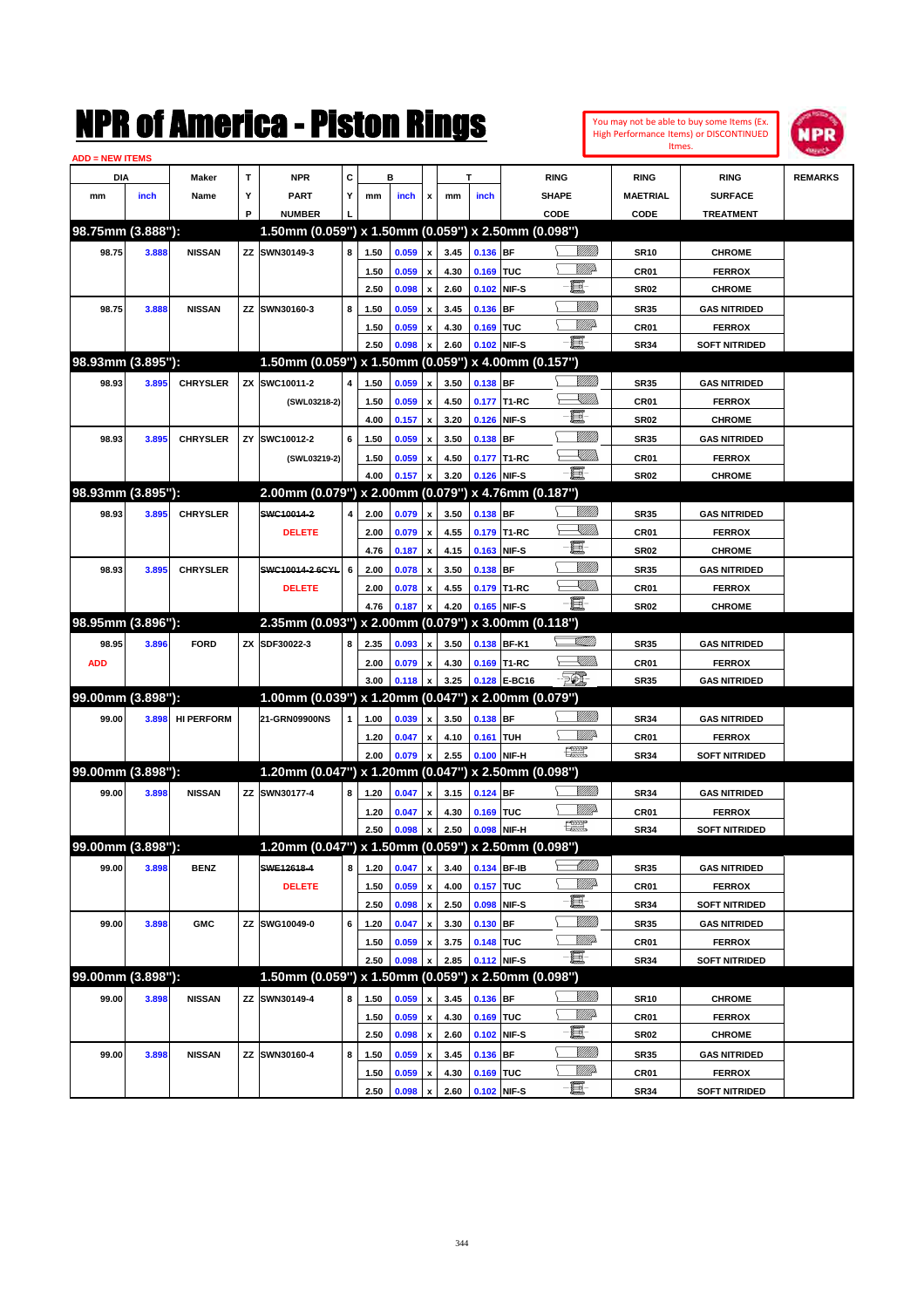| <b>ADD = NEW ITEMS</b> |       |                   |    | NMK OI AINCrica - Miston Kings                      |   |      |       |                           |      |             |              |                         |                   |                  | You may not be able to buy some Items (Ex.<br>High Performance Items) or DISCONTINUED<br>Itmes. | NPR            |
|------------------------|-------|-------------------|----|-----------------------------------------------------|---|------|-------|---------------------------|------|-------------|--------------|-------------------------|-------------------|------------------|-------------------------------------------------------------------------------------------------|----------------|
| DIA                    |       | Maker             | T  | <b>NPR</b>                                          | C |      | в     |                           |      | т           |              | <b>RING</b>             |                   | <b>RING</b>      | <b>RING</b>                                                                                     | <b>REMARKS</b> |
| mm                     | inch  | Name              | Υ  | PART                                                | Y | mm   | inch  | x                         | mm   | inch        |              | <b>SHAPE</b>            |                   | <b>MAETRIAL</b>  | <b>SURFACE</b>                                                                                  |                |
|                        |       |                   | P  | <b>NUMBER</b>                                       |   |      |       |                           |      |             |              | CODE                    |                   | CODE             | <b>TREATMENT</b>                                                                                |                |
| 99.00mm (3.898"):      |       |                   |    | 1.50mm (0.059") x 1.50mm (0.059") x 3.00mm (0.118") |   |      |       |                           |      |             |              |                         |                   |                  |                                                                                                 |                |
| 99.00                  | 3.898 | <b>GMC</b>        | ZZ | SWG10018-0                                          | 8 | 1.50 | 0.059 | x                         | 3.50 | 0.138 BF    |              |                         | <u>Millill</u>    | <b>SR35</b>      | <b>GAS NITRIDED</b>                                                                             |                |
|                        |       |                   |    | (SWL03149-0)                                        |   | 1.50 | 0.059 | x                         | 4.10 | 0.161 TUC   |              |                         | <u>Willia</u>     | CR01             | <b>FERROX</b>                                                                                   |                |
|                        |       |                   |    |                                                     |   | 3.00 | 0.118 | x                         | 3.20 |             | 0.126 NIF-S  | E.                      |                   | <b>SR34</b>      | <b>SOFT NITRIDED</b>                                                                            |                |
| 99.00mm (3.898"):      |       |                   |    | 2.85mm (0.112") x 2.00mm (0.079") x 2.50mm (0.098") |   |      |       |                           |      |             |              |                         |                   |                  |                                                                                                 |                |
| 99.00                  | 3.898 | <b>FORD</b>       | ZZ | SDF30025-0                                          | 8 | 2.85 | 0.112 | X                         | 3.60 |             | 0.142 BF-K1  |                         | <u>SAMM</u>       | <b>SR35</b>      | <b>GAS NITRIDED</b>                                                                             |                |
| <b>ADD</b>             |       |                   |    |                                                     |   | 2.00 | 0.079 | x                         | 3.60 |             | 0.142 T1-RC  |                         | <u>UMB</u>        | CR01             | <b>FERROX</b>                                                                                   |                |
|                        |       |                   |    |                                                     |   | 2.50 | 0.098 | X                         | 2.85 |             | 0.112 E-BC16 | EO)                     |                   | <b>SR35</b>      | <b>GAS NITRIDED</b>                                                                             |                |
| 99.18mm (3.905"):      |       |                   |    | 1.50mm (0.059") x 1.50mm (0.059") x 4.00mm (0.157") |   |      |       |                           |      |             |              |                         |                   |                  |                                                                                                 |                |
| 99.18                  | 3.905 | <b>CHRYSLER</b>   | ZΧ | SWC10011-3                                          | 4 | 1.50 | 0.059 | X                         | 3.50 | 0.138 BF    |              |                         | <u>Milli</u>      | <b>SR35</b>      | <b>GAS NITRIDED</b>                                                                             |                |
|                        |       |                   |    | (SWL03218-3)                                        |   | 1.50 | 0.059 | x                         | 4.50 |             | 0.177 T1-RC  |                         | XIII)             | CR <sub>01</sub> | <b>FERROX</b>                                                                                   |                |
|                        |       |                   |    |                                                     |   | 4.00 | 0.157 | x                         | 3.20 |             | 0.126 NIF-S  | E                       |                   | <b>SR02</b>      | <b>CHROME</b>                                                                                   |                |
| 99.18                  | 3.905 | <b>CHRYSLER</b>   | ZY | SWC10012-3                                          | 6 | 1.50 | 0.059 | X                         | 3.50 | $0.138$ BF  |              |                         | <u>Millil</u>     | <b>SR35</b>      | <b>GAS NITRIDED</b>                                                                             |                |
|                        |       |                   |    | (SWL03219-3)                                        |   | 1.50 | 0.059 | x                         | 4.50 |             | 0.177 T1-RC  |                         | УШИ               | CR <sub>01</sub> | <b>FERROX</b>                                                                                   |                |
|                        |       |                   |    |                                                     |   | 4.00 | 0.157 | X                         | 3.20 |             | 0.126 NIF-S  | -8                      |                   | <b>SR02</b>      | <b>CHROME</b>                                                                                   |                |
| 99.18mm (3.905"):      |       |                   |    | 2.00mm (0.079") x 2.00mm (0.079") x 4.76mm (0.187") |   |      |       |                           |      |             |              |                         |                   |                  |                                                                                                 |                |
| 99.18                  | 3.905 | <b>CHRYSLER</b>   | ZY | SWC10014-3                                          | 4 | 2.00 | 0.079 | X                         | 3.50 | $0.138$ BF  |              |                         | <u>Milli</u>      | <b>SR35</b>      | <b>GAS NITRIDED</b>                                                                             |                |
|                        |       |                   |    | (SWL03242-3)                                        |   | 2.00 | 0.079 | $\boldsymbol{\mathsf{x}}$ | 4.55 |             | 0.179 T1-RC  |                         | <u>Sillill</u>    | CR <sub>01</sub> | <b>FERROX</b>                                                                                   |                |
|                        |       |                   |    |                                                     |   | 4.76 | 0.187 | $\boldsymbol{\mathsf{x}}$ | 4.15 | 0.163       | NIF-S        | E                       |                   | <b>SR02</b>      | <b>CHROME</b>                                                                                   |                |
| 99.18                  | 3.905 | <b>CHRYSLER</b>   |    | SWC10014-3 6CYL                                     | 6 | 2.00 | 0.078 | x                         | 3.50 | $0.138$ BF  |              |                         | <u>MMM</u>        | <b>SR35</b>      | <b>GAS NITRIDED</b>                                                                             |                |
|                        |       |                   |    | <b>DELETE</b>                                       |   | 2.00 | 0.078 | x                         | 4.55 |             | 0.179 T1-RC  |                         | <u>SMM</u>        | CR01             | <b>FERROX</b>                                                                                   |                |
|                        |       |                   |    |                                                     |   | 4.76 | 0.187 | X                         | 4.20 |             | 0.165 NIF-S  | 匱                       |                   | <b>SR02</b>      | <b>CHROME</b>                                                                                   |                |
| 99.19mm (3.905"):      |       |                   |    | 1.20mm (0.047") x 1.20mm (0.047") x 3.00mm (0.118") |   |      |       |                           |      |             |              |                         |                   |                  |                                                                                                 |                |
| 99.19                  | 3.905 | <b>HI PERFORM</b> |    | 20-GNHS3905K8                                       | 8 | 1.20 | 0.047 | x                         | 3.70 |             | 0.146 BF-IB  |                         | <u> Milli</u> lli | <b>SR35</b>      | <b>GAS NITRIDED</b>                                                                             |                |
| <b>ADD</b>             |       |                   |    | (21-GNHS3905K for 1Cyl)                             |   | 1.20 | 0.047 | x                         | 3.85 | 0.152 TUH   |              |                         | ₩₩                | <b>CR10</b>      | <b>FERROX</b>                                                                                   |                |
|                        |       |                   |    |                                                     |   | 3.00 | 0.118 | X                         | 3.70 |             | 0.146 NIF-H  | $\frac{1}{2}$           |                   | <b>SR34</b>      | <b>SOFT NITRIDED</b>                                                                            |                |
| 99.19mm (3.905"):      |       |                   |    | 1.20mm (0.047") x 1.50mm (0.059") x 3.00mm (0.118") |   |      |       |                           |      |             |              |                         |                   |                  |                                                                                                 |                |
| 99.19                  | 3.905 | <b>HI PERFORM</b> |    | 20-GNHM3905K8                                       | 8 | 1.20 | 0.047 | x                         | 3.70 |             | 0.146 BF-IB  |                         | <u> Millill</u>   | <b>SR35</b>      | <b>GAS NITRIDED</b>                                                                             |                |
| <b>ADD</b>             |       |                   |    | (21-GNHM3905K for 1Cyl)                             |   | 1.50 | 0.059 | x                         | 3.90 | 0.154 TUC   |              |                         | <u>WWA</u>        | CR01             | <b>FERROX</b>                                                                                   |                |
|                        |       |                   |    |                                                     |   | 3.00 | 0.118 | X                         | 3.70 |             | 0.146 NIF-H  | $\frac{1}{2}$           |                   | <b>SR34</b>      | <b>SOFT NITRIDED</b>                                                                            |                |
| 99.19mm (3.905"):      |       |                   |    | 1.50mm (0.059") x 1.50mm (0.059") x 3.00mm (0.118") |   |      |       |                           |      |             |              |                         |                   |                  |                                                                                                 |                |
| 99.19                  |       | 3.905 HI PERFORM  |    | 20-GNHD3905K8                                       | 8 | 1.50 | 0.059 | $\mathbf{x}$              | 3.50 | 0.138 BF-IB |              |                         | <u>UMB</u>        | <b>SR35</b>      | <b>GAS NITRIDED</b>                                                                             |                |
| <b>ADD</b>             |       |                   |    | (21-GNHD3905K for 1Cyl)                             |   | 1.50 | 0.059 | $\pmb{\mathsf{x}}$        | 3.90 | 0.154 TUC   |              |                         | <u>MM</u>         | CR01             | <b>FERROX</b>                                                                                   |                |
|                        |       |                   |    |                                                     |   | 3.00 | 0.118 | X                         | 3.70 |             | 0.146 NIF-H  | $f_{\rm max}^{\rm exp}$ |                   | <b>SR34</b>      | <b>SOFT NITRIDED</b>                                                                            |                |
| 99.20mm (3.906"):      |       |                   |    | 2.35mm (0.093") x 2.00mm (0.079") x 3.00mm (0.118") |   |      |       |                           |      |             |              |                         |                   |                  |                                                                                                 |                |
| 99.20                  | 3.906 | <b>FORD</b>       |    | ZX SDF30022-4                                       | 8 | 2.35 | 0.093 | X                         | 3.50 |             | 0.138 BF-K1  |                         | <u>stillin</u>    | <b>SR35</b>      | <b>GAS NITRIDED</b>                                                                             |                |
| <b>ADD</b>             |       |                   |    |                                                     |   | 2.00 | 0.079 | $\pmb{\mathsf{x}}$        | 4.30 |             | 0.169 T1-RC  |                         | <u>Sillin</u>     | CR01             | <b>FERROX</b>                                                                                   |                |
|                        |       |                   |    |                                                     |   | 3.00 | 0.118 | x                         | 3.25 |             | 0.128 E-BC16 | EO)                     |                   | <b>SR35</b>      | <b>GAS NITRIDED</b>                                                                             |                |
| 99.25mm (3.907"):      |       |                   |    | 1.20mm (0.047") x 1.50mm (0.059") x 2.50mm (0.098") |   |      |       |                           |      |             |              |                         |                   |                  |                                                                                                 |                |
| 99.25                  | 3.907 | <b>GMC</b>        |    | ZZ SWG10049-1                                       | 6 | 1.20 | 0.047 | $\pmb{\mathsf{x}}$        | 3.30 | $0.130$ BF  |              |                         | <u>VIIII</u> )    | <b>SR35</b>      | <b>GAS NITRIDED</b>                                                                             |                |
|                        |       |                   |    |                                                     |   | 1.50 | 0.059 | $\pmb{\mathsf{x}}$        | 3.75 | 0.148 TUC   |              | -8                      | <u>Willi</u> b    | CR01             | <b>FERROX</b>                                                                                   |                |
|                        |       |                   |    |                                                     |   | 2.50 | 0.098 | $\boldsymbol{\mathsf{x}}$ | 2.85 | 0.112 NIF-S |              |                         |                   | <b>SR34</b>      | <b>SOFT NITRIDED</b>                                                                            |                |
| 99.25mm (3.907"):      |       |                   |    | 1.50mm (0.059") x 1.50mm (0.059") x 3.00mm (0.118") |   |      |       |                           |      |             |              |                         |                   |                  |                                                                                                 |                |
| 99.25                  | 3.907 | <b>GMC</b>        |    | ZZ SWG10018-1                                       | 8 | 1.50 | 0.059 | $\pmb{\mathsf{x}}$        | 3.50 | 0.138 BF    |              |                         | <u>VIIII)</u>     | <b>SR35</b>      | <b>GAS NITRIDED</b>                                                                             |                |
|                        |       |                   |    | (SWL03149-1)                                        |   | 1.50 | 0.059 | $\pmb{\mathsf{x}}$        | 4.10 | 0.161 TUC   |              | -8                      | WWA               | CR01             | <b>FERROX</b>                                                                                   |                |
|                        |       |                   |    |                                                     |   | 3.00 | 0.118 | $\pmb{\mathsf{x}}$        | 3.20 |             | 0.126 NIF-S  |                         |                   | <b>SR34</b>      | <b>SOFT NITRIDED</b>                                                                            |                |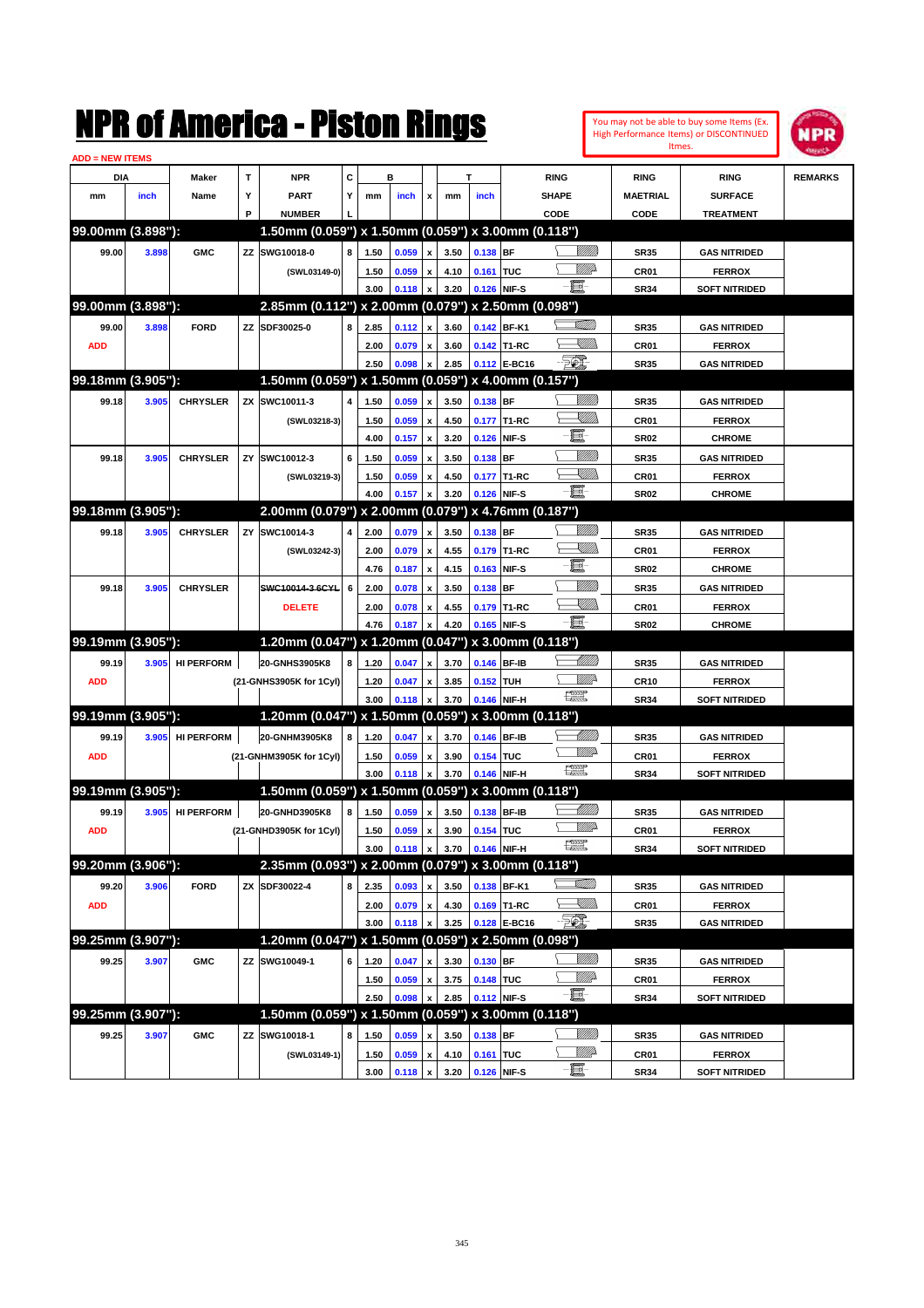| <b>ADD = NEW ITEMS</b> |       |                  |   |                                                     |              |      |                  |                    |                                                |            |                  |                                                                                                             |                  |                      |                |
|------------------------|-------|------------------|---|-----------------------------------------------------|--------------|------|------------------|--------------------|------------------------------------------------|------------|------------------|-------------------------------------------------------------------------------------------------------------|------------------|----------------------|----------------|
| DIA                    |       | Maker            | т | <b>NPR</b>                                          | С            |      | в                |                    |                                                | т          |                  | <b>RING</b>                                                                                                 | <b>RING</b>      | <b>RING</b>          | <b>REMARKS</b> |
| mm                     | inch  | Name             | Y | <b>PART</b>                                         | Y            | mm   | inch             | x                  | mm                                             | inch       |                  | <b>SHAPE</b>                                                                                                | <b>MAETRIAL</b>  | <b>SURFACE</b>       |                |
|                        |       |                  | P | <b>NUMBER</b>                                       |              |      |                  |                    |                                                |            |                  | CODE                                                                                                        | CODE             | <b>TREATMENT</b>     |                |
| 99.25mm (3.907"):      |       |                  |   | 2.85mm (0.112") x 2.00mm (0.079") x 2.50mm (0.098") |              |      |                  |                    |                                                |            |                  |                                                                                                             |                  |                      |                |
| 99.25                  | 3.907 | <b>FORD</b>      |   | ZZ SDF30025-1                                       | 8            | 2.85 | $0.112 \, x$     |                    | 3.60                                           |            | 0.142 BF-K1      | .<br>Villin                                                                                                 | <b>SR35</b>      | <b>GAS NITRIDED</b>  |                |
| <b>ADD</b>             |       |                  |   |                                                     |              | 2.00 | 0.079            | $\pmb{\mathsf{x}}$ | 3.60                                           |            | 0.142 T1-RC      | <u>Sillin</u>                                                                                               | CR <sub>01</sub> | <b>FERROX</b>        |                |
|                        |       |                  |   |                                                     |              | 2.50 | 0.098            |                    | 2.85                                           |            | 0.112 E-BC16     | -50)                                                                                                        | <b>SR35</b>      | <b>GAS NITRIDED</b>  |                |
| 99.31mm (3.910"):      |       |                  |   | 2.00mm (0.079") x 2.00mm (0.079") x 4.00mm (0.157") |              |      |                  |                    |                                                |            |                  |                                                                                                             |                  |                      |                |
| 99.31                  | 3.910 | <b>CHRYSLER</b>  |   | ZZ SWC10006-0                                       | 6            | 2.00 | 0.079            | $\pmb{\mathsf{x}}$ | 3.45                                           | 0.136 BF   |                  |                                                                                                             | <b>SR35</b>      | <b>GAS NITRIDED</b>  |                |
|                        |       |                  |   | (SWL03132-0)                                        |              | 2.00 | 0.079            | $\pmb{\mathsf{x}}$ | 4.50                                           |            | 0.177 T1-RC      | <u>UMB</u>                                                                                                  | CR <sub>01</sub> | <b>FERROX</b>        |                |
|                        |       |                  |   |                                                     |              | 4.00 | 0.157            | $\pmb{\mathsf{x}}$ | 3.30                                           |            | 0.130 NIF-S      | e.                                                                                                          | <b>SR34</b>      | <b>SOFT NITRIDED</b> |                |
| 99.31                  | 3.910 | <b>CHRYSLER</b>  |   | ZY SWC10006AM-0                                     | 6            | 2.00 | 0.079            | $\pmb{\mathsf{x}}$ | 3.45                                           | 0.136 BF   |                  | VIII))                                                                                                      | <b>SR10</b>      | <b>CHROME</b>        |                |
|                        |       |                  |   | (SWL03132AM-0)                                      |              | 2.00 | 0.079            | $\pmb{\mathsf{x}}$ | 4.50                                           |            | 0.177 T1-RC      | <u>Sillin</u>                                                                                               | CR <sub>01</sub> | <b>FERROX</b>        |                |
|                        |       |                  |   |                                                     |              | 4.00 | 0.157            | x                  | 3.30                                           |            | 0.130 NIF-S      | e.                                                                                                          | <b>SR02</b>      | <b>CHROME</b>        |                |
| 99.31                  | 3.910 | <b>CHRYSLER</b>  |   | SWC10020-0                                          | 8            | 2.00 | 0.079            | $\pmb{\mathsf{x}}$ | 3.50                                           | 0.138 BF   |                  | VIII))                                                                                                      | <b>SR35</b>      | <b>GAS NITRIDED</b>  |                |
|                        |       |                  |   | <b>DELETE</b>                                       |              | 2.00 | 0.079            | x                  | 4.50                                           |            | 0.177 T1-RC      | <u>Sillin</u>                                                                                               | CR <sub>01</sub> | <b>FERROX</b>        |                |
|                        |       |                  |   |                                                     |              | 4.00 | 0.157            | x                  | 3.10                                           |            | 0.122 NIF-S      | e.                                                                                                          | <b>SR34</b>      | <b>SOFT NITRIDED</b> |                |
| 99.31                  | 3.910 | <b>CHRYSLER</b>  |   | ZX SWC10020-0                                       | 8            | 2.00 | 0.079            | $\pmb{\mathsf{x}}$ | 3.45                                           | 0.136 BF   |                  | VIII))                                                                                                      | <b>SR10</b>      | <b>CHROME</b>        |                |
|                        |       |                  |   | (SWL03236-0)                                        |              | 2.00 | 0.079            | $\pmb{\mathsf{x}}$ | 4.50                                           | $0.177$ T1 |                  | <u>MMs</u>                                                                                                  | CR <sub>01</sub> | <b>FERROX</b>        |                |
|                        |       |                  |   |                                                     |              | 4.00 | 0.157            | x                  | 3.10                                           |            | 0.122 NIF-S      | ·E-                                                                                                         | <b>SR34</b>      | <b>SOFT NITRIDED</b> |                |
| 99.31mm (3.910"):      |       |                  |   | 2.00mm (0.079") x 2.00mm (0.079") x 4.76mm (0.187") |              |      |                  |                    |                                                |            |                  |                                                                                                             |                  |                      |                |
| 99.31                  | 3.910 | <b>CHRYSLER</b>  |   | ZZ SWC10018-0                                       | 6            | 2.00 | 0.079            | $\pmb{\mathsf{x}}$ | 4.50                                           |            | 0.177 BF-IB      | <u> Millito</u>                                                                                             | <b>CR02</b>      | <b>CHROME</b>        |                |
|                        |       |                  |   |                                                     |              | 2.00 | 0.079            | $\pmb{\mathsf{x}}$ | 4.50                                           |            | 0.177 T1-RC      | <u> Ullib</u>                                                                                               | CR <sub>01</sub> | <b>FERROX</b>        |                |
|                        |       |                  |   |                                                     |              | 4.76 | 0.187            | x                  | 4.20                                           |            | 0.165 NIF-S      | e.                                                                                                          | <b>SR02</b>      | <b>CHROME</b>        |                |
| 99.31                  | 3.910 | <b>CHRYSLER</b>  |   | ZZ SWC10019-0                                       | 8            | 2.00 | 0.079            | $\pmb{\mathsf{x}}$ | 4.50                                           |            | 0.177 BF-IB      | Millitt                                                                                                     | <b>CR10</b>      | <b>CHROME</b>        |                |
|                        |       |                  |   |                                                     |              | 2.00 | 0.079            | x                  | 4.50                                           |            | 0.177 T1-RC      | <u>Sillin</u>                                                                                               | CR <sub>01</sub> | <b>FERROX</b>        |                |
|                        |       |                  |   |                                                     |              | 4.76 | 0.187            | x                  | 4.20                                           |            | 0.165 NIF-S      | 貫                                                                                                           | <b>SR02</b>      | <b>CHROME</b>        |                |
| 99.43mm (3.915"):      |       |                  |   | 1.50mm (0.059") x 1.50mm (0.059") x 4.00mm (0.157") |              |      |                  |                    |                                                |            |                  |                                                                                                             |                  |                      |                |
| 99.43                  | 3.915 | <b>CHRYSLER</b>  |   | ZX SWC10011-4                                       | 4            | 1.50 | 0.059            | $\pmb{\mathsf{x}}$ | 3.50                                           | 0.138 BF   |                  |                                                                                                             | <b>SR35</b>      | <b>GAS NITRIDED</b>  |                |
|                        |       |                  |   | (SWL03218-4)                                        |              | 1.50 | 0.059            | $\pmb{\mathsf{x}}$ | 4.50                                           |            | 0.177 T1-RC      | <u>UMB</u>                                                                                                  | CR <sub>01</sub> | <b>FERROX</b>        |                |
|                        |       |                  |   |                                                     |              | 4.00 | 0.157            | $\pmb{\mathsf{x}}$ | 3.20                                           |            | 0.126 NIF-S      | e.                                                                                                          | <b>SR02</b>      | <b>CHROME</b>        |                |
|                        |       |                  |   |                                                     | 6            |      |                  |                    |                                                | 0.138 BF   |                  | VIII))                                                                                                      |                  |                      |                |
| 99.43                  | 3.915 | <b>CHRYSLER</b>  |   | ZY SWC10012-4                                       |              | 1.50 | 0.059            | $\pmb{\mathsf{x}}$ | 3.50                                           |            |                  | <u>Sillin</u>                                                                                               | <b>SR35</b>      | <b>GAS NITRIDED</b>  |                |
|                        |       |                  |   | (SWL03219-4)                                        |              | 1.50 | 0.059            | $\pmb{\mathsf{x}}$ | 4.50                                           |            | 0.177 T1-RC      | - 1                                                                                                         | CR <sub>01</sub> | <b>FERROX</b>        |                |
| 99.43mm (3.915"):      |       |                  |   | 2.00mm (0.079") x 2.00mm (0.079") x 4.76mm (0.187") |              | 4.00 | 0.157            |                    | 3.20                                           |            | 0.126 NIF-S      |                                                                                                             | <b>SR02</b>      | <b>CHROME</b>        |                |
|                        |       |                  |   |                                                     |              |      |                  |                    |                                                |            |                  |                                                                                                             |                  |                      |                |
| 99.43                  | 3.915 | <b>CHRYSLER</b>  |   | ZY SWC10014-4                                       | 4            | 2.00 | 0.079 x          |                    | 3.50                                           | 0.138 BF   |                  | 999 M.M<br><u>SMM</u>                                                                                       | <b>SR35</b>      | <b>GAS NITRIDED</b>  |                |
|                        |       |                  |   | (SWL03242-4)                                        |              |      | $2.00$ $0.079$ x |                    |                                                |            | 4.55 0.179 T1-RC | $\blacksquare$                                                                                              | CR01             | <b>FERROX</b>        |                |
|                        |       |                  |   |                                                     |              | 4.76 | 0.187            | $\mathbf{x}$       | 4.15                                           |            | 0.163 NIF-S      |                                                                                                             | <b>SR02</b>      | <b>CHROME</b>        |                |
| 99.43                  | 3.915 | <b>CHRYSLER</b>  |   | SWC10014-4 6CYL                                     | 6            | 2.00 | 0.078            | $\pmb{\mathsf{x}}$ | 3.50                                           | 0.138 BF   |                  | <u>MMM</u>                                                                                                  | <b>SR35</b>      | <b>GAS NITRIDED</b>  |                |
|                        |       |                  |   | <b>DELETE</b>                                       |              | 2.00 | 0.078            | $\pmb{\mathsf{x}}$ | 4.55                                           |            | 0.179 T1-RC      | $\begin{matrix} \begin{matrix} \mathbb{R} & \mathbb{R} \ \mathbb{R} & \mathbb{R} \end{matrix} \end{matrix}$ | CR01             | <b>FERROX</b>        |                |
|                        |       |                  |   |                                                     |              | 4.76 | 0.187            | x                  | 4.20                                           |            | 0.165 NIF-S      | $\blacksquare$                                                                                              | SR <sub>02</sub> | <b>CHROME</b>        |                |
| 99.50mm (3.917"):      |       |                  |   | 1.00mm (0.039") x 1.20mm (0.047") x 2.80mm (0.110") |              |      |                  |                    |                                                |            |                  |                                                                                                             |                  |                      |                |
| 99.50                  |       | 3.917 HI PERFORM |   | 21-GNH09950                                         | $\mathbf{1}$ | 1.00 | 0.039            | $\pmb{\mathsf{x}}$ | 3.70                                           | $0.146$ BF |                  | <u>Milli</u> b                                                                                              | <b>SR34</b>      | <b>GAS NITRIDED</b>  |                |
|                        |       |                  |   |                                                     |              | 1.20 | $0.047 \times$   |                    | 4.10                                           | 0.161 TUH  |                  | ╰╴▓▓                                                                                                        | CR01             | <b>FERROX</b>        |                |
|                        |       |                  |   |                                                     |              | 2.80 |                  |                    | $0.110 \times 3.10 \times 0.122 \text{ NIF-H}$ |            |                  | $\frac{1}{2}$                                                                                               | <b>SR34</b>      | <b>SOFT NITRIDED</b> |                |

You may not be able to buy some Items (Ex. High Performance Items) or DISCONTINUED Itmes.

**NPR**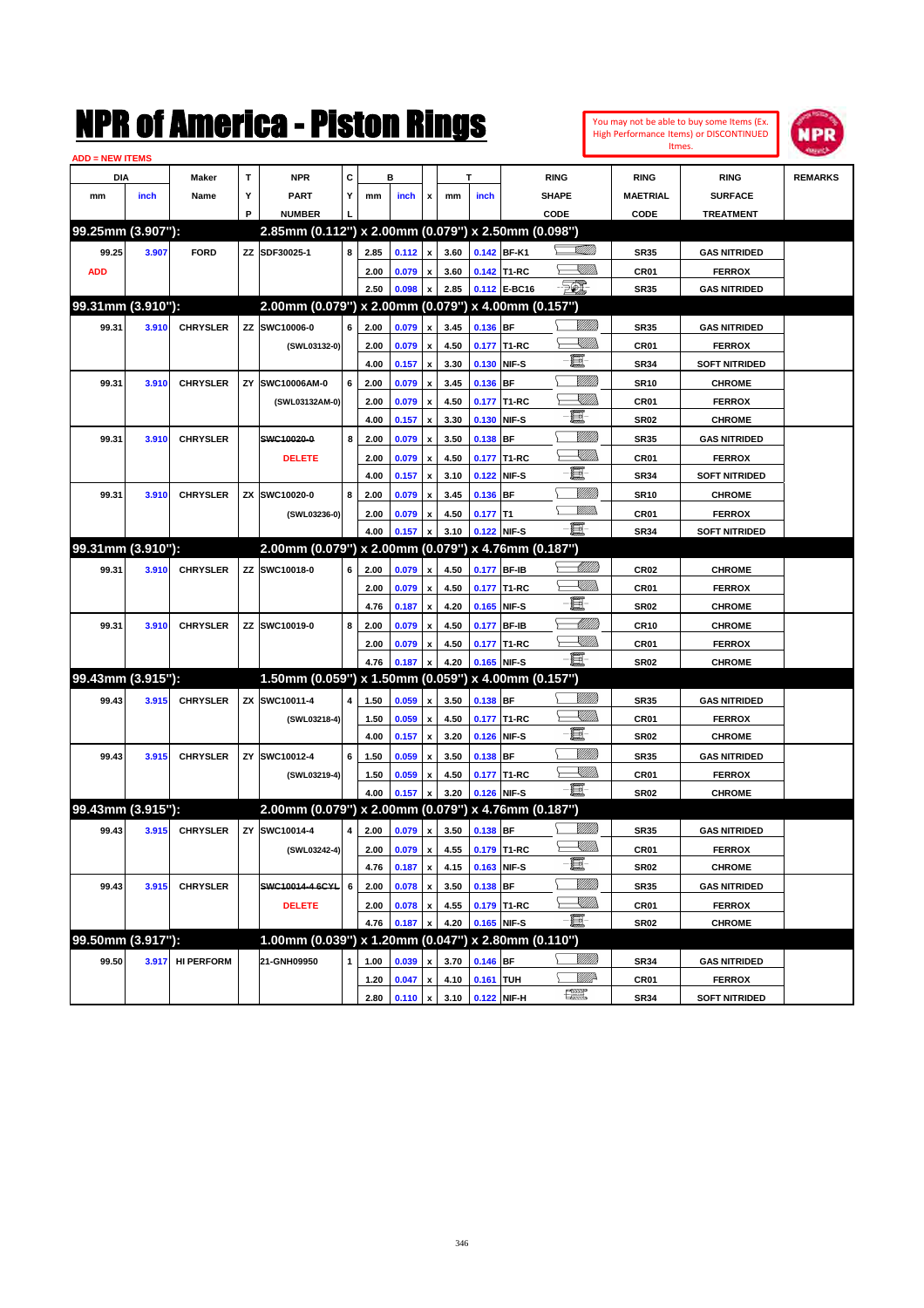| You may not be able to buy some Items (Ex. |
|--------------------------------------------|
| High Performance Items) or DISCONTINUED    |
| Itmes.                                     |



| C<br>т<br><b>NPR</b><br><b>RING</b><br><b>RING</b><br><b>REMARKS</b><br>DIA<br>Maker<br>в<br><b>RING</b><br>Y<br><b>PART</b><br>Y<br>inch<br>inch<br><b>SHAPE</b><br><b>MAETRIAL</b><br><b>SURFACE</b><br>mm<br>Name<br>mm<br>$\pmb{\mathsf{x}}$<br>mm<br>inch<br>P<br><b>NUMBER</b><br>CODE<br>CODE<br><b>TREATMENT</b><br>99.50mm (3.917"):<br>1.20mm (0.047") x 1.20mm (0.047") x 2.00mm (0.079")<br><u>-Millitt</u><br>0.146 BF-IB<br><b>HI PERFORM</b><br>21-EJ25709950<br>0.047<br>3.70<br>99.50<br>1.20<br><b>SR34</b><br><b>GAS NITRIDED</b><br>3.917<br>4<br>$\boldsymbol{\mathsf{x}}$<br><u>Mille</u> r<br>0.161 TUH<br>1.20<br>0.047<br>$\boldsymbol{\mathsf{x}}$<br>4.10<br>CR01<br><b>FERROX</b><br>t et<br>0.106 NIF-H<br>2.00<br>0.079<br>2.70<br><b>SR02</b><br><b>CHROME</b><br>$\boldsymbol{\mathsf{x}}$<br><u> UMB</u><br>99.50<br>3.917<br><b>SUBARU</b><br>ZZ SWF20068-0<br>0.047<br>3.45<br>0.136 BF-IB<br><b>SR10</b><br>4<br>1.20<br>$\pmb{\chi}$<br><b>CHROME</b><br><u>Willik</u><br><b>0.157 ES-TUC</b><br>1.20<br>0.047<br>4.00<br>CR01<br><b>FERROX</b><br>$\boldsymbol{\mathsf{x}}$<br>矘<br>0.106 NIF-H<br>2.00<br>0.079<br>2.70<br><b>SR02</b><br><b>CHROME</b><br>$\pmb{\mathsf{x}}$<br>V <i>IIII</i> I)<br>ZZ SWC10024-0<br>$0.122$ BF<br><b>GMC</b><br>8<br>1.50<br>0.059<br>3.10<br><b>SR35</b><br>99.50<br>3.917<br>$\boldsymbol{\mathsf{x}}$<br><b>GAS NITRIDED</b><br>VIII de<br>0.059<br>0.157 TUC<br>4.00<br>CR <sub>01</sub><br><b>FERROX</b><br>1.50<br>$\pmb{\mathsf{x}}$<br>€ €<br>3.00<br>0.106 NIF-H<br>0.118<br>2.70<br><b>SR02</b><br><b>CHROME</b><br>$\mathbf{x}$<br>99.50mm (3.917"):<br>1.20mm (0.047") x 1.20mm (0.047") x 2.50mm (0.098")<br><u> UMB</u><br>99.50<br><b>HI PERFORM</b><br>21-EJ25509950<br>0.047<br>3.70<br>0.146 BF-IB<br><b>GAS NITRIDED</b><br>3.917<br>4<br>1.20<br>$\pmb{\mathsf{x}}$<br><b>SR34</b><br>.<br>Willia<br>0.047<br>4.10<br>0.161 TUH<br>1.20<br>CR01<br><b>FERROX</b><br>$\boldsymbol{\mathsf{x}}$<br>œ<br>2.50<br>0.098<br>2.80<br>0.110 NIF-H<br>$\pmb{\mathsf{x}}$<br><b>SR02</b><br><b>CHROME</b><br><u> Milli</u> lli<br>ZZ SWF20066-0<br>3.45<br>0.136 BF-IB<br>99.50<br>3.917<br><b>SUBARU</b><br>4<br>1.20<br>0.047<br><b>SR10</b><br><b>CHROME</b><br>$\pmb{\mathsf{x}}$<br><u>W//A</u><br>0.157 ES-TUC<br>1.20<br>0.047<br>4.00<br>CR <sub>01</sub><br><b>FERROX</b><br>$\boldsymbol{x}$<br>$-\blacksquare$<br>2.50<br>0.098<br>2.80<br>0.110 NIF-S<br><b>SR02</b><br><b>CHROME</b><br>99.50mm (3.917"):<br>1.20mm (0.047") x 1.50mm (0.059") x 2.50mm (0.098")<br>WMB<br>ZZ SWG10049-2<br>0.130 BF<br>99.50<br>3.917<br><b>GMC</b><br>6<br>1.20<br>0.047<br>3.30<br>$\pmb{\mathsf{x}}$<br><b>SR35</b><br><b>GAS NITRIDED</b><br><u>WW</u> A<br>0.148 TUC<br>0.059<br>3.75<br>CR01<br>1.50<br><b>FERROX</b><br>$\pmb{\mathsf{x}}$<br>- 8<br>0.112 NIF-S<br>2.50<br>0.098<br>2.85<br><b>SR34</b><br><b>SOFT NITRIDED</b><br>99.50mm (3.917"):<br>1.20mm (0.047") x 1.50mm (0.059") x 2.80mm (0.110")<br><u> UMB</u><br>ZZ SWF20064-0<br>0.136 BF-IB<br>99.50<br>3.917<br><b>SUBARU</b><br>1.20<br>0.047<br>3.45<br><b>SR10</b><br><b>CHROME</b><br>4<br>$\mathbf{x}$<br>WMA<br>0.157 ES-TUC<br>0.059<br>4.00<br>1.50<br>CR <sub>01</sub><br><b>FERROX</b><br>$\mathbf{x}$<br>-8<br>2.80<br>0.110<br>3.15<br>0.124 NIF-S<br><b>SR02</b><br><b>CHROME</b><br>$\pmb{\mathsf{x}}$<br>99.50mm (3.917"):<br>1.50mm (0.059") x 1.50mm (0.059") x 3.00mm (0.118")<br><u>VMM</u><br>0.138 BF<br><b>GMC</b><br>ZZ SWG10018-2<br>0.059<br>3.50<br>99.50<br>3.917<br>1.50<br><b>SR35</b><br><b>GAS NITRIDED</b><br>8<br>$\pmb{\chi}$<br><u>Mille</u> da<br>0.161 TUC<br>(SWL03149-2)<br>1.50<br>0.059<br>4.10<br>CR01<br><b>FERROX</b><br>$\pmb{\mathsf{x}}$<br>圓<br>0.126 NIF-S<br>3.00<br>0.118<br>3.20<br><b>SR34</b><br><b>SOFT NITRIDED</b><br>$\boldsymbol{\mathsf{x}}$<br>99.50<br><b>CHRYSLER</b><br>ZX SWC10016-0<br>0.059<br>3.50<br>$0.138$ BF<br><b>SR35</b><br><b>GAS NITRIDED</b><br>3.917<br>8<br>1.50<br>$\boldsymbol{\mathsf{x}}$<br><u>SUM)</u><br>(SWL03190-0)<br>1.50<br>0.059<br>4.50<br>0.177 T1-RC<br>CR01<br><b>FERROX</b><br>- 8<br>3.00<br>0.112 NIF-S<br>0.118<br>2.85<br><b>SR34</b><br><b>SOFT NITRIDED</b><br>99.50mm (3.917"):<br>2.00mm (0.079") x 1.50mm (0.059")<br>x 4.00mm (0.122")<br><u>VMM)</u><br>ZZ SWN30181-0<br><b>NISSAN</b><br>0.138 BF<br>99.50<br>3.917<br>2.00<br>0.079<br>3.50<br><b>GAS NITRIDED</b><br>6<br>$\pmb{\mathsf{x}}$<br><b>SR35</b><br><u>Willibs</u><br>⊆<br>0.059<br>$0.165$ T1<br>1.50<br>4.20<br><b>CR01</b><br><b>FERROX</b><br>$\pmb{\mathsf{x}}$<br>$-\Xi$ .<br>4.00<br>0.157<br>3.10<br>0.122 NIF-S<br><b>SR34</b><br><b>SOFT NITRIDED</b><br>$\mathbf{x}$<br>99.50mm (3.917"):<br>2.85mm (0.112") x 2.00mm (0.079") x 2.50mm (0.098")<br><u>VMW)</u><br>0.142 BF-K1<br>3.917<br><b>FORD</b><br>ZZ SDF30025-2<br>3.60<br>99.50<br>2.85<br>0.112<br><b>SR35</b><br><b>GAS NITRIDED</b><br>8<br>$\boldsymbol{\mathsf{x}}$<br>-XIII))<br>≻<br><b>ADD</b><br>2.00<br>0.079<br>$\pmb{\mathsf{x}}$<br>3.60<br>0.142 T1-RC<br>CR01<br><b>FERROX</b><br>EQ,<br>0.112 E-BC16<br>2.50<br>0.098 x<br>2.85<br><b>SR35</b><br><b>GAS NITRIDED</b> | <b>ADD = NEW ITEMS</b> |  |  |  |  |  |  |  |  |
|------------------------------------------------------------------------------------------------------------------------------------------------------------------------------------------------------------------------------------------------------------------------------------------------------------------------------------------------------------------------------------------------------------------------------------------------------------------------------------------------------------------------------------------------------------------------------------------------------------------------------------------------------------------------------------------------------------------------------------------------------------------------------------------------------------------------------------------------------------------------------------------------------------------------------------------------------------------------------------------------------------------------------------------------------------------------------------------------------------------------------------------------------------------------------------------------------------------------------------------------------------------------------------------------------------------------------------------------------------------------------------------------------------------------------------------------------------------------------------------------------------------------------------------------------------------------------------------------------------------------------------------------------------------------------------------------------------------------------------------------------------------------------------------------------------------------------------------------------------------------------------------------------------------------------------------------------------------------------------------------------------------------------------------------------------------------------------------------------------------------------------------------------------------------------------------------------------------------------------------------------------------------------------------------------------------------------------------------------------------------------------------------------------------------------------------------------------------------------------------------------------------------------------------------------------------------------------------------------------------------------------------------------------------------------------------------------------------------------------------------------------------------------------------------------------------------------------------------------------------------------------------------------------------------------------------------------------------------------------------------------------------------------------------------------------------------------------------------------------------------------------------------------------------------------------------------------------------------------------------------------------------------------------------------------------------------------------------------------------------------------------------------------------------------------------------------------------------------------------------------------------------------------------------------------------------------------------------------------------------------------------------------------------------------------------------------------------------------------------------------------------------------------------------------------------------------------------------------------------------------------------------------------------------------------------------------------------------------------------------------------------------------------------------------------------------------------------------------------------------------------------------------------------------------------------------------------------------------------------------------------------------------------------------------------------------------------------------------------------------------------------------------------------------------------------------------------------------------------------------------------------------------------------------------------------------------------------------------------------------------------------------------------------------------------------------------------------------------------------------------------------------------------------------------------------------------------------------------------------------------------------------------------------------------------------------------------------------------------------------------------------------------------------------------------------------------------------------------------------------------------------------------------------------------------------------------|------------------------|--|--|--|--|--|--|--|--|
|                                                                                                                                                                                                                                                                                                                                                                                                                                                                                                                                                                                                                                                                                                                                                                                                                                                                                                                                                                                                                                                                                                                                                                                                                                                                                                                                                                                                                                                                                                                                                                                                                                                                                                                                                                                                                                                                                                                                                                                                                                                                                                                                                                                                                                                                                                                                                                                                                                                                                                                                                                                                                                                                                                                                                                                                                                                                                                                                                                                                                                                                                                                                                                                                                                                                                                                                                                                                                                                                                                                                                                                                                                                                                                                                                                                                                                                                                                                                                                                                                                                                                                                                                                                                                                                                                                                                                                                                                                                                                                                                                                                                                                                                                                                                                                                                                                                                                                                                                                                                                                                                                                                                                                                                |                        |  |  |  |  |  |  |  |  |
|                                                                                                                                                                                                                                                                                                                                                                                                                                                                                                                                                                                                                                                                                                                                                                                                                                                                                                                                                                                                                                                                                                                                                                                                                                                                                                                                                                                                                                                                                                                                                                                                                                                                                                                                                                                                                                                                                                                                                                                                                                                                                                                                                                                                                                                                                                                                                                                                                                                                                                                                                                                                                                                                                                                                                                                                                                                                                                                                                                                                                                                                                                                                                                                                                                                                                                                                                                                                                                                                                                                                                                                                                                                                                                                                                                                                                                                                                                                                                                                                                                                                                                                                                                                                                                                                                                                                                                                                                                                                                                                                                                                                                                                                                                                                                                                                                                                                                                                                                                                                                                                                                                                                                                                                |                        |  |  |  |  |  |  |  |  |
|                                                                                                                                                                                                                                                                                                                                                                                                                                                                                                                                                                                                                                                                                                                                                                                                                                                                                                                                                                                                                                                                                                                                                                                                                                                                                                                                                                                                                                                                                                                                                                                                                                                                                                                                                                                                                                                                                                                                                                                                                                                                                                                                                                                                                                                                                                                                                                                                                                                                                                                                                                                                                                                                                                                                                                                                                                                                                                                                                                                                                                                                                                                                                                                                                                                                                                                                                                                                                                                                                                                                                                                                                                                                                                                                                                                                                                                                                                                                                                                                                                                                                                                                                                                                                                                                                                                                                                                                                                                                                                                                                                                                                                                                                                                                                                                                                                                                                                                                                                                                                                                                                                                                                                                                |                        |  |  |  |  |  |  |  |  |
|                                                                                                                                                                                                                                                                                                                                                                                                                                                                                                                                                                                                                                                                                                                                                                                                                                                                                                                                                                                                                                                                                                                                                                                                                                                                                                                                                                                                                                                                                                                                                                                                                                                                                                                                                                                                                                                                                                                                                                                                                                                                                                                                                                                                                                                                                                                                                                                                                                                                                                                                                                                                                                                                                                                                                                                                                                                                                                                                                                                                                                                                                                                                                                                                                                                                                                                                                                                                                                                                                                                                                                                                                                                                                                                                                                                                                                                                                                                                                                                                                                                                                                                                                                                                                                                                                                                                                                                                                                                                                                                                                                                                                                                                                                                                                                                                                                                                                                                                                                                                                                                                                                                                                                                                |                        |  |  |  |  |  |  |  |  |
|                                                                                                                                                                                                                                                                                                                                                                                                                                                                                                                                                                                                                                                                                                                                                                                                                                                                                                                                                                                                                                                                                                                                                                                                                                                                                                                                                                                                                                                                                                                                                                                                                                                                                                                                                                                                                                                                                                                                                                                                                                                                                                                                                                                                                                                                                                                                                                                                                                                                                                                                                                                                                                                                                                                                                                                                                                                                                                                                                                                                                                                                                                                                                                                                                                                                                                                                                                                                                                                                                                                                                                                                                                                                                                                                                                                                                                                                                                                                                                                                                                                                                                                                                                                                                                                                                                                                                                                                                                                                                                                                                                                                                                                                                                                                                                                                                                                                                                                                                                                                                                                                                                                                                                                                |                        |  |  |  |  |  |  |  |  |
|                                                                                                                                                                                                                                                                                                                                                                                                                                                                                                                                                                                                                                                                                                                                                                                                                                                                                                                                                                                                                                                                                                                                                                                                                                                                                                                                                                                                                                                                                                                                                                                                                                                                                                                                                                                                                                                                                                                                                                                                                                                                                                                                                                                                                                                                                                                                                                                                                                                                                                                                                                                                                                                                                                                                                                                                                                                                                                                                                                                                                                                                                                                                                                                                                                                                                                                                                                                                                                                                                                                                                                                                                                                                                                                                                                                                                                                                                                                                                                                                                                                                                                                                                                                                                                                                                                                                                                                                                                                                                                                                                                                                                                                                                                                                                                                                                                                                                                                                                                                                                                                                                                                                                                                                |                        |  |  |  |  |  |  |  |  |
|                                                                                                                                                                                                                                                                                                                                                                                                                                                                                                                                                                                                                                                                                                                                                                                                                                                                                                                                                                                                                                                                                                                                                                                                                                                                                                                                                                                                                                                                                                                                                                                                                                                                                                                                                                                                                                                                                                                                                                                                                                                                                                                                                                                                                                                                                                                                                                                                                                                                                                                                                                                                                                                                                                                                                                                                                                                                                                                                                                                                                                                                                                                                                                                                                                                                                                                                                                                                                                                                                                                                                                                                                                                                                                                                                                                                                                                                                                                                                                                                                                                                                                                                                                                                                                                                                                                                                                                                                                                                                                                                                                                                                                                                                                                                                                                                                                                                                                                                                                                                                                                                                                                                                                                                |                        |  |  |  |  |  |  |  |  |
|                                                                                                                                                                                                                                                                                                                                                                                                                                                                                                                                                                                                                                                                                                                                                                                                                                                                                                                                                                                                                                                                                                                                                                                                                                                                                                                                                                                                                                                                                                                                                                                                                                                                                                                                                                                                                                                                                                                                                                                                                                                                                                                                                                                                                                                                                                                                                                                                                                                                                                                                                                                                                                                                                                                                                                                                                                                                                                                                                                                                                                                                                                                                                                                                                                                                                                                                                                                                                                                                                                                                                                                                                                                                                                                                                                                                                                                                                                                                                                                                                                                                                                                                                                                                                                                                                                                                                                                                                                                                                                                                                                                                                                                                                                                                                                                                                                                                                                                                                                                                                                                                                                                                                                                                |                        |  |  |  |  |  |  |  |  |
|                                                                                                                                                                                                                                                                                                                                                                                                                                                                                                                                                                                                                                                                                                                                                                                                                                                                                                                                                                                                                                                                                                                                                                                                                                                                                                                                                                                                                                                                                                                                                                                                                                                                                                                                                                                                                                                                                                                                                                                                                                                                                                                                                                                                                                                                                                                                                                                                                                                                                                                                                                                                                                                                                                                                                                                                                                                                                                                                                                                                                                                                                                                                                                                                                                                                                                                                                                                                                                                                                                                                                                                                                                                                                                                                                                                                                                                                                                                                                                                                                                                                                                                                                                                                                                                                                                                                                                                                                                                                                                                                                                                                                                                                                                                                                                                                                                                                                                                                                                                                                                                                                                                                                                                                |                        |  |  |  |  |  |  |  |  |
|                                                                                                                                                                                                                                                                                                                                                                                                                                                                                                                                                                                                                                                                                                                                                                                                                                                                                                                                                                                                                                                                                                                                                                                                                                                                                                                                                                                                                                                                                                                                                                                                                                                                                                                                                                                                                                                                                                                                                                                                                                                                                                                                                                                                                                                                                                                                                                                                                                                                                                                                                                                                                                                                                                                                                                                                                                                                                                                                                                                                                                                                                                                                                                                                                                                                                                                                                                                                                                                                                                                                                                                                                                                                                                                                                                                                                                                                                                                                                                                                                                                                                                                                                                                                                                                                                                                                                                                                                                                                                                                                                                                                                                                                                                                                                                                                                                                                                                                                                                                                                                                                                                                                                                                                |                        |  |  |  |  |  |  |  |  |
|                                                                                                                                                                                                                                                                                                                                                                                                                                                                                                                                                                                                                                                                                                                                                                                                                                                                                                                                                                                                                                                                                                                                                                                                                                                                                                                                                                                                                                                                                                                                                                                                                                                                                                                                                                                                                                                                                                                                                                                                                                                                                                                                                                                                                                                                                                                                                                                                                                                                                                                                                                                                                                                                                                                                                                                                                                                                                                                                                                                                                                                                                                                                                                                                                                                                                                                                                                                                                                                                                                                                                                                                                                                                                                                                                                                                                                                                                                                                                                                                                                                                                                                                                                                                                                                                                                                                                                                                                                                                                                                                                                                                                                                                                                                                                                                                                                                                                                                                                                                                                                                                                                                                                                                                |                        |  |  |  |  |  |  |  |  |
|                                                                                                                                                                                                                                                                                                                                                                                                                                                                                                                                                                                                                                                                                                                                                                                                                                                                                                                                                                                                                                                                                                                                                                                                                                                                                                                                                                                                                                                                                                                                                                                                                                                                                                                                                                                                                                                                                                                                                                                                                                                                                                                                                                                                                                                                                                                                                                                                                                                                                                                                                                                                                                                                                                                                                                                                                                                                                                                                                                                                                                                                                                                                                                                                                                                                                                                                                                                                                                                                                                                                                                                                                                                                                                                                                                                                                                                                                                                                                                                                                                                                                                                                                                                                                                                                                                                                                                                                                                                                                                                                                                                                                                                                                                                                                                                                                                                                                                                                                                                                                                                                                                                                                                                                |                        |  |  |  |  |  |  |  |  |
|                                                                                                                                                                                                                                                                                                                                                                                                                                                                                                                                                                                                                                                                                                                                                                                                                                                                                                                                                                                                                                                                                                                                                                                                                                                                                                                                                                                                                                                                                                                                                                                                                                                                                                                                                                                                                                                                                                                                                                                                                                                                                                                                                                                                                                                                                                                                                                                                                                                                                                                                                                                                                                                                                                                                                                                                                                                                                                                                                                                                                                                                                                                                                                                                                                                                                                                                                                                                                                                                                                                                                                                                                                                                                                                                                                                                                                                                                                                                                                                                                                                                                                                                                                                                                                                                                                                                                                                                                                                                                                                                                                                                                                                                                                                                                                                                                                                                                                                                                                                                                                                                                                                                                                                                |                        |  |  |  |  |  |  |  |  |
|                                                                                                                                                                                                                                                                                                                                                                                                                                                                                                                                                                                                                                                                                                                                                                                                                                                                                                                                                                                                                                                                                                                                                                                                                                                                                                                                                                                                                                                                                                                                                                                                                                                                                                                                                                                                                                                                                                                                                                                                                                                                                                                                                                                                                                                                                                                                                                                                                                                                                                                                                                                                                                                                                                                                                                                                                                                                                                                                                                                                                                                                                                                                                                                                                                                                                                                                                                                                                                                                                                                                                                                                                                                                                                                                                                                                                                                                                                                                                                                                                                                                                                                                                                                                                                                                                                                                                                                                                                                                                                                                                                                                                                                                                                                                                                                                                                                                                                                                                                                                                                                                                                                                                                                                |                        |  |  |  |  |  |  |  |  |
|                                                                                                                                                                                                                                                                                                                                                                                                                                                                                                                                                                                                                                                                                                                                                                                                                                                                                                                                                                                                                                                                                                                                                                                                                                                                                                                                                                                                                                                                                                                                                                                                                                                                                                                                                                                                                                                                                                                                                                                                                                                                                                                                                                                                                                                                                                                                                                                                                                                                                                                                                                                                                                                                                                                                                                                                                                                                                                                                                                                                                                                                                                                                                                                                                                                                                                                                                                                                                                                                                                                                                                                                                                                                                                                                                                                                                                                                                                                                                                                                                                                                                                                                                                                                                                                                                                                                                                                                                                                                                                                                                                                                                                                                                                                                                                                                                                                                                                                                                                                                                                                                                                                                                                                                |                        |  |  |  |  |  |  |  |  |
|                                                                                                                                                                                                                                                                                                                                                                                                                                                                                                                                                                                                                                                                                                                                                                                                                                                                                                                                                                                                                                                                                                                                                                                                                                                                                                                                                                                                                                                                                                                                                                                                                                                                                                                                                                                                                                                                                                                                                                                                                                                                                                                                                                                                                                                                                                                                                                                                                                                                                                                                                                                                                                                                                                                                                                                                                                                                                                                                                                                                                                                                                                                                                                                                                                                                                                                                                                                                                                                                                                                                                                                                                                                                                                                                                                                                                                                                                                                                                                                                                                                                                                                                                                                                                                                                                                                                                                                                                                                                                                                                                                                                                                                                                                                                                                                                                                                                                                                                                                                                                                                                                                                                                                                                |                        |  |  |  |  |  |  |  |  |
|                                                                                                                                                                                                                                                                                                                                                                                                                                                                                                                                                                                                                                                                                                                                                                                                                                                                                                                                                                                                                                                                                                                                                                                                                                                                                                                                                                                                                                                                                                                                                                                                                                                                                                                                                                                                                                                                                                                                                                                                                                                                                                                                                                                                                                                                                                                                                                                                                                                                                                                                                                                                                                                                                                                                                                                                                                                                                                                                                                                                                                                                                                                                                                                                                                                                                                                                                                                                                                                                                                                                                                                                                                                                                                                                                                                                                                                                                                                                                                                                                                                                                                                                                                                                                                                                                                                                                                                                                                                                                                                                                                                                                                                                                                                                                                                                                                                                                                                                                                                                                                                                                                                                                                                                |                        |  |  |  |  |  |  |  |  |
|                                                                                                                                                                                                                                                                                                                                                                                                                                                                                                                                                                                                                                                                                                                                                                                                                                                                                                                                                                                                                                                                                                                                                                                                                                                                                                                                                                                                                                                                                                                                                                                                                                                                                                                                                                                                                                                                                                                                                                                                                                                                                                                                                                                                                                                                                                                                                                                                                                                                                                                                                                                                                                                                                                                                                                                                                                                                                                                                                                                                                                                                                                                                                                                                                                                                                                                                                                                                                                                                                                                                                                                                                                                                                                                                                                                                                                                                                                                                                                                                                                                                                                                                                                                                                                                                                                                                                                                                                                                                                                                                                                                                                                                                                                                                                                                                                                                                                                                                                                                                                                                                                                                                                                                                |                        |  |  |  |  |  |  |  |  |
|                                                                                                                                                                                                                                                                                                                                                                                                                                                                                                                                                                                                                                                                                                                                                                                                                                                                                                                                                                                                                                                                                                                                                                                                                                                                                                                                                                                                                                                                                                                                                                                                                                                                                                                                                                                                                                                                                                                                                                                                                                                                                                                                                                                                                                                                                                                                                                                                                                                                                                                                                                                                                                                                                                                                                                                                                                                                                                                                                                                                                                                                                                                                                                                                                                                                                                                                                                                                                                                                                                                                                                                                                                                                                                                                                                                                                                                                                                                                                                                                                                                                                                                                                                                                                                                                                                                                                                                                                                                                                                                                                                                                                                                                                                                                                                                                                                                                                                                                                                                                                                                                                                                                                                                                |                        |  |  |  |  |  |  |  |  |
|                                                                                                                                                                                                                                                                                                                                                                                                                                                                                                                                                                                                                                                                                                                                                                                                                                                                                                                                                                                                                                                                                                                                                                                                                                                                                                                                                                                                                                                                                                                                                                                                                                                                                                                                                                                                                                                                                                                                                                                                                                                                                                                                                                                                                                                                                                                                                                                                                                                                                                                                                                                                                                                                                                                                                                                                                                                                                                                                                                                                                                                                                                                                                                                                                                                                                                                                                                                                                                                                                                                                                                                                                                                                                                                                                                                                                                                                                                                                                                                                                                                                                                                                                                                                                                                                                                                                                                                                                                                                                                                                                                                                                                                                                                                                                                                                                                                                                                                                                                                                                                                                                                                                                                                                |                        |  |  |  |  |  |  |  |  |
|                                                                                                                                                                                                                                                                                                                                                                                                                                                                                                                                                                                                                                                                                                                                                                                                                                                                                                                                                                                                                                                                                                                                                                                                                                                                                                                                                                                                                                                                                                                                                                                                                                                                                                                                                                                                                                                                                                                                                                                                                                                                                                                                                                                                                                                                                                                                                                                                                                                                                                                                                                                                                                                                                                                                                                                                                                                                                                                                                                                                                                                                                                                                                                                                                                                                                                                                                                                                                                                                                                                                                                                                                                                                                                                                                                                                                                                                                                                                                                                                                                                                                                                                                                                                                                                                                                                                                                                                                                                                                                                                                                                                                                                                                                                                                                                                                                                                                                                                                                                                                                                                                                                                                                                                |                        |  |  |  |  |  |  |  |  |
|                                                                                                                                                                                                                                                                                                                                                                                                                                                                                                                                                                                                                                                                                                                                                                                                                                                                                                                                                                                                                                                                                                                                                                                                                                                                                                                                                                                                                                                                                                                                                                                                                                                                                                                                                                                                                                                                                                                                                                                                                                                                                                                                                                                                                                                                                                                                                                                                                                                                                                                                                                                                                                                                                                                                                                                                                                                                                                                                                                                                                                                                                                                                                                                                                                                                                                                                                                                                                                                                                                                                                                                                                                                                                                                                                                                                                                                                                                                                                                                                                                                                                                                                                                                                                                                                                                                                                                                                                                                                                                                                                                                                                                                                                                                                                                                                                                                                                                                                                                                                                                                                                                                                                                                                |                        |  |  |  |  |  |  |  |  |
|                                                                                                                                                                                                                                                                                                                                                                                                                                                                                                                                                                                                                                                                                                                                                                                                                                                                                                                                                                                                                                                                                                                                                                                                                                                                                                                                                                                                                                                                                                                                                                                                                                                                                                                                                                                                                                                                                                                                                                                                                                                                                                                                                                                                                                                                                                                                                                                                                                                                                                                                                                                                                                                                                                                                                                                                                                                                                                                                                                                                                                                                                                                                                                                                                                                                                                                                                                                                                                                                                                                                                                                                                                                                                                                                                                                                                                                                                                                                                                                                                                                                                                                                                                                                                                                                                                                                                                                                                                                                                                                                                                                                                                                                                                                                                                                                                                                                                                                                                                                                                                                                                                                                                                                                |                        |  |  |  |  |  |  |  |  |
|                                                                                                                                                                                                                                                                                                                                                                                                                                                                                                                                                                                                                                                                                                                                                                                                                                                                                                                                                                                                                                                                                                                                                                                                                                                                                                                                                                                                                                                                                                                                                                                                                                                                                                                                                                                                                                                                                                                                                                                                                                                                                                                                                                                                                                                                                                                                                                                                                                                                                                                                                                                                                                                                                                                                                                                                                                                                                                                                                                                                                                                                                                                                                                                                                                                                                                                                                                                                                                                                                                                                                                                                                                                                                                                                                                                                                                                                                                                                                                                                                                                                                                                                                                                                                                                                                                                                                                                                                                                                                                                                                                                                                                                                                                                                                                                                                                                                                                                                                                                                                                                                                                                                                                                                |                        |  |  |  |  |  |  |  |  |
|                                                                                                                                                                                                                                                                                                                                                                                                                                                                                                                                                                                                                                                                                                                                                                                                                                                                                                                                                                                                                                                                                                                                                                                                                                                                                                                                                                                                                                                                                                                                                                                                                                                                                                                                                                                                                                                                                                                                                                                                                                                                                                                                                                                                                                                                                                                                                                                                                                                                                                                                                                                                                                                                                                                                                                                                                                                                                                                                                                                                                                                                                                                                                                                                                                                                                                                                                                                                                                                                                                                                                                                                                                                                                                                                                                                                                                                                                                                                                                                                                                                                                                                                                                                                                                                                                                                                                                                                                                                                                                                                                                                                                                                                                                                                                                                                                                                                                                                                                                                                                                                                                                                                                                                                |                        |  |  |  |  |  |  |  |  |
|                                                                                                                                                                                                                                                                                                                                                                                                                                                                                                                                                                                                                                                                                                                                                                                                                                                                                                                                                                                                                                                                                                                                                                                                                                                                                                                                                                                                                                                                                                                                                                                                                                                                                                                                                                                                                                                                                                                                                                                                                                                                                                                                                                                                                                                                                                                                                                                                                                                                                                                                                                                                                                                                                                                                                                                                                                                                                                                                                                                                                                                                                                                                                                                                                                                                                                                                                                                                                                                                                                                                                                                                                                                                                                                                                                                                                                                                                                                                                                                                                                                                                                                                                                                                                                                                                                                                                                                                                                                                                                                                                                                                                                                                                                                                                                                                                                                                                                                                                                                                                                                                                                                                                                                                |                        |  |  |  |  |  |  |  |  |
|                                                                                                                                                                                                                                                                                                                                                                                                                                                                                                                                                                                                                                                                                                                                                                                                                                                                                                                                                                                                                                                                                                                                                                                                                                                                                                                                                                                                                                                                                                                                                                                                                                                                                                                                                                                                                                                                                                                                                                                                                                                                                                                                                                                                                                                                                                                                                                                                                                                                                                                                                                                                                                                                                                                                                                                                                                                                                                                                                                                                                                                                                                                                                                                                                                                                                                                                                                                                                                                                                                                                                                                                                                                                                                                                                                                                                                                                                                                                                                                                                                                                                                                                                                                                                                                                                                                                                                                                                                                                                                                                                                                                                                                                                                                                                                                                                                                                                                                                                                                                                                                                                                                                                                                                |                        |  |  |  |  |  |  |  |  |
|                                                                                                                                                                                                                                                                                                                                                                                                                                                                                                                                                                                                                                                                                                                                                                                                                                                                                                                                                                                                                                                                                                                                                                                                                                                                                                                                                                                                                                                                                                                                                                                                                                                                                                                                                                                                                                                                                                                                                                                                                                                                                                                                                                                                                                                                                                                                                                                                                                                                                                                                                                                                                                                                                                                                                                                                                                                                                                                                                                                                                                                                                                                                                                                                                                                                                                                                                                                                                                                                                                                                                                                                                                                                                                                                                                                                                                                                                                                                                                                                                                                                                                                                                                                                                                                                                                                                                                                                                                                                                                                                                                                                                                                                                                                                                                                                                                                                                                                                                                                                                                                                                                                                                                                                |                        |  |  |  |  |  |  |  |  |
|                                                                                                                                                                                                                                                                                                                                                                                                                                                                                                                                                                                                                                                                                                                                                                                                                                                                                                                                                                                                                                                                                                                                                                                                                                                                                                                                                                                                                                                                                                                                                                                                                                                                                                                                                                                                                                                                                                                                                                                                                                                                                                                                                                                                                                                                                                                                                                                                                                                                                                                                                                                                                                                                                                                                                                                                                                                                                                                                                                                                                                                                                                                                                                                                                                                                                                                                                                                                                                                                                                                                                                                                                                                                                                                                                                                                                                                                                                                                                                                                                                                                                                                                                                                                                                                                                                                                                                                                                                                                                                                                                                                                                                                                                                                                                                                                                                                                                                                                                                                                                                                                                                                                                                                                |                        |  |  |  |  |  |  |  |  |
|                                                                                                                                                                                                                                                                                                                                                                                                                                                                                                                                                                                                                                                                                                                                                                                                                                                                                                                                                                                                                                                                                                                                                                                                                                                                                                                                                                                                                                                                                                                                                                                                                                                                                                                                                                                                                                                                                                                                                                                                                                                                                                                                                                                                                                                                                                                                                                                                                                                                                                                                                                                                                                                                                                                                                                                                                                                                                                                                                                                                                                                                                                                                                                                                                                                                                                                                                                                                                                                                                                                                                                                                                                                                                                                                                                                                                                                                                                                                                                                                                                                                                                                                                                                                                                                                                                                                                                                                                                                                                                                                                                                                                                                                                                                                                                                                                                                                                                                                                                                                                                                                                                                                                                                                |                        |  |  |  |  |  |  |  |  |
|                                                                                                                                                                                                                                                                                                                                                                                                                                                                                                                                                                                                                                                                                                                                                                                                                                                                                                                                                                                                                                                                                                                                                                                                                                                                                                                                                                                                                                                                                                                                                                                                                                                                                                                                                                                                                                                                                                                                                                                                                                                                                                                                                                                                                                                                                                                                                                                                                                                                                                                                                                                                                                                                                                                                                                                                                                                                                                                                                                                                                                                                                                                                                                                                                                                                                                                                                                                                                                                                                                                                                                                                                                                                                                                                                                                                                                                                                                                                                                                                                                                                                                                                                                                                                                                                                                                                                                                                                                                                                                                                                                                                                                                                                                                                                                                                                                                                                                                                                                                                                                                                                                                                                                                                |                        |  |  |  |  |  |  |  |  |
|                                                                                                                                                                                                                                                                                                                                                                                                                                                                                                                                                                                                                                                                                                                                                                                                                                                                                                                                                                                                                                                                                                                                                                                                                                                                                                                                                                                                                                                                                                                                                                                                                                                                                                                                                                                                                                                                                                                                                                                                                                                                                                                                                                                                                                                                                                                                                                                                                                                                                                                                                                                                                                                                                                                                                                                                                                                                                                                                                                                                                                                                                                                                                                                                                                                                                                                                                                                                                                                                                                                                                                                                                                                                                                                                                                                                                                                                                                                                                                                                                                                                                                                                                                                                                                                                                                                                                                                                                                                                                                                                                                                                                                                                                                                                                                                                                                                                                                                                                                                                                                                                                                                                                                                                |                        |  |  |  |  |  |  |  |  |
|                                                                                                                                                                                                                                                                                                                                                                                                                                                                                                                                                                                                                                                                                                                                                                                                                                                                                                                                                                                                                                                                                                                                                                                                                                                                                                                                                                                                                                                                                                                                                                                                                                                                                                                                                                                                                                                                                                                                                                                                                                                                                                                                                                                                                                                                                                                                                                                                                                                                                                                                                                                                                                                                                                                                                                                                                                                                                                                                                                                                                                                                                                                                                                                                                                                                                                                                                                                                                                                                                                                                                                                                                                                                                                                                                                                                                                                                                                                                                                                                                                                                                                                                                                                                                                                                                                                                                                                                                                                                                                                                                                                                                                                                                                                                                                                                                                                                                                                                                                                                                                                                                                                                                                                                |                        |  |  |  |  |  |  |  |  |
|                                                                                                                                                                                                                                                                                                                                                                                                                                                                                                                                                                                                                                                                                                                                                                                                                                                                                                                                                                                                                                                                                                                                                                                                                                                                                                                                                                                                                                                                                                                                                                                                                                                                                                                                                                                                                                                                                                                                                                                                                                                                                                                                                                                                                                                                                                                                                                                                                                                                                                                                                                                                                                                                                                                                                                                                                                                                                                                                                                                                                                                                                                                                                                                                                                                                                                                                                                                                                                                                                                                                                                                                                                                                                                                                                                                                                                                                                                                                                                                                                                                                                                                                                                                                                                                                                                                                                                                                                                                                                                                                                                                                                                                                                                                                                                                                                                                                                                                                                                                                                                                                                                                                                                                                |                        |  |  |  |  |  |  |  |  |
|                                                                                                                                                                                                                                                                                                                                                                                                                                                                                                                                                                                                                                                                                                                                                                                                                                                                                                                                                                                                                                                                                                                                                                                                                                                                                                                                                                                                                                                                                                                                                                                                                                                                                                                                                                                                                                                                                                                                                                                                                                                                                                                                                                                                                                                                                                                                                                                                                                                                                                                                                                                                                                                                                                                                                                                                                                                                                                                                                                                                                                                                                                                                                                                                                                                                                                                                                                                                                                                                                                                                                                                                                                                                                                                                                                                                                                                                                                                                                                                                                                                                                                                                                                                                                                                                                                                                                                                                                                                                                                                                                                                                                                                                                                                                                                                                                                                                                                                                                                                                                                                                                                                                                                                                |                        |  |  |  |  |  |  |  |  |
|                                                                                                                                                                                                                                                                                                                                                                                                                                                                                                                                                                                                                                                                                                                                                                                                                                                                                                                                                                                                                                                                                                                                                                                                                                                                                                                                                                                                                                                                                                                                                                                                                                                                                                                                                                                                                                                                                                                                                                                                                                                                                                                                                                                                                                                                                                                                                                                                                                                                                                                                                                                                                                                                                                                                                                                                                                                                                                                                                                                                                                                                                                                                                                                                                                                                                                                                                                                                                                                                                                                                                                                                                                                                                                                                                                                                                                                                                                                                                                                                                                                                                                                                                                                                                                                                                                                                                                                                                                                                                                                                                                                                                                                                                                                                                                                                                                                                                                                                                                                                                                                                                                                                                                                                |                        |  |  |  |  |  |  |  |  |
|                                                                                                                                                                                                                                                                                                                                                                                                                                                                                                                                                                                                                                                                                                                                                                                                                                                                                                                                                                                                                                                                                                                                                                                                                                                                                                                                                                                                                                                                                                                                                                                                                                                                                                                                                                                                                                                                                                                                                                                                                                                                                                                                                                                                                                                                                                                                                                                                                                                                                                                                                                                                                                                                                                                                                                                                                                                                                                                                                                                                                                                                                                                                                                                                                                                                                                                                                                                                                                                                                                                                                                                                                                                                                                                                                                                                                                                                                                                                                                                                                                                                                                                                                                                                                                                                                                                                                                                                                                                                                                                                                                                                                                                                                                                                                                                                                                                                                                                                                                                                                                                                                                                                                                                                |                        |  |  |  |  |  |  |  |  |
|                                                                                                                                                                                                                                                                                                                                                                                                                                                                                                                                                                                                                                                                                                                                                                                                                                                                                                                                                                                                                                                                                                                                                                                                                                                                                                                                                                                                                                                                                                                                                                                                                                                                                                                                                                                                                                                                                                                                                                                                                                                                                                                                                                                                                                                                                                                                                                                                                                                                                                                                                                                                                                                                                                                                                                                                                                                                                                                                                                                                                                                                                                                                                                                                                                                                                                                                                                                                                                                                                                                                                                                                                                                                                                                                                                                                                                                                                                                                                                                                                                                                                                                                                                                                                                                                                                                                                                                                                                                                                                                                                                                                                                                                                                                                                                                                                                                                                                                                                                                                                                                                                                                                                                                                |                        |  |  |  |  |  |  |  |  |
|                                                                                                                                                                                                                                                                                                                                                                                                                                                                                                                                                                                                                                                                                                                                                                                                                                                                                                                                                                                                                                                                                                                                                                                                                                                                                                                                                                                                                                                                                                                                                                                                                                                                                                                                                                                                                                                                                                                                                                                                                                                                                                                                                                                                                                                                                                                                                                                                                                                                                                                                                                                                                                                                                                                                                                                                                                                                                                                                                                                                                                                                                                                                                                                                                                                                                                                                                                                                                                                                                                                                                                                                                                                                                                                                                                                                                                                                                                                                                                                                                                                                                                                                                                                                                                                                                                                                                                                                                                                                                                                                                                                                                                                                                                                                                                                                                                                                                                                                                                                                                                                                                                                                                                                                |                        |  |  |  |  |  |  |  |  |
|                                                                                                                                                                                                                                                                                                                                                                                                                                                                                                                                                                                                                                                                                                                                                                                                                                                                                                                                                                                                                                                                                                                                                                                                                                                                                                                                                                                                                                                                                                                                                                                                                                                                                                                                                                                                                                                                                                                                                                                                                                                                                                                                                                                                                                                                                                                                                                                                                                                                                                                                                                                                                                                                                                                                                                                                                                                                                                                                                                                                                                                                                                                                                                                                                                                                                                                                                                                                                                                                                                                                                                                                                                                                                                                                                                                                                                                                                                                                                                                                                                                                                                                                                                                                                                                                                                                                                                                                                                                                                                                                                                                                                                                                                                                                                                                                                                                                                                                                                                                                                                                                                                                                                                                                |                        |  |  |  |  |  |  |  |  |
|                                                                                                                                                                                                                                                                                                                                                                                                                                                                                                                                                                                                                                                                                                                                                                                                                                                                                                                                                                                                                                                                                                                                                                                                                                                                                                                                                                                                                                                                                                                                                                                                                                                                                                                                                                                                                                                                                                                                                                                                                                                                                                                                                                                                                                                                                                                                                                                                                                                                                                                                                                                                                                                                                                                                                                                                                                                                                                                                                                                                                                                                                                                                                                                                                                                                                                                                                                                                                                                                                                                                                                                                                                                                                                                                                                                                                                                                                                                                                                                                                                                                                                                                                                                                                                                                                                                                                                                                                                                                                                                                                                                                                                                                                                                                                                                                                                                                                                                                                                                                                                                                                                                                                                                                |                        |  |  |  |  |  |  |  |  |
|                                                                                                                                                                                                                                                                                                                                                                                                                                                                                                                                                                                                                                                                                                                                                                                                                                                                                                                                                                                                                                                                                                                                                                                                                                                                                                                                                                                                                                                                                                                                                                                                                                                                                                                                                                                                                                                                                                                                                                                                                                                                                                                                                                                                                                                                                                                                                                                                                                                                                                                                                                                                                                                                                                                                                                                                                                                                                                                                                                                                                                                                                                                                                                                                                                                                                                                                                                                                                                                                                                                                                                                                                                                                                                                                                                                                                                                                                                                                                                                                                                                                                                                                                                                                                                                                                                                                                                                                                                                                                                                                                                                                                                                                                                                                                                                                                                                                                                                                                                                                                                                                                                                                                                                                |                        |  |  |  |  |  |  |  |  |
|                                                                                                                                                                                                                                                                                                                                                                                                                                                                                                                                                                                                                                                                                                                                                                                                                                                                                                                                                                                                                                                                                                                                                                                                                                                                                                                                                                                                                                                                                                                                                                                                                                                                                                                                                                                                                                                                                                                                                                                                                                                                                                                                                                                                                                                                                                                                                                                                                                                                                                                                                                                                                                                                                                                                                                                                                                                                                                                                                                                                                                                                                                                                                                                                                                                                                                                                                                                                                                                                                                                                                                                                                                                                                                                                                                                                                                                                                                                                                                                                                                                                                                                                                                                                                                                                                                                                                                                                                                                                                                                                                                                                                                                                                                                                                                                                                                                                                                                                                                                                                                                                                                                                                                                                |                        |  |  |  |  |  |  |  |  |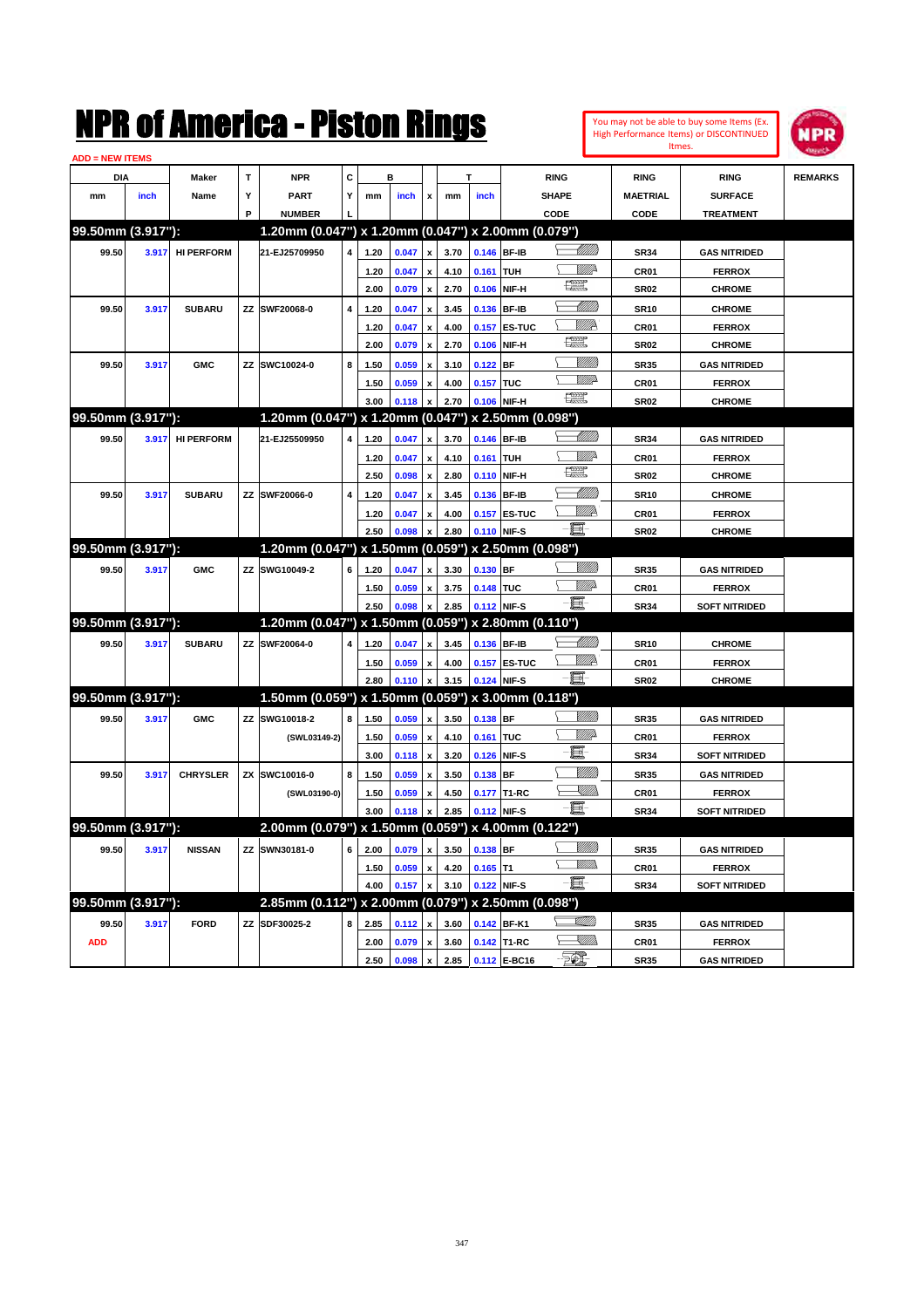| NMK OI AINCrica - Miston Kings<br><b>ADD = NEW ITEMS</b> |                   |                   |    |                                                        |   |              |                |                    |              |                  | Itmes.                      | High Performance Items) or DISCONTINUED                                                                                                                                                                                                                                                                                                             | <b>NPR</b>          |                                |                |
|----------------------------------------------------------|-------------------|-------------------|----|--------------------------------------------------------|---|--------------|----------------|--------------------|--------------|------------------|-----------------------------|-----------------------------------------------------------------------------------------------------------------------------------------------------------------------------------------------------------------------------------------------------------------------------------------------------------------------------------------------------|---------------------|--------------------------------|----------------|
| DIA                                                      |                   | Maker             | T  | <b>NPR</b>                                             | C |              | в              |                    |              | т                |                             | <b>RING</b>                                                                                                                                                                                                                                                                                                                                         | <b>RING</b>         | <b>RING</b>                    | <b>REMARKS</b> |
| mm                                                       | inch              | Name              | Υ  | <b>PART</b>                                            | Υ | mm           | inch           | x                  | mm           | inch             |                             | <b>SHAPE</b>                                                                                                                                                                                                                                                                                                                                        | <b>MAETRIAL</b>     | <b>SURFACE</b>                 |                |
|                                                          |                   |                   | P  | <b>NUMBER</b>                                          |   |              |                |                    |              |                  |                             | CODE                                                                                                                                                                                                                                                                                                                                                | CODE                | <b>TREATMENT</b>               |                |
|                                                          | 99.56mm (3.920"): |                   |    | 2.00mm (0.079") x 2.00mm (0.079") x 4.00mm (0.157")    |   |              |                |                    |              |                  |                             |                                                                                                                                                                                                                                                                                                                                                     |                     |                                |                |
| 99.56                                                    | 3.920             | <b>CHRYSLER</b>   |    | ZZ SWC10006-1                                          | 6 | 2.00         | 0.079          | x                  | 3.45         | 0.136 BF         |                             | <u>Villitti</u>                                                                                                                                                                                                                                                                                                                                     | <b>SR35</b>         | <b>GAS NITRIDED</b>            |                |
|                                                          |                   |                   |    | (SWL03132-1)                                           |   | 2.00         | 0.079          | x                  | 4.50         |                  | 0.177 T1-RC                 | <u>Sillill</u>                                                                                                                                                                                                                                                                                                                                      | CR01                | <b>FERROX</b>                  |                |
|                                                          |                   |                   |    |                                                        |   | 4.00         | 0.157          | x                  | 3.30         | 0.130 NIF-S      |                             | E                                                                                                                                                                                                                                                                                                                                                   | <b>SR34</b>         | <b>SOFT NITRIDED</b>           |                |
| 99.56                                                    | 3.920             | <b>CHRYSLER</b>   | ZY | SWC10006AM-1                                           | 6 | 2.00         | 0.079          | x                  | 3.45         | 0.136 BF         |                             | <u>VIIII</u>                                                                                                                                                                                                                                                                                                                                        | <b>SR10</b>         | <b>CHROME</b>                  |                |
|                                                          |                   |                   |    | (SWL03132AM-1)                                         |   | 2.00         | 0.079          | x                  | 4.50         |                  | 0.177 T1-RC                 | <u>SMM</u>                                                                                                                                                                                                                                                                                                                                          | CR01                | <b>FERROX</b>                  |                |
|                                                          |                   |                   |    |                                                        |   | 4.00         | 0.157          | x                  | 3.30         | 0.130            | NIF-S                       | e                                                                                                                                                                                                                                                                                                                                                   | <b>SR02</b>         | <b>CHROME</b>                  |                |
| 99.56                                                    | 3.920             | <b>CHRYSLER</b>   |    | SWC10020-1                                             | 8 | 2.00         | 0.079          | x                  | 3.45         | 0.136            | <b>BF</b>                   | <u>VIIII</u>                                                                                                                                                                                                                                                                                                                                        | <b>SR35</b>         | <b>GAS NITRIDED</b>            |                |
|                                                          |                   |                   |    | <b>DELETE</b>                                          |   | 2.00         | 0.079          | x                  | 4.50         |                  | 0.177 T1-RC                 | <u>Sillill</u>                                                                                                                                                                                                                                                                                                                                      | CR01                | <b>FERROX</b>                  |                |
|                                                          |                   |                   |    |                                                        |   | 4.00         | 0.157          | x                  | 3.10         | 0.122 NIF-S      |                             | E                                                                                                                                                                                                                                                                                                                                                   | <b>SR34</b>         | <b>SOFT NITRIDED</b>           |                |
| 99.56                                                    | 3.920             | <b>CHRYSLER</b>   |    | ZX SWC10020-1                                          | 8 | 2.00         | 0.079          | x                  | 3.45         | 0.136 BF         |                             | <u>VIIII</u>                                                                                                                                                                                                                                                                                                                                        | <b>SR10</b>         | <b>CHROME</b>                  |                |
|                                                          |                   |                   |    | (SWL03236-0)                                           |   | 2.00         | 0.079          | x                  | 4.50         | $0.177$ T1       |                             | <br>Mar                                                                                                                                                                                                                                                                                                                                             | CR01                | <b>FERROX</b>                  |                |
|                                                          |                   |                   |    |                                                        |   | 4.00         | 0.157          | x                  | 3.10         | 0.122 NIF-S      |                             | Ð.                                                                                                                                                                                                                                                                                                                                                  | <b>SR34</b>         | <b>SOFT NITRIDED</b>           |                |
|                                                          | 99.56mm (3.920"): |                   |    | $2.00$ mm (0.079") x 2.00mm (0.079") x 4.76mm (0.187") |   |              |                |                    |              |                  |                             |                                                                                                                                                                                                                                                                                                                                                     |                     |                                |                |
| 99.56                                                    | 3.920             | <b>CHRYSLER</b>   |    | ZZ SWC10018-1                                          | 6 | 2.00         | 0.079          | x                  | 4.50         | 0.177 BF-IB      |                             | <u>UMB</u>                                                                                                                                                                                                                                                                                                                                          | CR <sub>02</sub>    | <b>CHROME</b>                  |                |
|                                                          |                   |                   |    |                                                        |   | 2.00         | 0.079          | x                  | 4.50         |                  | 0.177 T1-RC                 | <u>SMM</u>                                                                                                                                                                                                                                                                                                                                          | CR01                | <b>FERROX</b>                  |                |
|                                                          |                   |                   |    |                                                        |   | 4.76         | 0.187          | x                  | 4.20         | 0.165            | NIF-S                       | E                                                                                                                                                                                                                                                                                                                                                   | <b>SR02</b>         | <b>CHROME</b>                  |                |
| 99.56                                                    | 3.920             | <b>CHRYSLER</b>   |    | ZZ SWC10019-1                                          | 8 | 2.00         | 0.079          | x                  | 4.50         | 0.177            | <b>BF-IB</b>                | <u> UMM</u>                                                                                                                                                                                                                                                                                                                                         | CR <sub>02</sub>    | <b>CHROME</b>                  |                |
|                                                          |                   |                   |    |                                                        |   | 2.00         | 0.079          | x                  | 4.50         |                  | 0.177 T1-RC                 | <u>Sillill</u>                                                                                                                                                                                                                                                                                                                                      | CR01                | <b>FERROX</b>                  |                |
|                                                          |                   |                   |    |                                                        |   | 4.76         | 0.187          | $\mathbf{x}$       | 4.20         | 0.165 NIF-S      |                             | E.                                                                                                                                                                                                                                                                                                                                                  | <b>SR02</b>         | <b>CHROME</b>                  |                |
|                                                          | 99.60mm (3.921"): |                   |    | 1.20mm (0.047") x 1.50mm (0.059")                      |   |              |                |                    |              |                  | x 2.50mm (0.098")           |                                                                                                                                                                                                                                                                                                                                                     |                     |                                |                |
| 99.60                                                    | 3.921             | <b>GMC</b>        |    | ZZ SWG10062-0                                          | 6 | 1.20         | 0.047          | $\mathbf{x}$       | 3.55         | $0.140$ BF       |                             | <u>VIII M</u>                                                                                                                                                                                                                                                                                                                                       | <b>SR35</b>         | <b>GAS NITRIDED</b>            |                |
| <b>ADD</b>                                               |                   |                   |    |                                                        |   | 1.50         | 0.059          | x                  | 3.90         | 0.154 TUH        |                             | ₩₩                                                                                                                                                                                                                                                                                                                                                  | CR01                | <b>FERROX</b>                  |                |
|                                                          |                   |                   |    |                                                        |   | 2.50         | 0.098          | x                  | 2.90         | 0.114 NIF-S      |                             | -8                                                                                                                                                                                                                                                                                                                                                  | <b>SR34</b>         | <b>SOFT NITRIDED</b>           |                |
|                                                          | 99.75mm (3.927"): |                   |    | 1.00mm (0.039") x 1.20mm (0.047")                      |   |              |                |                    |              |                  | x 2.80mm (0.110")           |                                                                                                                                                                                                                                                                                                                                                     |                     |                                |                |
| 99.75                                                    | 3.927             | <b>HI PERFORM</b> |    | 21-GNH09975                                            | 1 | 1.00         | 0.039          | x                  | 3.70         | $0.146$ BF       |                             | <u>VIIII)</u>                                                                                                                                                                                                                                                                                                                                       | <b>SR34</b>         | <b>GAS NITRIDED</b>            |                |
|                                                          |                   |                   |    |                                                        |   | 1.20         | 0.047          | x                  | 4.10         | <b>0.161 TUH</b> |                             | <u>Mille</u>                                                                                                                                                                                                                                                                                                                                        | CR01                | <b>FERROX</b>                  |                |
|                                                          |                   |                   |    |                                                        |   | 2.80         | 0.110          | x                  | 3.10         |                  | 0.122 NIF-H                 | $\begin{picture}(20,20) \put(0,0){\line(1,0){10}} \put(15,0){\line(1,0){10}} \put(15,0){\line(1,0){10}} \put(15,0){\line(1,0){10}} \put(15,0){\line(1,0){10}} \put(15,0){\line(1,0){10}} \put(15,0){\line(1,0){10}} \put(15,0){\line(1,0){10}} \put(15,0){\line(1,0){10}} \put(15,0){\line(1,0){10}} \put(15,0){\line(1,0){10}} \put(15,0){\line(1$ | <b>SR34</b>         | <b>SOFT NITRIDED</b>           |                |
|                                                          | 99.75mm (3.927"): |                   |    | 1.20mm (0.047") x 1.20mm (0.047") x 2.00mm (0.079")    |   |              |                |                    |              |                  |                             |                                                                                                                                                                                                                                                                                                                                                     |                     |                                |                |
| 99.75                                                    | 3.927             | <b>HI PERFORM</b> |    | 21-EJ25709975                                          | 4 | 1.20         | 0.047          | $\mathbf{x}$       | 3.70         | 0.146 BF-IB      |                             | <u> UMM</u>                                                                                                                                                                                                                                                                                                                                         | <b>SR34</b>         | <b>GAS NITRIDED</b>            |                |
|                                                          |                   |                   |    |                                                        |   | 1.20         | 0.047          | x                  | 4.10         | 0.161 TUH        |                             | <u>Willi</u> r                                                                                                                                                                                                                                                                                                                                      | CR01                | <b>FERROX</b>                  |                |
|                                                          |                   |                   |    |                                                        |   | 2.00         | 0.079          | $\pmb{\mathsf{x}}$ | 2.70         |                  | 0.106 NIF-H                 | <b>The Second</b>                                                                                                                                                                                                                                                                                                                                   | <b>SR02</b>         | <b>CHROME</b>                  |                |
| 99.75                                                    | 3.927             | <b>SUBARU</b>     |    | ZZ SWF20068-1                                          | 4 | 1.20         | 0.047          | $\pmb{\mathsf{x}}$ | 3.45         | 0.136 BF-IB      |                             | <u> UMM</u>                                                                                                                                                                                                                                                                                                                                         | <b>SR10</b>         | <b>CHROME</b>                  |                |
|                                                          |                   |                   |    |                                                        |   | 1.20         | 0.047          | X                  | 4.00         |                  | 0.157 ES-TUC                | ₩₩                                                                                                                                                                                                                                                                                                                                                  | CR01                | <b>FERROX</b>                  |                |
|                                                          |                   |                   |    |                                                        |   | 2.00         | 0.079          | x                  | 2.70         | 0.106 NIF-H      |                             | <b>The Second</b>                                                                                                                                                                                                                                                                                                                                   | <b>SR02</b>         | <b>CHROME</b>                  |                |
| 99.75                                                    | 3.927             | <b>GMC</b>        |    | ZZ SWC10024-1                                          | 8 | 1.50         | 0.059          | x                  | 3.10         | $0.122$ BF       |                             | <u>VMM</u>                                                                                                                                                                                                                                                                                                                                          | <b>SR35</b>         | <b>GAS NITRIDED</b>            |                |
|                                                          |                   |                   |    |                                                        |   | 1.50         | 0.059          | x                  | 4.00         | <b>0.157 TUC</b> |                             | <u>VM</u> D                                                                                                                                                                                                                                                                                                                                         | CR01                | <b>FERROX</b>                  |                |
|                                                          |                   |                   |    |                                                        |   | 3.00         | 0.118          | x                  | 2.70         |                  | 0.106 NIF-H                 | R                                                                                                                                                                                                                                                                                                                                                   | <b>SR02</b>         | <b>CHROME</b>                  |                |
|                                                          | 99.75mm (3.927"): |                   |    | 1.20mm (0.047") x 1.20mm (0.047") x 2.50mm (0.098")    |   |              |                |                    |              |                  |                             |                                                                                                                                                                                                                                                                                                                                                     |                     |                                |                |
| 99.75                                                    | 3.927             | <b>HI PERFORM</b> |    | 21-EJ25509975                                          | 4 | 1.20         | 0.047          | x                  | 3.70         | 0.146 BF-IB      |                             | <u> MMM</u>                                                                                                                                                                                                                                                                                                                                         | <b>SR34</b>         | <b>GAS NITRIDED</b>            |                |
|                                                          |                   |                   |    |                                                        |   | 1.20         | 0.047          | $\pmb{\mathsf{x}}$ | 4.10         | 0.161 TUH        |                             | ₩₩                                                                                                                                                                                                                                                                                                                                                  | CR01                | <b>FERROX</b>                  |                |
|                                                          |                   |                   |    |                                                        |   | 2.50         | 0.098          | x                  | 2.80         |                  | 0.110 NIF-H                 | R                                                                                                                                                                                                                                                                                                                                                   | <b>SR02</b>         | <b>CHROME</b>                  |                |
|                                                          |                   |                   |    |                                                        |   |              |                |                    |              |                  |                             |                                                                                                                                                                                                                                                                                                                                                     |                     |                                |                |
|                                                          |                   |                   |    |                                                        |   |              |                |                    |              |                  |                             |                                                                                                                                                                                                                                                                                                                                                     |                     |                                |                |
| 99.75                                                    | 3.927             | <b>SUBARU</b>     |    | ZZ SWF20066-1                                          | 4 | 1.20<br>1.20 | 0.047<br>0.047 | x<br>x             | 3.45<br>4.00 |                  | 0.136 BF-IB<br>0.157 ES-TUC | <u> Millil</u><br>WMP                                                                                                                                                                                                                                                                                                                               | <b>SR10</b><br>CR01 | <b>CHROME</b><br><b>FERROX</b> |                |